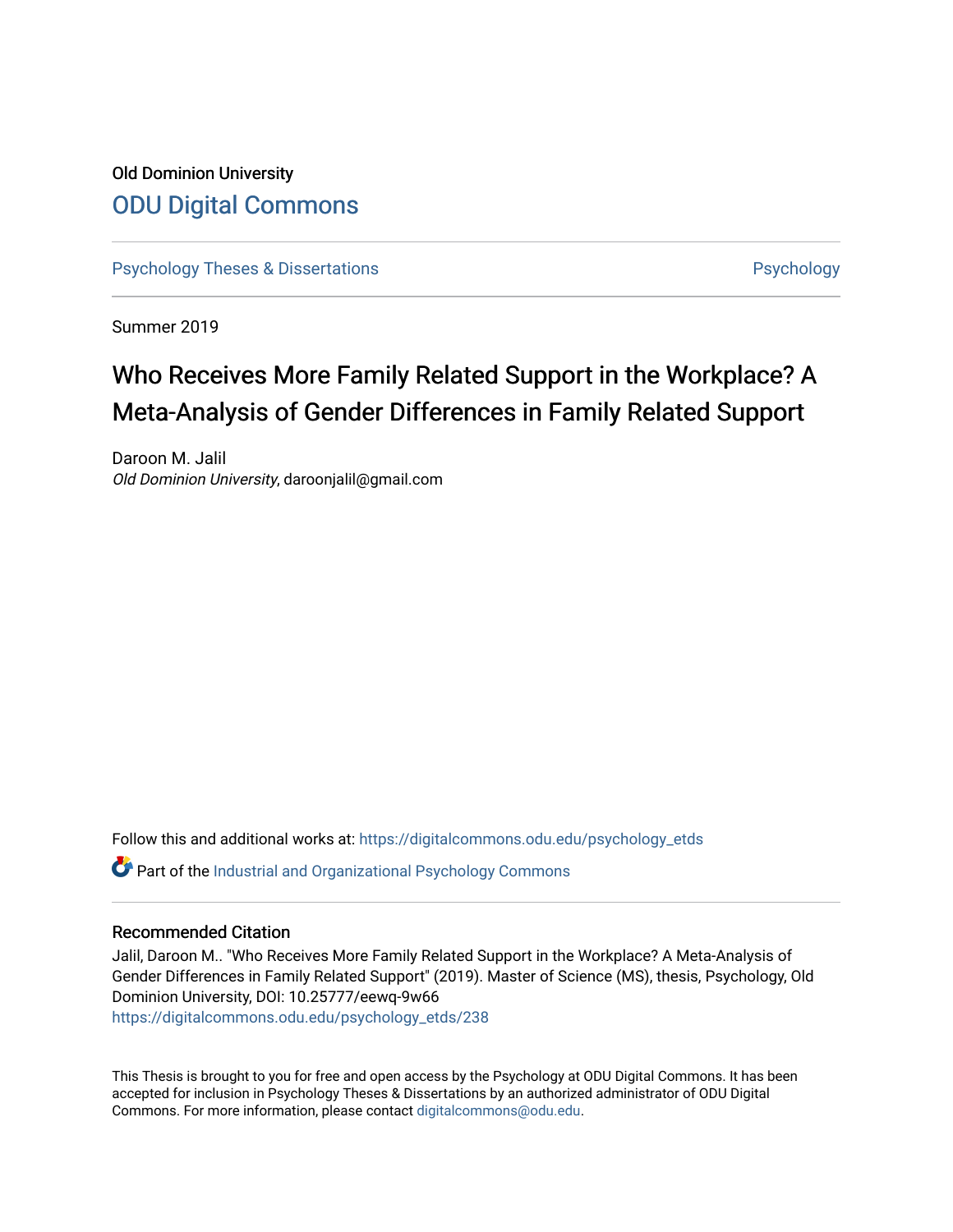# **WHO RECEIVES MORE FAMILY RELATED SUPPORT IN THE WORKPLACE? A META-ANALYSIS OF GENDER DIFFERENCES IN FAMILY RELATED SUPPORT**

**by**

Daroon M. Jalil B.A. May 2017, James Madison University

A Thesis Submitted to the Faculty of Old Dominion University in Partial Fulfillment of the Requirements for the Degree of

MASTER OF SCIENCE

**PSYCHOLOGY** 

OLD DOMINION UNIVERSITY August 2019

Approved by:

Xiaoxaio Hu (Director)

Xiaohong (Violet) Xu (Member)

Abby Braitman (Member)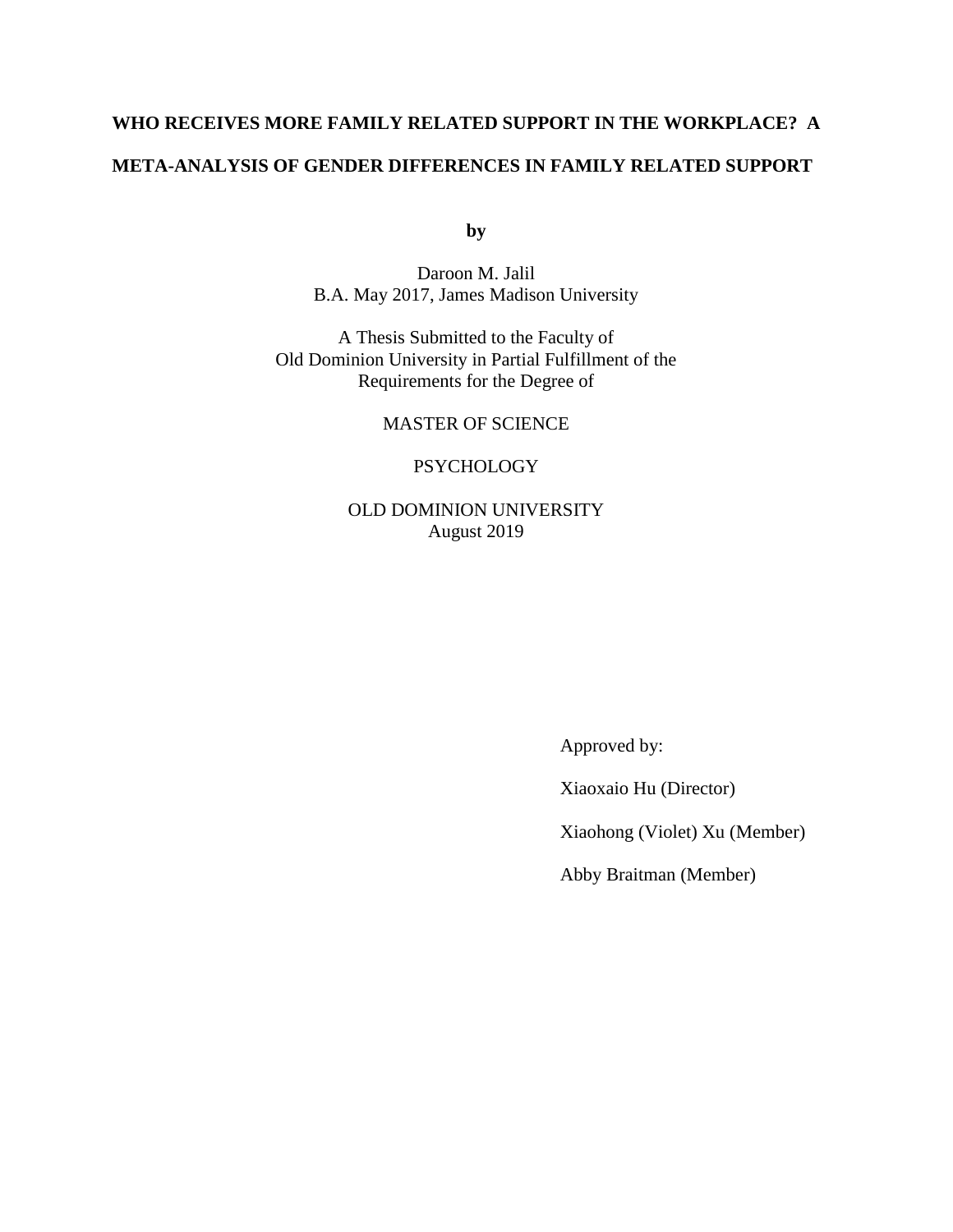#### **ABSTRACT**

# WHO RECEIVES MORE FAMILY RELATED SUPPORT IN THE WORKPLACE? A META-ANALYSIS OF GENDER DIFFERENCES IN FAMILY RELATED SUPPORT

Daroon M. Jalil Old Dominion University, 2019 Director: Dr. Xiaoxiao Hu

The purpose of the current study was to meta-analytically estimate if gender differences exist in the provision of family related support in the workplace. Gender differences are of particular interest in the realm of family related support in the workplace because they lie at the intersection of prescribed gender roles for both men and women at home and work. Family related support plays an integral role in an employees' willingness to utilize family friendly policies that organizations provide to meet the increasing needs of employees to balance work and family demands. Though it may seem like a simple research question, theoretical models provide conflicting predictions on the presence of gender differences and the empirical evidence is inconsistent. Hunter and Schmidt's (2004) meta-analytical procedures were employed to test for the presence of gender differences in family related support and potential moderators. Results indicate that female employees receive significantly more family related support than male employees in the workplace. Additionally, significant moderators of the gender difference were GDP, unemployment rate, masculinity, and time orientation. Theoretical and practical implications regarding the role that gender roles play in support and work-family conflict are discussed.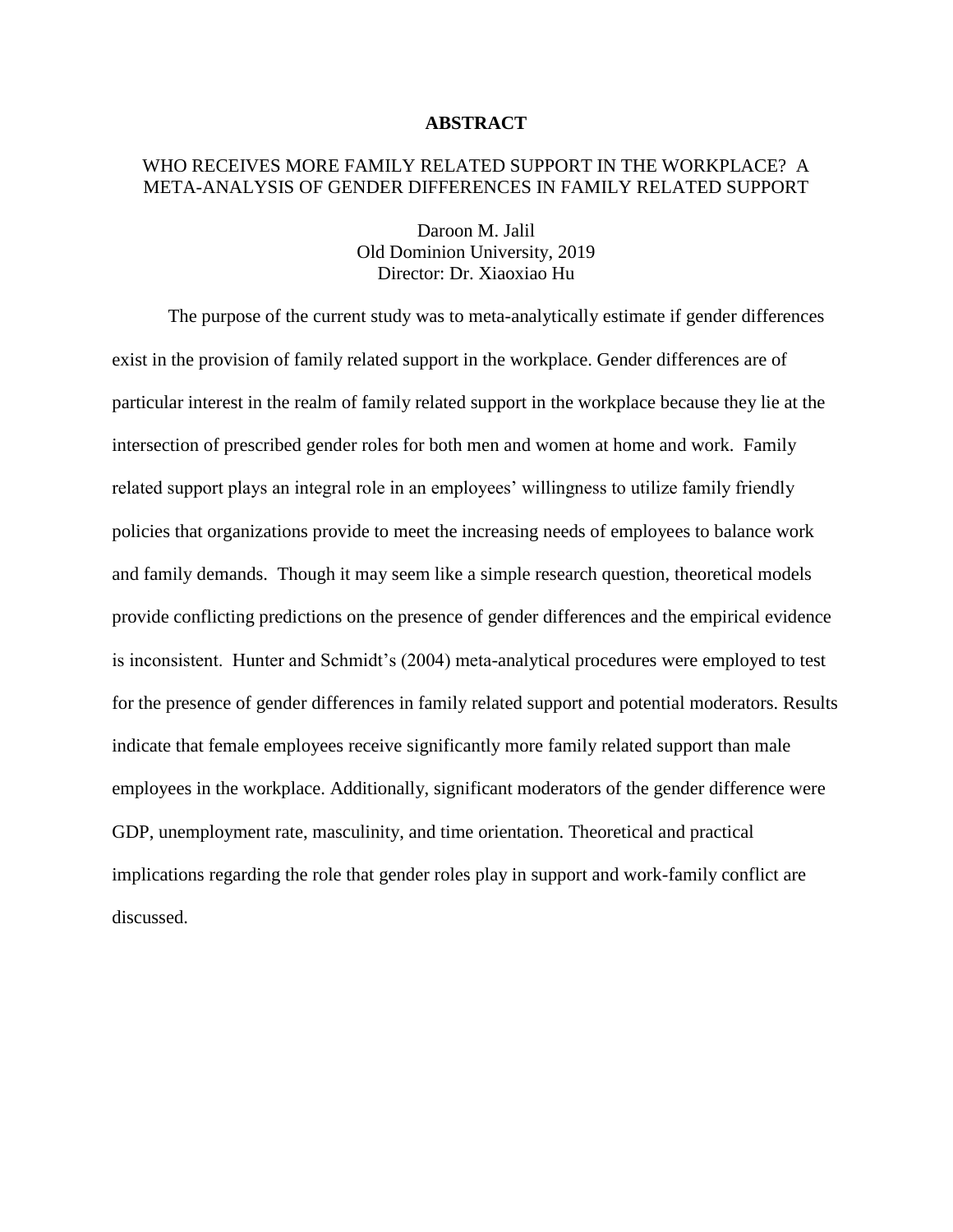Copyright, 2019, by Daroon M. Jalil, All Rights Reserved.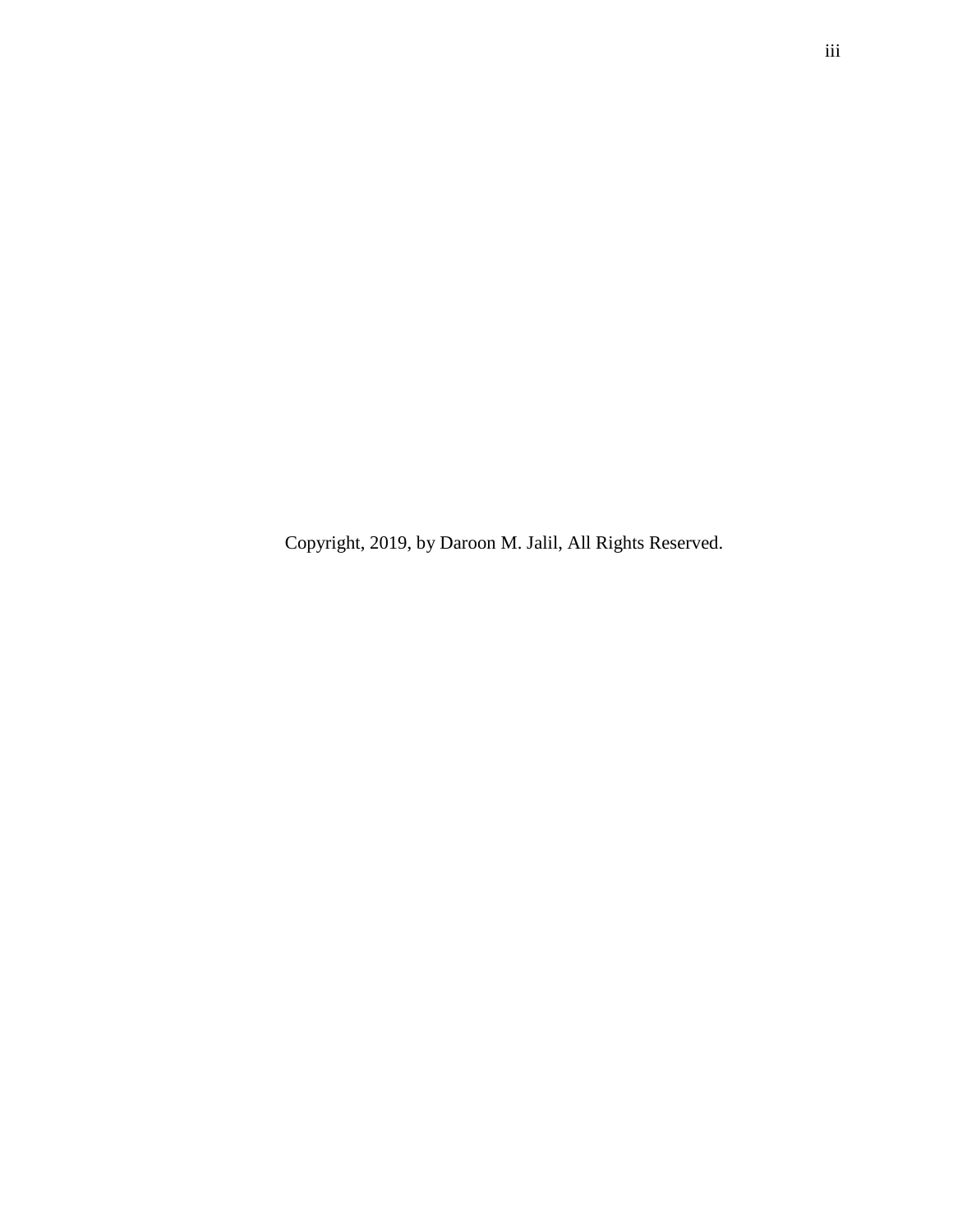# **TABLE OF**

| <b>TABLE OF CONTENT</b> |                   |      |  |
|-------------------------|-------------------|------|--|
|                         |                   | Page |  |
|                         |                   |      |  |
| Chapter                 |                   |      |  |
|                         |                   |      |  |
|                         |                   |      |  |
|                         | <b>SUPPORT</b>    |      |  |
|                         |                   |      |  |
|                         |                   |      |  |
|                         |                   |      |  |
|                         |                   |      |  |
|                         |                   |      |  |
|                         | <b>MODERATORS</b> |      |  |

| $\Pi$ . |               |  |
|---------|---------------|--|
|         |               |  |
|         |               |  |
|         | <b>CODING</b> |  |
|         |               |  |
| III.    |               |  |
| IV.     |               |  |
|         |               |  |
|         |               |  |
|         |               |  |
|         |               |  |
|         |               |  |
|         |               |  |
|         |               |  |
|         |               |  |
|         |               |  |
| V.      |               |  |
| VI.     |               |  |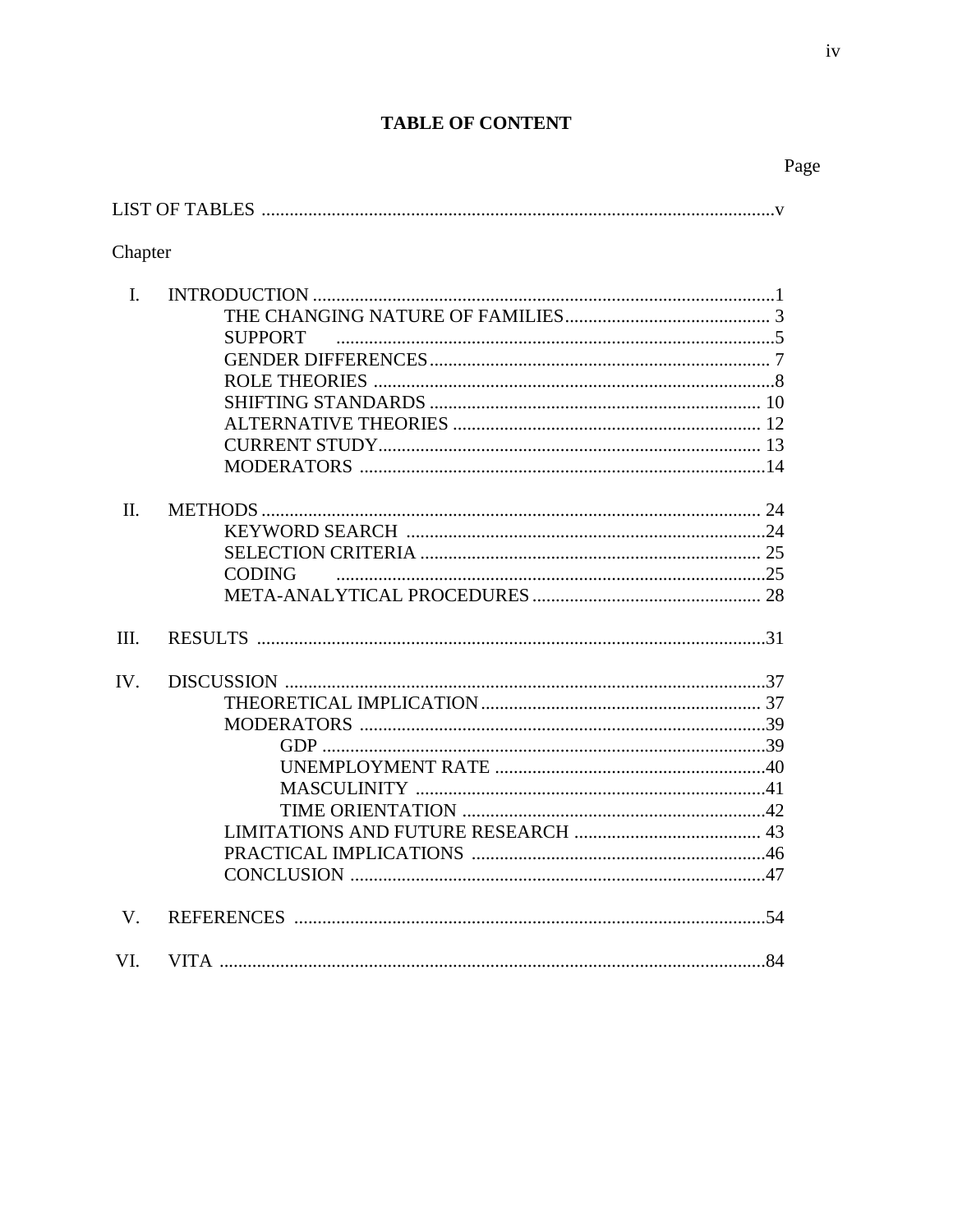# **LIST OF TABLES**

| 1. MEAN GENDER DIFFERENCE IN FAMILY RELATED SUPPORT  34 |  |
|---------------------------------------------------------|--|
|                                                         |  |

3. ARTICLES INCLUDED IN THE META-ANALYSIS....................................... 49

# Table Page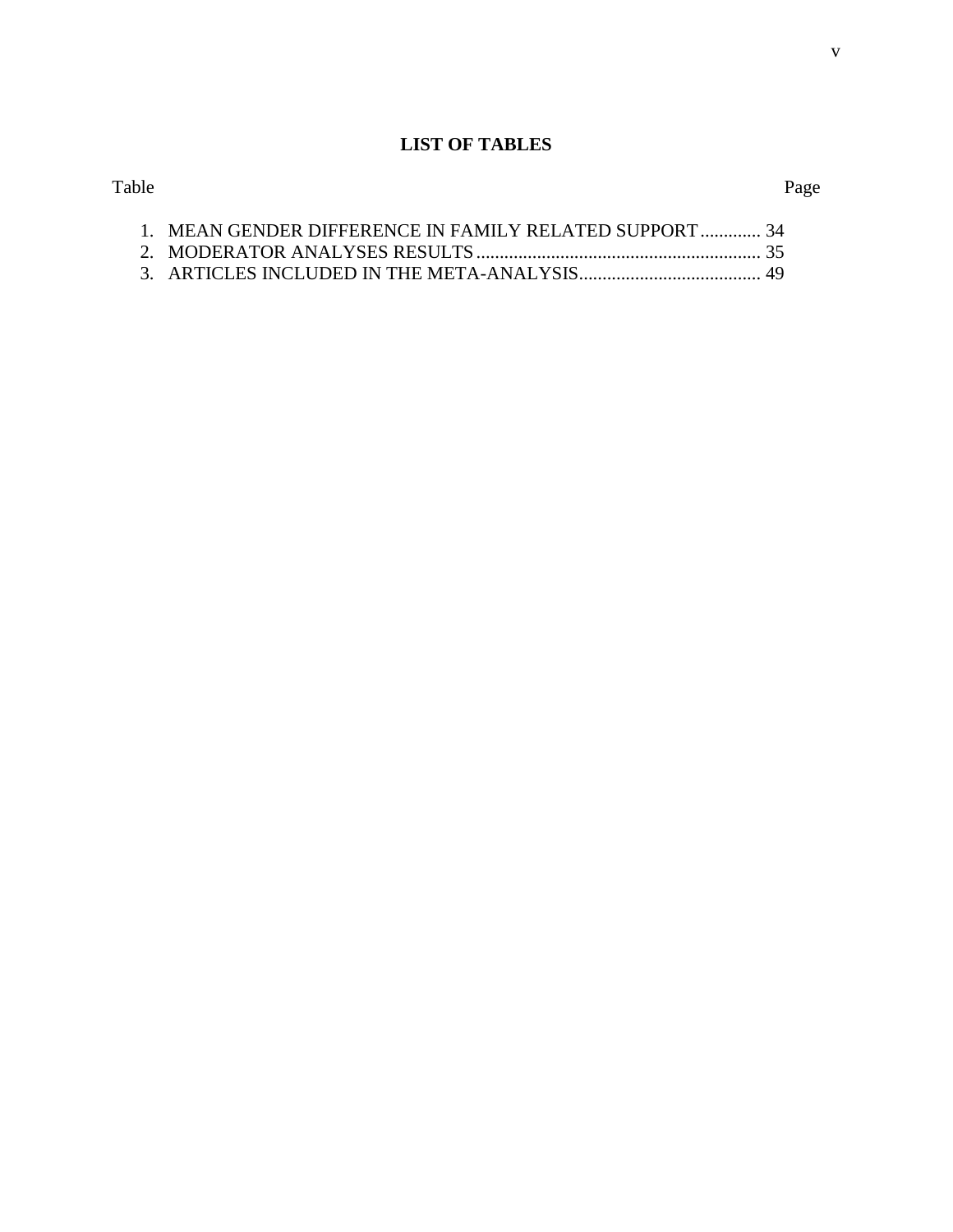# **CHAPTER 1 INTRODUCTION**

The world of work has experienced change in terms of its workforce and the nature of work itself (Crain & Stevens, 2018; Montez, Sabbath, Glymour & Berkman, 2014; Society for Human Resource Management [SHRM], 2017). These changes have played a significant role in the prevalence of work-family conflict (WFC), a stressor that is becoming increasingly common for employees (Crain & Stevens, 2018). Organizations have attempted to address this issue by instilling family-friendly workplace policies to help their employees balance work and family demands (Allen, 2001). However, the availability of these policies has been found to be necessary but insufficient in helping employees balance work and family demands. Rather, the utilization of these family-friendly policies is, in part, contingent on the employee's perceptions of family related support in the workplace (Allen, 2001; Hammer, Kossek, Yragui, Bodner, & Hanson, 2009; Thompson, Beauvais, & Lyness, 1999).

Thomas and Ganster (1995) break family-supportive work environments into two components: family supportive policies and family supportive supervisors. Correspondingly, supportive work environments are now typically measured with family supportive organizational perceptions (FSOP; Allen, 2001) and family supportive supervisor behaviors (FSSB; Hammer et al., 2009). In the current study, the term family related support encompasses both FSSB and FSOP. Family related support has shown a stronger relationship with WFC than general forms of support (Kossek, Pichler, Bodner, & Hammer, 2011). In addition to its stronger relationship to WFC, family related support has links to increased engagement (Rofcanin, Las Heras, & Bakker, 2017), better work performance (Bagger & Li, 2014), increased organizational commitment (Allen, 2001; Choi et al., 2018), increased job satisfaction (Bagger & Li, 2014;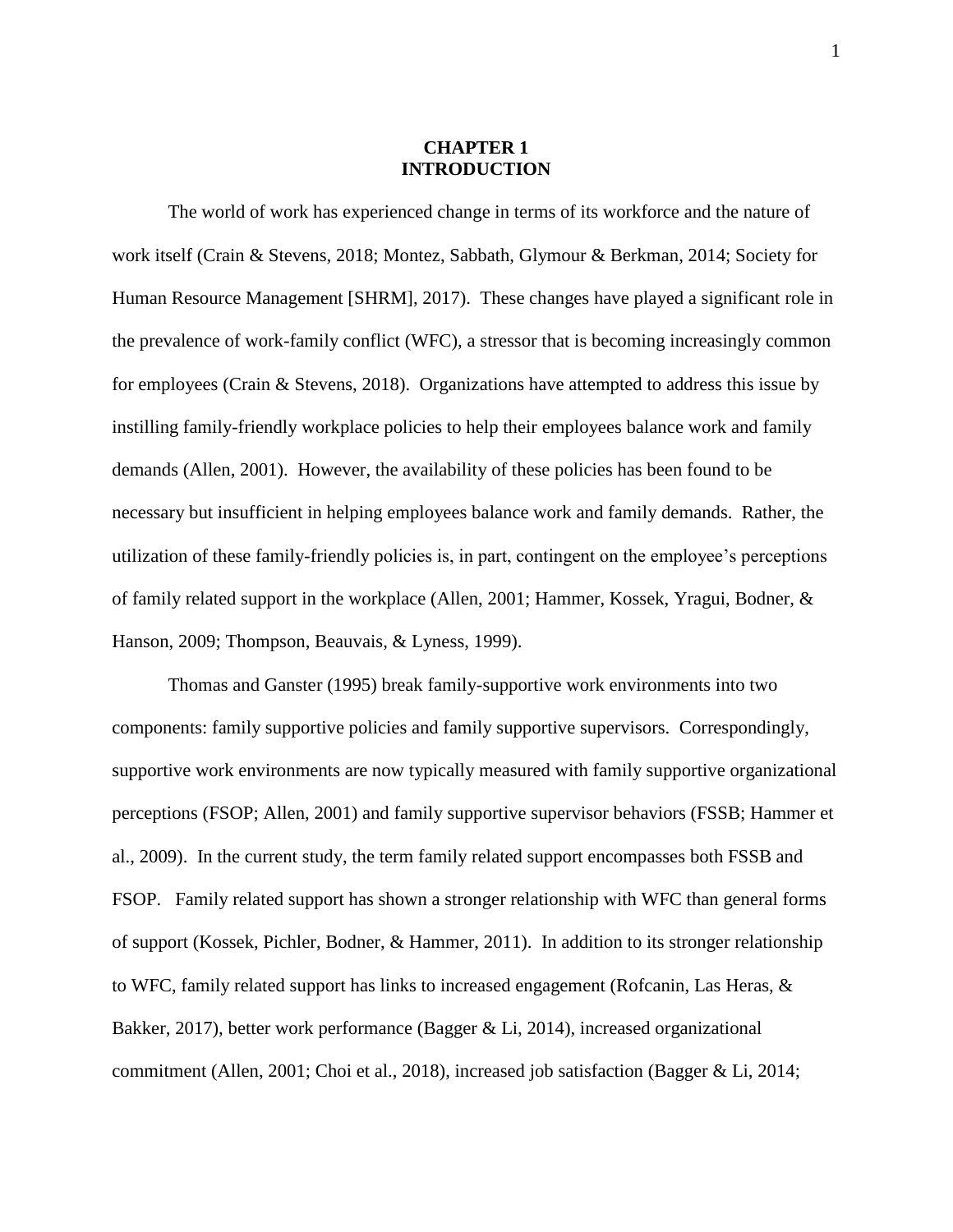Behson, 2005; Breaugh and Frye, 2007), and decreased turnover intentions (Kim, Las Heras, & Escribano, 2016; Las Heras, Trefalt, & Escribano, 2015). There has also been a surge in the literature looking at family related support, particularly within the past three years (Crain  $\&$ Stevens, 2018).

The question of whether gender differences exist in family related support arises when considering several factors relevant to family related support, particularly the established gender roles of women as the caretakers (Eagly  $&$  Karau, 2002) and the evidence of gender discrimination against women in the workplace, including differences in wages (Economic Policy Institute, 2017) and treatment (Coombs & King, 2005). Geller and Hobfoll (1994) discuss how the provision of workplace social support can be subject to gender bias, like women receiving fewer opportunities for mentorship and fewer chances to participate in off-the job social activities. Indeed, gender is often incorporated either a moderator or control in the literatures of family related support (Ratnasingam et al., 2012; Wayne, Casper, Matthews, & Allen, 2013) and WFC (Stoeva, Chiu, & Greenhaus, 2002; Thompson et al., 1999), implying the differential experiences of family related support and WFC between genders.

However, to my knowledge, studies explicitly analyzing gender differences in FSSB and FSOP do not exist. Additionally, there isn't a clear consensus in the general support literature as to whether gender differences occur in the other forms of workplace support, with some studies suggesting that women receive significantly more social support than men (Mcbey  $\&$ Karakowsky, 2017; Selvarajan, Singh, & Clonigerome, 2016) some suggesting that women receive less (Behson, 2002; Shoss, Eisenberger, Restubog, & Zagenczyk, 2013), and others finding they receive similar amounts of support (Carvalho & Chambel, 2014; Zhang & Tu, 2016). Finally, current theories are fragmented. Theories like social role theory (Eagly, 1987),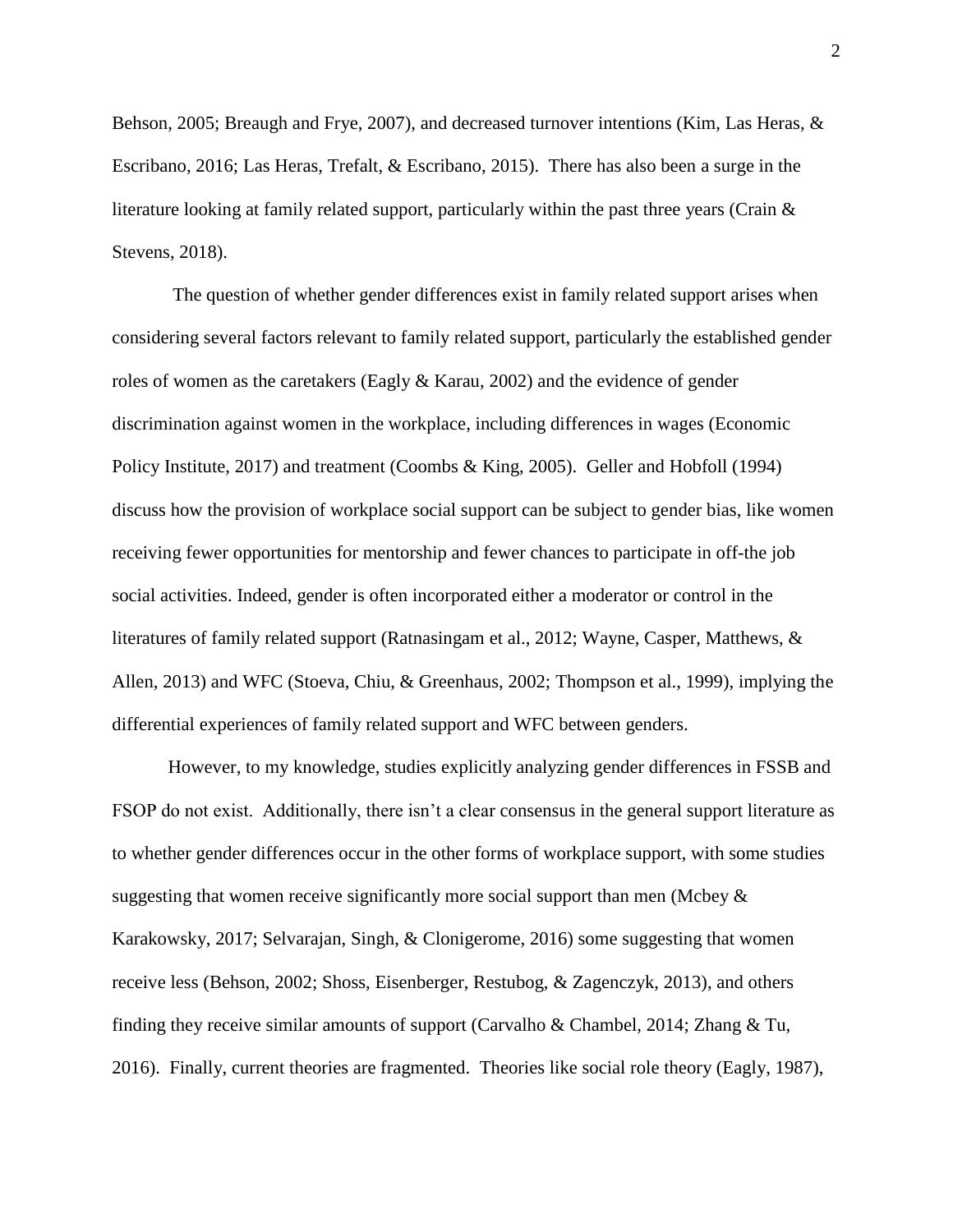shifting standards model (Biernat, 2003), lack of fit model (Heilman, 1983), and role enhancement theory (Barnett & Gareis, 2006; Barnett & Hyde, 2001) all provide theoretical rationale for gender differences in either direction, or none at all (discussion below).

The purpose of the current study is to meta-analytically determine if gender differences exist in family related support by looking at studies that measure FSSB, FSOP, or both. Additionally, moderators will be analyzed to determine potential contexts (age, tenure, female or male dominated fields, national culture, gender inequality, power distance) in which these differences may be exacerbated or attenuated. This study makes several contributions. First, it offers meta-analytical estimates on whether there are gender differences in family related support received in the workplace. In doing so, it tests several theories that provide conflicting predictions on gender differences in family related support. It also provides context for these differences through moderator analyses.

#### **The Changing Nature of Families and Work Family Conflict**

The world of work is continuously experiencing change. In terms of the workforce, there is an increase in the number of female workers with children, an increase in workers with multiple caregiver responsibilities, more dual career couples, and a growing number of single parents in the workforce (Crain & Stevens, 2018; Montez et al., 2014; SHRM, 2017). The nature of work is also being revolutionized, particularly with the rise in technology, which has blurred the boundaries between work and non-work time (Allen, Herst, Bruck, & Sutton, 2000; Crain & Stevens, 2018; Hammer & Zimmerman, 2011; Montez et al., 2014; SHRM, 2017). These changes have played a significant role in the prevalence of WFC (Crain & Stevens, 2018). WFC occurs when the demands of or the participation in a role at work is incompatible with a family role (Greenhaus & Beutell, 1985). Conflict can arise when family responsibilities interfere with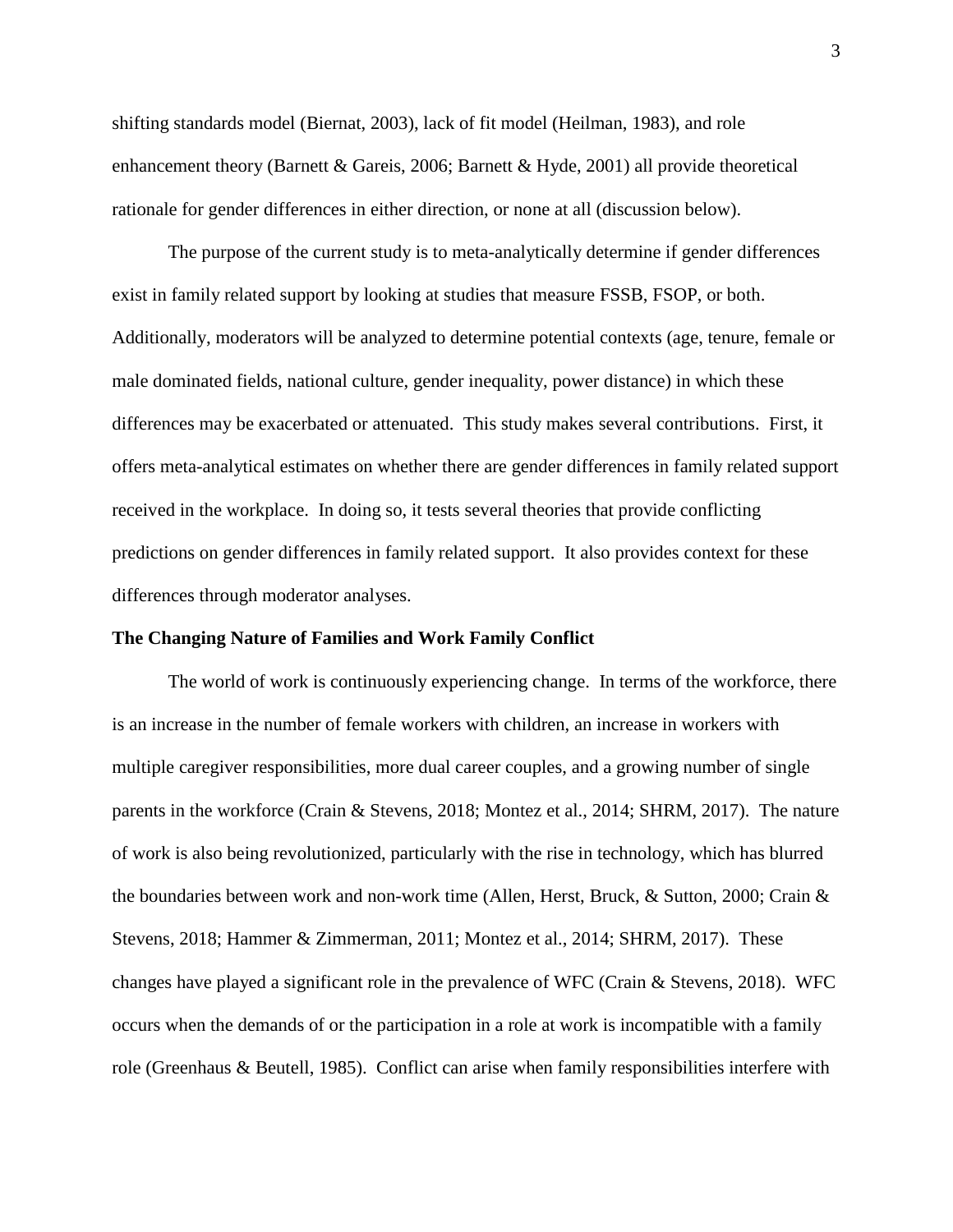work demands or when work demands interfere with the family demands (Frone, Yardley, & Markel, 1997). As of 2017, 46% of men and 43% of women report experiencing WFC on a regular basis (SHRM, 2017). WFC has a negative impact on outcomes that are related to work (e.g., work satisfaction, organizational commitment, turnover intentions, burnout), to family (e.g., marital satisfaction, family satisfaction, family related stress), and to general life outcomes (e.g., life satisfaction, psychological strain, stress, depression; Allen et al., 2000; Amstad, Meier, Fasal, Elfering, & Semmer, 2011).

With WFC's impact on a plethora of outcomes across domains, organizations are increasingly providing family supportive policies to address the changing natures of the workplace and help their employees balance demands from both work and family domains. These family supportive policies include, but are not limited to, providing onsite child care, elder care, flextime, telecommuting, job sharing, family leave, resource, and referral services (Thomas & Ganster, 1995; Thompson et al., 1999). However, offering workplace family friendly policies is not enough. These policies are necessary but insufficient in mitigating WFC (Allen, 2001; Thompson et al., 1999). Instead, organizations need to provide these policies in tandem with ensuring that the culture of the workplace is one that welcomes and encourages employees to take advantage of these family friendly policies to meet their family demands (Allen, 2001; Hammer et al., 2009). If this culture is not fostered and employees feel judged or anticipate hostility for using the family friendly policies, employees are unlikely to utilize the family friendly policies and resources provided by the organization. Rather, employees are more likely use family friendly policies when they feel supported and empowered to do so (Allen, 2001; Thompson et al., 1999).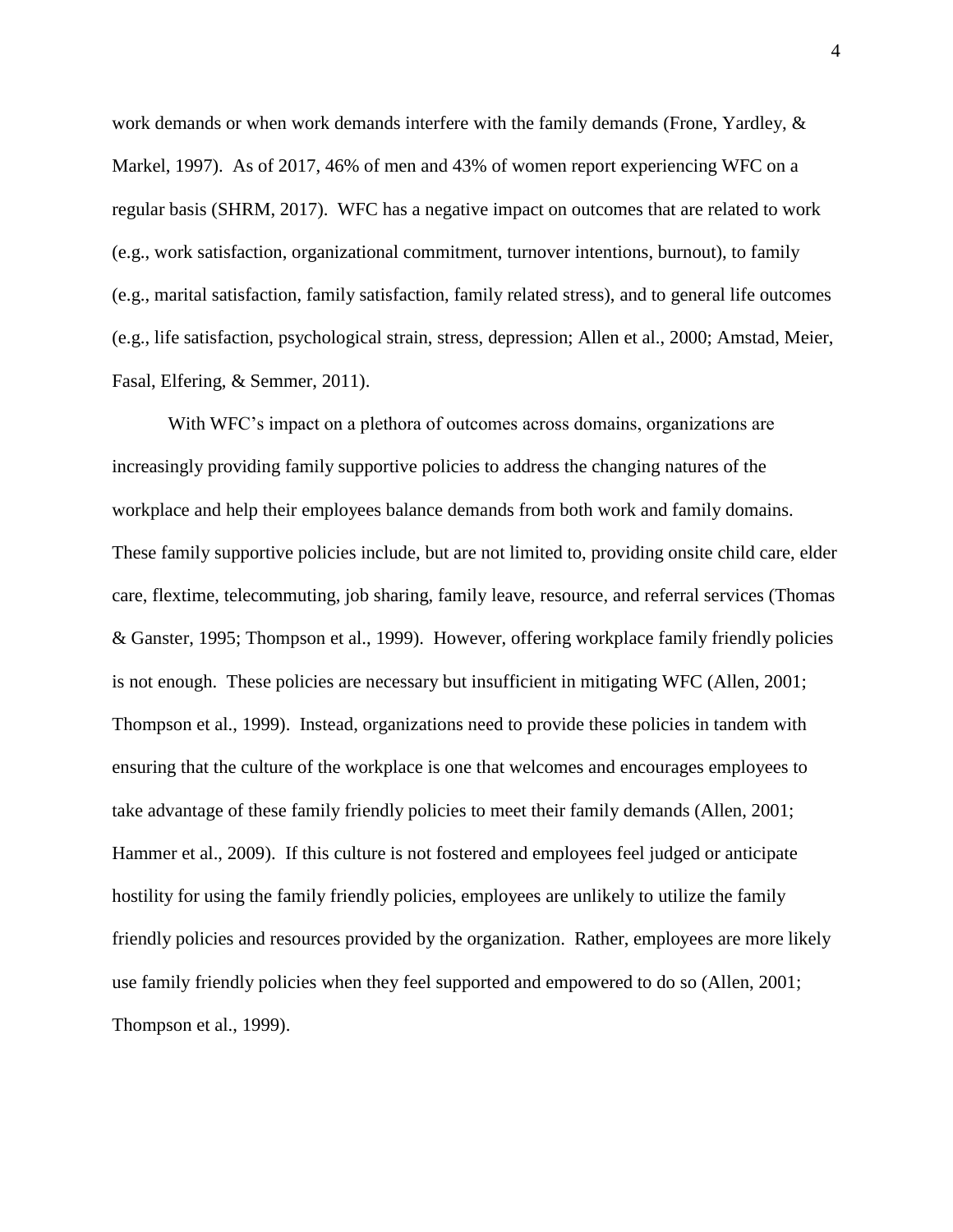## **Support**

Support has been conceptualized as a buffer to the negative impact of stressors and strains (Cohen & Wills, 1985) and as a job resource that can help employees achieve their goals and stimulate personal development (Llorens, Bakker, Schaufeli, & Salanova, 2006). Social support has been integrated in theoretical models such as the Buffering Hypothesis (Cohen & Wills, 1985) and the Job-Demands Resource Model (Bakker & Demerouti, 2007; Demerouti, Bakker, Nachreiner, & Schaufeli, 2001) as an important factor in reducing the effects of strain and improving wellbeing and engagement. However, support is a complex construct that can vary in its source (e.g., organization, supervisor, coworker, family, spousal), its type (e.g., instrumental, emotional), and its form (e.g., behavioral and perceptions; French, Dumani, Allen, & Shockley, 2018). Meta-analytical evidence corroborates the negative relationship between support and WFC, but also shows that specific family related support is more strongly related to WFC than general organizational or supervisor support (Kossek, Pichler, Bodner & Hammer, 2011). These results indicate that family related support constructs are appropriate, relevant, and important when studying WFC.

One of the two major family related support constructs is FSSB. FSSB are a behavioral form of support from supervisors and are defined as the supervisor's ability to empathize with the employee's desire to seek balance between work and family responsibilities (Thomas & Ganster, 1995). Hammer et al.'s (2009) established FSSB measure has four dimensions: *emotional support, role modeling behaviors, instrumental support*, and *creative work-family management*. *Emotional support* involves perceptions of understanding, care, sympathy, and feelings of comfort when discussing family related issues and concerns for how work is affecting their family (Hammer et al., 2009). *Role-modeling behavior* involves the supervisor modeling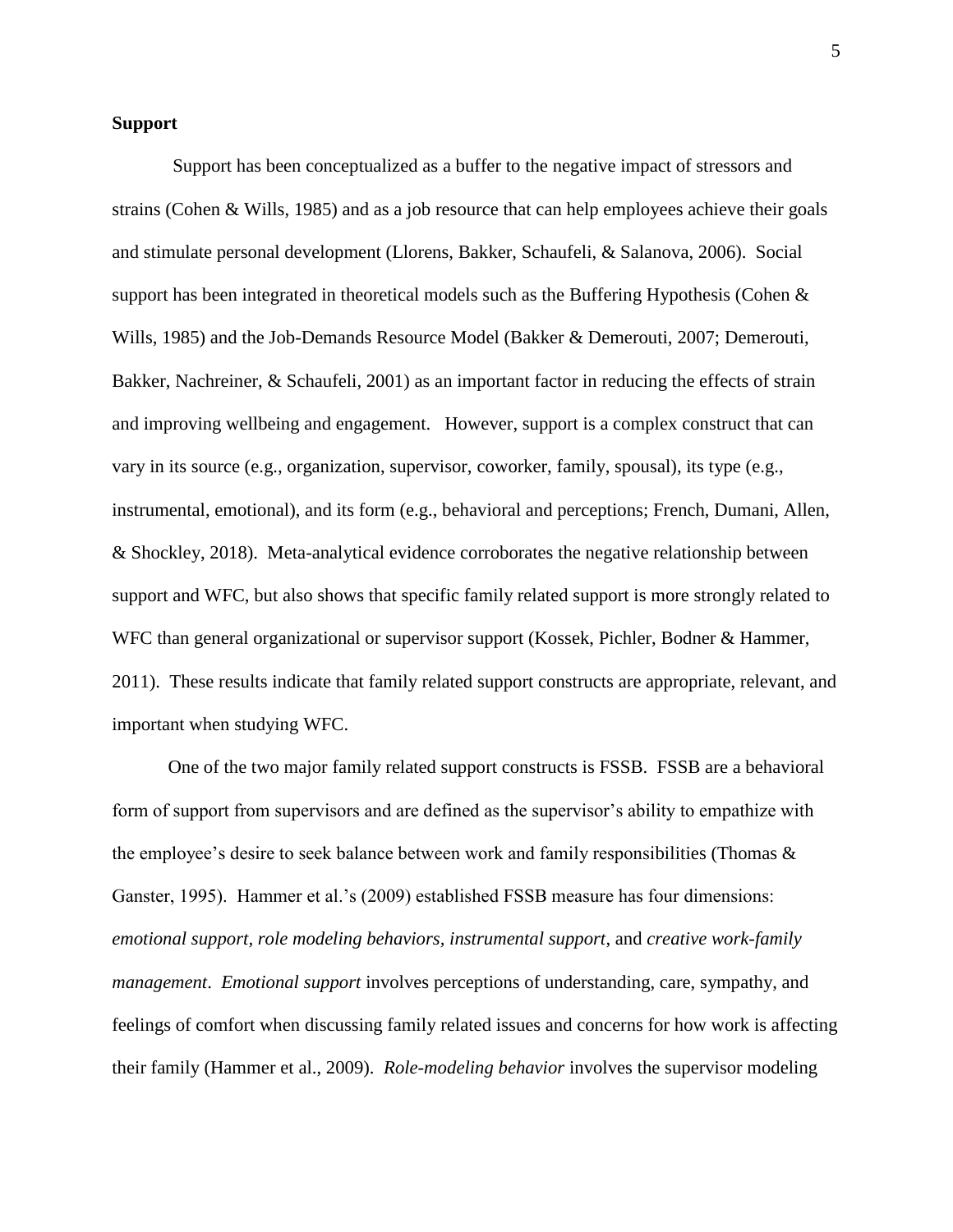work-life integration through modeling behaviors, while *instrumental support* refers to the supervisor's provision of day to day resources and services to meet the employee's work and family needs. These include reacting to scheduling conflicts and helping employees interpret policies and practices. Finally, *creative work-family management* is defined as "managerial initiated actions to restructure work to facilitate employee effectiveness on and off the job" (Hammer et al., 2009, p. 842). Unlike instrumental support, creative work-family management is more proactive, strategic, and innovative (Hammer et al., 2009).

FSSB have been linked to outcomes like greater engagement (Rofcanin, Las Heras, & Bakker, 2017), increased work performance (Bagger & Li, 2014; Rofcanin et al., 2017), decreased WFC (Kossek et al., 2011), increased family satisfaction (Thompson & Prottas, 2006), increased organizational commitment (Allen, 2001; Choi et al., 2018), better sleep outcomes (Crain et al., 2014), increased job satisfaction (Bagger & Li, 2014; Behson, 2005; Breaugh & Frye, 2007), and reduced turnover intentions (Kim et al., 2016; Las Heras et al., 2015). Additionally, FSSB can account for variance in job satisfaction and turnover intentions above and beyond that of general support (Hammer et al., 2009).

The other family related support, FSOP, are a unidimensional construct that refer to "global perceptions that employees form regarding the extent the organization is familysupportive" (Allen, 2001, p. 416). The FSOP construct is rooted in the perceived organizational support literature, but FSOP narrows the global assessments of perceived organizational support literature to family issues in particular (Allen, 2001). Employees with high FSOP believe that the organization supports their family life. They don't feel less valuable for attending to family demands or that they have to sacrifice their careers for their families (Allen, 2001; Jennings, Sinclair, & Mohr, 2016). FSOP is positively related to organizational commitment, life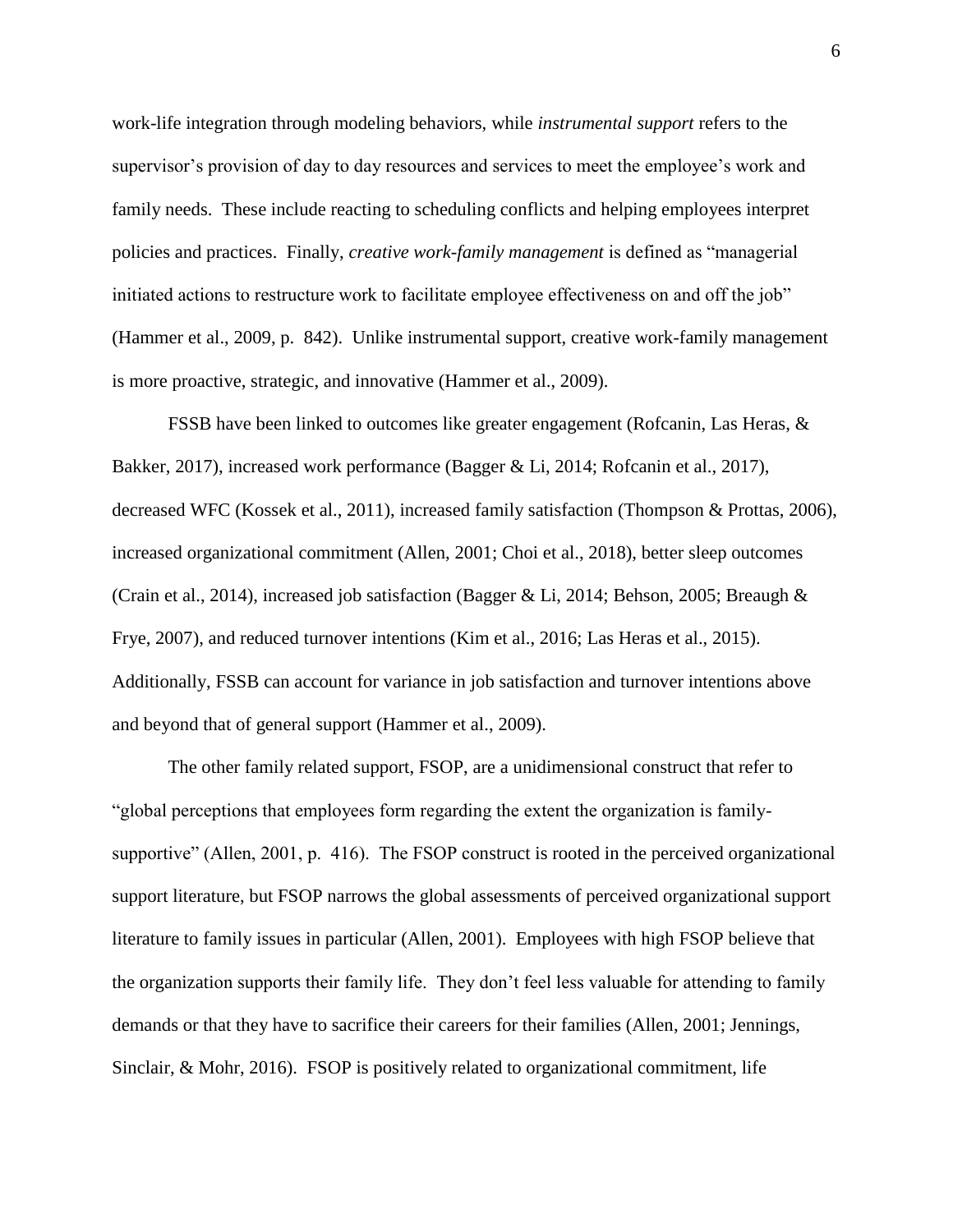satisfaction, job satisfaction, reduced turnover intentions, and reduced WFC (Jennings et al., 2016; Las Heras et al., 2015; Ratnasingham et al., 2012; Wayne et al., 2013).

#### **Gender Differences**

Gender differences are of interest in the realm of family related support because they lie at the intersection of prescribed gender roles for both men and women at home and work. Established family related gender roles include fulfilling the role of the homemaker for women and the role of the breadwinners for men (Eagly  $&$  Karau, 2002). Another factor to consider is the evidence of gender discrimination in the workplace; women are paid, on average, 22% less per hour than men (Economic Policy Institute, 2017) and have fewer high earning chances than their male counterparts (Cotter, Hermsen, Ovadia, & Vanneman, 2001). They are more likely to report unfair interpersonal treatment at work, including being held to higher performance standards, not being fairly considered for a promotion, and not being included in administrative decisions (Coombs & King, 2005). They can also find themselves at a social support disadvantage through social isolation at work, fewer opportunities in finding a mentor, and less participation in off the job social activities that can often play an important role in the acceptance and advancement in an organization (Geller & Hobfoll, 1994).

Though it may seem like a simple research question, there is not clear consensus in the general support literature about the existence of gender differences in the support received in the workplace. Some studies suggest women receive significantly more social support than men (Mcbey & Karakowsky, 2017; Selvarajan, Singh, & Clonigerome, 2016), some suggest that women receive less (Behson, 2002; Shoss, Eisenberger, Restubog, & Zagenczyk, 2013), and others find they receive similar amounts of support (Carvalho & Chambel, 2014; Zhang & Tu, 2016). In addition to inconsistent findings in the general support literature, to my knowledge,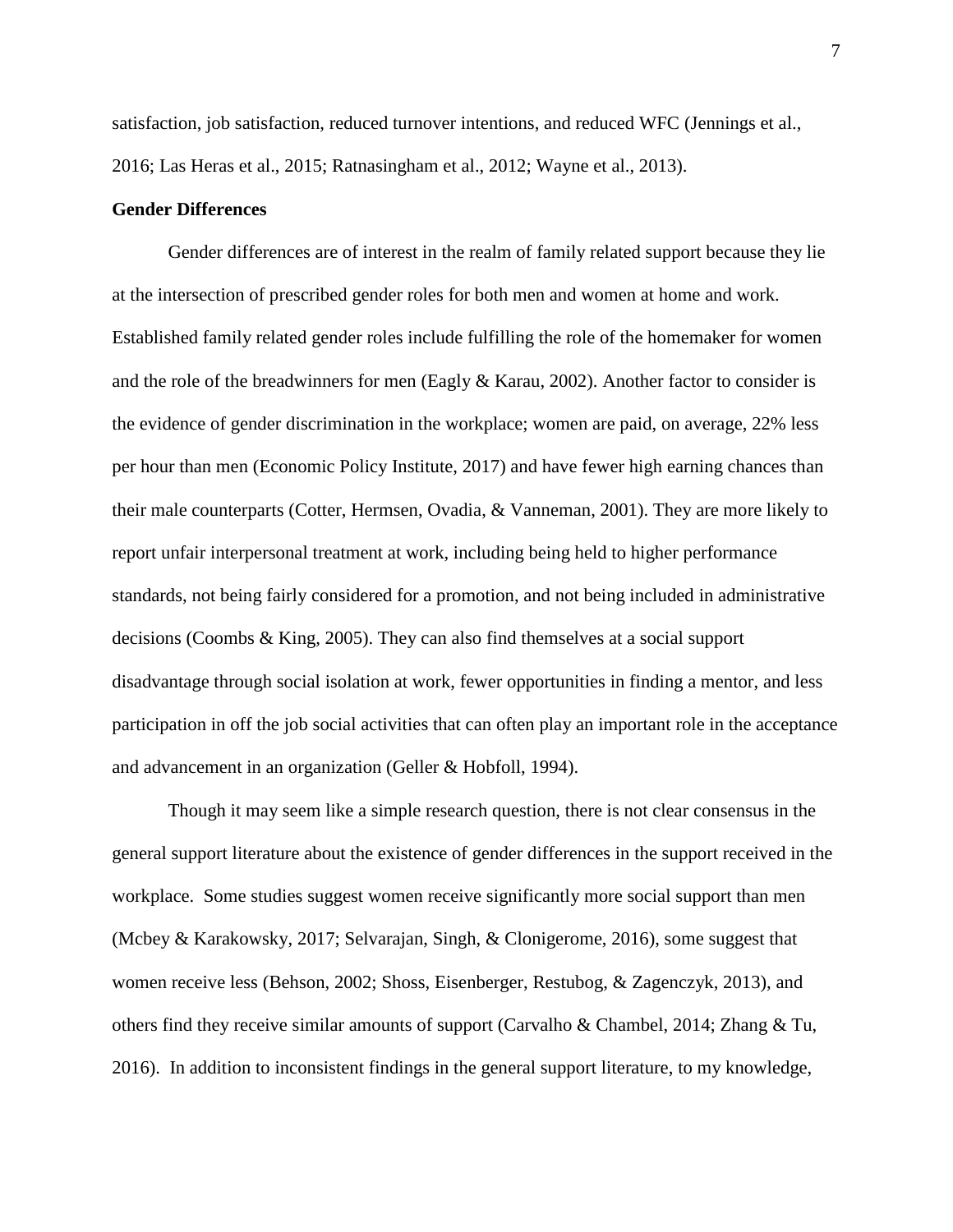there are no studies that systematically analyze gender differences in the provision of workplace family related support. Finally, different theories provide conflicting predictions on the existence and direction of gender differences in family related support.

#### **Role Theories**

Social role theory (Eagly, 1987) has often been used to explain gender differences found in the workplace (Beehr, Farmer, Glazer, Gudanowski, & Nair, 2003; González-Morales, Peiró, Rodríguez, & Greenglass, 2006; Wallace, 2014). This theory invokes common gender norms and considers the consequences of acting incongruently with these norms (or roles). Norms have a descriptive and prescriptive component (Benard & Correll, 2010; Cialdini & Trost, 1998; Eagly & Karau, 2002; Heilman, 2001). In the context of gender, descriptive norms refer to what men and women *are* or *are not*, while prescriptive norms describe what men and women *should* or *should not* do (Burgess & Borgida 1999; Eagly & Karau 2002; Heilman, 2001; Rudman, 2001). For example, the thought that women are more communal (e.g., considerate, warm, obedient, emotional, and sensitive), while men are agentic (e.g., achievement-oriented, decisive, assertive, and analytical) are descriptive norms. The idea that women would not succeed in management positions and would better serve the occupational role of nurses or counselors because they are assumed to possess greater helping and communal skills are prescriptive norms (Benard & Correll, 2010; Eagly & Karau 2002).

Gender norms are particularly salient because they have endured across time and societies (Heilman, 2012) through the different socialization experiences of men and women (Pratto, Sidanius, & Levin, 2006; Fagot, Rodgers, & Leinbach, 2012). When a member of a group acts inconsistently with their prescribed role, or how society believes they should behave, the violation of these norms can result in backlash (Rudman & Glick, 2001); their evaluation is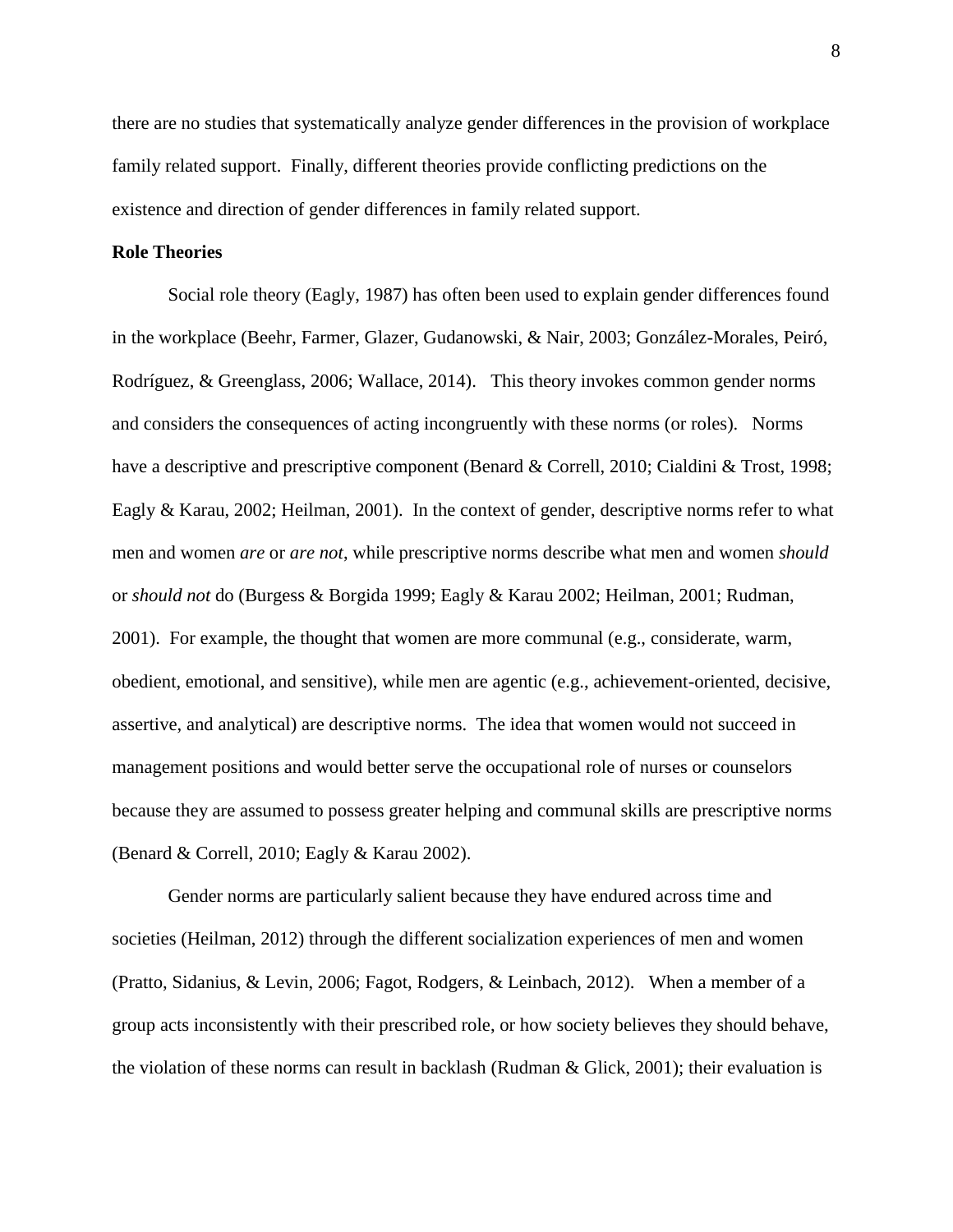lowered, they receive disapproval, and they are derogated (Eagly & Karau, 2002; Heilman, 2012). Both descriptive and prescriptive norms can motivate discrimination (Benard & Correll, 2010), which can take many forms in the workplace, including social rejection, negative characterizations (Heilman, 2001, 2012) and differences in the provision of workplace social support (Geller & Hobfoll, 1994).

While a female employee may be seen as violating the prescriptive norm of being the caretaker for their family and simultaneously infringing on prescriptive norm of males being the provider, resulting in discrimination (Benard & Correll, 2010), this line of reasoning might not be applicable when looking specifically at family related support. Female employees who attempt to meet family demands are still, to some extent, acting consistently with the prescriptive norm of being caretakers and attending to family needs. Women are expected to experience family demands because of their prescriptive norms, and thus, organizations can expect to provide workplace accommodations to female employees. Indeed, even in dual career families (Neilson & Stanfors, 2014), family responsibilities and household labor (Bartley, Blanton, & Gilliard, 2005; United Nations Panel on Women's Economic Empowerment [UNPWEE], 2016) disproportionately fall on women. Additionally, women disproportionately scale back on their careers to meet family needs (Becker & Moen, 1999). Because female employees experience oppositional social identities of parent and professional more so than men, who's role as a father and a professional share more overlap than being a mother and a professional (Hodges & Park, 2005), providing family related workplace support may mitigate the perceived norm violation of female employees.

Furthermore, these theories would predict that men receive less family related support. Men traditionally have mutually supportive work and family roles; by working, they are also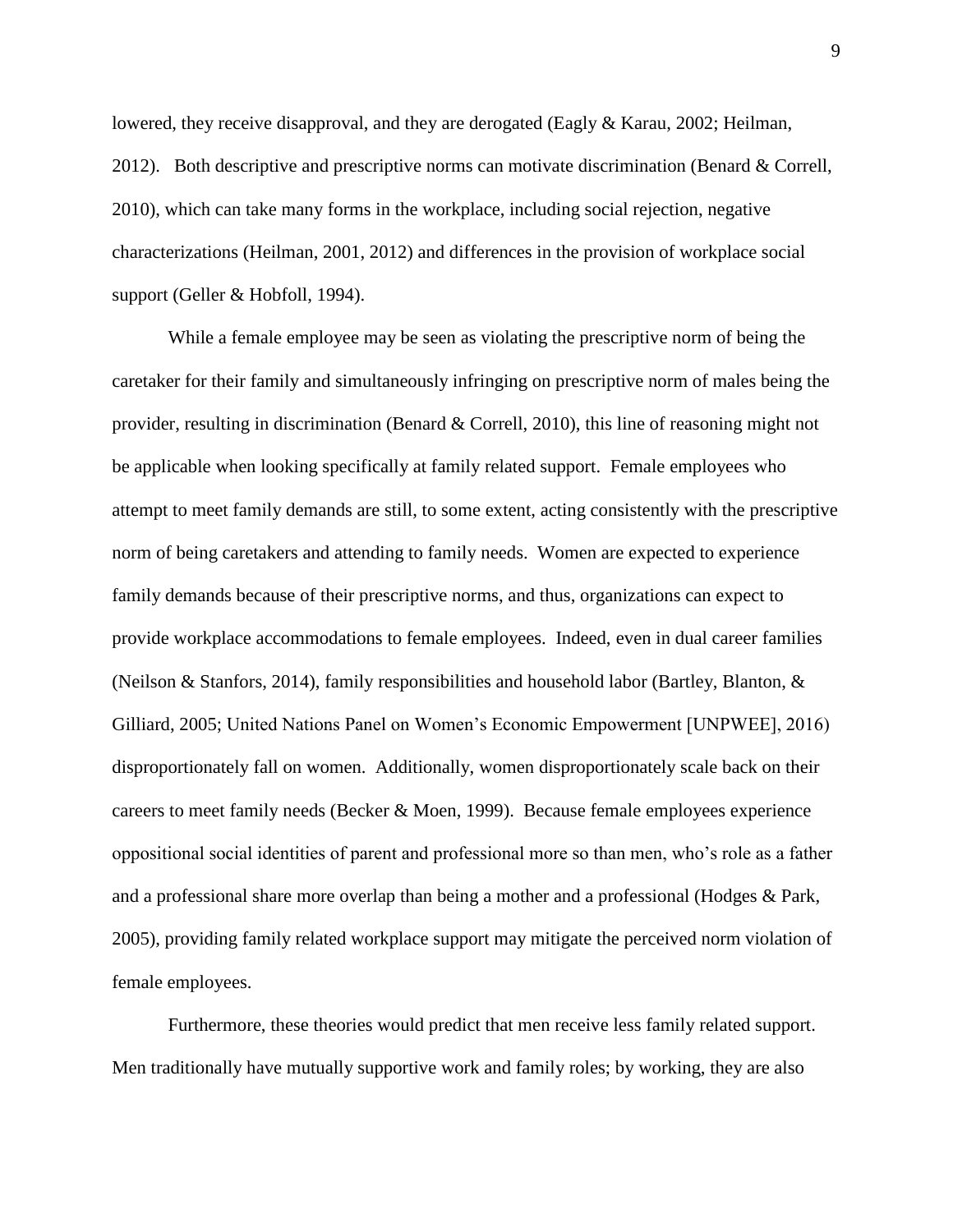providing financially for their family (Hodges & Park, 2005; Kmec, 2010; Shockley, Shen, DeNunzio, Arvan, & Knudsen, 2017). Because working fulfills their family demands and work needs, male employees would not expect to need family related support to meet family demands, and thus receive less of it. There is some empirical support for this. When requesting a family leave, men receive more negative perceptions than women in terms of their work ethic (Wayne & Cordeiro, 2003), in recommended rewards (Allen & Russell, 1999) in suggested penalties (Rudman & Mescher, 2013), and are viewed as less masculine (Vandello, Hettinger, Bosson, & Siddiqi, 2013). These theories and evidence suggest that female employees would receive more family related support.

#### **Shifting Standard Model, Lack of Fit, and The Motherhood Penalty**

While social role theory would predict that women receive more family related support, the shifting standard model (Biernat, 2003), lack of fit model (Heilman, 1983; Heilman, 2001), and the "motherhood penalty" (Benard & Correll, 2010) suggests that female employees would receive less family related support. These theories and phenomena discuss the relative disadvantage that women experience in the workplace. The shifting standards model suggests that mothers are doubly disadvantaged by gender stereotypes due to the use of different evaluative standards (Biernat & Manis, 1994; Benard, Paik, & Correll, 2007). At home, women are disadvantaged because "men are held to more lenient stereotypes about parenting behaviors" (Benard, Paik, & Correll, 2007, p. 1366). At work, female employees are disadvantaged by gender discrimination that impedes their selection, pay, promotion, and overall work experience (Benard, Paik, & Correll, 2007; Biernat & Fuegan, 2001; Phelan, Moss‐Racusin, & Rudman, 2008).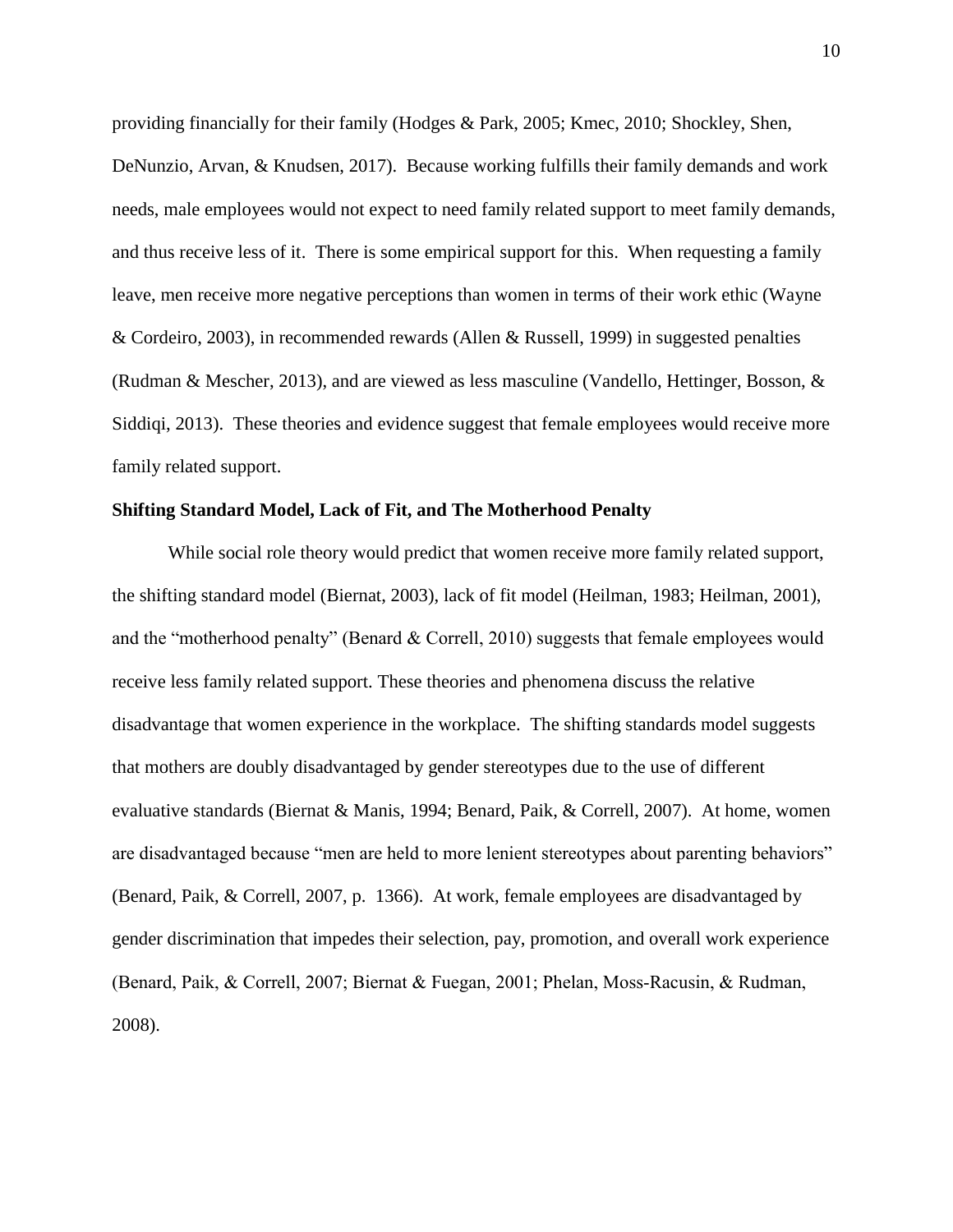The lack of fit model (Heilman, 1983; 2001) proposes that female stereotypes promote negative expectations about women's abilities, skills, and performance by creating a perceived "lack of fit" between the attributes women are thought to possess and the attributes deemed necessary to succeed on the job (Heilman, 1983; Heilman, 2001). To retain others' approval in the workplace, women must behave consistently with the descriptive norms of communality (Tyler & McCullough, 2009), while simultaneously having to demonstrate the stereotypical male attributes of being assertive and competitive to succeed in the workplace (Grant, 1988; Phelan et al., 2008).

In a series of studies looking at experiences of females in male dominated fields (Heilman & Okimoto, 2007; Heilman, Wallen, Fuchs, & Tamkins, 2004), women were found in a double bind where they were perceived to be less competent, unless there was clear evidence of their skills, in which case they are then perceived as less likable (Hill, Corbett, & St Rose, 2010). As such, female employees can find themselves in paradoxical situations with conflicting evaluative standards. If they do not meet family demands, then they may be perceived as not fulfilling their prescriptive role as a mother, which would result in role incongruence and disapproval (Benard & Correll, 2010). However, if they put their family needs first, they are confirming the perceived lack of fit in the workplace, making their negative performance expectations (Heilman, 2012) salient. Negative performance expectations may be interpreted as a lack of support in the workplace. It may also result in fewer resources invested in the employee, because they're not seen as not having as much potential (Kierein & Gold, 2000; Rosenthal & Rubin; 1978).

Indeed, empirical support exists for the negativity women, particularly mothers, face in the workplace. The "motherhood penalty" (Benard & Correll, 2010) describes a cross cultural

11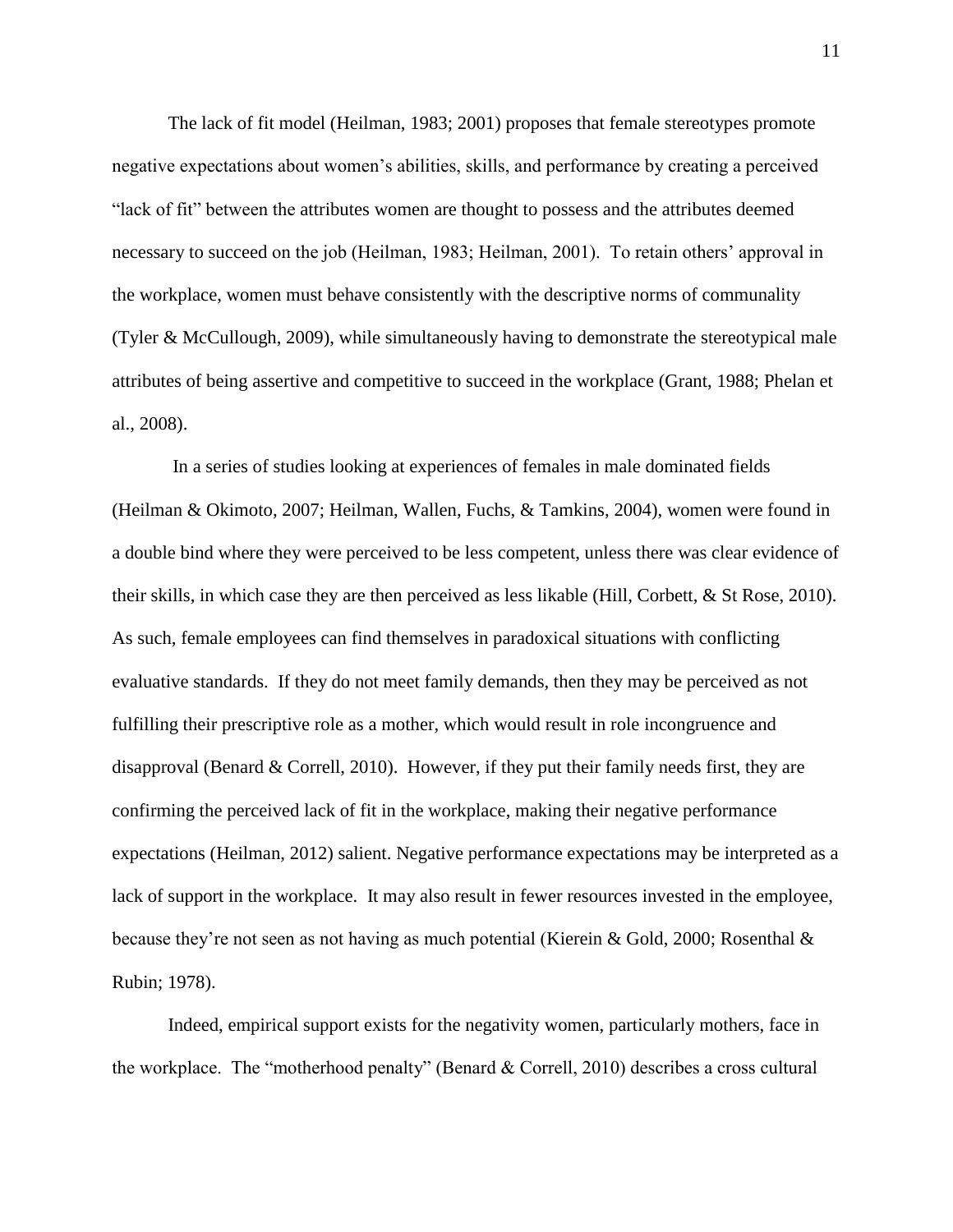phenomenon (Sigle-Rushton & Waldfogel, 2007) in which mothers fare worse in the labor market in terms of wages, perception of competence, and perceptions of commitment than other employees (Anderson, Binder, & Krause, 2002; Budig & England, 2001; Cuddy, Fiske, & Glick, 2004; Güngör & Biernat, 2009; Ridgeway & Correll, 2004). The "fatherhood bonus", on the other hand, refers to the benefits accorded to men that are fathers, including better wages, perceptions of dependability, loyalty, competence, and warmth (Cuddy et al., 2004; Glauber, 2008; Hodges & Budig, 2010).

These results, when considering social dominance theory, should not be surprising, given that men enjoy a disproportionate share of resources, positive social value, and power over women (Pratto et al., 2006). In addition to receiving less support and holding less power in the workplace, women are also held to paradoxical expectations (Heilman, 2012). Although the motherhood penalties studied encompass only wages and perceptions (Anderson et al., 2002; Ridgeway & Correll, 2004), it is possible that this penalty extends to family related support as well. These theories and evidences of the disadvantaged status of women in the workplace suggest that women would receive less family support.

# **Alternative Theories**

Finally, it is also possible that there are no gender differences in family related support. Although a common sentiment in the work-family domain is that balancing work and family is a gendered issue and that gender is "essential to consider to fully understand work-family interference" (Eby, Casper, Lockwood, Bordeaux, & Brinley, 2005, p. 181), Shockley et al.'s 2017 meta-analysis found that men and women generally do not differ in WFC. Furthermore, theories in the work-family literature have moved beyond theories of conflicting social roles; for example, role accumulation theory explains that holding multiple social roles can actually result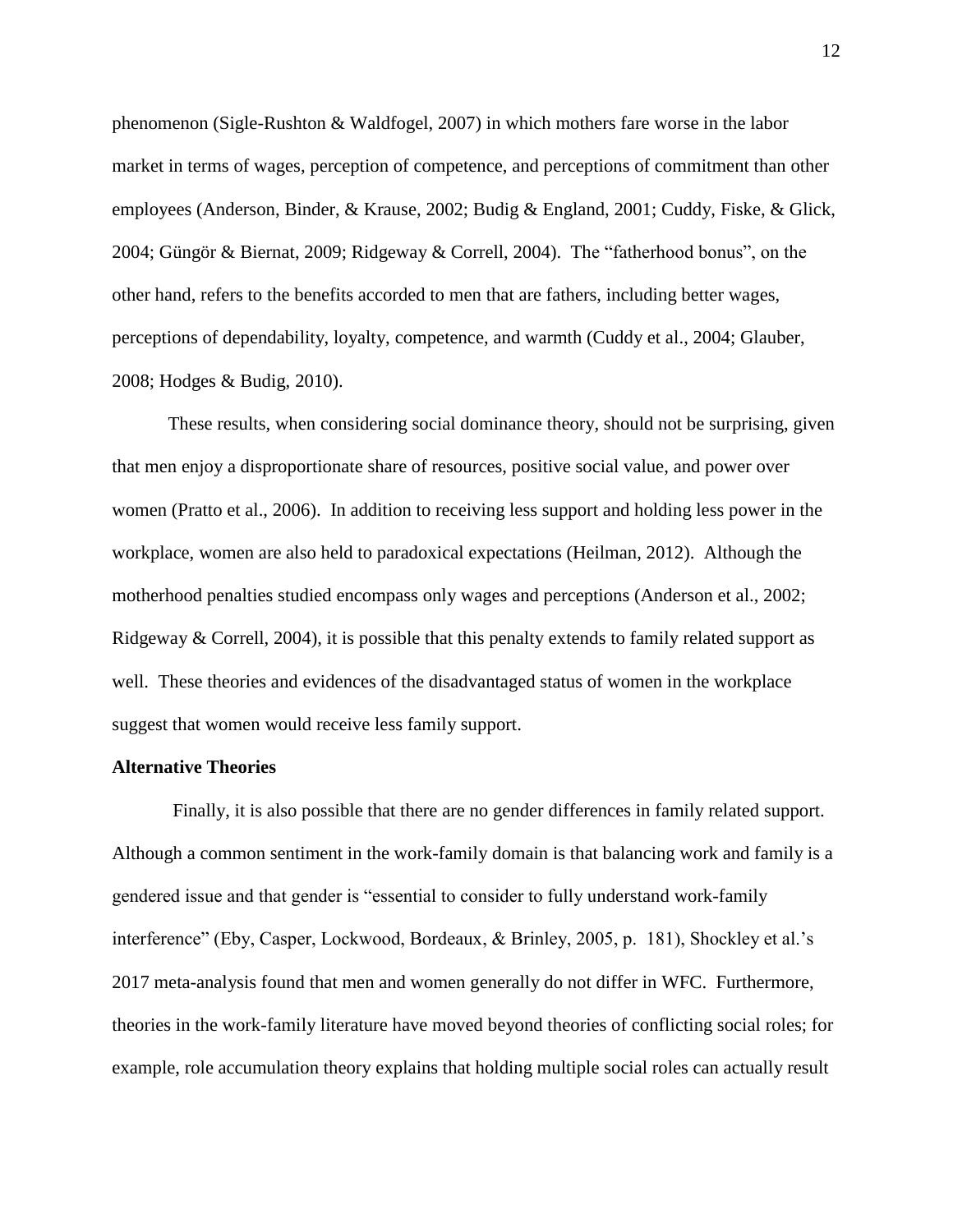in positive outcomes like pooled resources, a sense of fulfillment, and increased status. These positive outcomes can outweigh the associated negativity of having both work and family responsibilities (Ruderman, Ohlott, Panzer, & King, 2002; Sieber, 1974). Similarly, work-family enrichment theory (Greenhaus & Powell, 2006), and role enrichment theory (Rothbard, 2001) have proposed that family roles and work roles can be beneficial and improve the quality of life in the other role (Barnett & Garies, 2006; Greenhaus & Powell, 2006; Marks, 1997; Sieber, 1974). There is also dispute as to whether theories about gender roles and norms are sufficient in keeping pace with the changing nature of work and family. With the changes in society, like dual earner households becoming the norm (Neilson & Stafors, 2014), some scholars argue that society has shifted in such a large extent that the assumptions of gender role theories are becoming obsolete (Barnett & Hyde, 2001).

#### **Current Study**

The purpose of the current study is to determine if gender differences exist in family related support and to discover specific contexts that strengthen or attenuate these differences. This will be accomplished by examining articles that measure FSSB and/or FSOP and include gender information. Though gender differences in family related support were not the explicit focus of research in the studies collected, information regarding the presence of gender differences can still be extracted if the necessary information is included in the article. Because theoretical support exists for either direction or for a lack of gender differences in family related support, the following research question is asked:

*Research Question 1:* Do gender differences exist in relation to FSSB and FSOP?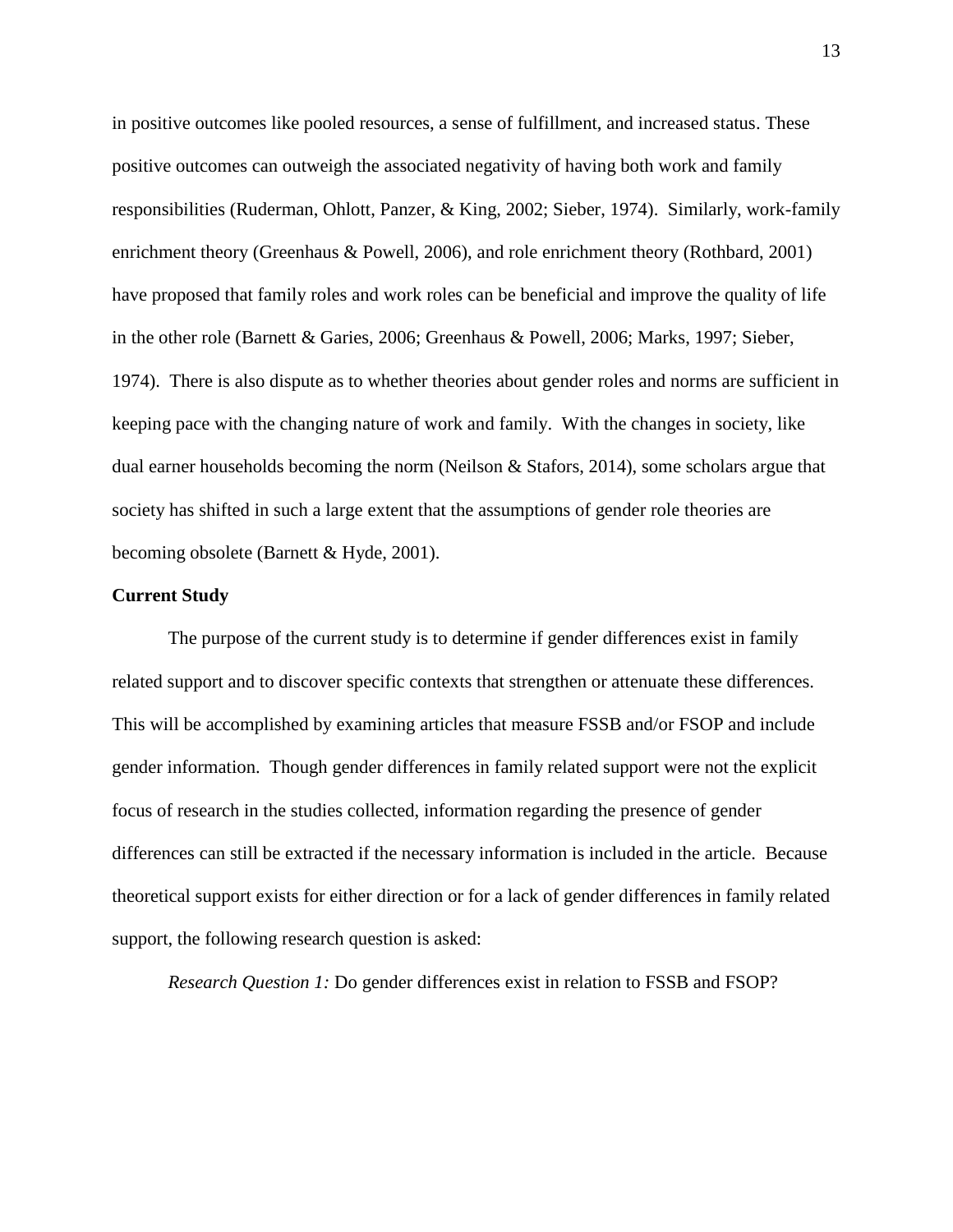# **Moderators**

#### **Male and female dominated field.**

One context in which gender differences in family related support may be exacerbated or attenuated is in fields that are dominated by a specific gender. Gender can be an especially salient descriptor in fields where gender demographics are unbalanced, putting the minority group in a highly visible position (Kanter, 1977; Riordan & Shore, 1997). According to expectation state theory (Berger, Cohen, & Zelditch, 1972), the devalued social identities of minority group members become salient descriptors that can downwardly bias the evaluation of an employee's job competency (Ridgeway & Correll, 2004).

Ingroup bias is mostly motivated by the preferential treatment of ingroup members (Brewer, 1999); it can result in ingroup members receiving more favorable perceptions and allocation of larger amounts of resources (Amiot & Bourhis, 2003; Hodson, Dovidio, & Esses, 2003; Koval, Laham, Haslam, Bastian, & Whelan, 2011). While ingroup bias is a phenomenon experienced across social identity groups (Brewer, 1999), it can be experienced at a higher level among certain groups, specifically men (Hewstone, Rubin, & Willis, 2002; Sidanius, Levin, Federico, & Pratto, 2001). Asymmetrical ingroup bias refers to the tendency for dominant or high-status identities in society to display higher levels of ingroup bias to fellow ingroup members than subordinate identity members do to their ingroup members (Pratto et al., 2006; Pratto, Sidanius, & Rabinowitz, 1994; Sidanius et al., 2001). The effects of ingroup bias can be strengthened when group membership is salient (Mullen, Brown, & Smith, 1992), which is likely the case in male dominated fields where males are the dominant ingroup both terms of numbers and their social identity.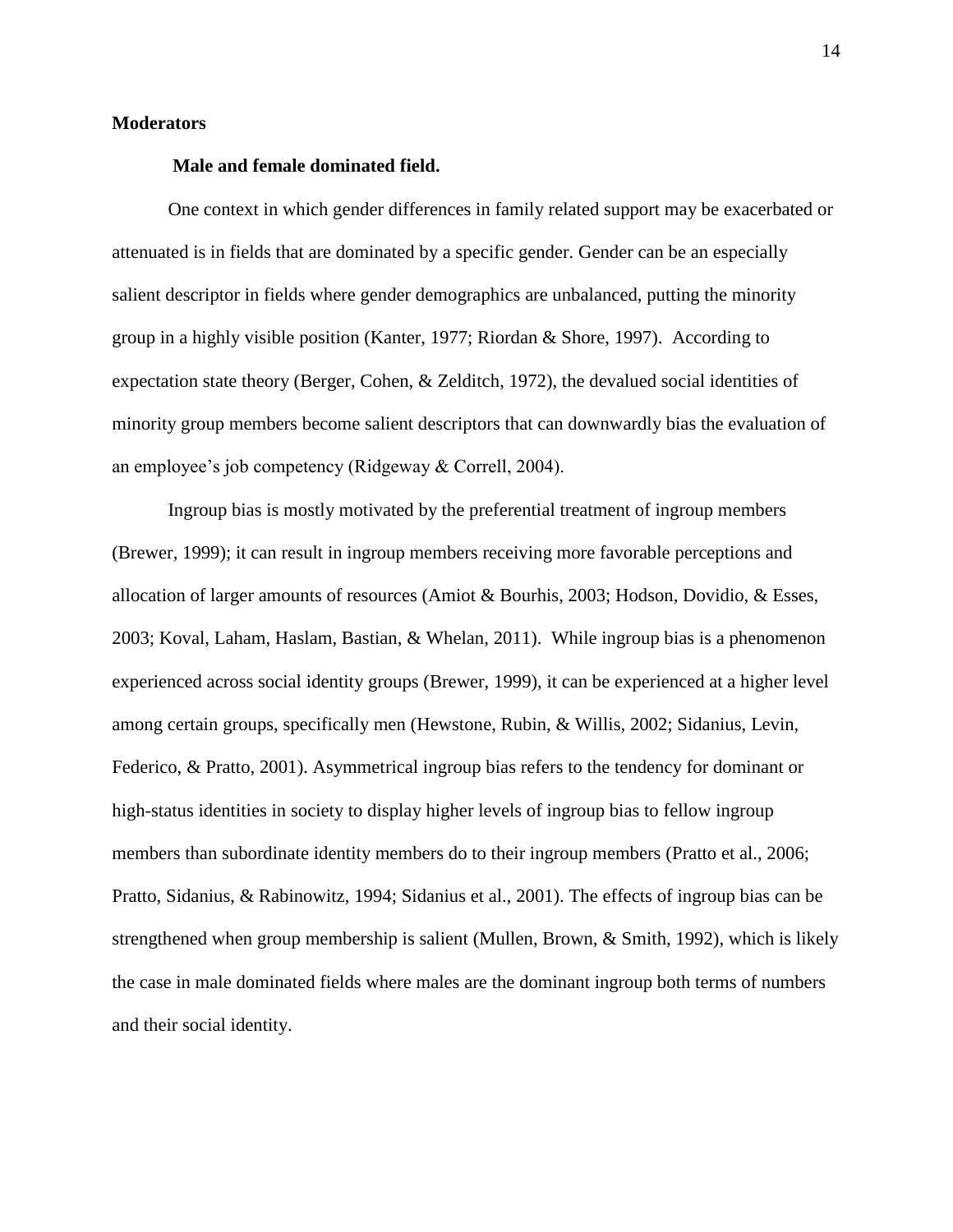Given that gender can serve as an indicator of lack of fit within a field, that males experience stronger ingroup bias to ingroup members than females, and that ingroup bias results in a disproportionate allocation of resources to ingroup members, gender differences in the provision of family related support are expected to be moderated by fields that are dominated by a specific gender.

*Hypothesis 1:* There is no hypothesis regarding the direction of the gender difference (if any). However, it is hypothesized that gender dominance will moderate the gender difference effect such that gender differences in family related support will be larger between men and women in male dominated fields if men receive more family related support and smaller if women receive more family related support. If no gender differences are found in family related support, a difference that favors men will be found only in male dominated fields.

#### **Organizational tenure.**

Organizational tenure represents the duration of the relationship between the employee and their organization (Ng & Feldman, 2010; Wayne, Shore, Boomer, & Tetrick, 2002). Both social support and family related support have been linked to lower levels of turnover intentions and increased affective commitment (Ahmad & Omar, 2010; Eisenberger, Singlhamber, Vandenberghe, Sucharski, & Rhoades, 2002; O'Neill et al., 2009; Rhoades, Eisenberger, & Armeli, 2001; Wayne et al., 2013; Wayne, Shore, & Linden, 1997). While there is evidence of the positive link between affective commitment and workplace support, increased affective commitment doesn't directly translate to increased organizational tenure. Social support doesn't have as clear of an empirical (Harris, Winskowski, & Engdahl, 2007; Kim & Stoner, 2008; Wayne, Shore, Boomer, & Tetrick, 2002) or theoretical relationship with organizational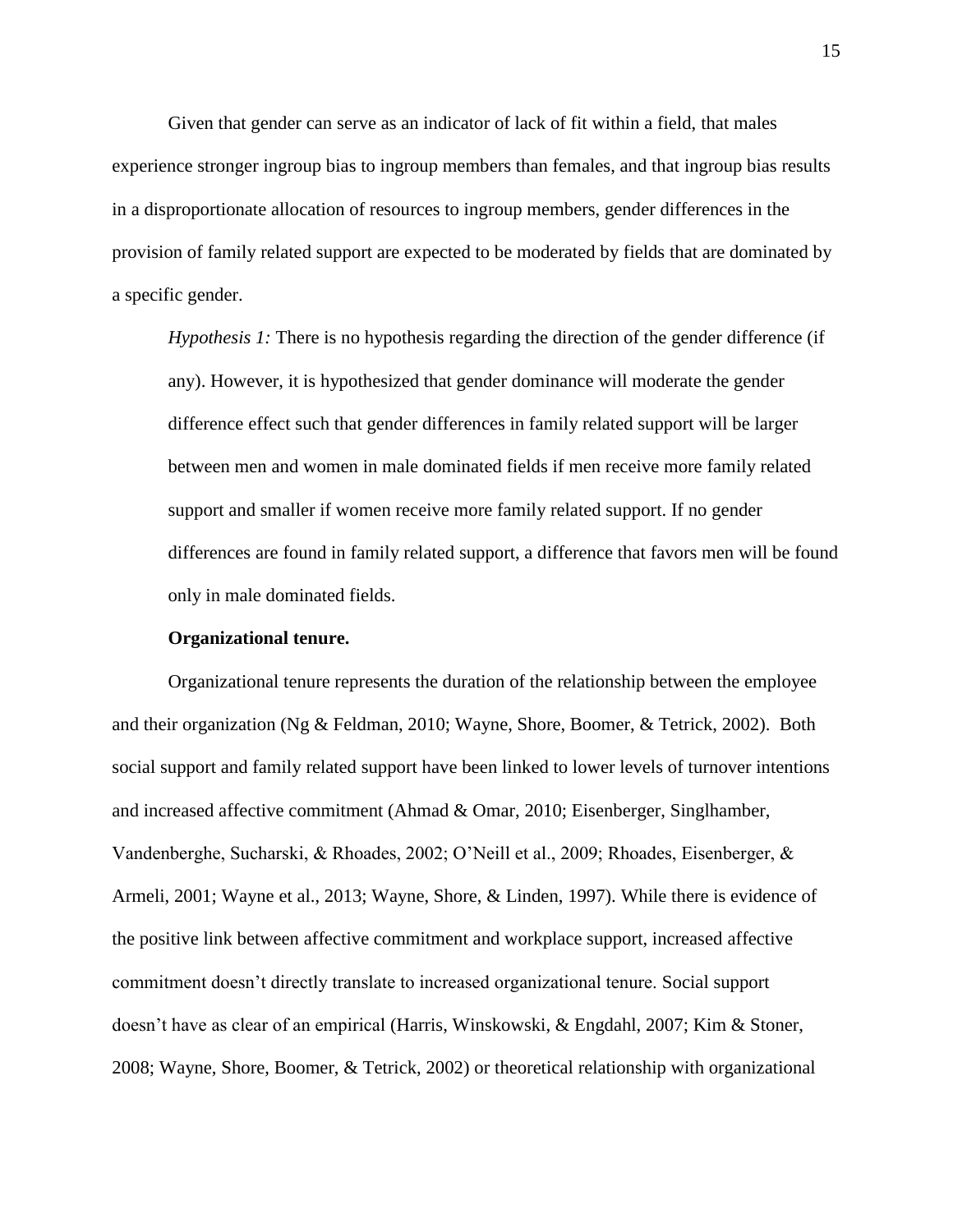tenure as it does with organizational commitment. However, organizational tenure is often a control variable in other studies involving family related support (Las Heras et al., 2015; Lv, 2018; Russo, Buonocore, Carmeli, & Guo, 2018), indicating that tenure is an important variable when studying support. As such, I examined the role of organizational tenure in an exploratory manner and ask the following question:

*Research question 2:* Does organizational tenure moderate the gender differences in family related support?

#### **Gender inequality.**

The Gender Inequality Index (GII), developed by the United Nations, encompasses a wide set of national policies and norms around women; specifically, it measures women's educational attainment, economic participation, political participation, and reproductive health (Gaye, Klugman, Kovacevic, Twigg, & Zambrano, 2010). In essence, GII reflects how accessible resources are to women; nations with lower gender equality would indicate fewer educational, political, and economic resources being allocated to women. Workplace support itself is a resource; it serves as a buffer against stress in the workplace (Cohen & Wills, 1985; Llorens et al., 2006). Nation's that provide less resources to women would be expected to provide less workplace family support to women as well.

*Hypothesis 2:* There is no hypothesis regarding the direction of the gender difference (if any). However, it is hypothesized that a nation's gender inequality will moderate the gender difference effect such that gender differences in family related support will be larger between men and women in nations with high gender inequality. Smaller differences between men and women will be seen in family related support if women receive more family related support. If no gender differences are found in family related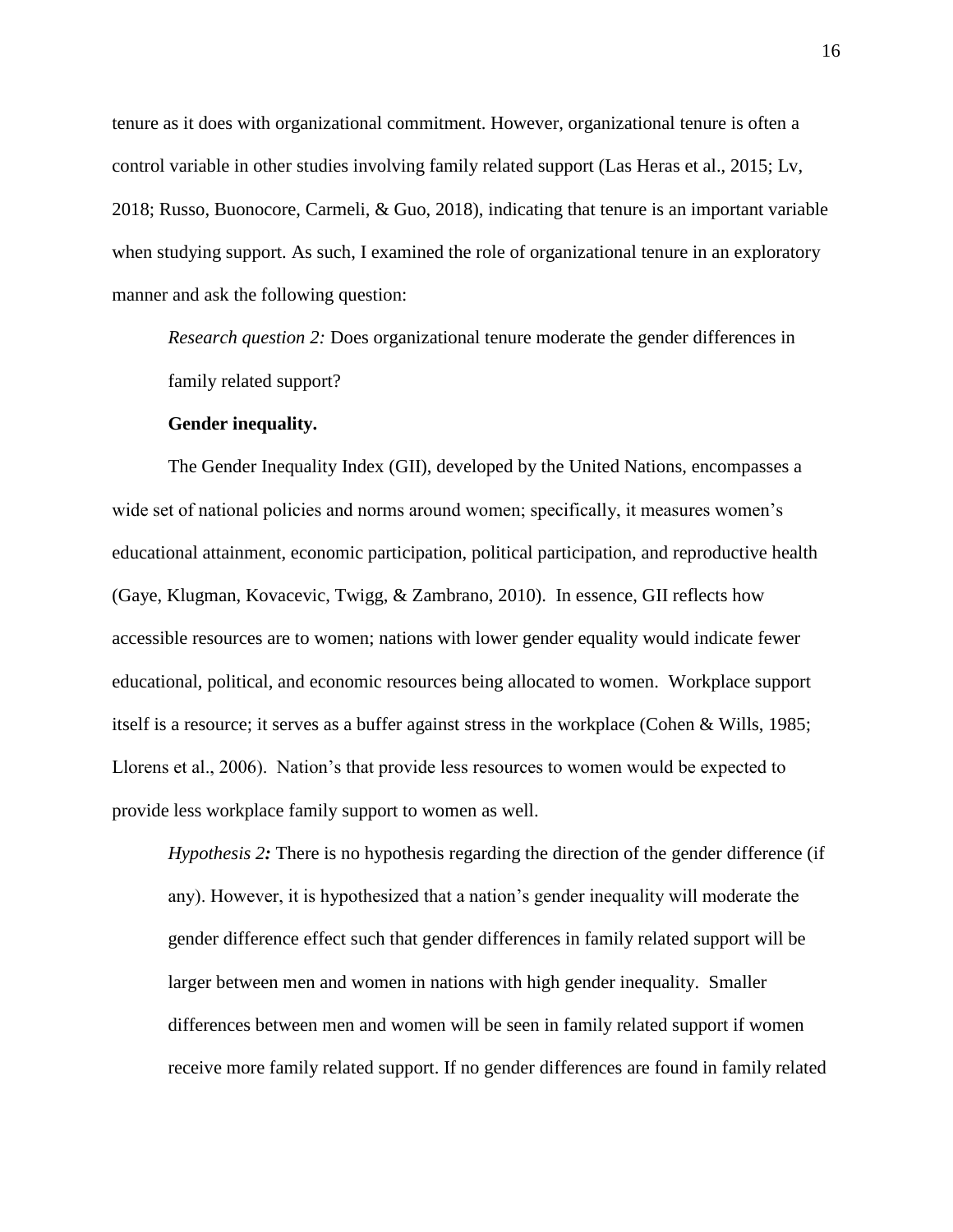support, a difference that favors men will be found only in nations with higher level gender inequality that favors men.

#### **Economic context.**

#### *Gross Domestic Production (GDP) Per Capita.*

GDP is an indicator of a nation's development and can serve a resource to both employees and organizations (Allen, French, Dumani, & Shockley, 2015). For an employee, these resources can be in the form of higher wages for individuals, which gives them more flexibility to meet family demands (e.g. paying for a caretaker, taking more time off from work). GDP may also represent overall economic prosperity for an organization, making it easier for the organization to provide family supportive provisions (Allen et al., 2015).

When looking at the relationship between GDP and gender, women in developing countries hold a relatively lower status than women in more developed countries; they get less education, there is less investment in their health, and their legal rights in the economy are weaker than men's rights (Dollar & Gatti, 1999). Higher GDP may signal that a nation is better able to tap into women's economic potential by investing in them, seeing as how "countries that under-invest [in women] grow more slowly" (Dollar & Gatti, 1999, p. 22). While the causal direction between women's equality and GDP is unclear, the positive relationship between the two is more established.

*Hypothesis 3:* There is no hypothesis regarding the direction of the gender difference (if any). However, it is hypothesized that GDP will moderate the gender difference effect such that gender differences in family related support will be larger between men and women in nations with lower GDPs if men receive more family related support and smaller if women receive more family related support. If no gender differences are found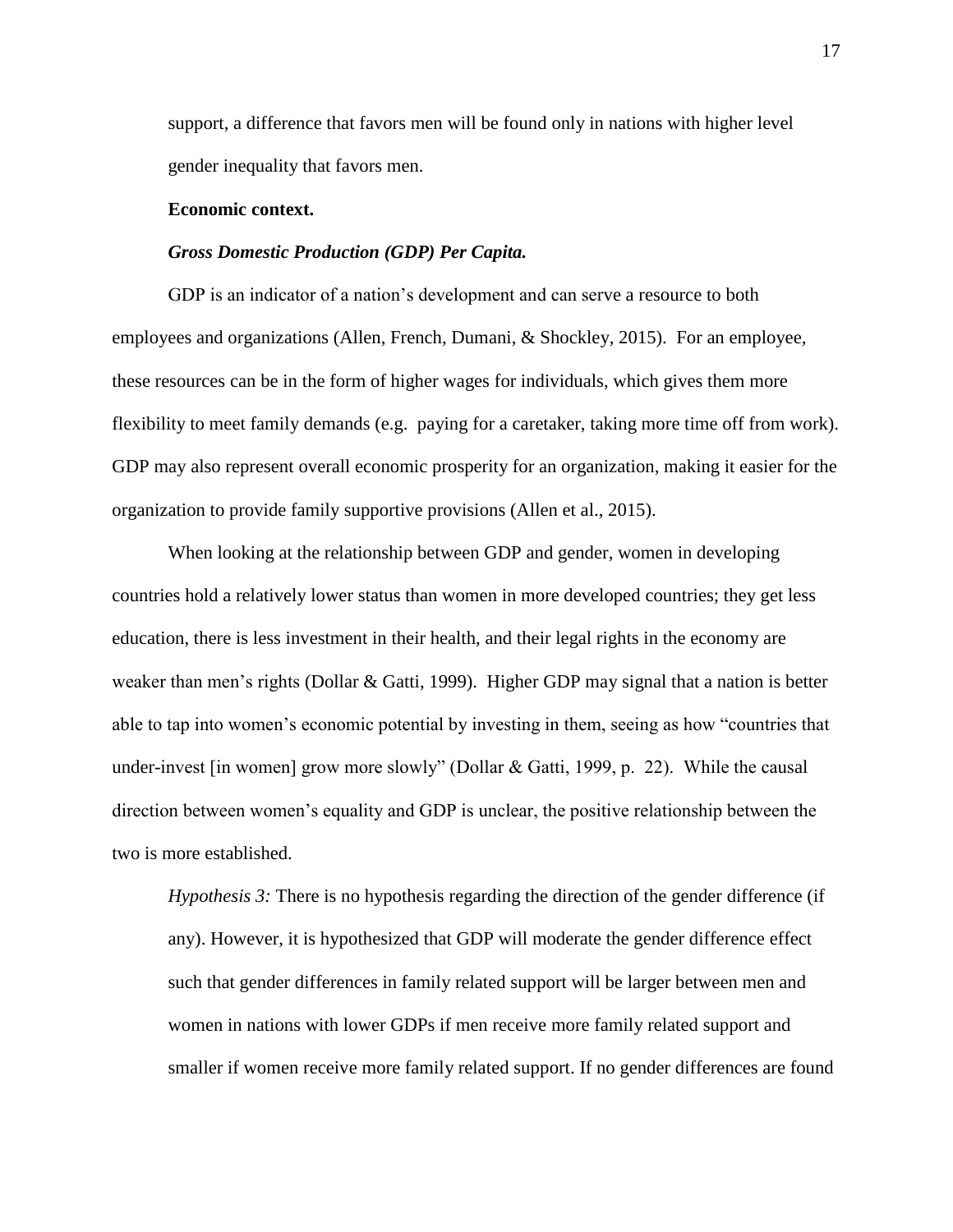in family related support, a difference that favors men will be found only in nations with low GDPs.

#### *Unemployment Rate.*

Unemployment rates represent economic conditions and job scarcity in a nation, with high unemployment rates reflecting economic strain (French et al., 2018). During times of economic uncertainty, when individuals feel threatened, they are more likely to decrease support for diversity initiatives and evaluate minority job candidates more poorly (King, Knight, & Hebl, 2010), increase prejudice towards certain ethnic outgroups (Butz & Yogeeswaran, 2011), and perceive immigrants as realistic threats (Bouman, van Zomeren, & Otten, 2014). Taken together, these findings indicate that times of economic uncertainty are categorized by increased discrimination and in-group bias. Since traditional prescriptive gender norms are for men to work (Carli, 2001; Janssens, 1997), men become the default in-group in the workplace. As such, during times of economic uncertainty, in-group bias would lead to the preferential treatment of male employees, including in the provision of family related support.

*Hypothesis 4:* There is no hypothesis regarding the direction of the gender difference (if any). However, it is hypothesized that unemployment rate will moderate the gender difference effect such that gender differences in family related support will be larger between men and women in nations with higher unemployment rates if men receive more family related support and smaller if women receive more family related support. If no gender differences are found in family related support, a difference that favors men will be found only in nations with high unemployment rates.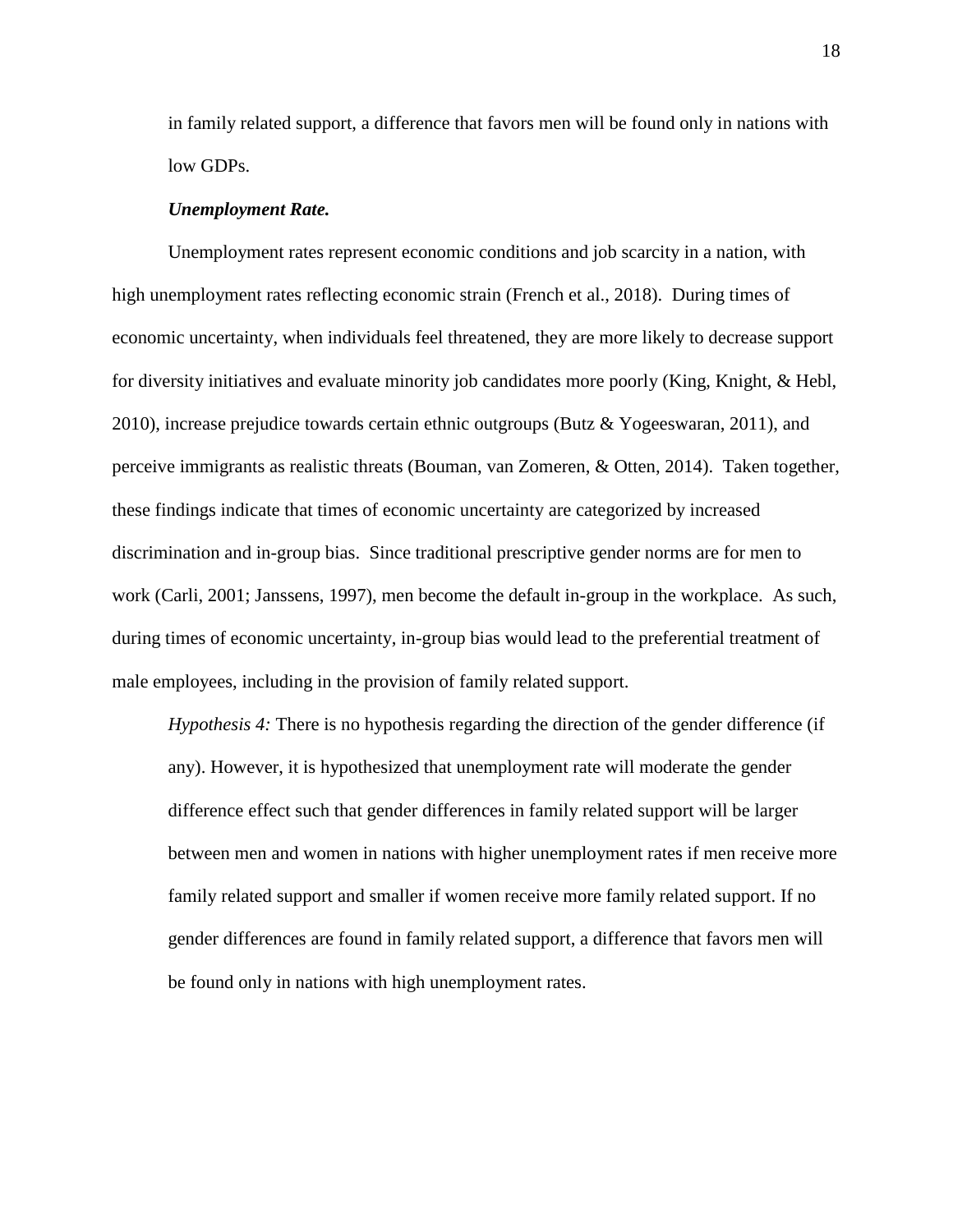#### **Cultural moderators.**

Hofstede's cultural dimensions (Hofstede, 2001) is a cultural values framework comprised of six dimensions used to describe cross-cultural differences. Since its establishment in 1980, virtually all subsequent models of cultural values either incorporate or conform to his framework (Taras, Kirkman, & Steel, 2010). Despite the theoretical and methodological criticisms it's received (Baskerville, 2003; Chiang, 2005; Fang, 2003; Signorini, Wiesemes, & Murphy, 2009), Hofstede's framework is favored by cross-cultural scholars in management and psychology fields (Taras, Rowney, & Steel, 2009).

#### *Power distance.*

Power distance refers to the "extent to which the members of a society accept that power in institutions and organizations is distributed unequally" (Hofstede, 1984 p. 83), with the crucial aspect of this dimension being how both the leaders and followers in society address human inequality (Hofstede, 2011). Societies with small power distances strive for equality and demand justifications for inequalities, whereas societies with a larger power distance question inequality less and are more accepting of hierarchies (Hofstede, 2011). Since societies high on power distance are more accepting of unequal distributions of power and resources, there would be less of a push from members in these societies to ensure that all employees are receiving an equal amount of family related support. Additionally, recall that men hold a dominant social identity in society, and in turn are awarded a disproportionate share of resources and power over women (Pratto et al., 2006). Given their dominant identities, and that gendered descriptive norms remain consistent across cultures (Heilman, 2012), nations that are more accepting of inequalities in power would be more accepting of an unequal distribution of family support across genders in the workplace.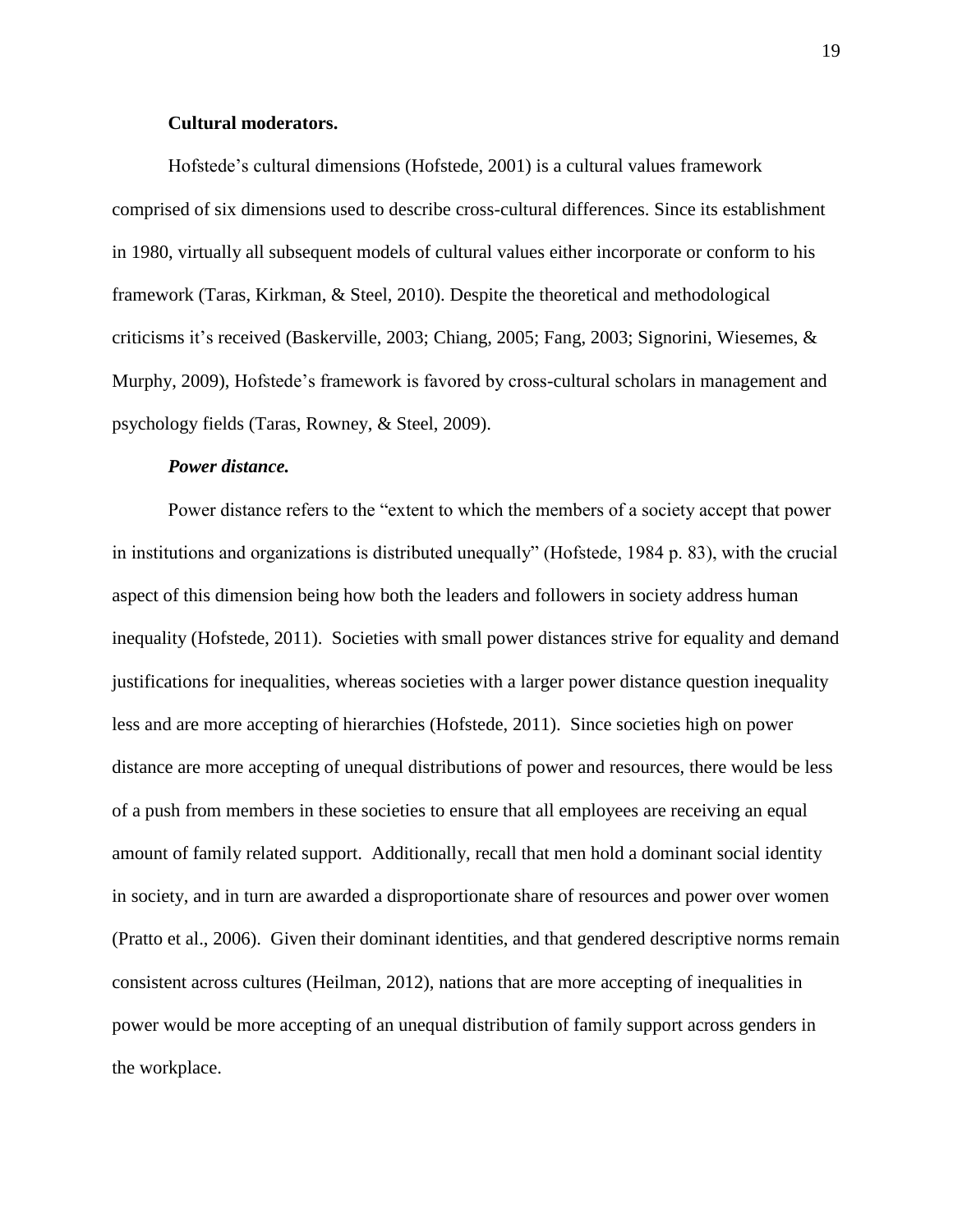*Hypothesis 5:* There is no hypothesis regarding the direction of the gender difference (if any). However, it is hypothesized that power distance will moderate the gender difference effect such that gender differences in family related support will be larger between men and women in nations with large power distances if men receive more family related support and smaller if women receive more family related support. If no gender differences are found in family related support, a difference that favors men will be found only in nations with large power distances.

#### *Masculine and feminine.*

This cultural dimension refers to "the distribution of values between the genders" (Hofstede, 2011, p. 12). Masculine societies are characterized by a strong division of emotional roles between men and women; men deal with facts while women deal with emotions, men make the family decisions, and few women are in positions of power (Hofstede, 2011). Gender roles are more distinct in masculine societies and contain overlap in feminine societies (Arrindell, Well, Kolk, Barelds, Oei, & Lau, 2013). Masculine societies are also more assertive, more competitive, and less caring than feminine societies. In terms of work and family, feminine societies display a balanced relationship between the two, and both parents equally share the family responsibilities at home (Hofstede, 2011). Conversely, work prevails over the family in masculine societies. Finally, in masculine cultures "men *should be* and women *may be* assertive and ambitious" (Hofstede, 2011 p.12). Since women have more flexibility relative to men in masculine socieities, women may receive more family related support in masculine cultures.

Hypothesis 6: There is no hypothesis regarding the direction of the gender difference (if any). However, it is hypothesized that masculinity will moderate the gender differences in family related support such that gender differences will be smaller between men and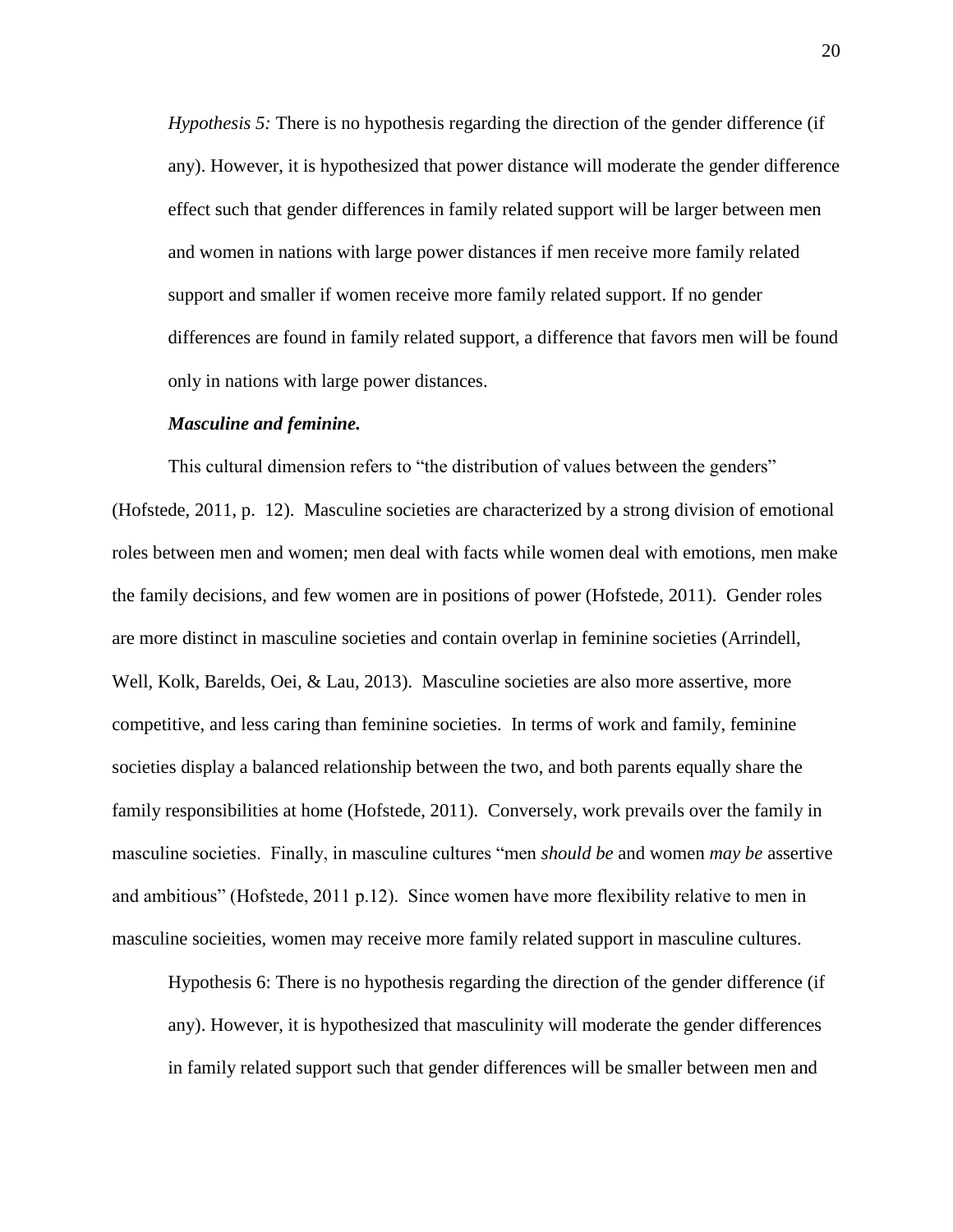women in masculine societies if men receive more family related support and larger if women receive more support. If no gender differences are found in family related support, a difference that favors women will be found only in masculine nations.

## *Individualism and collectivism.*

Individualistic societies are marked by a "preference for a loosely knit social framework in society wherein individuals are supposed to take care of themselves and their immediate families only" (Hofstede, 1984 p. 83). Collectivist societies, on the other hand, are marked by an interdependent, tightly knit social framework, are relationally focused, and integrate individuals into strong and cohesive in-groups. In these collectivist cultures, individuals can expect the members of their clan to protect and watch after them in exchange for unquestioned loyalty (Hofstede, 1984).

There is evidence that cultures that vary on this dimension also vary in the types of social support that is preferred; for example, collectivist cultures can view explicitly asking for support as having potential harmful effects on group harmony (Kim, Sherman, Ko, & Taylor, 2006; Kim, Sherman, & Taylor, 2008; Taylor et al., 2004). Meta-analyses support the importance of this dimension in the experiences of family to work conflict (Allen et al., 2015), with collectivist cultures experiencing more family to work conflict. The relevance of this cultural dimension in relation to social support and WFC has been established, but the role of gender in this mix has very little theoretical or empirical evidence. For that reason, we ask the following exploratory question:

*Research Question 3:* Does a nation's level of individualism moderate gender differences in family related support?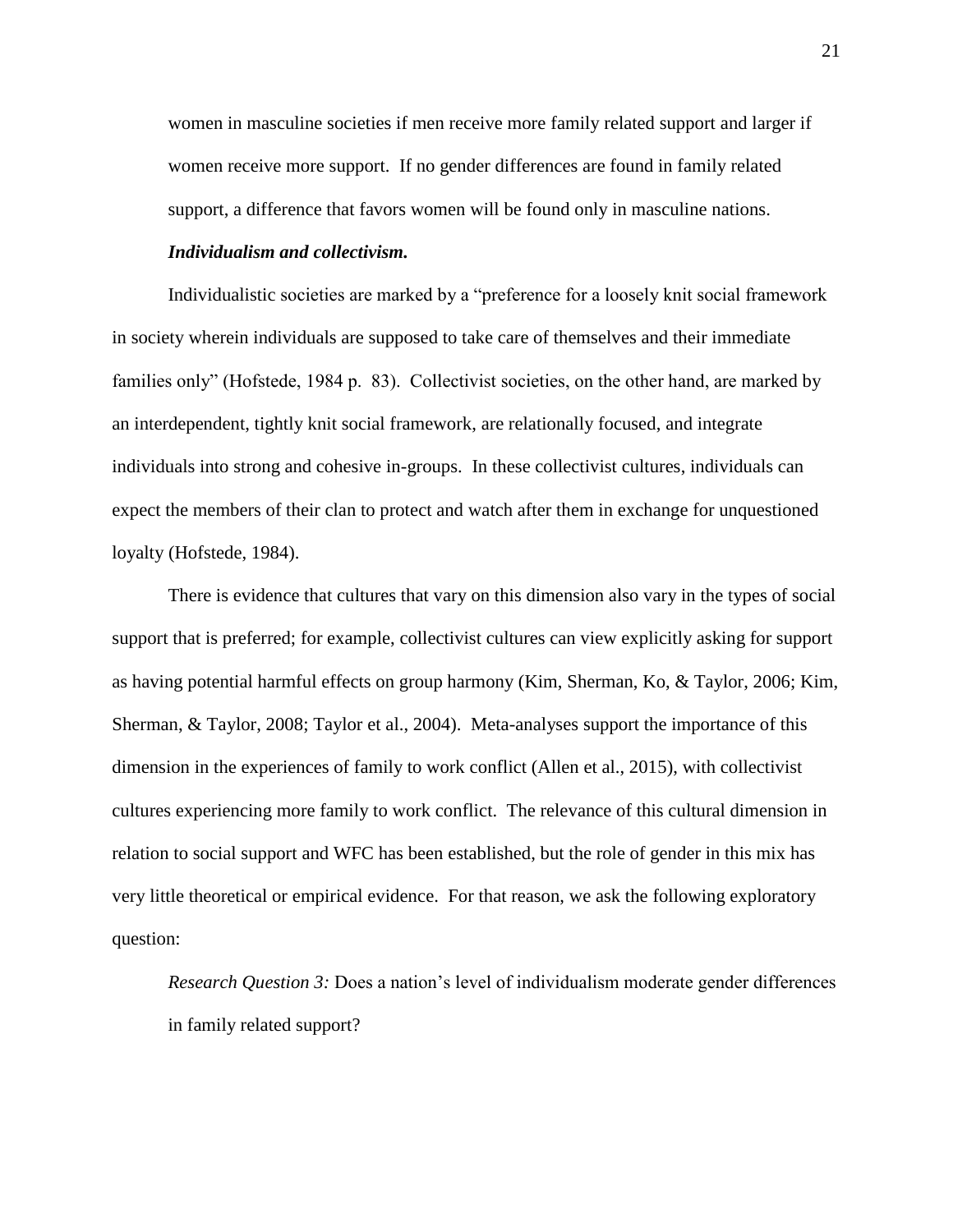#### *Uncertainty avoidance.*

The uncertainty avoidance dimension captures the extent to which nations are comfortable with uncertainty and ambiguity of an unknown future (Hofstede, 2011). Nations high on uncertainty display rigid codes of beliefs and are less tolerant towards unorthodox ideas as a means to lessen the stress of uncertainty (Hofstede, 1984; Hofstede, 2011). This dimension was included as a possible relevant moderator because intolerance towards unorthodox ideas may encompass intolerance towards unorthodox family structures as well. What may be considered an unorthodox family structure is likely to vary between nations. However, there was not enough theoretical or empirical evidence to definitively make a directional hypothesis of how uncertainty avoidance could moderate gender difference in family related support. Its potential as a moderator lead to the following exploratory question:

*Research Question 4:* Does a nation's level of uncertainty avoidance moderate gender differences in family related support?

#### *Time orientation.*

Time orientation refers to whether a society focuses on the future or the current and past (Hofstede, 2011). Low scores on time orientation are categorized as having a short-term orientation. Because short-term societies focus on the current and past, they are marked by a preference to honor traditions and norms. These societies views change with hesitancy, have little or no economic growth, and have universal guidelines about what is good and evil. Conversely, long-term orientation societies are future focused. They focus their efforts on preparing for the future and view traditions as adaptable to change (Hofstede, 2011). Since longterm orientation are more flexible and open to change, it's possible that these cultures are more open to more non-traditional family structures and may provide more family related support.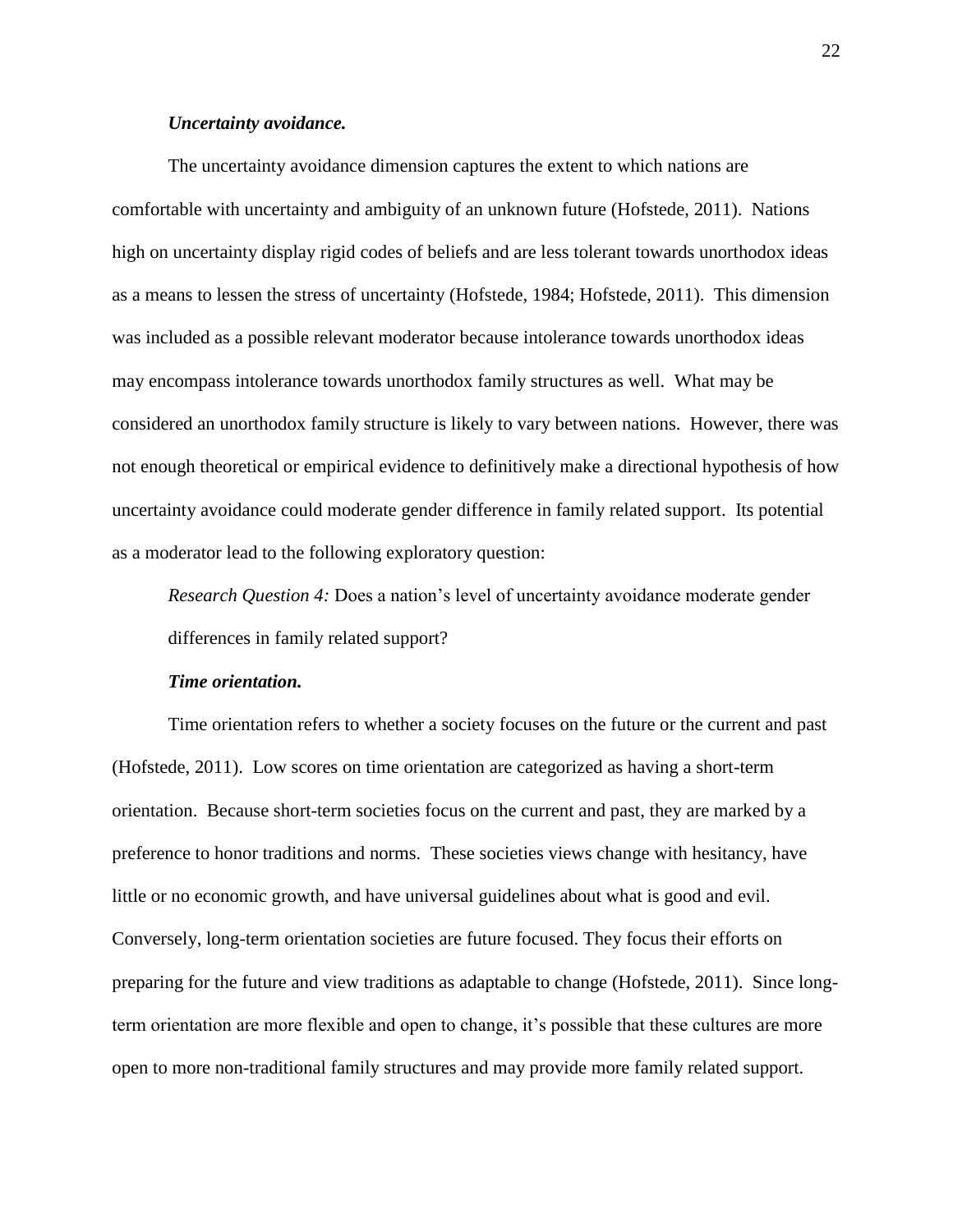However, I didn't find any studies that looked at time orientation and family related support or the treatment of genders. Additionally, time orientation was a dimension added after the initial four cultural values were established (Fang, 2003) and has consequently received little theoretical and empirical attention (Taras, Kirkman, & Steel, 2010). For that reason, the following research question is asked:

*Research Question 5:* Does a nation's time orientation moderate gender differences in family related support?

#### *Indulgence and restraint.*

The indulgence dimension measures a society's allowance for gratification of natural of basic and natural drives while restrained societies typically control these drives to gratify needs through strict social norms (Hofstede, 2011). Societies that are indulgent have a higher percentage of people declaring themselves as happy, put a high importance on leisure, have higher obesity rates, and more lenient sexual norms (Hofstede, 2011). While there are no hypothesized links between this dimension and family related support, this dimension was included for the sake of completion of Hofstede's six major cultural dimensions.

*Research Question 6:* Does a nation's level of indulgence moderate gender differences in family related support?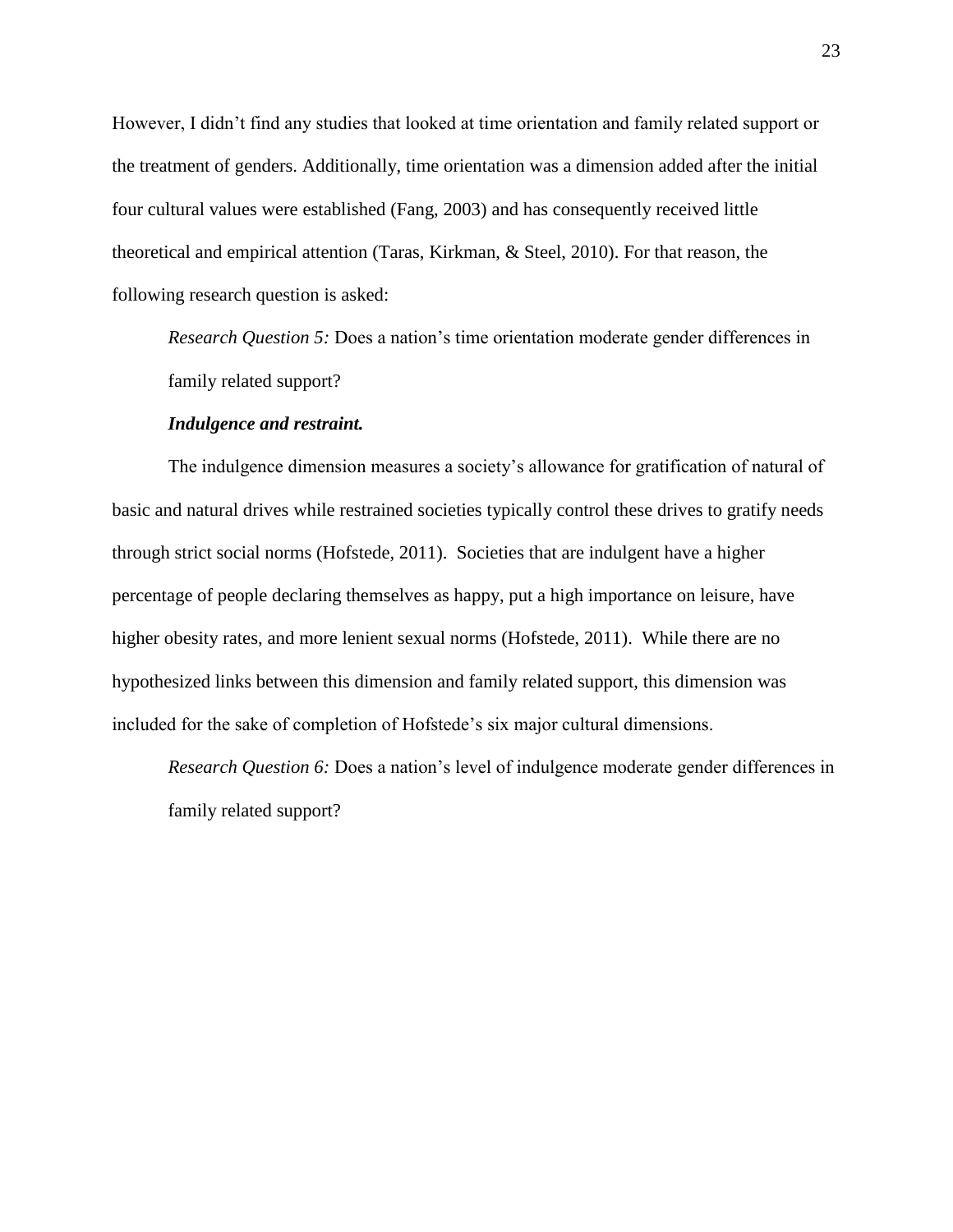#### **CHAPTER 2**

#### **METHODS**

#### **Keyword Search**

The initial keyword search included the following keywords: *FSSB*, *FSOP*, *family supportive supervisory behaviors, supervisor support, family supportive behaviors, family supportive organizational perceptions, work family culture, family friendly organizational culture,* and *family supportive perceptions*. All keywords were searched in the ABI Inform, APA PsycNet, and Google Scholar databases. The ABI Inform database also includes unpublished dissertations and theses. To prevent publication bias in the data, calls for unpublished data were made through several relevant listservs, discussion boards, and websites. Prominent researchers in the field were contacted for their unpublished manuscripts and working papers, and SIOP and AOM conference proceedings starting from 2010 were searched for additional unpublished manuscripts. The references of relevant meta-analyses (e.g. French et al., 2018; Kossek et al., 2011) and review papers (Crain & Stevens, 2018) were used to find additional articles.

Additionally, several functionalities within Google Scholar's database were utilized. The "cited by" option provides a list of all published articles that cite a specific article in their paper. This tool was utilized for the paper that established the common FSSB (Hammer et al., 2009) and FSOP (Allen, 2001) measure. Finally, I also used the "related articles" tool. This tool presents around 100 articles related to specific article of interest. This tool was utilized with several articles that explicitly focused on the establishment, validation, or review of a family support construct (e.g. Allen 2001; Behson, 2002; Crain & Stevens, 2018; Hammer et al., 2007; Hammer et al., 2009).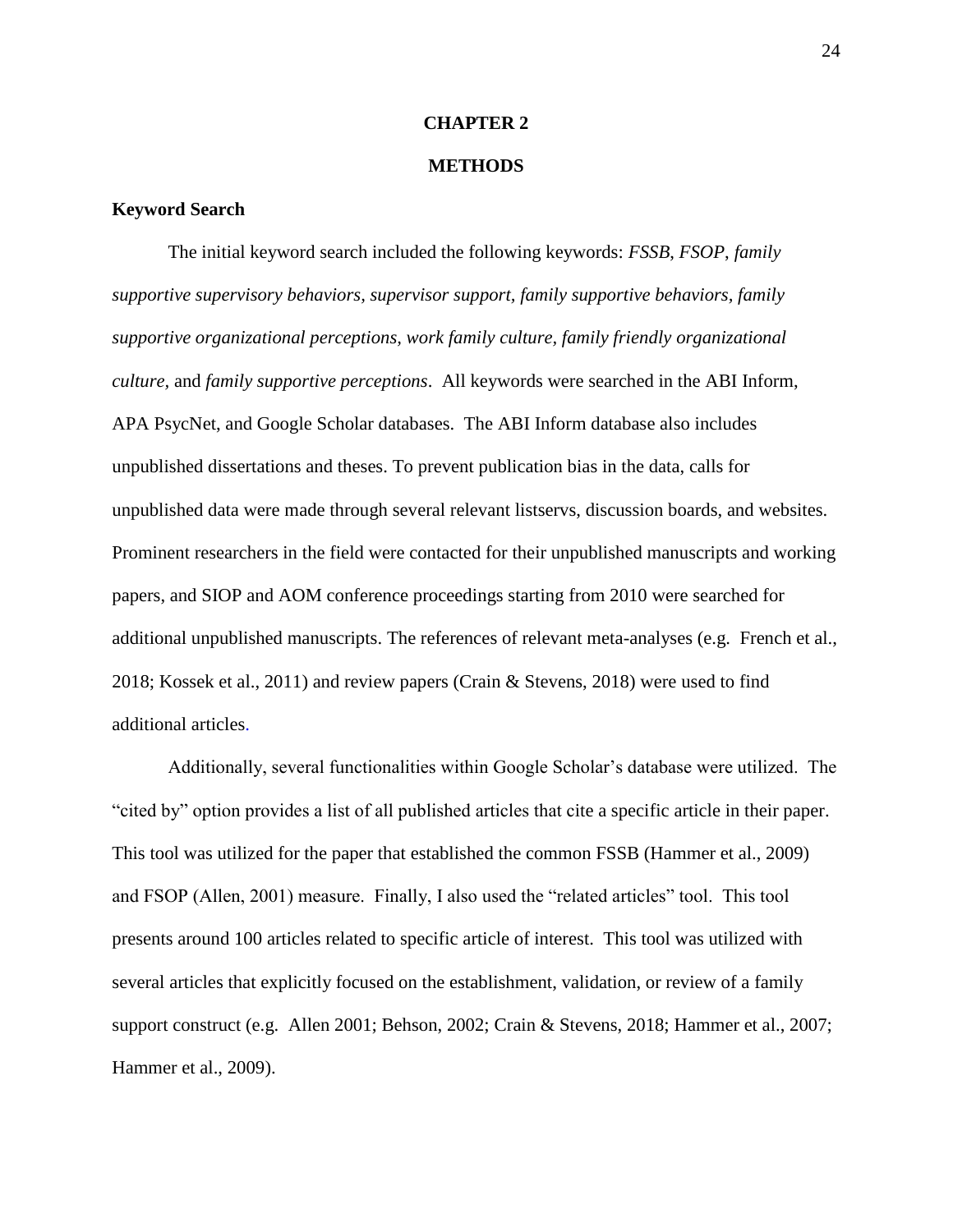In these initial database searches, abstracts were skimmed to determine if the articles measured either FSSB or FSOP. After the abstracts were skimmed, the initial search resulted in 220 studies. These studies were then analyzed thoroughly using the selection criteria described below. There was a final total of 50 studies that were used in the study. Of those studies, 14 measured both FSSB and FSOP, 12 measured only FSOP, and 24 measured only FSSB.

# **Selection Criteria**

Studies had to include working individuals and could not be student based. Experimental studies that manipulated the amount of support received were also excluded, as these studies did not measure the actual support received in the workplace. However, studies that had samples of employed students, particularly full-time working students in part-time MBA programs, were included. Only studies that included support measures specific to family and work life (e.g. family balance, work life balance) were included. Additionally, only studies that included zero order correlations (or the information to compute the correlation) between gender and support measures were included. For articles that did not report the correlation between gender and support  $(n = 31)$ , the authors were contacted to see if they would provide the correlation. Of those that were contacted, 45% responded with the requested information.

#### **Coding**

All articles were coded by two independent coders. The information obtained from both coders was compared for any discrepancies, which were then resolved by the author thorough referencing the paper and determining the correct answer. The interrater agreement level was .917. Articles were also coded as either published or unpublished to assess if the data was a vulnerable to publication bias (Rosenthal, 1979). Of the 50 studies included in the meta-analysis,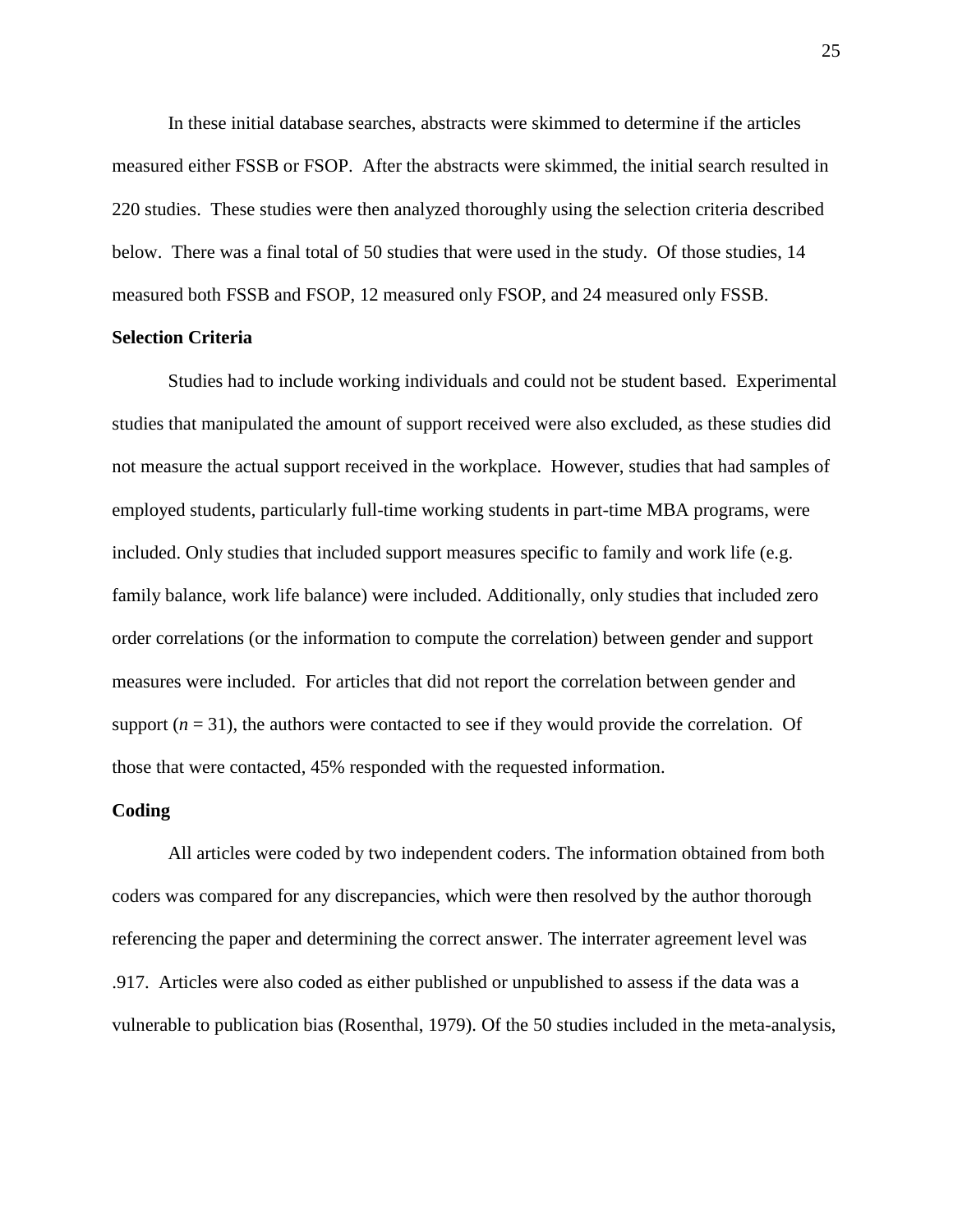45 were published studies and the other five were unpublished. All these data were study-level, so organizational tenure, for example, refers to the average organizational tenure for the sample.

*Organizational tenure* was defined as the length of time, in months, that employees had spent with an organization (Ng & Feldman, 2010). If information was provided in years, the mean and standard deviations were multiplied by 12. While some studies reported other forms of tenure, like job tenure, group tenure, and tenure with the current supervisor, the focus of this study was organizational tenure. Likewise, some articles provided work experience, which has been used as a proxy for work tenure, but this information was also excluded because the two are often not synonymous (Ng  $&$  Feldman, 2010). A total of 20 studies were included in this moderator analysis.

*Country* was coded based on the information provided in the study. If the information was not provided in the paper, but all authors worked at universities in the same country, the country of their universities was used, a technique used in previous meta-analyses (French et al., 2018). Studies that involved samples from different countries were not used in the moderator analyses if they did not provide the correlation coefficients for each country. There were a total of 42 studies that were based in a single country that could be used for subsequent country level moderators analyses.

*Male and female dominated field* was based on the information provided in the study regarding the sample, organization, or field that data was collected in. The Bureau of Labor Statistics website was utilized to determine percentage of females in the field. This moderator was only for studies where data collection occurred in the United States, seeing as how the information provided by the Bureau of Labor Statistics is specific to the United States.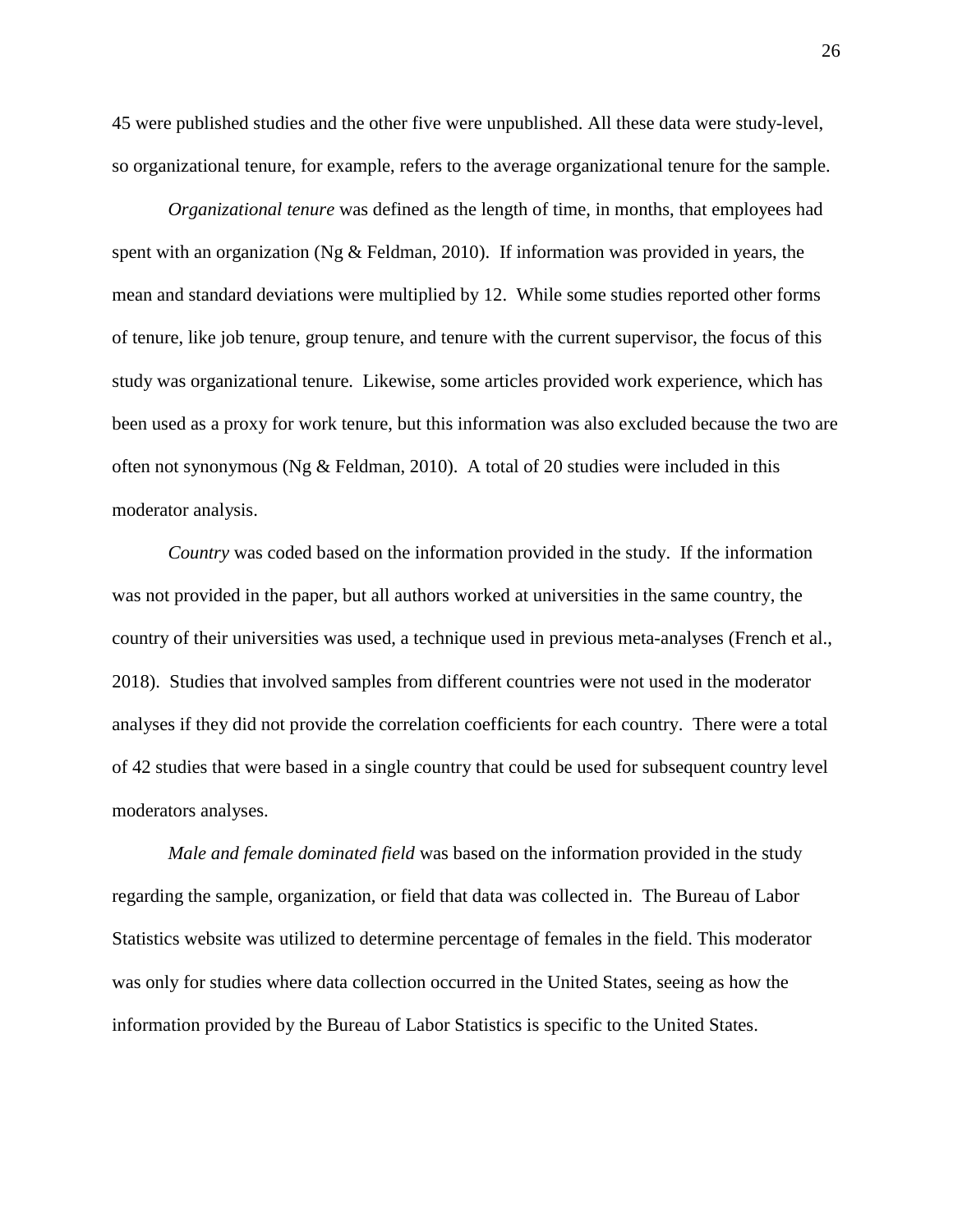Additionally, studies that had employees of various occupations across different domains were not included. The final number of studies for this moderator was 7.

*Hofstede's Cultural Values* were obtained from Hofstede's website, *Hofstede Insights.*  This website assigns six different numerical values to each country, all ranging from 1-100. These different values represent where each country lies on each dimension. For power distance, masculine-feminine, individualism-collectivism, uncertainty avoidance, time orientation, and indulgence, higher values on each dimension indicated higher power distance, more masculine cultures, more individualistic cultures, higher uncertainty avoidance, long term orientation, and more indulgence, respectively. A total of 41 studies were included in the national cultural values moderator.

*Gender Inequality* was based on The Gender Inequality Index (GII) report developed by the United Nations. These values take the educational attainment, economic participation, political participation, and reproductive health of women in the nation into account (Gaye et al., 2010). Values ranged from 0 to 1, with higher values indicating higher gender inequality. From 2010 onward, a yearly evaluative number was reported for most countries around the world. However, before that, information was only provided in increments of five starting from 1995- 2010. For studies that did not fall on an exact five-year increment during the 1995-2010 time frame, (e.g. 2003), the year that it was closest to (e.g. 2005) was used. Thirteen of the 42 studies used in this moderator analysis used proximal GII values.

*GDP* and *country level unemployment rate* were collected based on data from The World Bank's website. The GDP indicator used in the study was obtained by The World Bank, which defined GDP as "the sum of gross value added by all resident producers in the economy plus any product taxes and minus any subsidies not included in the value of the products" ("World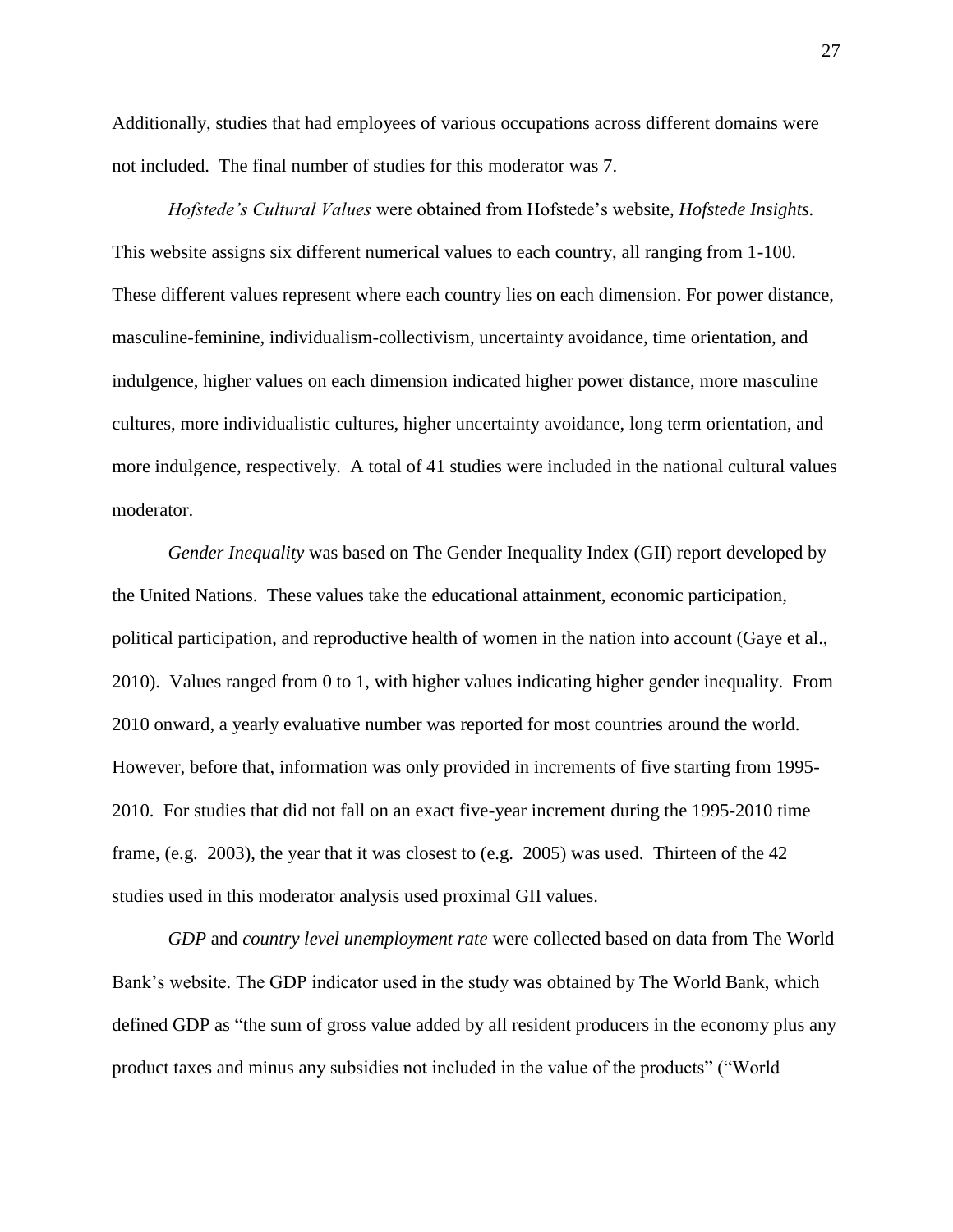Development Indicators", 2018). It was calculated by dividing the gross domestic product by the midyear population and didn't make any deduction for the depletion of natural resources. All GDP data was in current U.S. dollars. Unemployment rate was defined as by the International Labor Organization as "the share of the labor force that is without work but available for and seeking employment" ("World Development Indicators", 2018). GDP and unemployment rate information were available for a total of 42 of the studies.

If the data collection year was not discussed in the paper, the year associated with each study was the publication year of the study subtracted by three years (or subtracted by one year if it was a dissertation or thesis). This practice is done to account for the average time it takes to publish a study after conducting the study (Berry, Lelchook, & Clark, 2012). So, if a study was published in 2007, the year 2004 was used. This adjusted yearly information was used when collecting information for the GDP, unemployment rate, gender dominance, and gender inequality moderator.

Two additional steps were taken while collecting and coding data to ensure that the data dependency assumption of meta-analyses were not violated. First, only the first wave of data was used in longitudinal studies that measured support over time in the same sample. There were also 11 studies that collected both FSSB and FSOP information from the same sample. In these cases, the composites of these measures were calculated to form an overall family related support measure that encompassed both the FSSB and FSOP information contained in the sample (Ghiselli, Campbell, & Zedeck, 1981).

#### **Meta-Analytic Procedures**

Hunter and Schmidt's (2004) meta-analytical procedures for random effects model were used on the standardized mean differences between female and male employees on family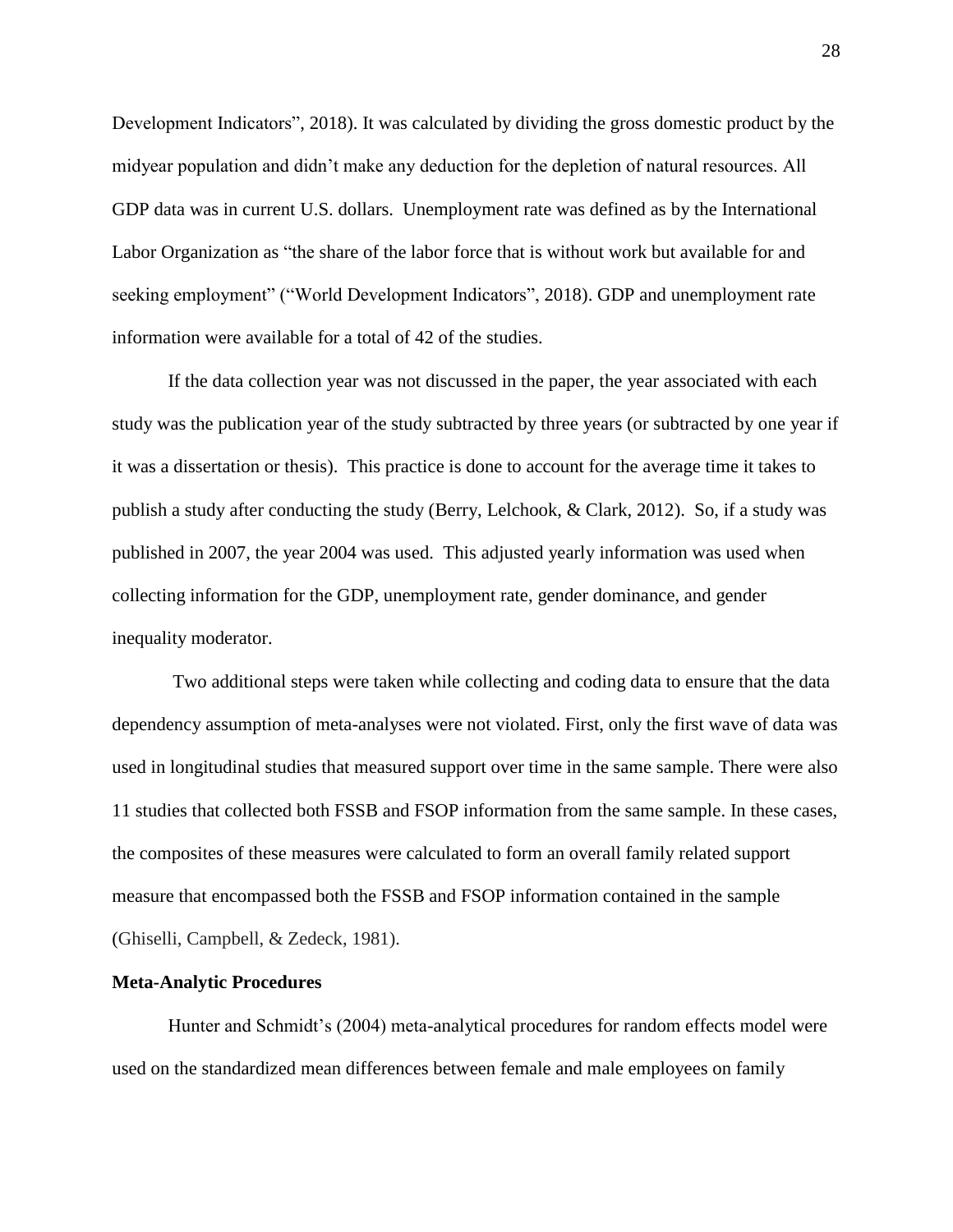related support. Random effects models assume that population parameters vary across studies, and they are used when researchers want to generalize their findings to a larger population (Hunter & Schmidt, 2004). Corrections for statistical artifacts were also made. First, Hunter and Schmidt's formula (2004, p. 280) was used to correct for the unequal distribution of males and females (i.e. if sample sizes are not evenly split). Unequal distributions can artificially attenuate the point biserial correlation. This correction was made to each correlation coefficient obtained from the studies before conducting the meta-analytical procedures, similar to other meta-analyses (Berry, Ones, & Sackett, 2007; Shockley et al., 2017).

Second, the corrected correlation for each study was adjusted with the reliability of the support measure used in the study, which corrects for any measurement error in the support measures (Hunter & Schmidt, 2004). Reliability for the independent variable (gender) was assumed to be perfect. Finally, corrections for sampling error were be made by weighing each study according to its sample size. Studies that have larger samples are given more weight than studies with smaller sample sizes, as smaller samples are subject to more sampling error, and weighing by sample size produces more accurate population estimates (Hunter & Schmidt, 2004). All main effects analyses were conducted in excel.

The presence of moderator variables was determined based on whether the 90% credibility interval calculated for the main effect of gender contained the value of zero (Whitener, 1990). To test specific moderation hypotheses, weighted least squares regression was used to regress the moderator value on each of the correlation coefficients obtained between family related support and gender. Using weighted least squares that weigh the correlation coefficients by sample size provide the most accurate results in comparison to other metaanalysis moderator analyses, as this method is largely unaffected by multicollinearity or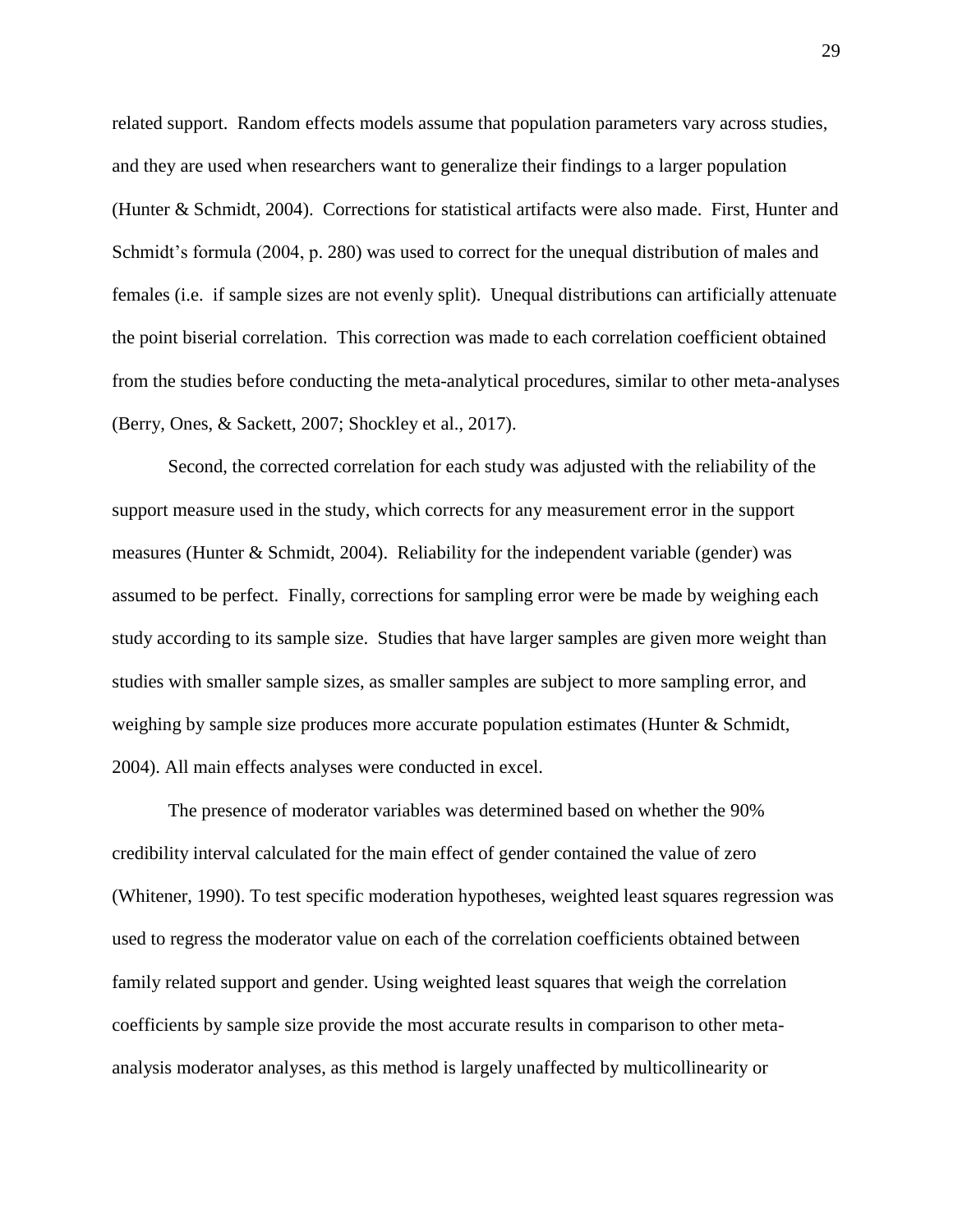violations of homoscedasticity (Steele & Kammeyer-Muller, 2002). All continuous moderator analyses were conducted in SPSS Version 25.

To test if results are robust to publication bias (Rosenthal, 1979; Rosenberg, 2005), a failsafe k was calculated for the main effect of gender using Oriwn's 1983 calculation (Orwin, 1983). A failsafe k reflects the number of studies with null findings that need to exist to bring the estimated value to a non-significant level (Fragkos, Tsagris, & Frangos, 2014; Hunter & Schmidt, 2004).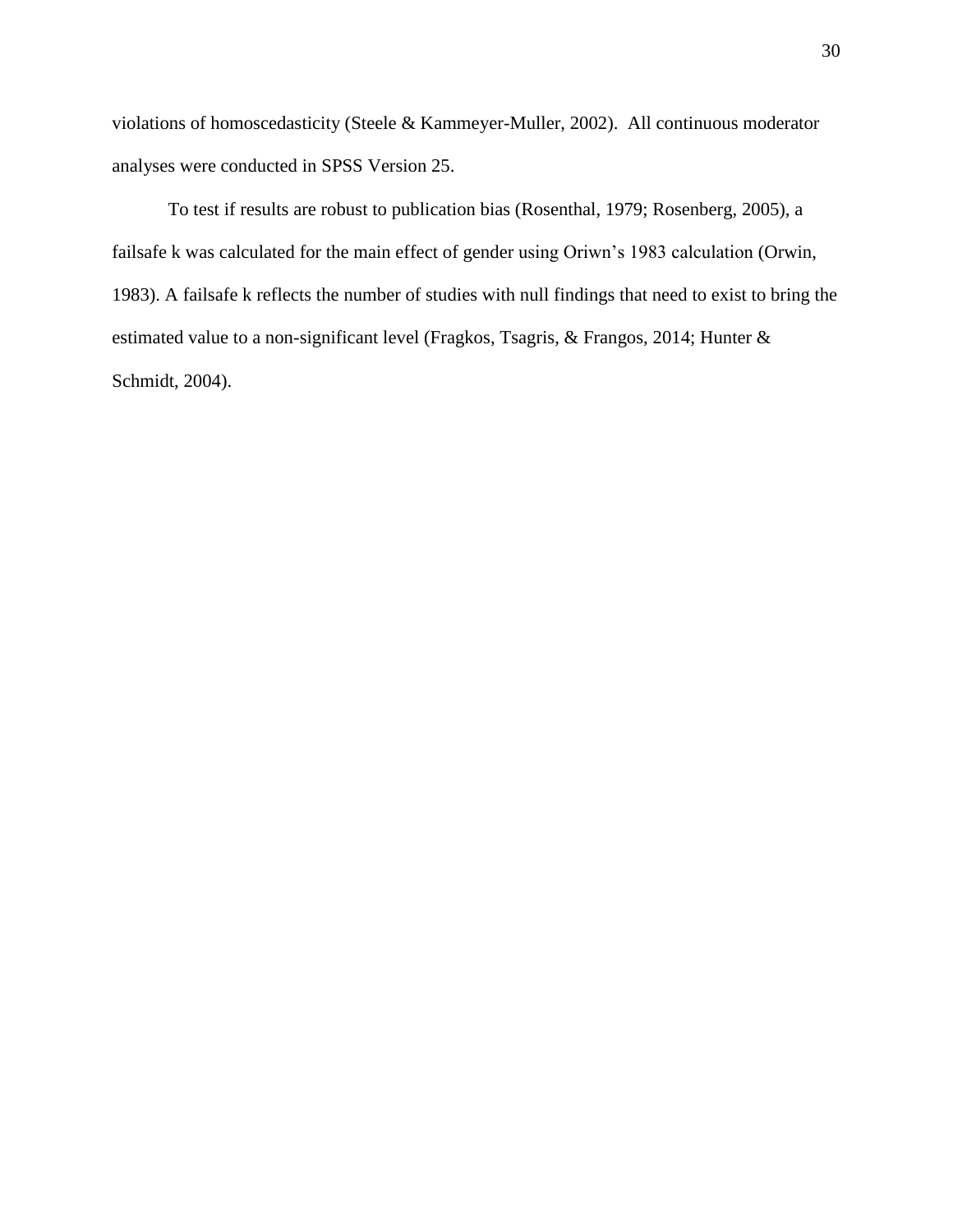#### **RESULTS**

Main effects results of the meta-analysis are presented in Table 1. The results indicate that female employees report receiving significantly more family related support ( $\delta$  = .064, 95%) CI [.040, .089]) than male employees. A 90% credibility interval [-.094, .225] contained the value of 0, indicating the existence of moderators (Whitener, 1990).

## **Moderator Analyses**

A weighted least squares regression was used to test the hypothesized moderations. The significant moderators of the gender difference in family related support were GDP (*b* = .452, *p*  $= .002$ ), unemployment rate ( $b = .486$ ,  $p = .001$ ), masculinity ( $b = .406$ ,  $p = .009$ ), and time orientation ( $b = .394$ ,  $p = .011$ ). All other moderators, GII ( $b = -.283$ ,  $p = .437$ ), power distance (*b* = .004, *p* = .305), individualism (*b* = -.003, *p* = .151), uncertainty avoidance (*b* = -.133, *p* = .250), indulgence ( $b = -0.080$ ,  $p = 0.626$ ), tenure ( $b = 0.089$ ,  $p = 0.963$ ), and gender dominance ( $b = 0.089$ ,  $p = 0.089$ ,  $p = 0.089$ ,  $p = 0.089$ ,  $p = 0.089$ ,  $p = 0.089$ ,  $p = 0.089$ ,  $p = 0.089$ ,  $p = 0.089$ ,  $p = 0.089$ ,  $p$ .431,  $p = .334$ ), were non-significant. Results can be found in Table 2.

#### **GDP.**

GDP significantly moderated ( $b = .452$ ,  $p = .002$ ) the gender differences in family related support. The significant moderation indicates that the gender difference favoring female employees become stronger for countries with higher GDPs compared to countries with lower GDPs. Therefore, hypothesis 3 was supported.

#### **Unemployment.**

Unemployment rate significantly moderated ( $b = .486$ ,  $p = .001$ ) the gender difference in family support. However, the direction was opposite to what was hypothesized. The gender difference in family related support that favor women becomes larger in nations with higher unemployment rate compared to lower unemployment rate. Therefore, hypothesis 4 was partially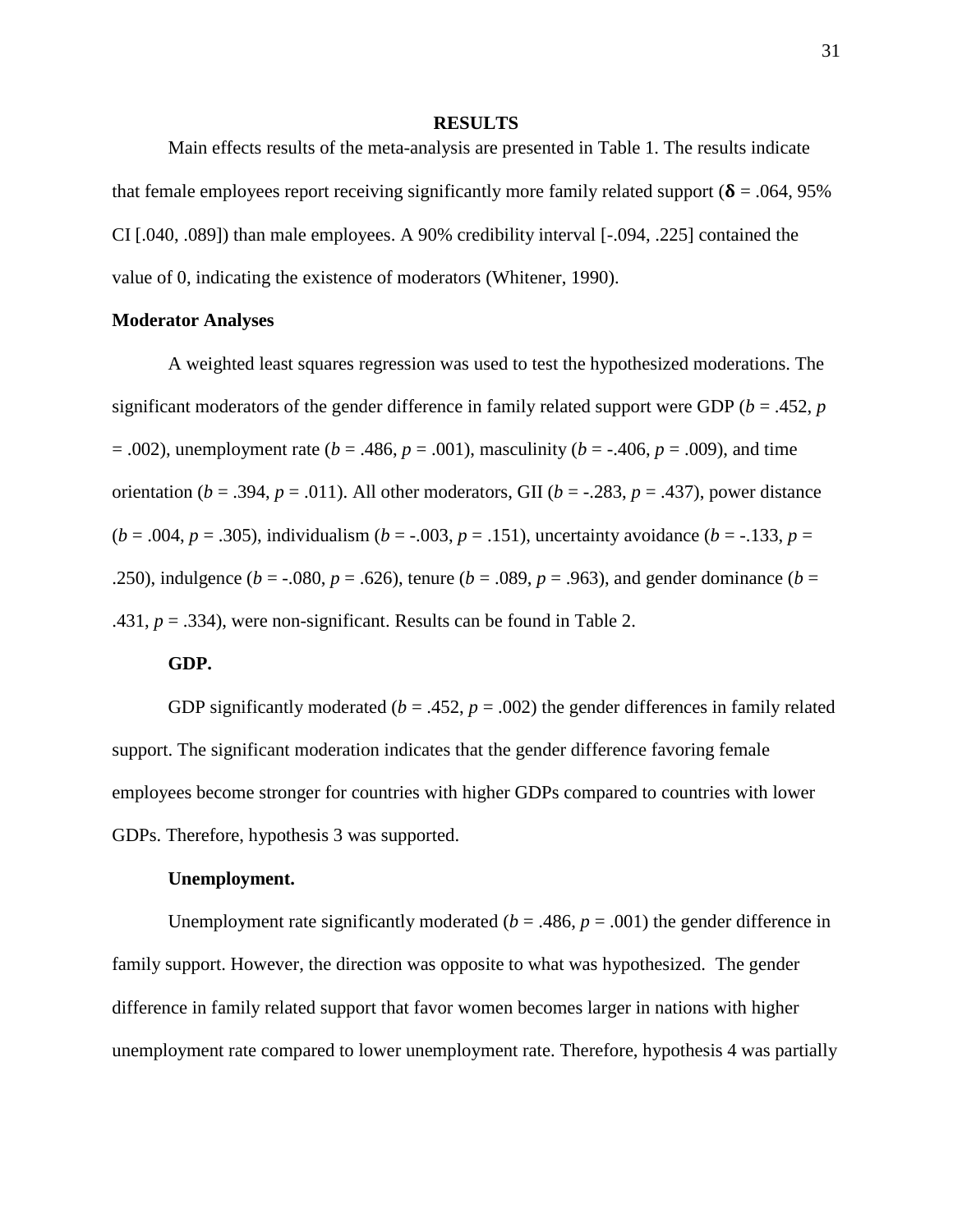supported in that I predicted unemployment rate would be a significant moderator, but the hypothesized direction was not supported.

# **Time orientation.**

The 5th research question asked if time orientation moderated the difference between genders in family related support. Time orientation significantly moderated ( $b = .394$ ,  $p = .011$ ) gender differences in family related support such that societies with longer time orientations have significantly larger gender differences favoring women compared to societies with shorter time orientations.

## **Masculinity.**

As predicted in hypothesis 6, masculinity did significantly moderate  $(b = -0.406, p = 0.010)$ the gender difference in family related support. However, the direction was opposite to what was hypothesized. Results indicate that as societies move from feminine to masculine societies, the gender difference in family related support that favors women become smaller.

## **Publication bias.**

A fail-safe k of 14 was calculated based on the data, meaning 14 unpublished studies are needed to bring the findings to a non-significant value (Hunter & Schmidt, 2004). Compared to the total number of studies that were obtained after extensive efforts to collect unpublished data, 14 is a sizeable number. However, due to the vagueness of the calculated failsafe k, an additional publication bias methodology was also pursued. A funnel plot of standardized mean differences plotted against sample size were created using the Comprehensive Meta-Analysis Software. A funnel plot's symmetry can be used to help determine the presence of publication bias, with an asymmetrical plot indicating the possibility of publication bias (Boresntein et al., 2009; Sterne &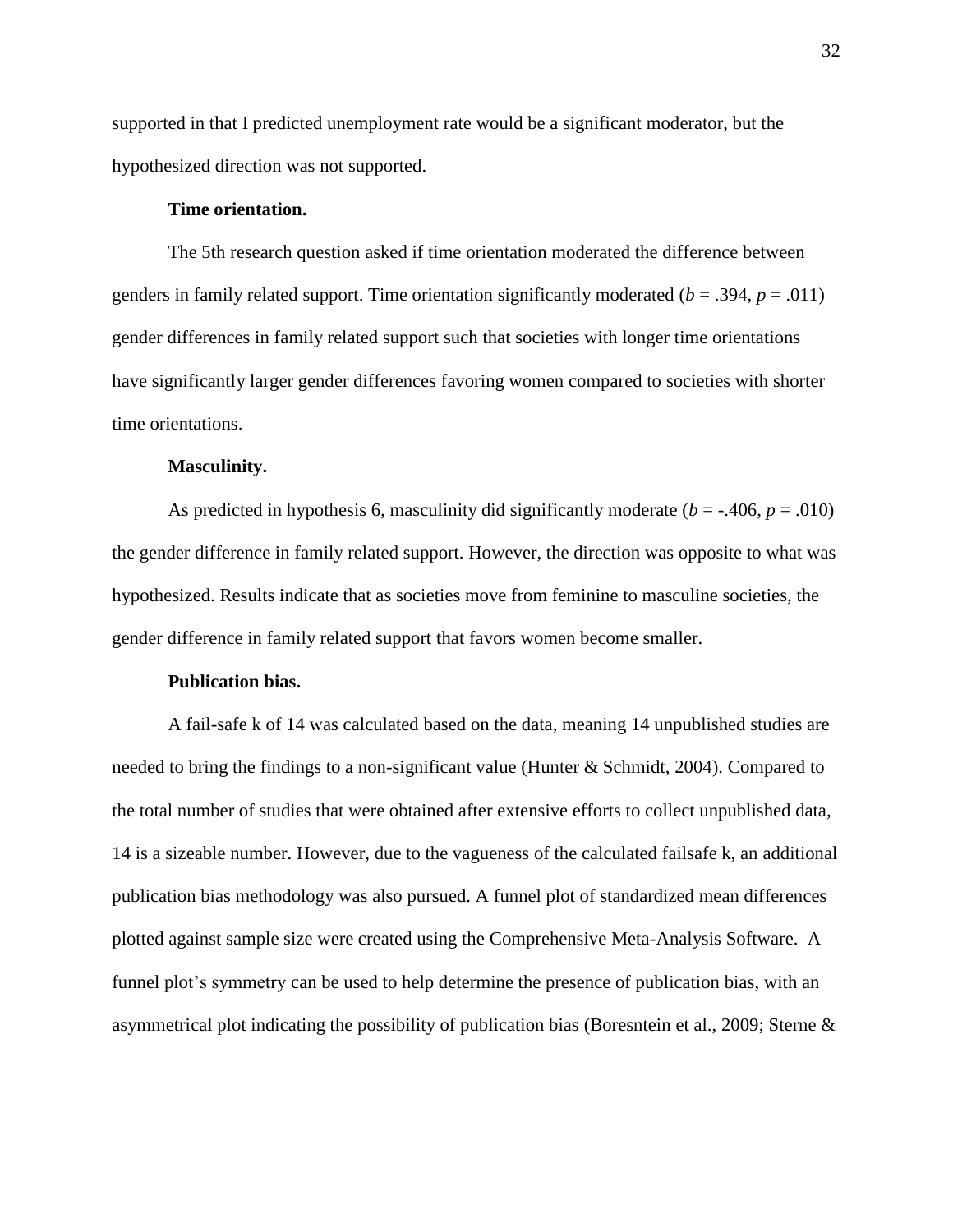Egger, 2001). The funnel plot produced was symmetrical, suggesting the results were robust to publication bias.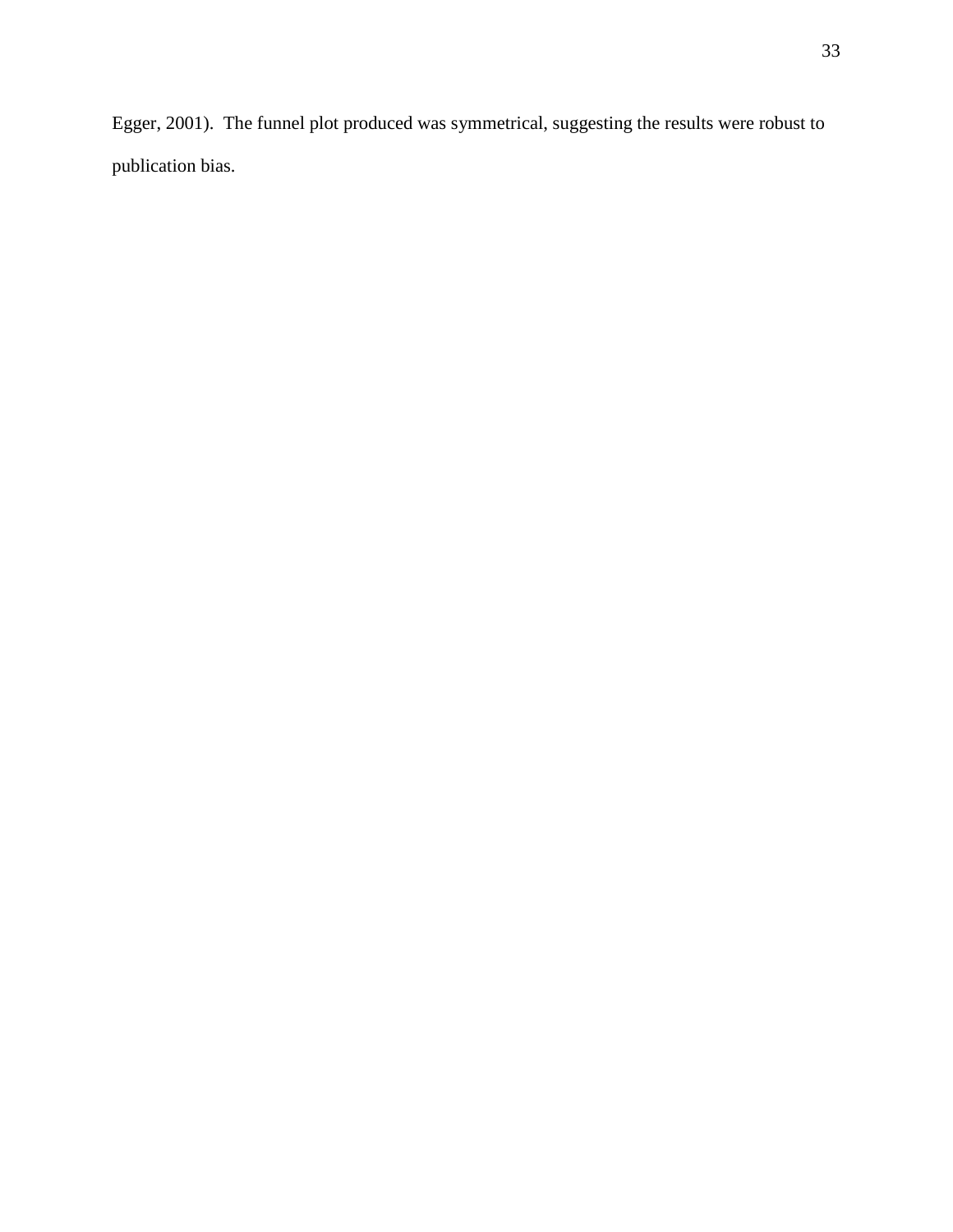# Table 1. *Meta-Analytic Results for the Mean Gender Difference in Family Related Support*

|                                                                                  |  |  |  | 95% CI | 90% CrI |  |
|----------------------------------------------------------------------------------|--|--|--|--------|---------|--|
| <i>N</i> Failsafe k <i>k d</i> $SD_d$ <i>δ SD<sub>6</sub></i> % var. LL UL LL UL |  |  |  |        |         |  |
| 34,948 14 50 052 117 064 0997 43.96 040 089 -094 225                             |  |  |  |        |         |  |

*Note.*

Positive  $d$  and  $\delta$  values indicate that female employees have higher levels of family related support

Failsafe k reflects the number of studies needed with null results to achieve non-significant results

 $d =$  uncorrected difference value

 $SD_d$  = standard deviation of the uncorrected difference value

 $\delta$  = corrected difference value

 $SD\delta$  = standard deviation of the corrected difference value

% var. = percentage of variance attributable to sampling error

95% CI = 95% confidence interval around the mean d value

 $LL =$  lower limit of the interval

 $UL = upper$  limit of the interval

90% CrI= 90% credibility interval.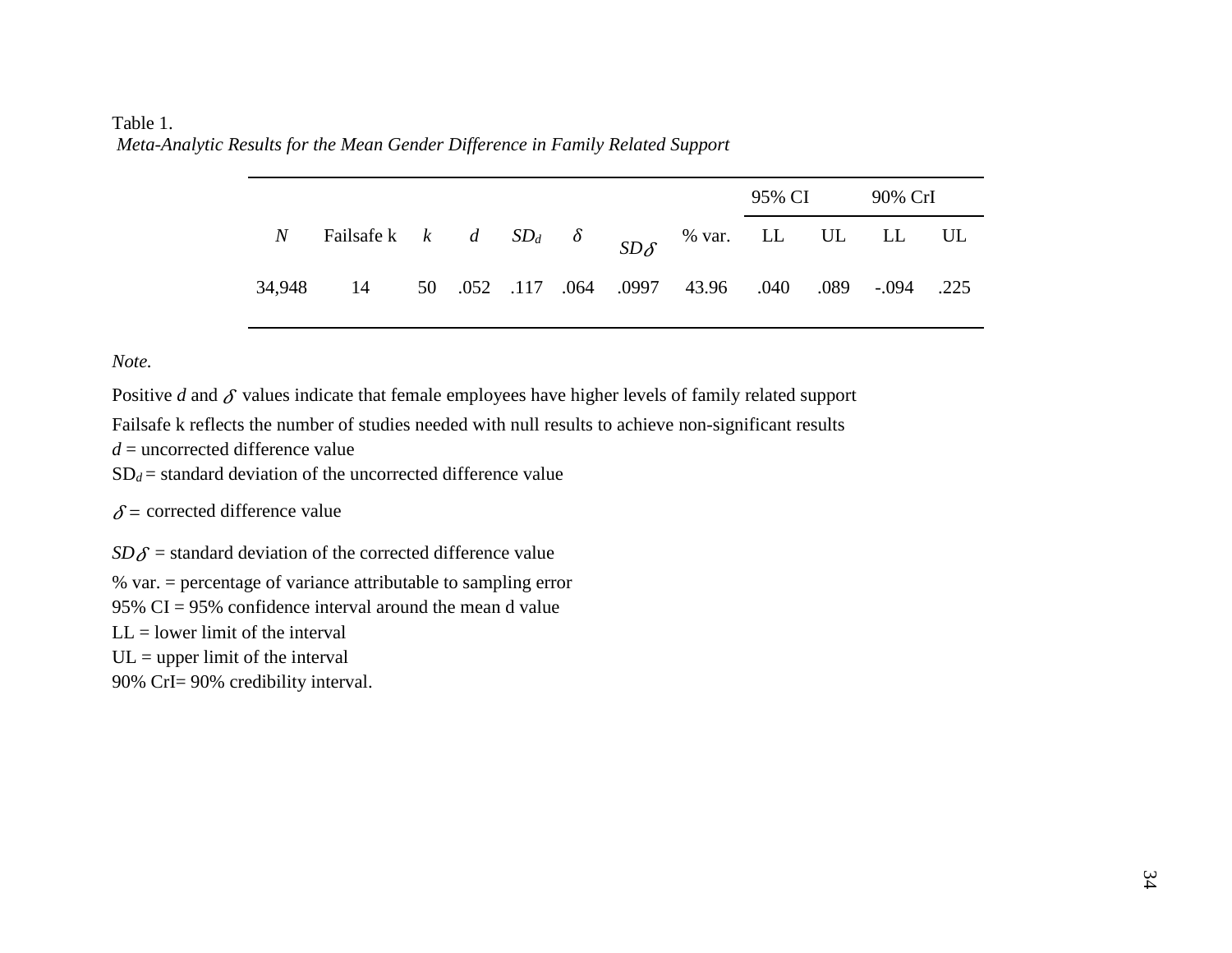# Table 2.

|  |  | <b>Results from Moderator Analyses</b> |  |
|--|--|----------------------------------------|--|
|--|--|----------------------------------------|--|

|                          |                |         | Unstandardized beta |          |                  |          |                   |                  |         |                  |  |  |  |  |  |  |
|--------------------------|----------------|---------|---------------------|----------|------------------|----------|-------------------|------------------|---------|------------------|--|--|--|--|--|--|
| Moderator                | $\overline{N}$ | $\bf k$ | $\overline{M}$      | SD       | $\boldsymbol{B}$ | SE       | 95% CI            | $\boldsymbol{b}$ | t       | $\boldsymbol{p}$ |  |  |  |  |  |  |
| <b>GDP</b>               | 22,255         | 42      | \$35,651            | \$16,104 | 0.000007         | 0.000002 | [.000003, .00001] | .452             | 3.208   | .003             |  |  |  |  |  |  |
| <b>GII</b>               | 22,255         | 42      | .233                | .099     | $-.302$          | .355     | $[-1.02, .417]$   | $-.133$          | $-.85$  | .401             |  |  |  |  |  |  |
| <b>Unemployment rate</b> | 22,255         | 42      | 6.23                | 2.05     | .049             | .014     | [.021, .077]      | .486             | 3.51    | .001             |  |  |  |  |  |  |
| Power distance           | 21,797         | 41      | 46                  | 13       | .004             | .004     | $[-.004, .013]$   | .164             | 1.04    | .305             |  |  |  |  |  |  |
| Individualism            | 21,797         | 41      | 75                  | 27       | $-.003$          | .002     | $[-.007, .001]$   | $-.236$          | $-1.52$ | .137             |  |  |  |  |  |  |
| <b>Masculinity</b>       | 21,797         | 41      | 59                  | 9        | $-0.09$          | .003     | $[-.015, -.002]$  | $-.406$          | $-2.70$ | .009             |  |  |  |  |  |  |
| Uncertainty avoidance    | 21,797         | 41      | 51                  | 14       | $-.005$          | .004     | $[-.014, .004]$   | $-189$           | $-1.15$ | .259             |  |  |  |  |  |  |
| <b>Time orientation</b>  | 21,797         | 41      | 40                  | 25       | .005             | .002     | [.001, .009]      | .394             | 2.67    | .011             |  |  |  |  |  |  |
| Indulgence               | 21,797         | 41      | 59                  | 16       | $-.002$          | .003     | $[-.009, .005]$   | $-0.080$         | $-.49$  | .626             |  |  |  |  |  |  |
| Tenure                   | 16,067         | 20      | 92                  | 42       | .00003           | .001     | $[-.002, .002]$   | .089             | .380    | .709             |  |  |  |  |  |  |
| Gender dominance         | 4,056          | 7       | 47                  | 26       | .001             | .001     | $[-.001, .003]$   | .431             | 1.07    | .334             |  |  |  |  |  |  |

*Note.* 

Bolded coefficients indicate statistical significance at *p* < .05

 $N =$  total sample size

 $k =$  number of studies included

*M =* mean level of the moderator

SD *=* standard deviation of the moderator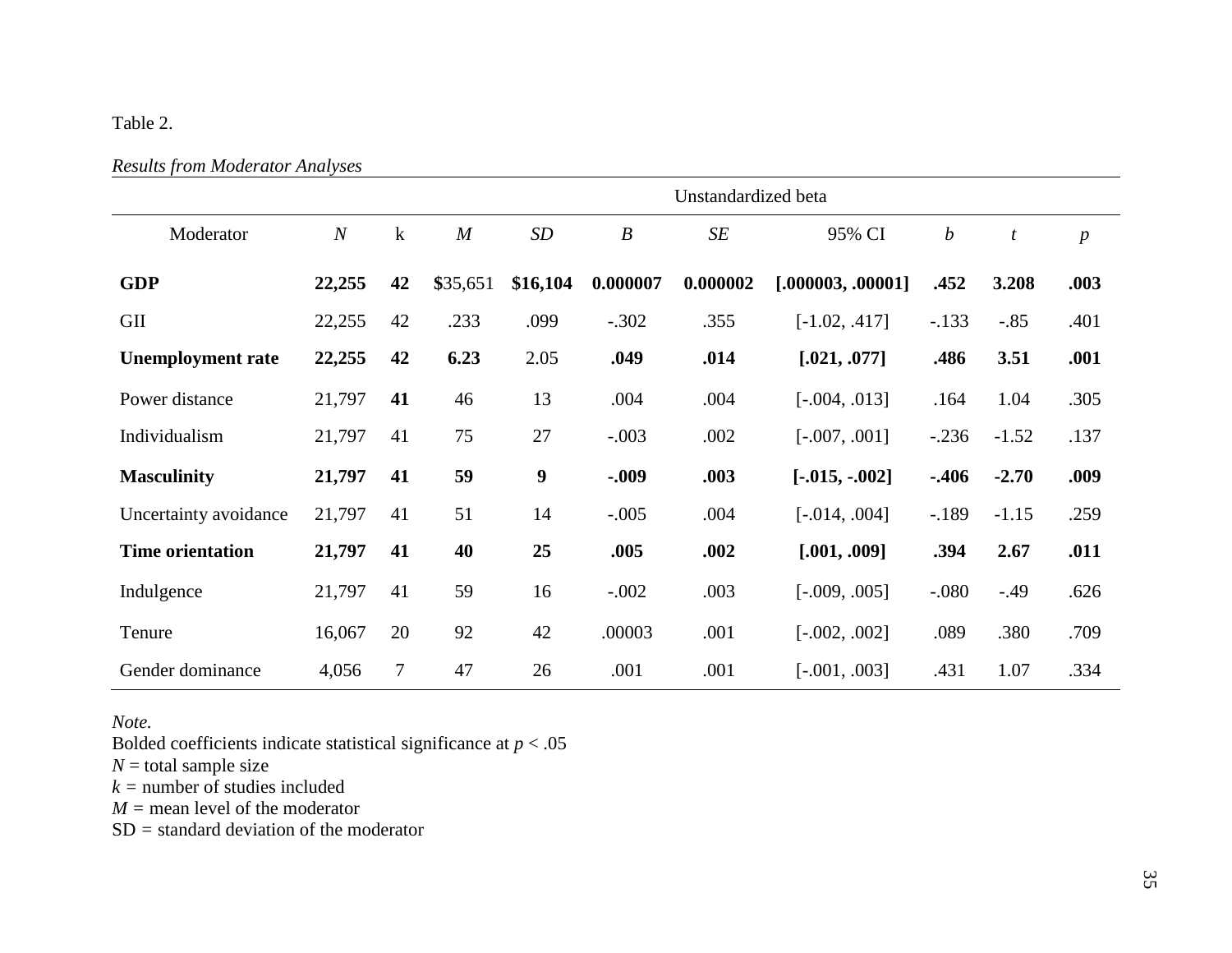*B =* unstandardized beta

*SE =* standard error of the unstandardized beta

95% CI = 95% confidence interval for the unstandardized beta

 $b =$ standardized beta coefficient

 $GII = \text{Gender Inequality Index}$ 

Gender dominance = percentage of women in the field

Hofstede's cultural values range from 0-100; high values on the individualism scale indicates more individualistic societies; higher values on masculinity indicate more masculine societies; high values on power distance indicate a larger power distance; higher values on indulgence indicates more indulgent societies; higher values on time orientation indicate longer term orientation; higher values for uncertainty avoidance indicate a larger uncertainty avoidance.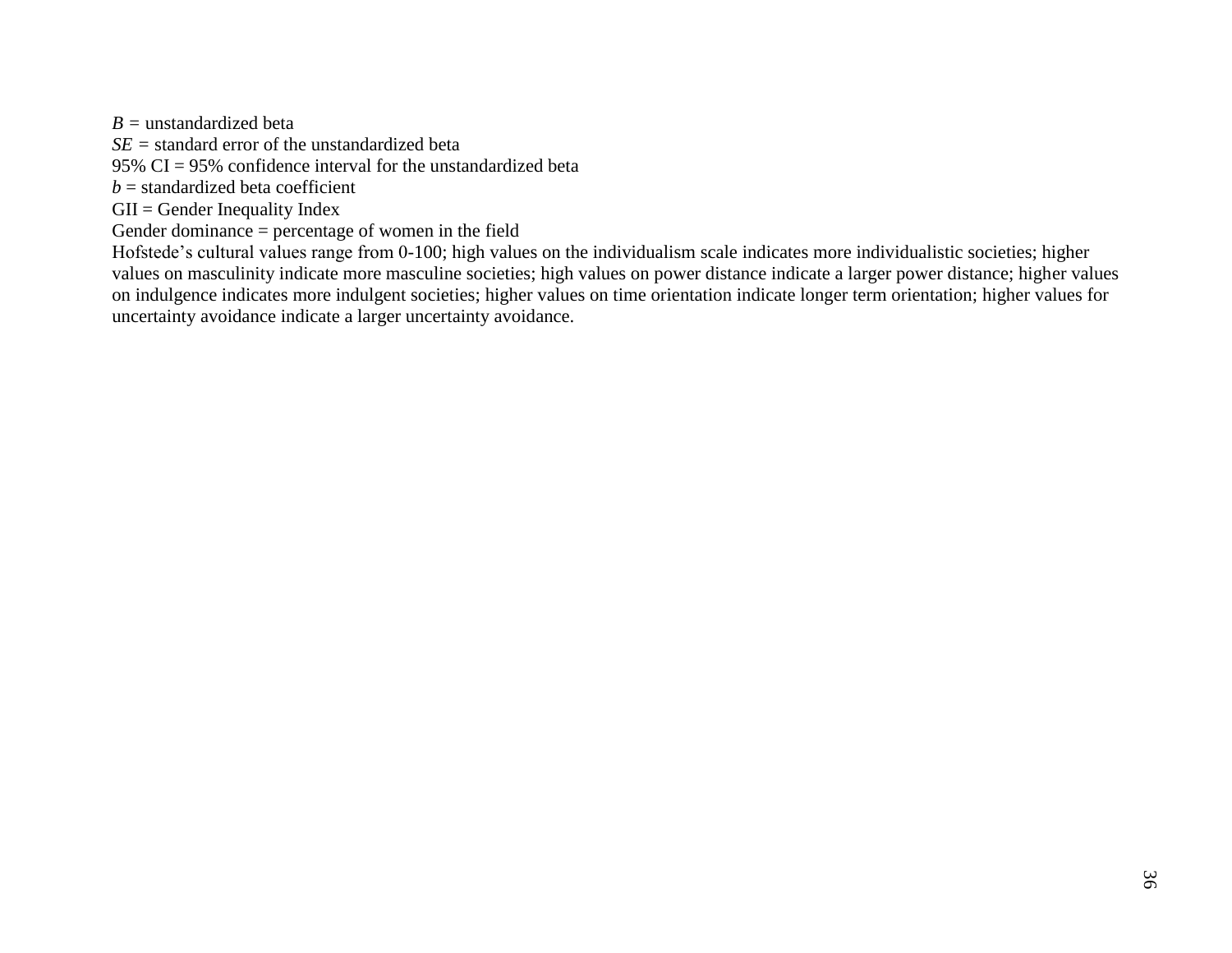#### **DISCUSSION**

The purpose of this study was to meta-analytically examine the presence of gender differences in family related support and explore contexts in which these differences may be exacerbated or attenuated. The results of this study provide greater clarity into role that gender can play in receiving family related support in the workplace. The findings support the predictions that social role theory make about gender differences in family related support. Although a small effect, results indicate that female employees receive significantly greater family related support than male employees. Additionally, specific contexts which strengthen the gender differences that favor women include nations with higher GDP, nations with higher unemployment rate, and nations with longer time orientation. However, gender differences that favor women are attenuated in nations that are more masculine.

## **Theoretical Implications**

A major goal of the study was to clarity the conflicting theoretical predictions of both the existence and direction of gender differences in family related support. Social role theory (Eagly, 1987), the shifting standards model (Biernat, 2003), social dominance theory (Pratto et al., 2006), and role enhancement theory (Barnett & Gareis, 2006; Barnett & Hyde, 2001) all provide theoretical rationale for gender differences in either direction, or none at all. This meta-analysis found that, compared to men, women report feeling more supported by their organizations and supervisors to meet family needs, suggesting social role theory as the relevant theory in predicting and explaining gender differences in family related support.

Social role theory discusses the pervasive prescriptive and descriptive gender norms in society as well as the associated consequences of behaving against these norms. The theory predicts that women would receive more family related support because attending to family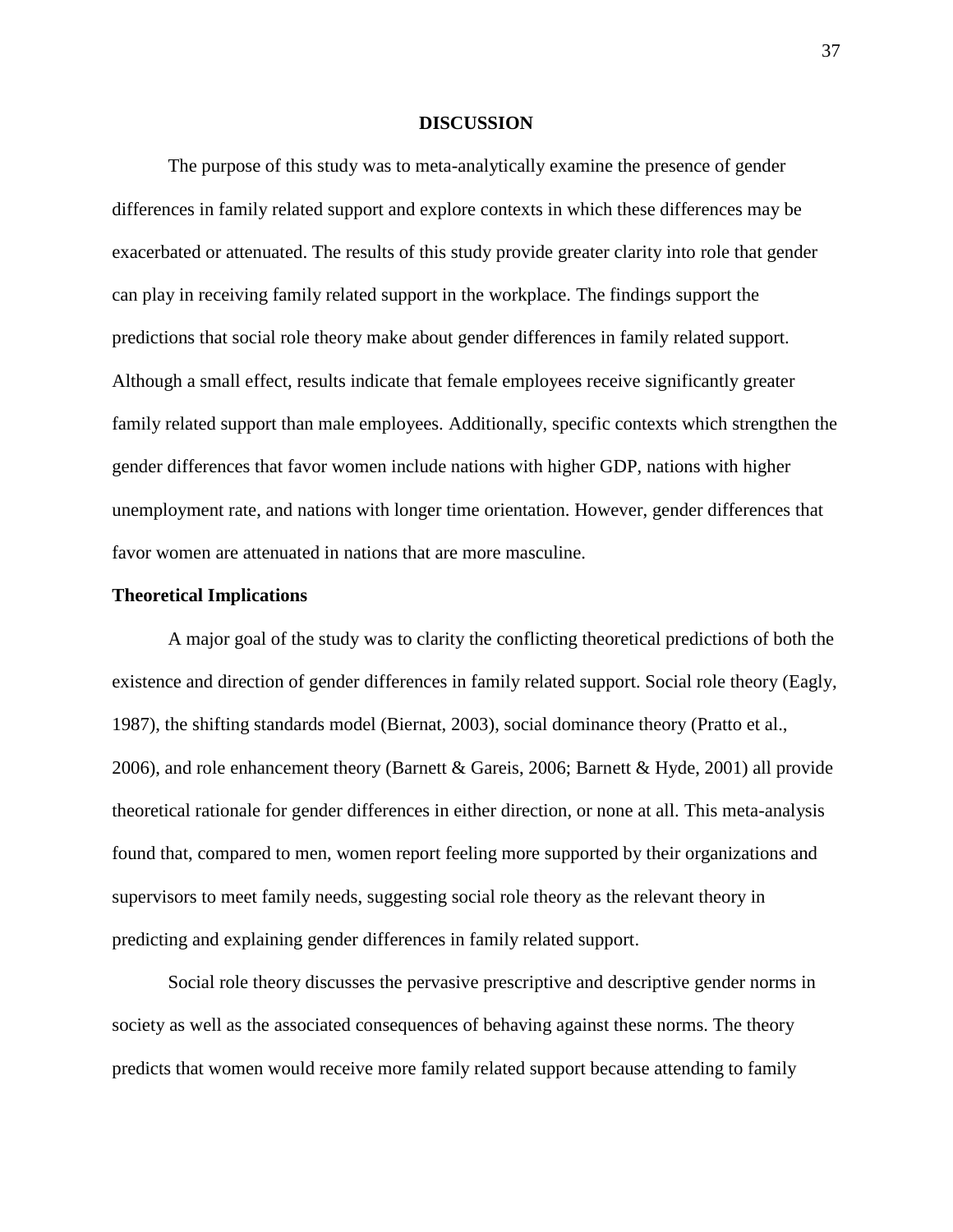responsibilities aligns with the prescriptive and descriptive gender norm of women being the family caretaker. These findings repudiate the argument that social role theory's underlying assumptions are obsolete (Barnett, Rosalind, & Hyde, 2001). They also indicate the persistence of gender norms despite changes in the workforce demographics and family structures (Crain & Stevens, 2018; Montez et al., 2014; SHRM, 2017) that may pave the way for more equitable divisions of caretaker responsibilities. Social role theory would explain that these gender differences may still exist in family related support despite the changes in society because the norms that prescribe behaviors, attributes, and roles for each gender have endured across time and society (Fortin, 2005; Heilman, 2012). Furthermore, the process of changing these deeply rooted gender norms can be nuanced, difficult, and is often contested, with change requiring broad and deliberate efforts through various channels ("How do gender norms change?" 2015).

Results did not support the predictions put forth by the shifting standards model, lack of fit model, and social dominance theory. These theories discuss women's disadvantage in the workplace and suggest that this disadvantage may generalize to disadvantages in family related support as well. These theories were insufficient in predicting gender differences, likely due to too large of a generalization being made. For example, the disadvantage discussed by shifting standards model and lack of fit model pertain to the lowered performance expectations and unfavorable perceptions of job competency that employed women face (Benard et al., 2007; Biernat & Manis, 1994; Phelan et al., 2008; Tyler & McCullough, 2009). Receiving less workplace support, like fewer networking and promotion opportunities, may be a feasible outcome of lowered performance and competency expectations, as these employees are not seen as not having as much potential (Kierein & Gold, 2000; Rosenthal & Rubin; 1978). However, receiving less family related support, which mostly encompasses whether an organization or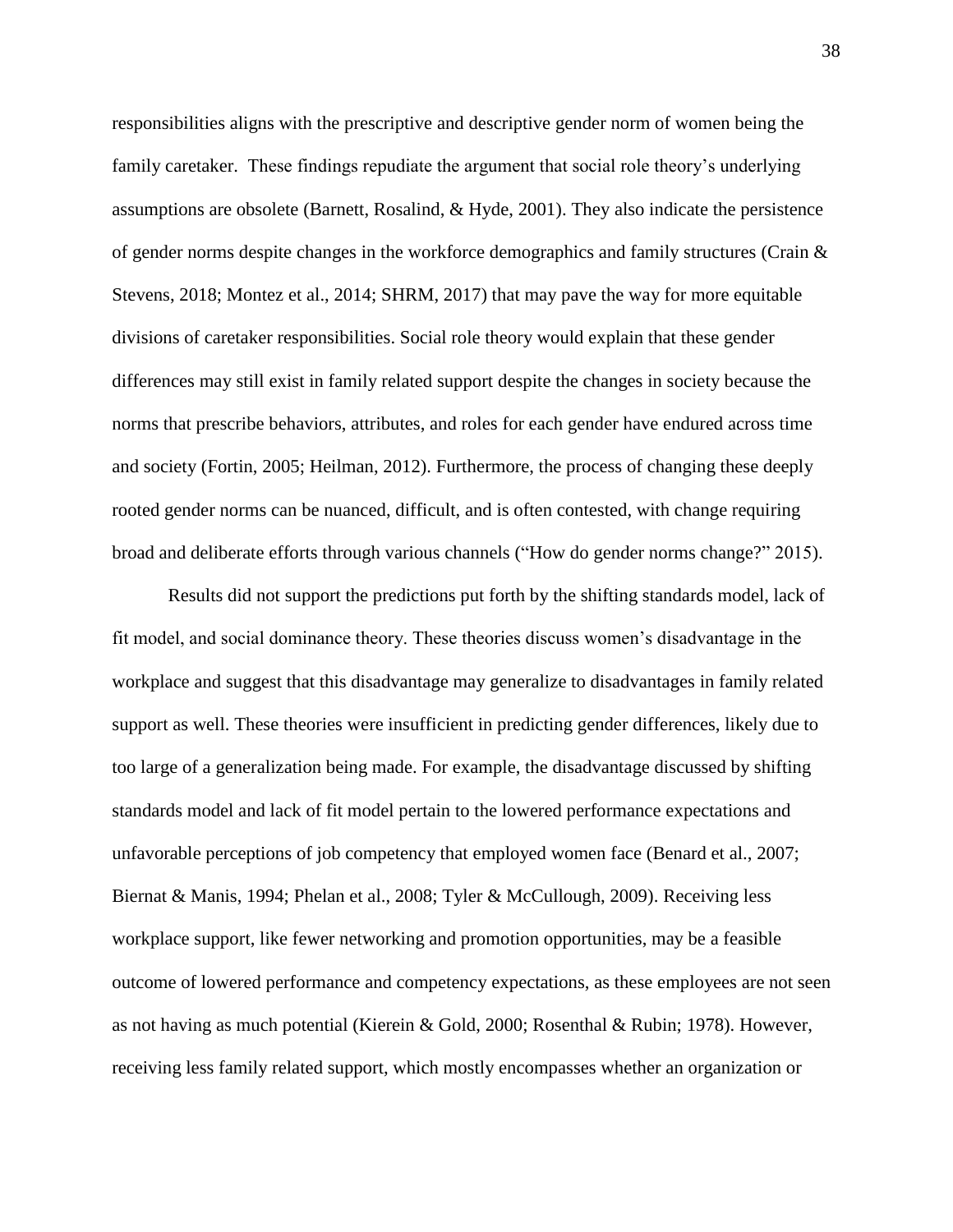supervisor helps employees meet family demands, is not as feasible of an outcome of lowered performance expectations. Family related support has the additional layers of family and gender roles, which adds a level of complexity that makes generalizing from overall workplace support to workplace family support less appropriate and applicable.

One area of literature that results from this meta-analysis can apply to is the WFC literature, specifically anticipated WFC. Anticipated WFC refers to an individual's expectation of incompatible work and family roles in the future. While most of the literature regarding anticipated WFC is conducted in college aged students, anticipated WFC and its implications may generalize to the working population. Anticipated WFC has been related to lower the selfefficacy in managing work-family conflict (Cinamon, 2006), future career plans (Cinamon, 2010), and limiting and delaying family planning (Weer, Greenhaus, Colakoglu, & Foley, 2006). There are conflicting results regarding which gender experiences more anticipated work family conflict (Westring & Ryan, 2011), with some support that men report higher anticipated WFC (Livingston et al., 1996). This pattern aligns with the findings in this study; its possible men may report higher anticipated WFC because they receive less family related support. The conflicting findings that are present in the anticipated WFC literature may be a result of moderators, which were present in this meta-analysis. Future studies should explore the relationship between family related support received and anticipated work family conflict across genders, in both college aged and employed samples.

### **Moderators**

## **GDP.**

As hypothesized, moderator results suggest that the gender difference favoring women become stronger in nations with higher GDPs in comparison to nations with lower GDPs. Gender equity has been related to several indicators of economic prosperity, including human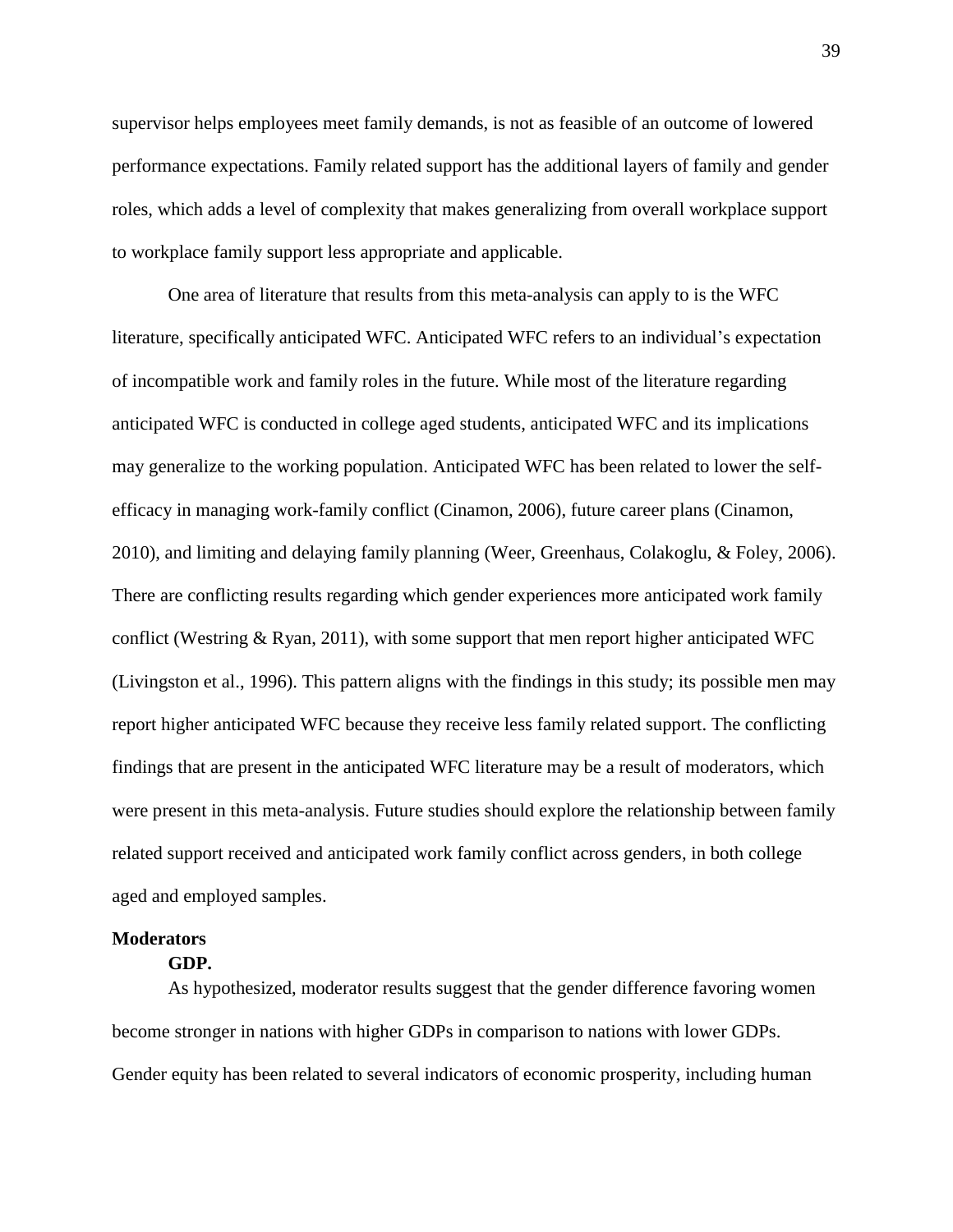development, higher income per capita, faster economic growth, and more economic stability (International Monetary Fund [IMF], 2018; UNPWEE, 2016). One possible explanation for the stronger gender difference favoring women in higher GDP nations is because of the relative gender equity and female empowerment associated with economically prosperous nations. Money can serve as a form of empowerment and agency, (UNPWEE, 2016) which in turn can give women more authority to voice any concerns or requests to their employer to meet family needs. Furthermore, if women are making more money in these nations, they can utilize the different formal policies or take time to support their family without it posing severe economic hardships.

Similarly, it's possible that GDP moderates gender differences in family related support because, as some scholars discuss, WFC is a privileged concern experienced primarily by individuals in middle- and upper-class jobs (Agars & French, 2016; French et al. 2018; Lambert & Haley-Lock, 2004). Low income workers typically work low-wage, shift work jobs that give little consideration to work family conflict. Furthermore, formal benefits and programs created to help with work-family support are typically not extended to low income workers (Agars & French, 2016; Lambert & Haley-Lock, 2004). Indeed, meta-analytical studies have found stronger relationships between support and WFC in high GDP nations (French et al., 2018). This is not to say that low income workers are not immune to WFC or indifferent to family related support. Rather, as French et al. 2018 suggest, they must focus on survival and meeting basic needs. Consequently, family related support may not be as relevant of a resource in societies with lower GPD where more fundamental needs remain unaddressed.

## **Unemployment rate.**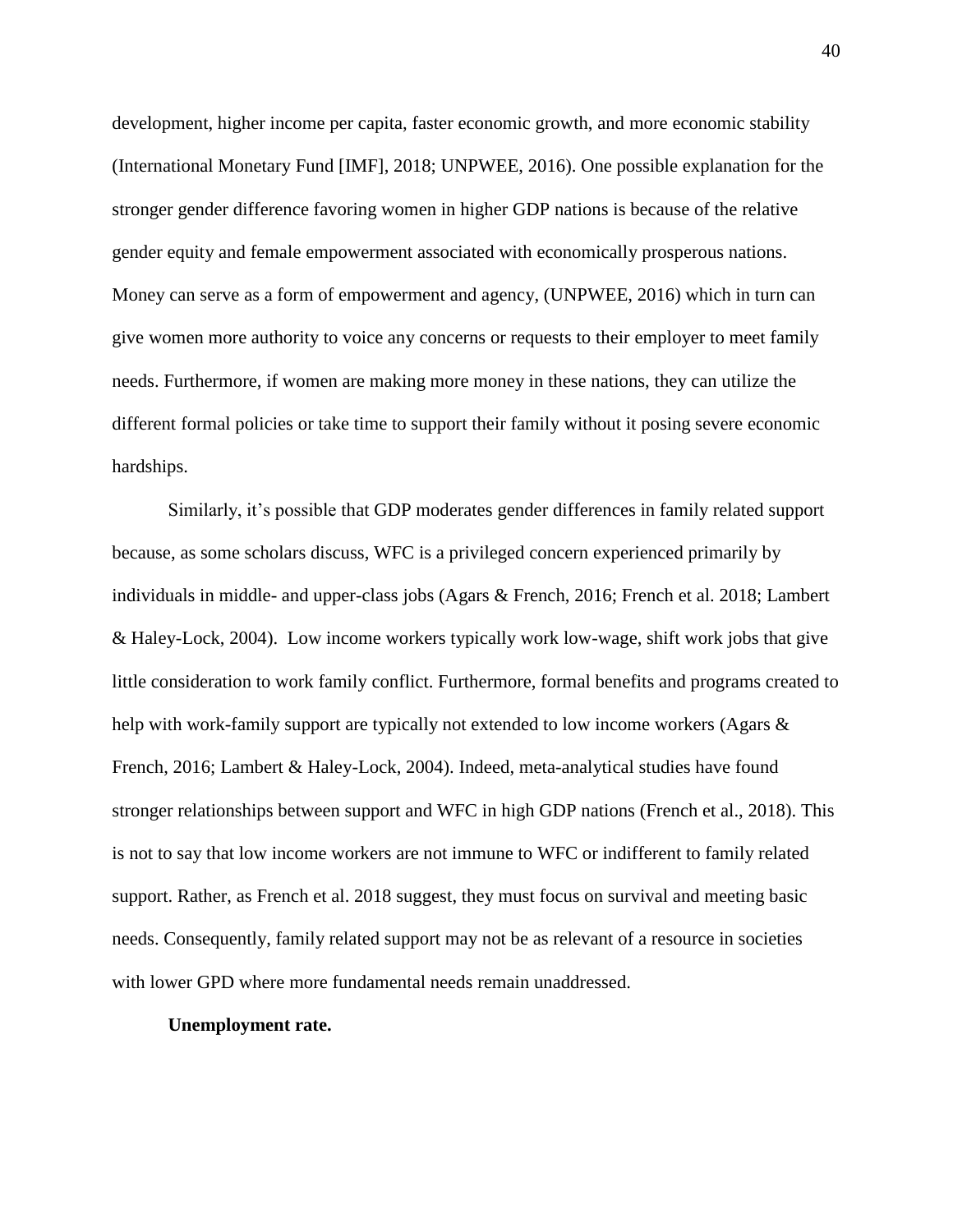Due to the heightened discrimination towards outgroup members during times of high unemployment (Butz  $& Yogeeswaran, 2011$ ; King et al,. 2010), it was hypothesized that gender differences between employed men and women would be smaller in high unemployment contexts if women receive more family related support. However, contrary to this hypothesis, moderator analyses indicate that the difference favoring women becomes stronger among nations with comparatively higher unemployment rates.

There are a few possible explanations that may account for this moderation. First, as French and colleagues (2018) suggest, there's a higher need for social support during times of high unemployment, due to the associated stress and financial insecurity. In the context of family related support, it's possible that organizations recognize how periods of high unemployment can impact an employee's family, so family related support is provided in response. Employees may also seek this type of support more during times of high unemployment.

Alternatively, times of high unemployment are marked by fewer demands for business output (Jackson & Schuler, 1995), to which businesses may respond in two ways. They can reduce the hours that employees work or reduce their company size and increase the workload of the remaining employees (Marimon & Zilibotti, 2000). If employers reduce employee work hours, it makes it easier for both employers to provide and employees to utilize family friendly policies. Conversely, since wages during times of high unemployment are likely to remain stagnant (Marimon & Zilibotti, 2000), organizations that choose to reduce company size may provide workplace family related support as a benefit to the remaining employees with the increased workload.

## **Masculinity.**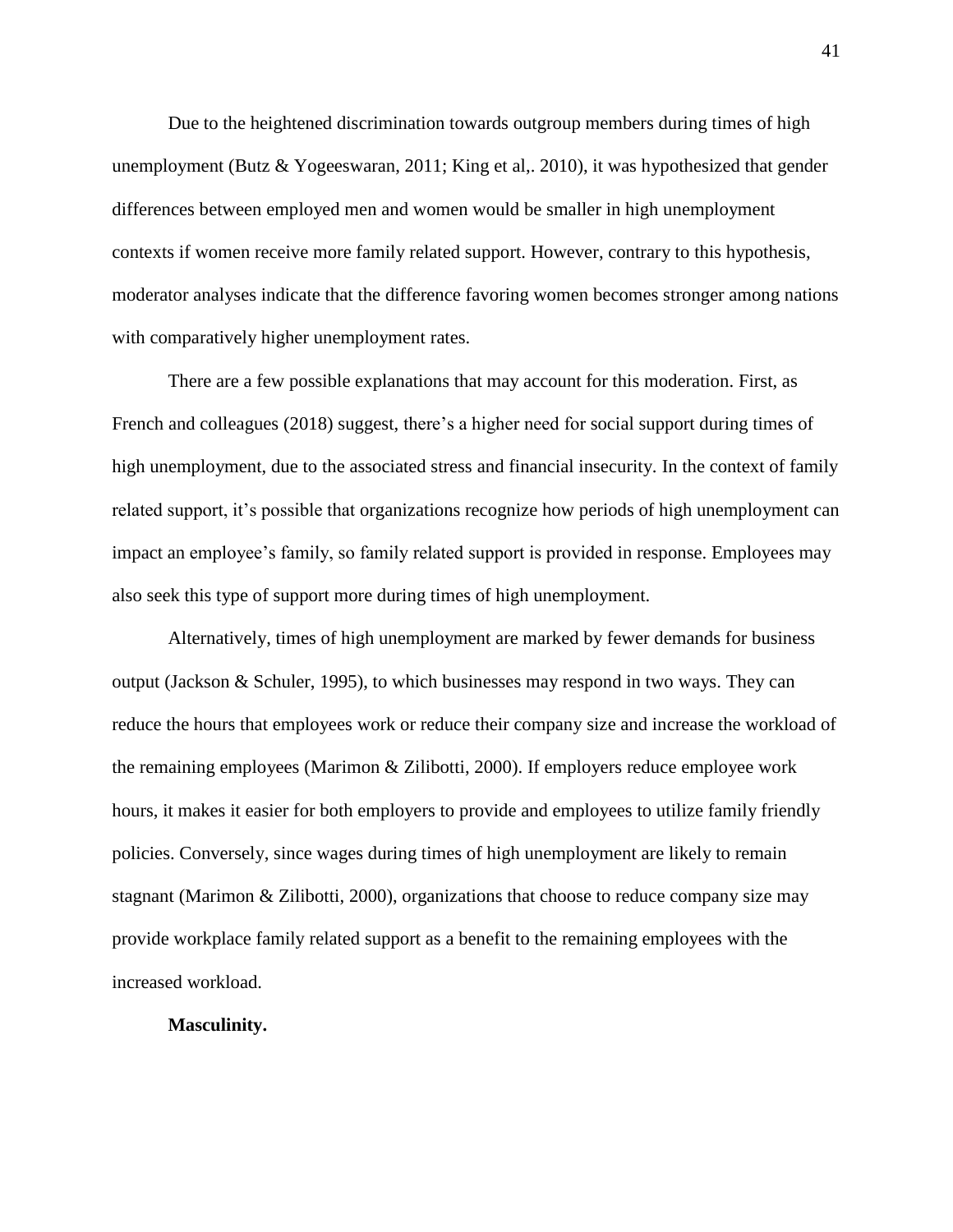The masculinity cultural dimension refers to the distribution of roles and values between genders (Hofstede, 2011). Because one of the defining features of a masculine society is that men and women hold distinct emotional roles and values with little overlap (Arrindell et al., 2013), I hypothesized that masculinity would strengthen gender differences favoring women in masculine societies if women received more family related support. However, this meta-analysis found that gender differences favoring women become less prominent in masculine societies, indicating that employed men and women report receiving more similar levels of support in masculine societies compared to feminine societies.

One potential reason for this unexpected moderation is related to the conceptualization and measurement of the masculinity dimension. Hofstede's cultural values are explained in a multifaceted manner, but the values assigned to each country reflect unidimensionality (Taras et al., 2010). For example, masculinity has two relatively distinct facets, but only one overall masculinity score is assigned to a country. One facet, which guided hypothesis development, is related to the emotional and value separation of genders in society. The other facet is related to the assertiveness and competitiveness of the society (Hofstede, 2006). Masculine societies are considered more aggressive, assertive, and are driven by competition (Hofstede, 2011), while feminine societies are dominated by values that include modesty, caring for others, quality of life, and well-being (Hofstede, 2001; Huettinger, 2008).

Since countries are only assigned one value, instead of multiple values reflecting the multiple facets, it becomes difficult to differentiate which facet of the masculinity dimension is driving these results. As some scholars have discussed (Ailon, 2008; Jackson, Colquitt, Weeson, & Zapata-Phelan, 2006; Taras et al., 2010), the facets within overall cultural values could predict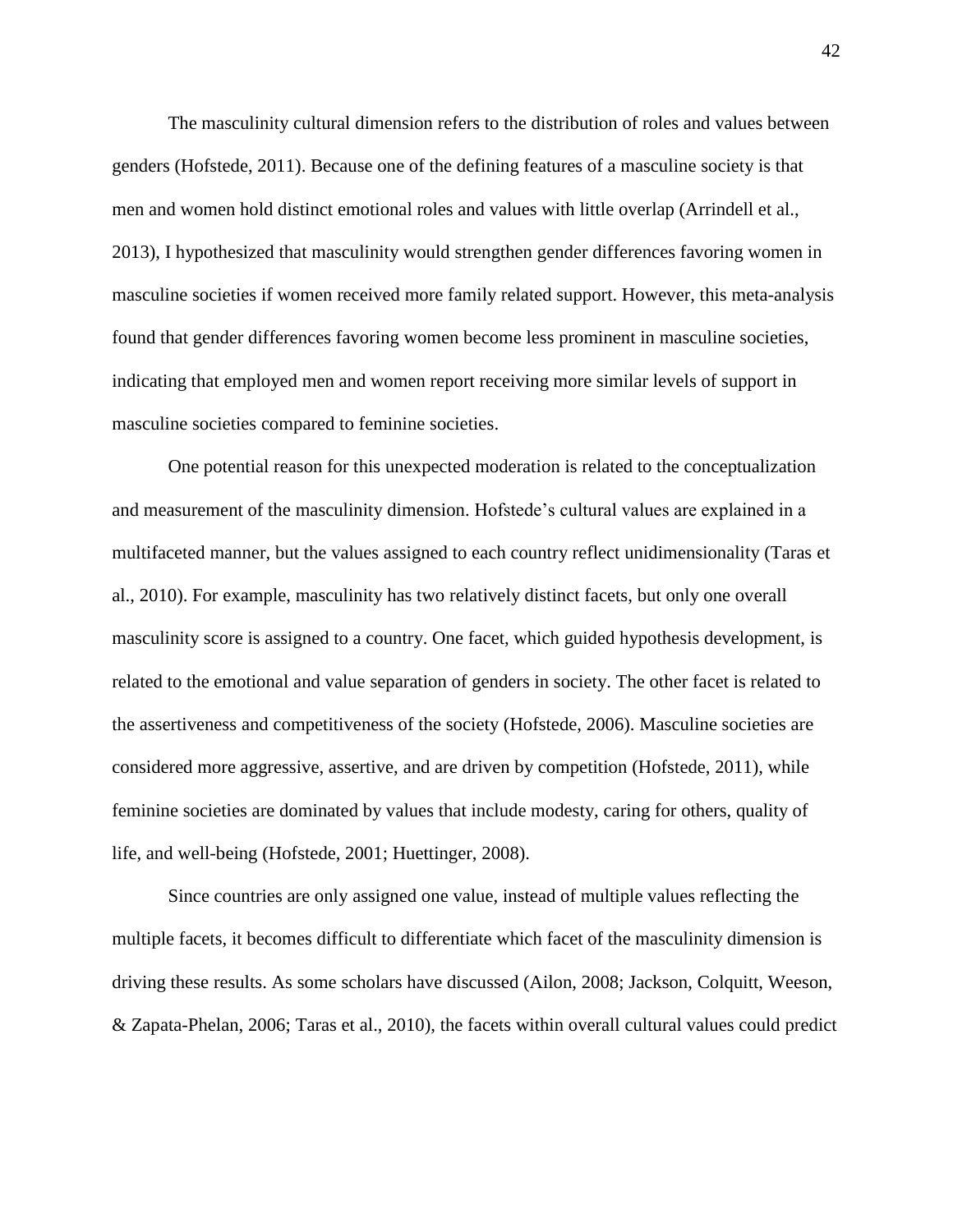different types of outcomes, meriting further attention (similar to Jackson et al., 2006 psychological collectivism scale).

My hypothesis was developed based on the facet related to gender values, but it may be the assertiveness facet that's driving the differences. Aince masculine societies are more assertive (Hofstede, 1998; 2011; Ng, Sorensen, & Yin, 2009), both men and women may be more forthcoming and firmer about what they want from their employer to meet their family needs, which may explain the attenuation of the gender difference in masculine societies. Conversely, the larger differences between genders in feminine societies could be *because* they emphasize modesty, family, and caring. Feminine societies, like the rest of the world, still operate within the relevant and pervasive gender norms that can influence decision making. As such, feminine societies would *want* those that are most equipped to care for others do so, which according to social role theory (Eagly, 1987), would (and should) be women.

#### **Time orientation.**

The potential for time orientation to serve as a moderator was asked in an exploratory manner with no strong rationale for moderation in any specific direction. However, this metaanalysis found that time orientation moderated gender differences in family related support such that longer time orientation societies had a significantly stronger gender difference favoring women compared to shorter time orientation societies. Because societies with shorter time orientations focus on the present and how things have been, they prefer to maintain time honored traditions and view societal change with suspicion, while long term orientation societies encourage efforts in modernity and preparing for the future (Hofstede's Insights, n.d.).

As previously discussed, the gender difference found between employed men and women can be explained by the gender norms that are still operating in society. Women may be

43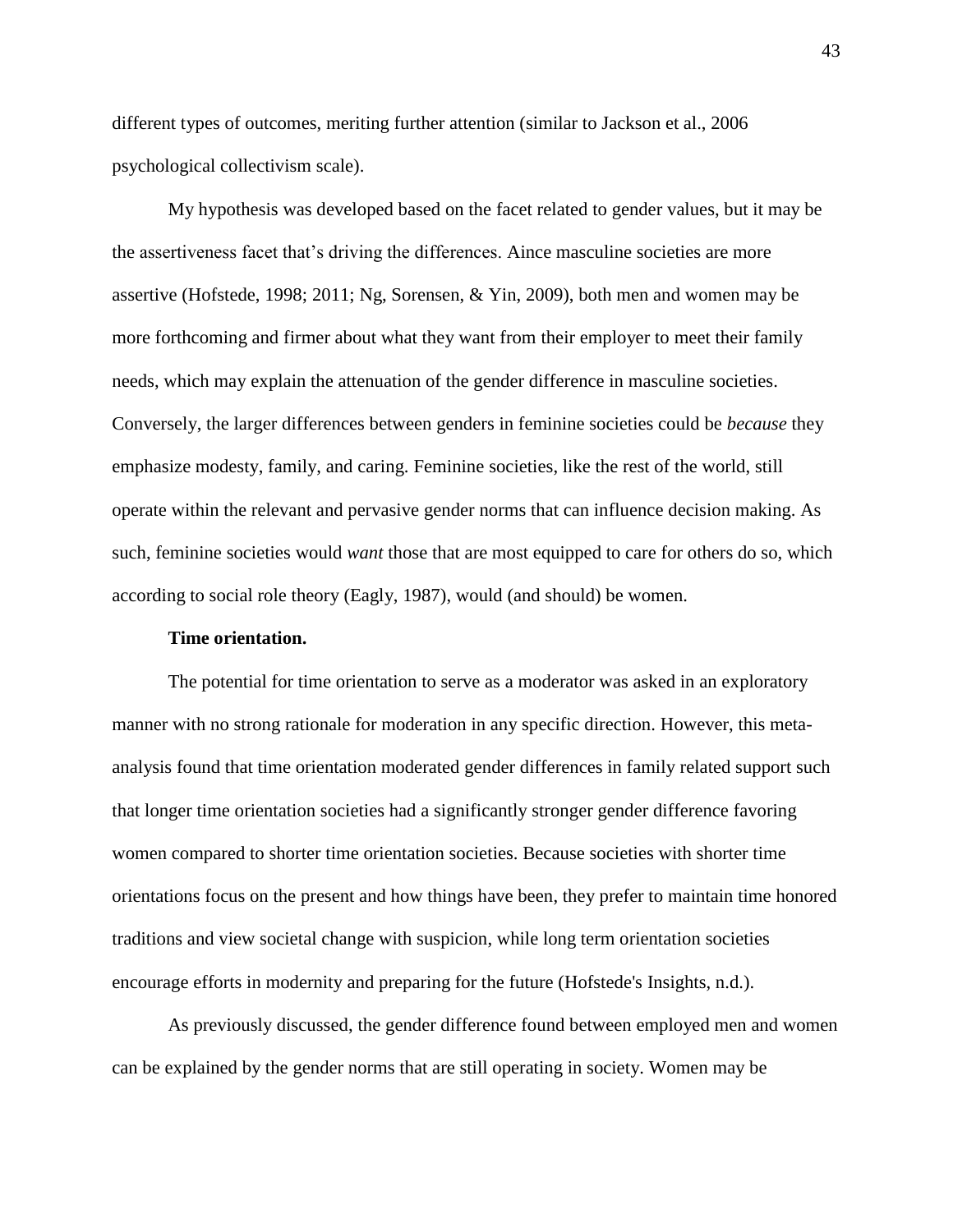perceived as more vulnerable to WFC because they are expected to tend to their families, and subsequently receive a disproportionate amount of family related support. Time orientation serves to strengthen the existing gender difference that favors women. The most parsimonious explanation for this exacerbation is because these societies are future focused. They may recognize the long-term commitment and long-term impact that having a family can have on an employee, well beyond the 9-month pregnancy. As such, in comparison to short term societies, long term orientation societies may provide more organizational policies and foster a stronger family supportive culture. They may also see the benefits and long-term implications of a balance between work and family, which include lower levels of burnout (Li & Sun, 2015; Lambert & Hogan, 2010) and lower turnover intentions (Blanch & Aluja, 2012; Boyar, Maertz, Pearson, & Keough, 2003; Karatepe & Kilic, 2007). Indeed, societies with long term orientations practice more long-term human resource management strategies like providing contracts that retain employees for longer periods and focusing on research and development (Buck, Liu, & Ott, 2010). However, theory and cross-cultural studies examining the impact that time orientation has in general, and even more in relation to WFC and family support, been sparse and underdeveloped (Taras et al., 2010). As such, this dimension should be explored more thoroughly to test the validity of these explanations.

#### **Limitation and Future Research**

One limitation of this study is its potential exposure to publication bias, with the failsafe k producing providing unclear evidence to whether results were robust to publication bias. However, the symmetrical funnel plot of the standardized mean differences plotted against sample sizes were symmetrical, suggesting results were robust to publication bias. Furthermore, one important thing to note is that the vast majority of the studies included in this meta-analysis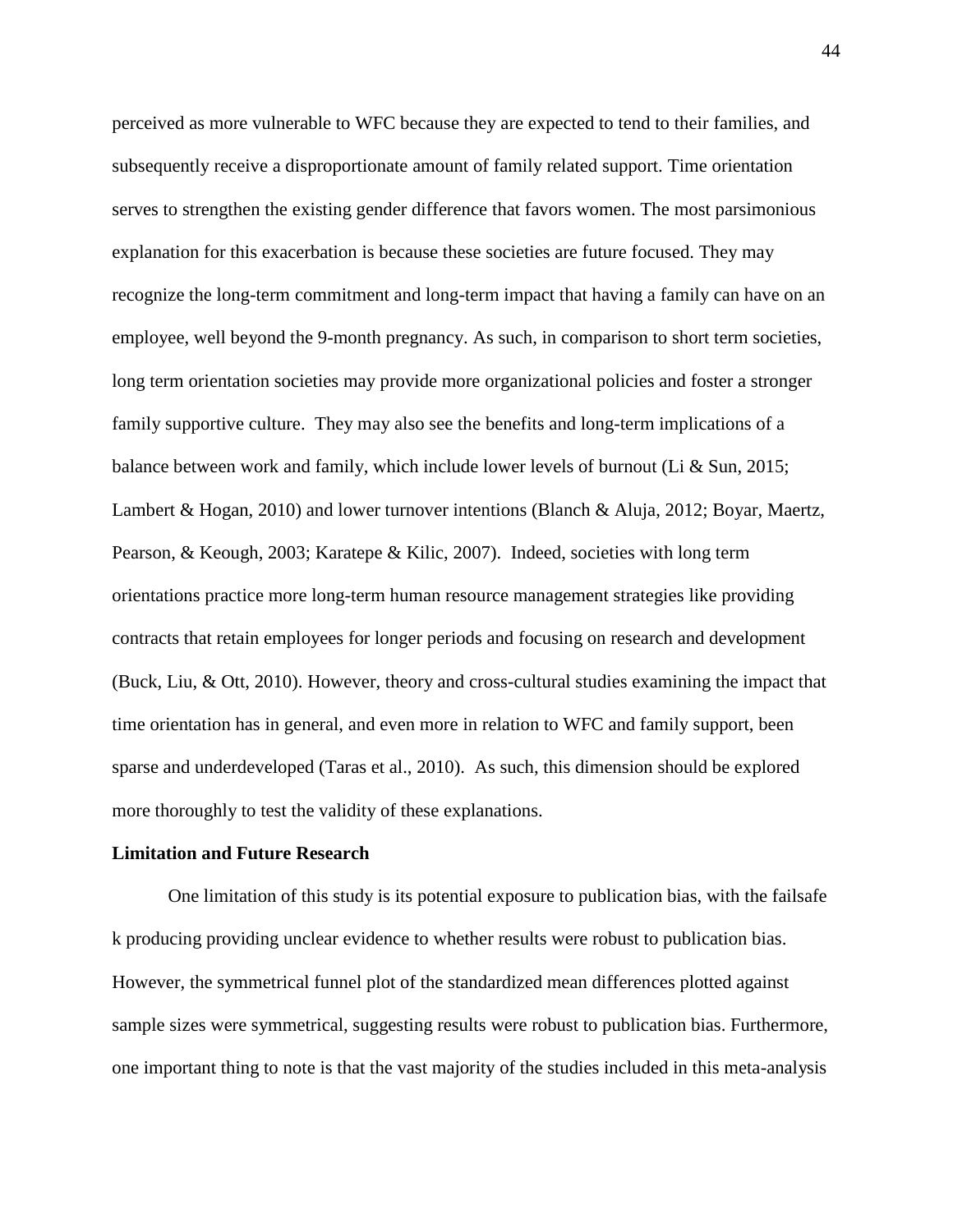were not conducted for the purpose of exploring gender differences in family related support. Rather, the data obtained for this meta-analysis were from studies that measured family related support in relation to other variables (e.g. commitment, engagement, turnover intentions). Studies were included in this meta-analysis if they just so happen to also include the gender information of their sample. Because the studies included in the current meta-analysis did not explicitly ask about gender differences, they may be less vulnerable to publication bias because the significance of the relationship between gender and family related support was not of importance in the publication process.

Another limitation of this study is the heterogeneity of the samples analyzed, with most individual samples containing data across various fields and positions. While heterogeneity of samples improves the generalizability of results, it did prove to be a limitation when exploring potential moderators, like organizational position and gender dominance, which either could not be explored or were limited by the small number of samples. For example, the gender dominance moderator was underpowered, with a total of 7 samples analyzed. This leaves the question of whether the gender dominance of a field serves as a mostly unanswered. Similarly, the question of whether organizational position moderates these differences could not be asked. Most studies either neglected to report information regarding the positions of participants, or if they did, there wasn't enough information. Positions within an organization can vary in terms of their benefits, workload, expectations, and autonomy. It also can impact how much influence and social capital an employee has in an organization (Leana & Van Bruen III, 1999), all of which may influence how much family related support an employee receives. Future studies should explore the role of an employee's position in the company as a potential moderator. They should also look at family related support in specific industries or fields that are known to be dominated by one gender.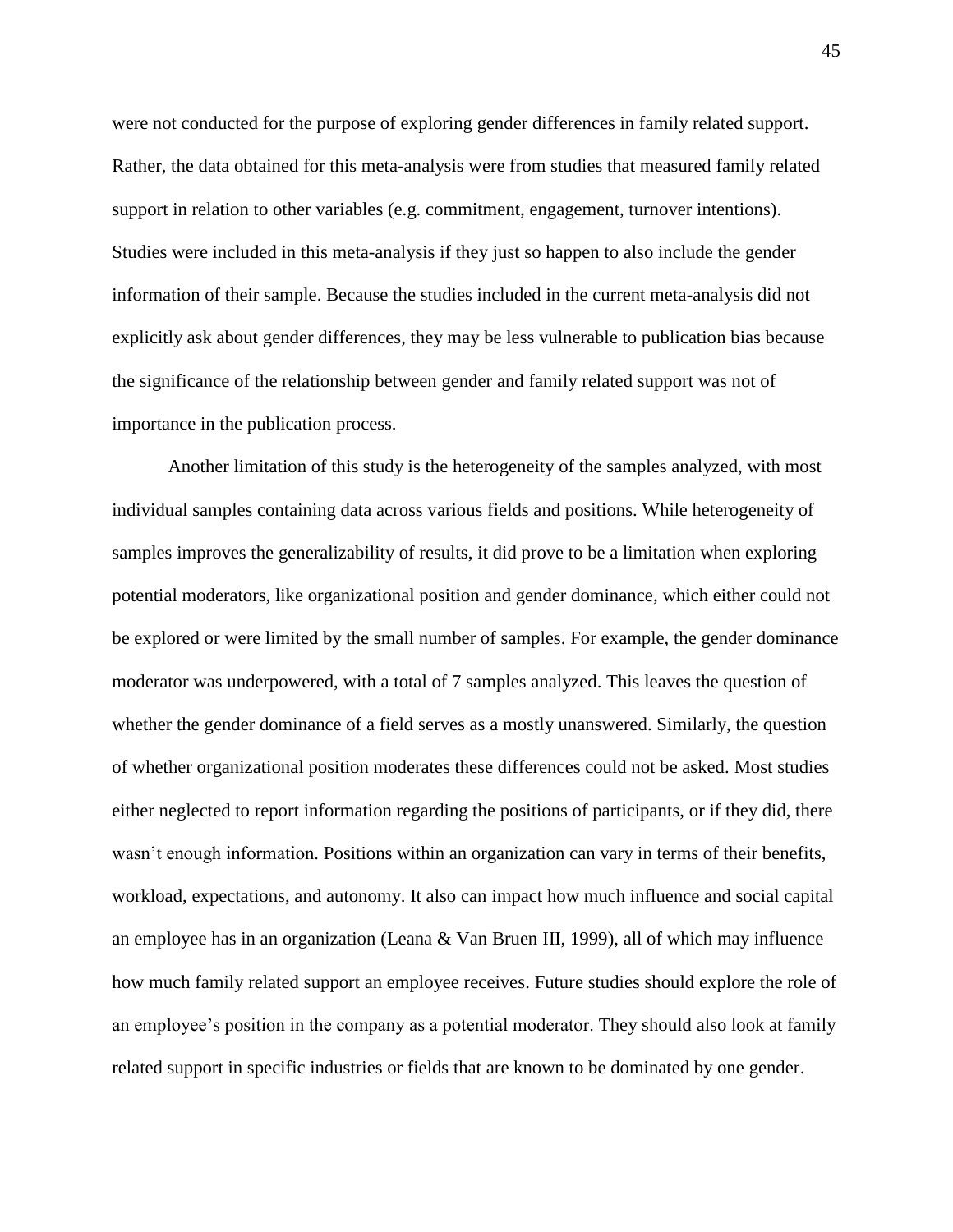Additionally, although there was a total of 14 different countries represented, many of those countries were only represented once, with most of the studies still conducted in the US. Furthermore, the studies that weren't conducted in the US were mostly in countries that held similar cultural values as the US (i.e. Canada, Germany, Australia). Thus, moderator results, particularly ones looking at cultural values, are based on samples that predominately hold relatively similar values. Therefore, results that are interpreted as between country differences should be taken with some precaution. In the future, researchers should continue to study workplace family support in other countries, particularly countries outside of the US and Europe.

Future research should also give more consideration to dimensions outside of the individualism-collectivism dimension, which has been the predominant cultural value that's received attention in the organizational literature (Taras, Kirkman, & Steel, 2010). Even in metaanalyses looking at work-family conflict across cultures (Allen, French, Dumani, & Shockley, 2015), only the individualism dimension is explored. This meta-analysis found that masculinity and time orientation served as significant moderators, while individualism did not. Since masculinity and time orientation have received relatively little attention, theory and empirical evidence that can help explain *why* they serve as significant moderators is sparse. As organizations are becoming increasingly global, it becomes imperative to study phenomena related to work in different settings, and from different perspectives.

Finally, since there was a significant difference in family related support received between genders, future research should continue to explore this difference by delving into and differentiating between family related support received from the organization and supervisors. Due to the smaller sample size, this meta-analysis was conducted across studies measuring FSOP and/or FSSBs, but as more studies are being published, differences between FSOPs and FSSBs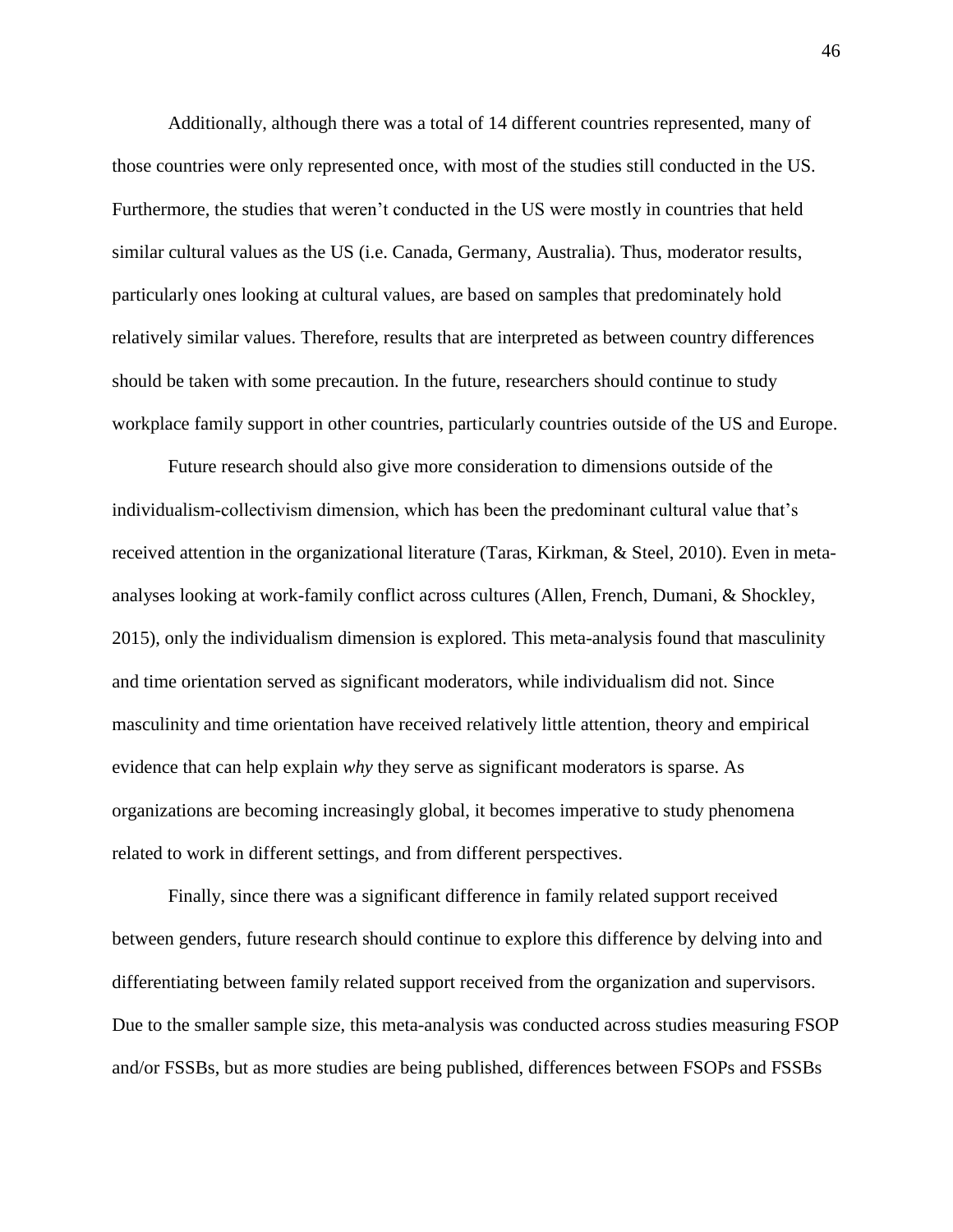may be insightful in identifying exactly what level in the organization the deficit in family related support for men is originating from.

# **Practical Implications**

Despite the small effect size of .064, the difference in family related support among female and male employees is both statistically and practically significant. Translated into a percent overlap statistic (Cohen, 1988), a difference of .064 in family related support equates to a 5% nonoverlap between the employed male and female populations. In context, this 5% of nonoverlap, among a population of a million male employees and a million female employees, translates to about 50,00 women reporting higher levels of family related support than men (Purvanova & Muros, 2010). In 2017, the United States had about 153 million employees, and if we assume equal populations, this effect size of .064 translates to 3,825,000 female employees expiring higher levels of family related support than male employees in the 2017 working population in the United States.

With the contextualization of these gender differences in the working population, the practical implications of a small, statistically significant, effect size is illuminated. It becomes imperative to mitigating these differences, especially considering the impact that family related support can have on important outcomes like organizational commitment, turnover intentions, and job satisfaction (Jennings et al.,2016; Las Heras et al., 2015; Ratnasingham et al., 2012; Wayne et al., 2013). To reduce these differences, organizations can make efforts to better support and encourage male employees to take advantage of organizational policies geared towards work family balance, like paternal leave and flexible scheduling. Organizations would also benefit from ensuring that family friendly policies are not aimed towards or advertised heavily to female employees. Doing so can alleviate pressure on women to adjust their work life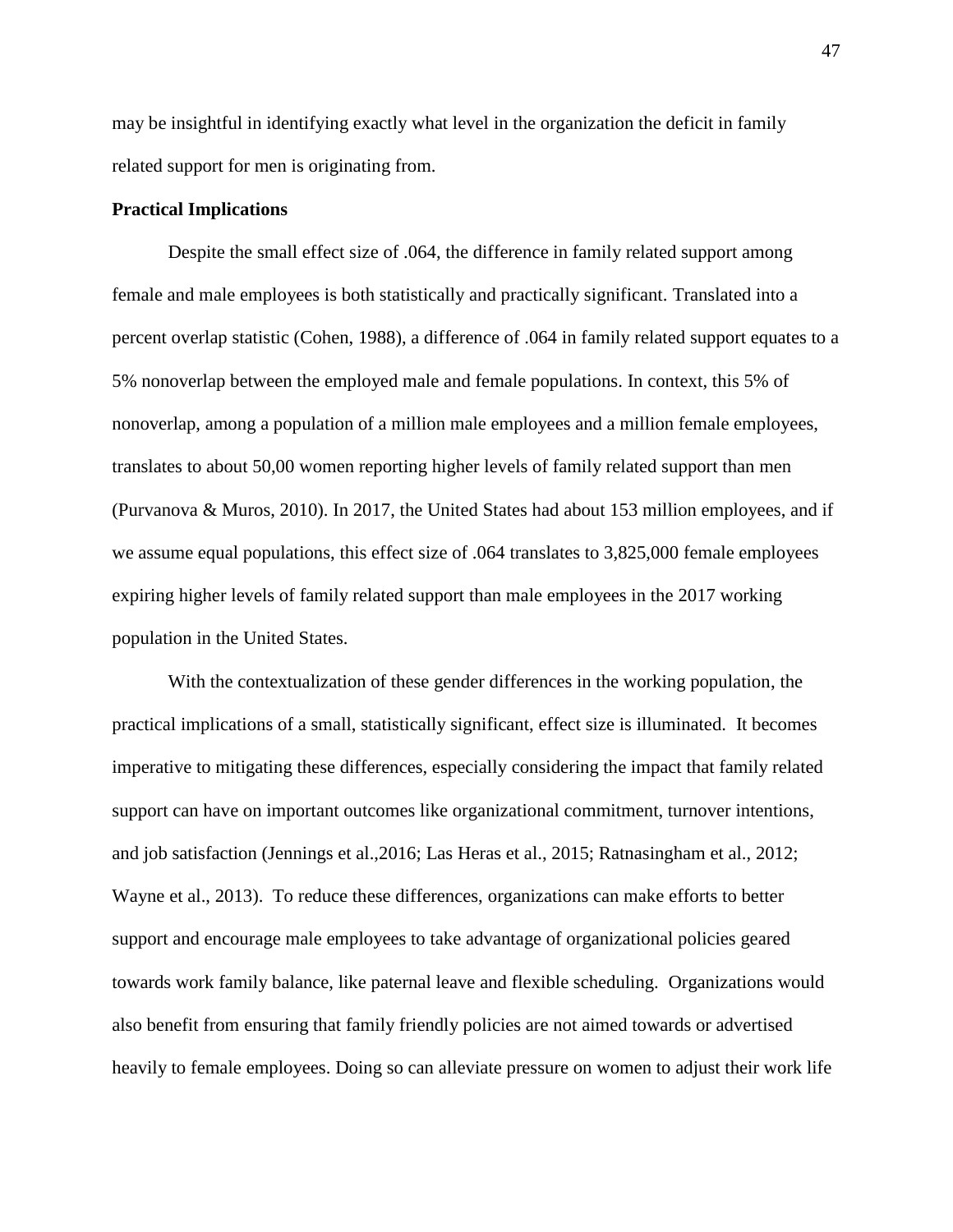to meet family demands while simultaneously providing a supportive environment for male employees to utilize family friendly policies.

Finally, the moderator results also have practical implications for multinational enterprises. Moderators do not operate in vacuums; societies may be relatively high on some national moderator and low on others. These variations may result in similar gender differences across societies, but different contextual factors within societies that influence the gender difference. The moderators are just one place organizations can look to as a diagnostic tool to help guide future organizational efforts in reducing the gender differences in family related support across locations (i.e. does the society have a long- or short-term orientation? How masculine is this nation in comparison to the other nation that the organization is based in?). They also can play a role in the effectiveness of certain interventions. For example, if a society has a high unemployment rate that's contributing to the large gender differences, it may be hard to address unemployment rate at an organizational level.

## **Conclusion**

Support is a complex construct that plays an integral role in an employee's job attitudes and motivations, with family related support serving as a particularly important type of support in experiences of employee's WFC. Despite the seemingly conflicting empirical evidence and fragmented theories, the results indicate that female employees experience more family related support than male employees, which is consistent with gender role theory. However, these differences are not uniform across contexts. Large-scale influences, like economic or cultural factors, play an important role in making the difference either larger or smaller. While the difference between genders is small, it's both statistically and practically significant. Organizations should try to include male employees in family friendly initiatives to provide a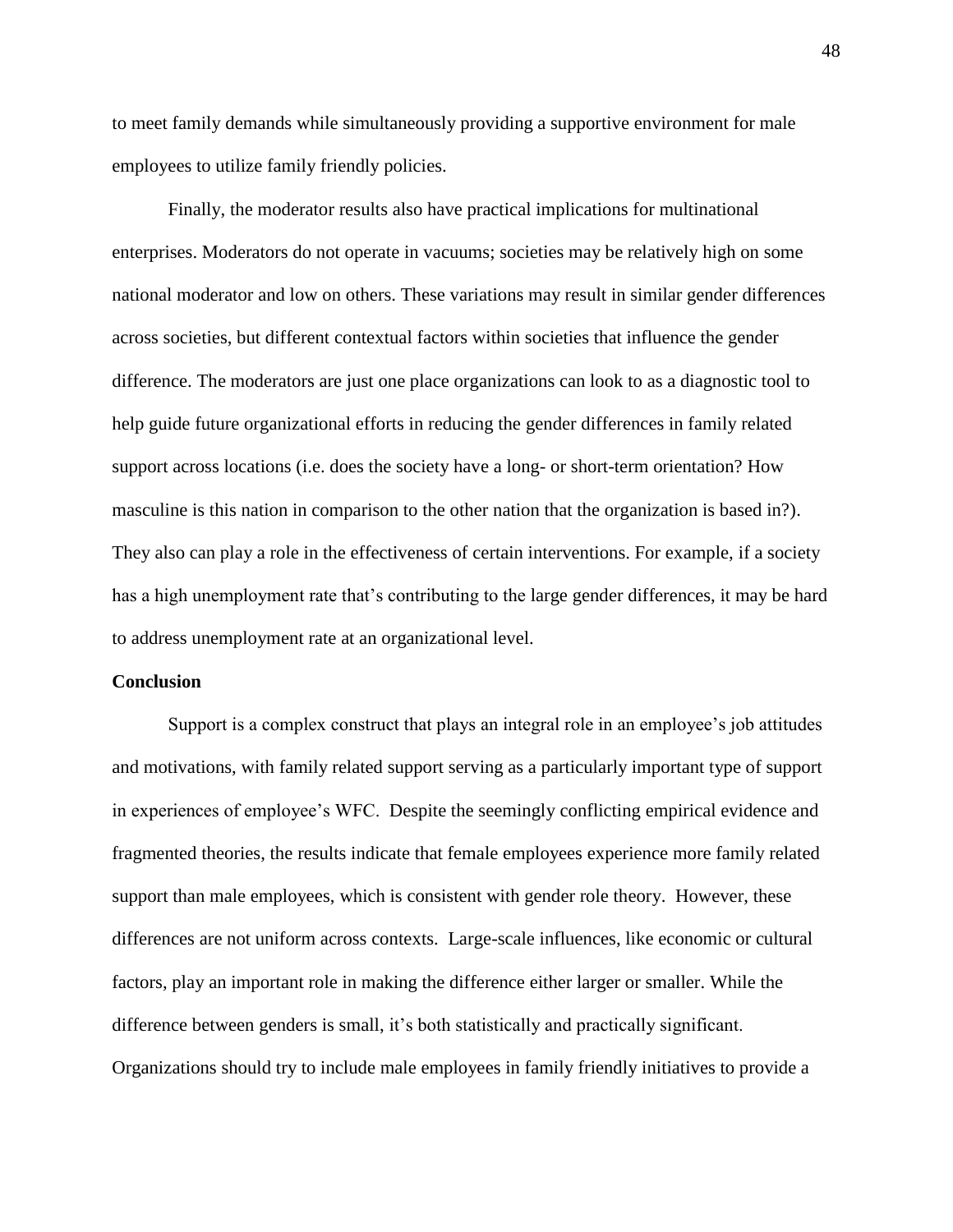more supportive environment to male employees and potentially less stress on female employees to consistently be the partner that has adjust work to meet family needs.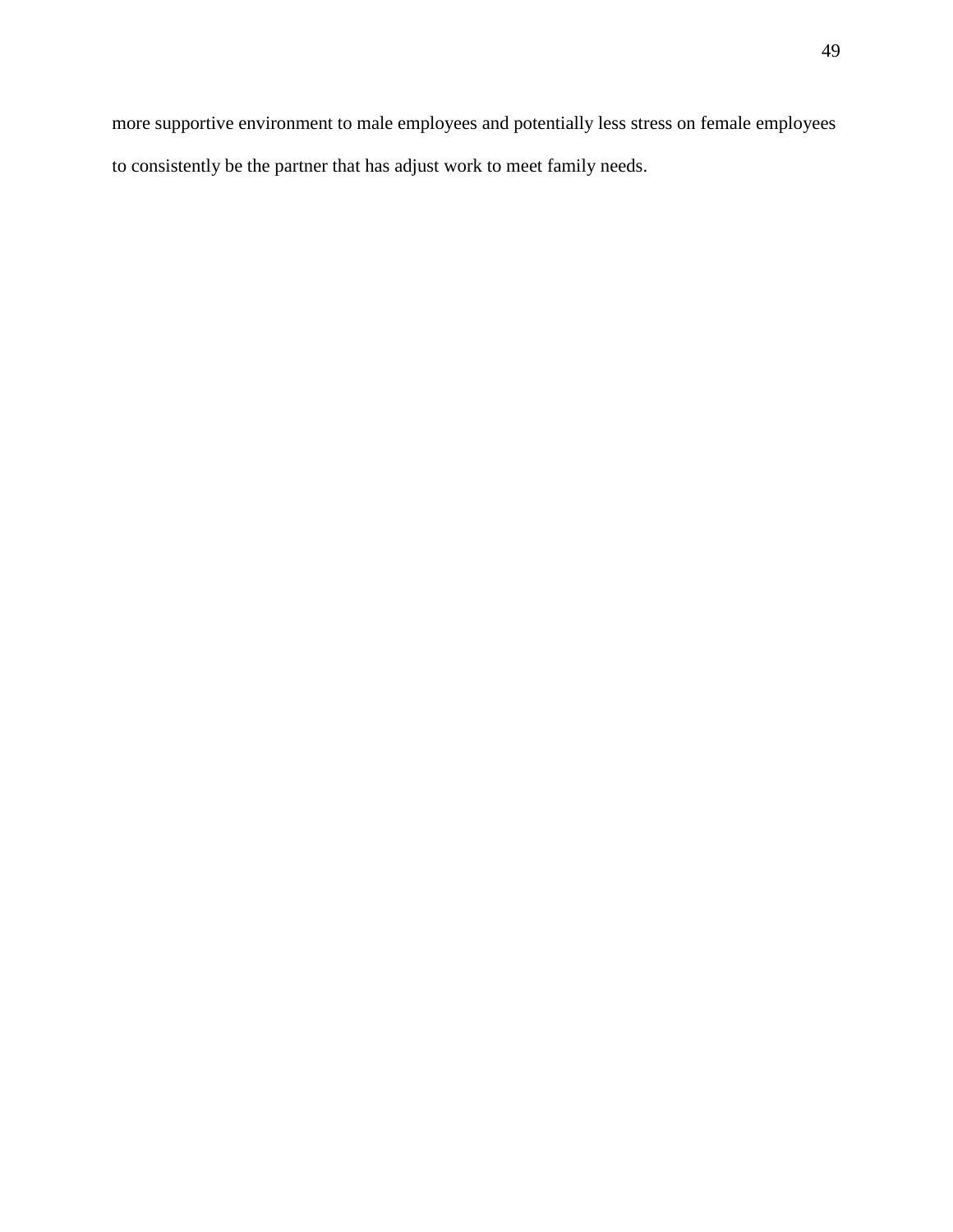# Table 3 *Articles included in the meta-analysis*

| <b>Citation</b>                                                                  | <b>Support</b> | <b>Measure</b>                                                         | Pub          | <b>Industry</b><br>/Field | $\frac{0}{0}$<br>female | N       | Country PD IC MF |    |    |    | <b>UA</b> | <b>TO</b> | IR | <b>GII</b> | <b>GDP</b>  | <b>UR</b> |
|----------------------------------------------------------------------------------|----------------|------------------------------------------------------------------------|--------------|---------------------------|-------------------------|---------|------------------|----|----|----|-----------|-----------|----|------------|-------------|-----------|
| Allen (2001)                                                                     | <b>FSOP</b>    | <b>Created Own</b>                                                     | P            | Various                   |                         | 520     | <b>US</b>        | 40 | 91 | 62 | 46        | 26        | 68 | 0.305      | 32,949 4.51 |           |
| Allen, Shockley, &<br>Poteat (2008)                                              | <b>FSSB</b>    | Created Own                                                            | $\mathbf P$  | Various                   |                         | 220     | <b>US</b>        | 40 | 91 | 62 | 46        | 26        | 68 | 0.264      | 44,308 5.08 |           |
| Ayree, Chu, Kim, &<br>Ryu (2013)                                                 | *FRS           | FSSB: Thomas &<br><b>Ganster</b> (1995)<br>FSOP: Jahn et al.<br>(2003) | $\mathbf{P}$ | Various                   |                         | 230     | South<br>Korea   | 60 | 18 | 39 | 85        | 100       | 29 | 0.095      | 22,087 3.72 |           |
| Bagger, Li (2014) -<br>Study 1                                                   | <b>FSSB</b>    | Clark (2001)                                                           | $\mathbf{P}$ | Academia                  | 53.5                    | 82      | <b>US</b>        | 40 | 91 | 62 | 46        | 26        | 68 | 0.242      | 48,401 5.78 |           |
| Bagger & Li (2014) -<br>Study 2                                                  | <b>FSSB</b>    | Thomas & Ganster<br>(1995)                                             | ${\bf P}$    | Various                   |                         | 225     | <b>US</b>        | 40 | 91 | 62 | 46        | 26        | 68 | 0.242      | 48,401 5.78 |           |
| Baral & Bhargava<br>(2010)                                                       | <b>FSOP</b>    | Lyness et al. (1999)                                                   | $\mathbf{P}$ | IT                        | $\sim$                  | 216     | India            | 77 | 48 | 56 | 40        | 51        | 26 | 0.619      | 1,018       | 4.06      |
| Beham, Drobnic, &<br>Prag (2014)                                                 | *FRS           | Dikkers et al. (2004)                                                  | $\mathbf{P}$ | Various                   |                         |         | 1850 Mixed       |    |    |    |           |           |    |            |             |           |
| <b>Behson</b> (2002)                                                             | <b>FSOP</b>    | Allen (2001)                                                           | P            | Various                   | $\overline{a}$          | 147     | <b>US</b>        | 40 | 91 | 62 | 46        | 26        | 68 | 0.305      | 34,621 4.22 |           |
| Bosch, Las Heras,<br>Russo, Rofcanin, &<br>Grau (2018)                           | <b>FSSB</b>    | Hammer et al. (2009)                                                   | $\mathbf{P}$ | Various                   |                         |         | 2046 Mixed       |    |    |    |           |           |    |            |             |           |
| Caughlin (2016)                                                                  | <b>FSSB</b>    | Hammer et al. (2013)                                                   | D            | Healthcare                | 78%                     | 1524 US |                  | 40 | 91 | 62 | 46        | 26        | 68 | 0.242      | 47,002 9.25 |           |
| Choi, Kim, Han, Ryu,<br>Park, & Kwon (2017)                                      | <b>FSSB</b>    | Thomas & Ganster<br>(1995)                                             | $\mathbf{P}$ | Various                   |                         | 118     | South<br>Korea   | 60 | 18 | 39 | 85        | 100       | 29 | 0.071      | 27,811 3.53 |           |
| Clark (2001)                                                                     | <b>FSSB</b>    | <b>Created Own</b>                                                     | $\mathbf P$  | Various                   | $\blacksquare$          | 179     | <b>US</b>        | 40 | 91 | 62 | 46        | 26        | 68 | 0.305      | 32,949 4.51 |           |
| Crain, Hammer,<br>Bodner, Kossek,<br>Moen, Lilienthal, &<br><b>Buxton</b> (2014) | <b>FSSB</b>    | Hammer et al. (2013)                                                   | $\mathbf{P}$ | IT                        | 26%                     | 623     | <b>US</b>        | 40 | 91 | 62 | 46        | 26        | 68 | 0.237      | 49,794 8.95 |           |
| Demirtas, Arslan, &<br>Karaca (2017)                                             | *FRS           | FSSB: Fernandez<br>(1986)                                              | $\mathbf{P}$ | Technology -              |                         | 271     | Turkey           | 66 | 37 | 45 | 85        | 46        | 49 | 0.34       | 12,127 9.88 |           |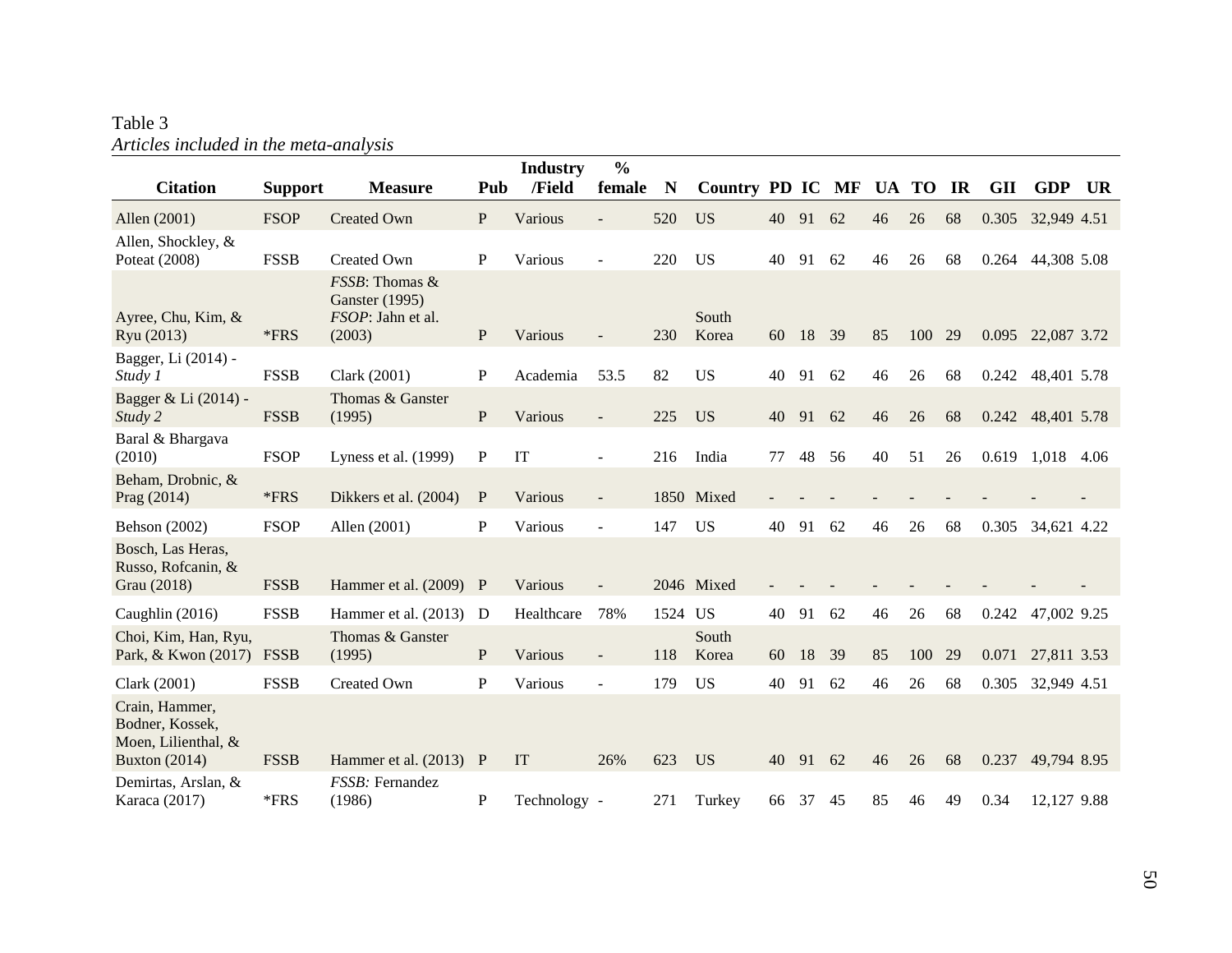|                                                      |             | FSOP: Jahn et al.<br>(2003)                                      |               |            |                |         |                    |       |    |    |    |    |    |       |                   |      |
|------------------------------------------------------|-------------|------------------------------------------------------------------|---------------|------------|----------------|---------|--------------------|-------|----|----|----|----|----|-------|-------------------|------|
| French, Agars, & Arva<br>(2016)                      | *FRS        | FSSB: Hammer et al.<br>(2013)<br>FSOP: Allen (2001)              | $\mathcal{C}$ | Various    |                | 354     | <b>US</b>          | 40    | 91 | 62 | 46 | 26 | 68 | .212  | 54,696 6.17       |      |
| Greenhaus, Ziegart, &<br>Allen (2011)                | *FRS        | FSSB: Bond et al.<br>(1998)<br>FSOP: Allen (2001)                | P             | Various    |                | 170     | <b>US</b>          | 40    | 91 | 62 | 46 | 26 | 68 | 0.242 | 48,401 5.78       |      |
| Gray (2019)                                          | $*FRS$      | FSSB: Hammer et al.<br>(2007)<br>FSOP: Allen (2001)              | T             | Various    |                | 206     | <b>US</b>          | 40 91 |    | 62 | 46 | 26 | 68 | .264  | 46,202 5.08       |      |
| Hammer, Kossek,<br>Bodner, & Crain<br>(2013)         | <b>FSSB</b> | Hammer et al. (2009) P                                           |               | IT         | 26%            | 823     | <b>US</b>          | 40    | 91 | 62 | 46 | 26 | 68 |       | 0.264 48,375 9.63 |      |
| Houle, Chiocchio,<br>Favreau, & Villeneuve<br>(2012) | <b>FSSB</b> | Shinn et al. (1989)                                              | P             | Finance    |                | 414     | Canada             | 39    | 80 | 52 | 48 | 36 | 68 | 0.121 | 40,773 8.34       |      |
| Hu & Ho (2016)                                       | <b>FSOP</b> | Allen (2001)                                                     | $\mathbf{P}$  | Airlines   | $\overline{a}$ | 206     | Taiwan             | 58    | 17 | 45 | 69 | 93 | 49 |       |                   |      |
| Hwang & Ramadoss<br>(2017)                           | <b>FSSB</b> | Galinsky et al. (2011)<br>- adapted                              | P             | Various    | $\blacksquare$ | 2459 US |                    | 40    | 91 | 62 | 46 | 26 | 68 | 0.242 | 48,401 5.78       |      |
| Jennings, Sinclair, &<br>Mohr (2015)                 | <b>FSOP</b> | Allen (2001)                                                     | $\mathbf P$   | Healthcare | 77%            | 316     | <b>US</b>          | 40    | 91 | 62 | 46 | 26 | 68 | 0.227 | 51,451 8.07       |      |
| Johnson $(2014)$                                     | <b>FSSB</b> | Hammer et al. (2009) T                                           |               | Academia   | 54%            | 280     | <b>US</b>          | 40    | 91 | 62 | 46 | 26 | 68 | 0.222 | 52,782 7.38       |      |
| Kailasapathy &<br>Jayakody (2017)                    | <b>FSSB</b> | Hammer et al. (2001) P                                           |               | Various    |                | 368     | Sri Lanka          |       |    |    |    |    |    | 0.371 | 3,821             | 4.40 |
| Karatype & Kilic<br>(2007)                           | <b>FSSB</b> | Anderson et al. (2002) P                                         |               | Hotel      |                | 296     | Cyprus             |       |    |    |    |    |    |       | 0.258 23,932 4.32 |      |
| Kim, Las Heras, &<br>Escribano (2016)                | $*FRS$      | FSSB: Hammer et al.<br>(2009)<br>FSOP: Thompson et<br>al. (1999) | $\mathbf{P}$  | Service    |                | 340     | Argentina 49 46 56 |       |    |    | 86 | 20 | 62 | 0.365 | 12,977 7.10       |      |
| Las Heras, Bosch, &<br>Raes (2015)<br>Study 1        | *FRS        | FSSB: Hammer et al.<br>(2009)<br>FSOP: Thompson et<br>al. (1999) | ${\bf P}$     | Various    |                |         | 6314 Mixed         |       |    |    |    |    |    |       |                   |      |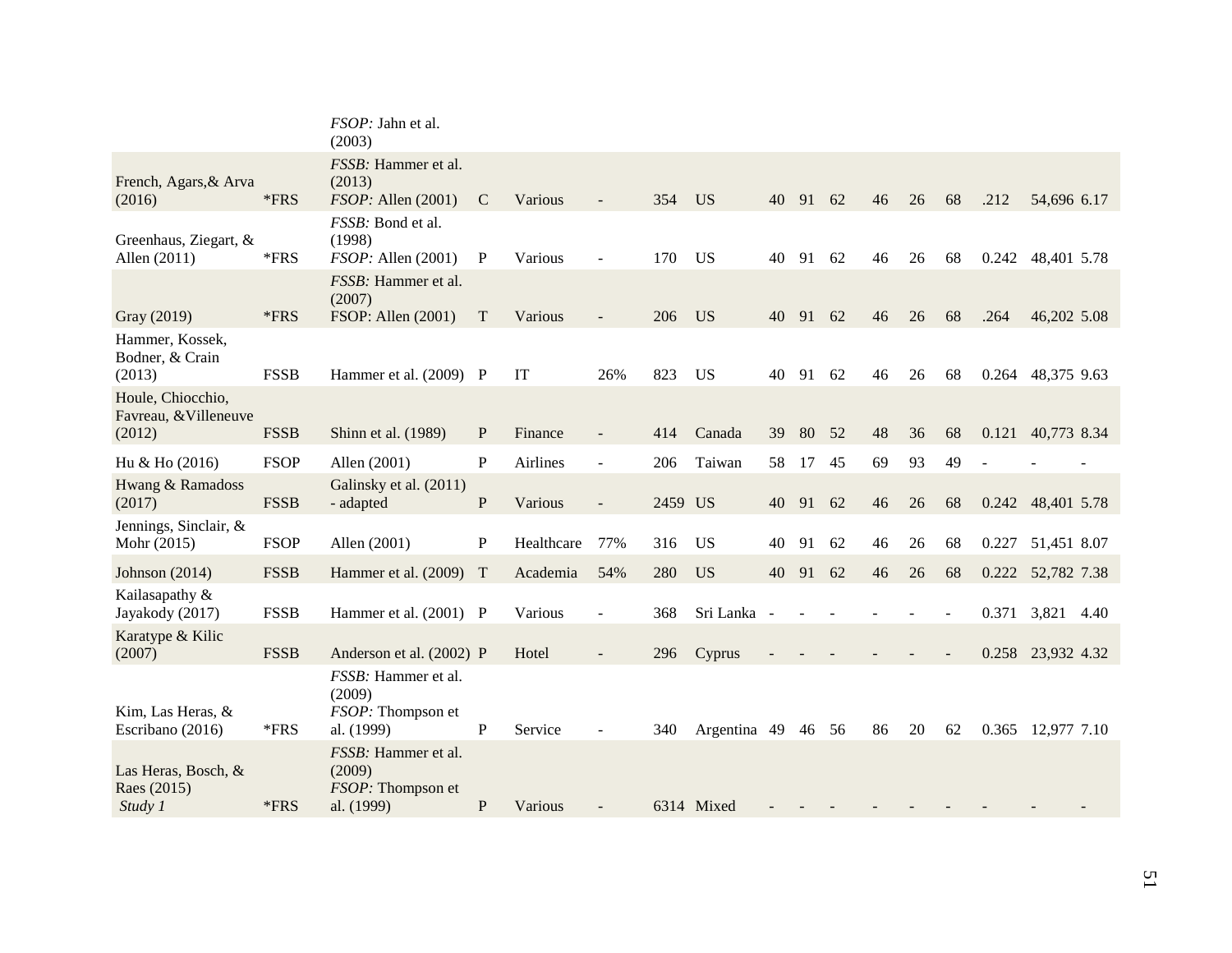| Las Heras, Bosch, &<br>Raes (2015)<br>Study 2           | *FRS        | FSSB: Hammer et al.<br>(2009)<br>FSOP: Thompson et<br>al. (1999) | P            | Finance    | ÷                        | 754     | Mixed        |    |    |     |    |    |    |       |                    |      |
|---------------------------------------------------------|-------------|------------------------------------------------------------------|--------------|------------|--------------------------|---------|--------------|----|----|-----|----|----|----|-------|--------------------|------|
| Las Heras, Trefalt, &<br>Escribano (2015)               | <b>FSSB</b> | Hammer et al. (2009)                                             | P            | Various    | $\overline{a}$           | 988     | Mixed        |    |    |     |    |    |    |       |                    |      |
| Lv(2018)                                                | <b>FSSB</b> | Hammer et al. (2009)                                             | P            | Various    | $\overline{a}$           | 211     | China        | 80 | 20 | 66  | 30 | 87 | 24 | 0.157 | 8,069              | 4.61 |
| Lyness & Kropf<br>$(2005)$ Study 2                      | <b>FSOP</b> | Thompson et al.<br>(1999)                                        | $\mathbf{P}$ | Various    |                          | 144     | Mixed        |    |    |     |    |    |    |       |                    |      |
| Lyness & Kropf<br>$(2005)$ Study 1                      | <b>FSOP</b> | Thompson et al.<br>(1999) - adapted                              | P            | Various    | L,                       | 391     | Mixed        |    |    |     |    |    |    |       |                    |      |
| Mansour & Tremblay<br>(2017)                            | <b>FSSB</b> | Clark (2001)                                                     | $\mathbf{P}$ | Healthcare | $\sim$                   | 562     | Canada       | 39 | 80 | 52  | 48 | 36 | 68 | 0.102 | 50,633 6.91        |      |
| Mauno & Rantanen<br>(2013)                              | <b>FSSB</b> | Thompson et al.<br>(1999)                                        | $\mathbf{P}$ | Healthcare | $\sim$                   |         | 1956 Finland | 33 | 63 | 26  | 59 | 38 | 57 | 0.071 | 46,202 8.39        |      |
| Premeaux, Adkins, &<br>Mossholder (2007)                | $*FRS$      | Thompson et al.<br>(1999)                                        | ${\bf P}$    | Various    |                          | 564     | <b>US</b>    | 40 | 91 | 62  | 46 | 26 | 68 |       | 0.264 41,922 5.53  |      |
| Ratnasingam et al.<br>(2012)                            | <b>FSOP</b> | Allen (2001)                                                     | $\mathbf P$  | Various    | $\overline{a}$           | 143     | <b>US</b>    | 40 | 91 | 62  | 46 | 26 | 68 | 0.242 | 47,002 9.25        |      |
| Russo & Waters<br>(2006)                                | <b>FSSB</b> | Shinn et al. (1989)                                              | P            | Legal      |                          | 169     | Australia    | 36 | 90 | 61  | 51 | 21 | 71 |       | 0.139 23,437 5.93  |      |
| Russo, Buonocore,<br>Carmeli, & Guo<br>$(2015)$ Study 1 | <b>FSSB</b> | Hammer et al. (2009) P                                           |              | Various    |                          | 156     | Italy        | 50 | 76 | 70  | 75 | 61 | 30 |       | 0.091 35,370 12.15 |      |
| Russo, Buonocore,<br>Carmeli, & Guo<br>(2018) Study 2   | <b>FSSB</b> | Hammer et al. (2009) P                                           |              | Various    |                          | 356     | China        | 80 | 20 | 66  | 30 | 87 | 24 |       | 0.165 6,338 4.47   |      |
| Selvarajan, Singh, &<br>Cloniger (2016)                 | <b>FSOP</b> | Kossek et al. (2001)                                             | $\mathbf P$  | Various    | $\overline{a}$           | 435     | <b>US</b>    | 40 | 91 | 62  | 46 | 26 | 68 | 0.222 | 52,782 7.38        |      |
| <b>Skinner</b> (2006)                                   | <b>FSOP</b> | Allen (2001)                                                     | D            | Various    | $\overline{\phantom{a}}$ | 404     | <b>US</b>    | 40 | 91 | 62  | 46 | 26 | 68 |       | 0.264 44,308 5.08  |      |
| Straub, Beham, &<br>Islam $(2017)$                      | *FRS        | FSSB: Hammer et al.<br>(2009)<br>FSOP: Allen (2001)              | $\mathbf P$  | IT         | ä,                       | 424     | Germany      | 35 | 67 | -66 | 65 | 83 | 40 | 0.075 | 48,043 4.98        |      |
| Thompson & Prottas<br>(2006)                            | <b>FSOP</b> | <b>Created Own</b>                                               | P            | Various    |                          | 2810 US |              | 40 | 91 | 62  | 46 | 26 | 68 |       | 0.264 38,166 5.78  |      |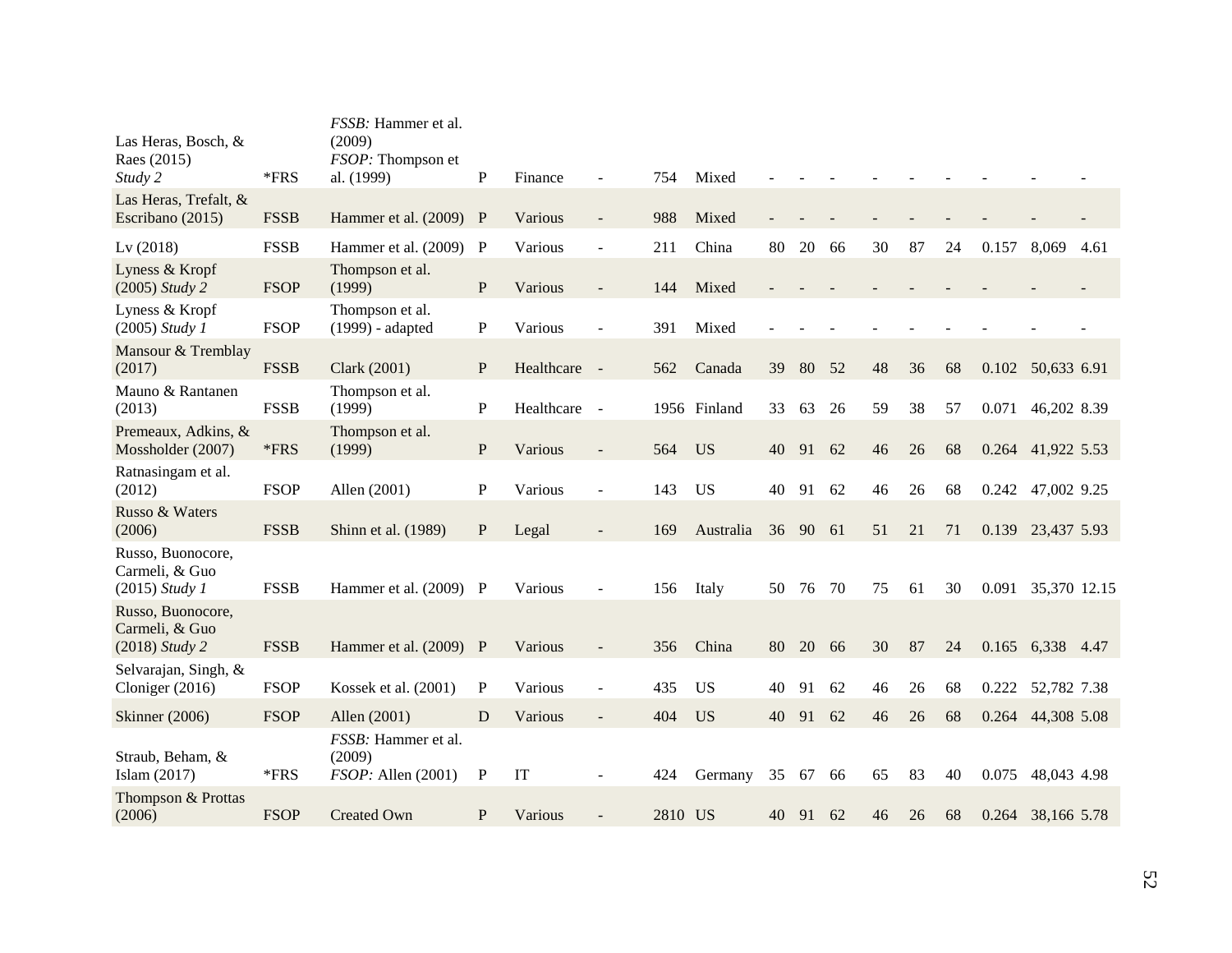| Thompson, Beauvais,<br>& Lyness (1999)                                         | $*FRS$      | Created Own               | P | Various         | ٠                        | 276     | US <sup>-</sup> | 40 | 91 | 62 | 46 | 26 | 68 | 0.305 | 30,068 5.40 |      |
|--------------------------------------------------------------------------------|-------------|---------------------------|---|-----------------|--------------------------|---------|-----------------|----|----|----|----|----|----|-------|-------------|------|
| Thompson, Jahn, &<br>Prottas $(2004)$                                          | <b>FSSB</b> | Fernandez (1986)          | P | Various         | $\overline{\phantom{a}}$ | 310     | US <sub>1</sub> | 40 | 91 | 62 | 46 | 26 | 68 | 0.264 | 37,274 4.73 |      |
| Voydanhoff (2004)                                                              | $*FRS$      | Created Own               | P | Various         | $\blacksquare$           | 1938 US |                 | 40 | 91 | 62 | 46 | 26 | 68 | 0.305 | 31,573 4.94 |      |
| Walsh, Matthews,<br>Toumbeva, Kabat-<br>Farr, Philbrick, &<br>Pavisic $(2018)$ | <b>FSSB</b> | Hammer et al. $(2013)$ P  |   | Various         | $\overline{\phantom{a}}$ | 214     | U <sub>S</sub>  | 40 | 91 | 62 | 46 | 26 | 68 | 0.206 | 56,444 5.28 |      |
| Wayne, Casper,<br>Matthews, & Allen<br>(2013)                                  | <b>FSOP</b> | Allen (2001)              | P | Engineering 14% |                          | 408     | US              | 40 | 91 | 62 | 46 | 26 | 68 | 0.242 | 48,375 9.63 |      |
| Wayne, Randel, &<br>Stevens $(2006)$                                           | *FSOP       | Thompson et al.<br>(1999) | P | Various         | $\overline{\phantom{a}}$ | 167     | <b>US</b>       | 40 | 91 | 62 | 46 | 26 | 68 | 0.264 | 39,677 5.99 |      |
| Zhang $& \text{Tu}(2016)$                                                      | <b>FSSB</b> | Hammer et al. $(2013)$ P  |   | Technology -    |                          | 371     | China           | 80 | 20 | 66 | 30 | 87 | 24 | 0.165 | 7,078       | 4.54 |

*Note:* \*indicates that a composite was computed, either among the dimensions of a measure or between family support measures.

FRS: Family Related Support; FRS represents studies that used both FSSB and FSOP measures and the composite between the two is computed

Pub: Publication Status; P: Published; D: Dissertation; T: Thesis; C = conference presentation.

% female: Percentage of female in the field or industry the sample was collected in

PD: power distance

I-C: individualism – collectivism

M-F: masculine – feminine

UA: uncertainty avoidance

- TO: time orientation
- I-R: indulgence restraint
- GII: Gender Inequality Index

GDP: gross domestic product

UR: unemployment rate

- indicates that there either was no data available or that it couldn't be computed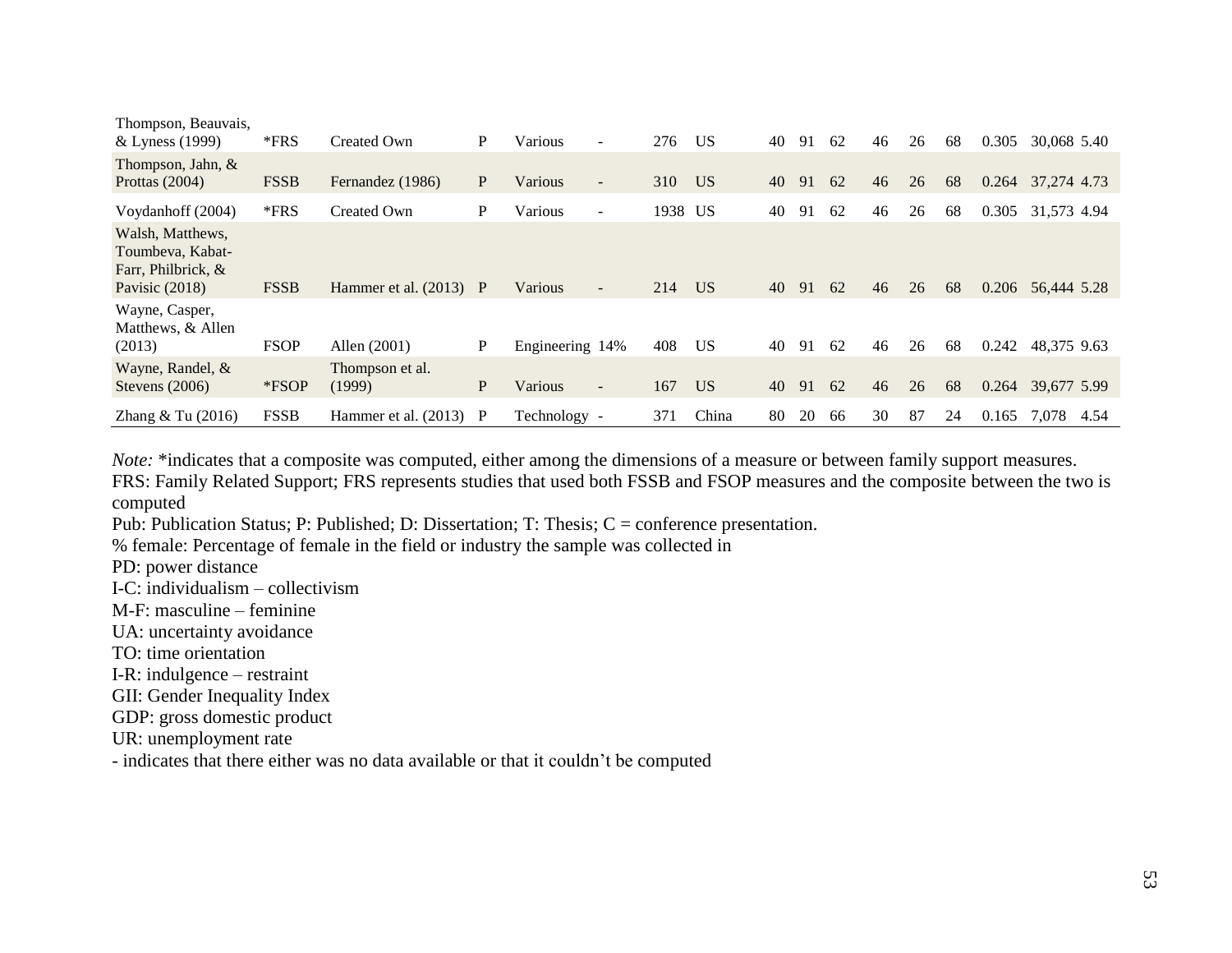#### **REFERENCES**

*References marked with an asterisk indicate studies included in the meta-analysis.* 

AbuAlRub, R. F. (2004). Job stress, job performance, and social support among hospital nurses. *Journal of Nursing Scholarship, 36*(1), 73-78. [https://doi.org/10.1111/j.1547-](https://doi.org/10.1111/j.1547-5069.2004.04016.x)

# [5069.2004.04016.x](https://doi.org/10.1111/j.1547-5069.2004.04016.x)

- Agars, M. D., & French, K. A. (2016). Underrepresented populations in work–family research. In T. D. Allen & L. T. Eby (Eds.), The oxford handbook of work and family (pp.  $362-$ 375). New York, NY: Oxford University Press.
- Ahmad, A., & Omar, Z. (2010). Perceived family-supportive work culture, affective commitment and turnover intention of employees. *Journal of American Science*, *6*(12), 839-846.
- Ailon, G. (2008). Mirror, mirror on the wall: Culture's consequences in a value test of its own design. *Academy of Management Review, 33*(4), 885-904. <https://doi.org/10.5465/amr.2008.34421995>
- Allen, T. D., & Russell, J. E. (1999). Parental leave of absence: Some not so family-friendly implications. *Journal of Applied Social Psychology*, *29*(1), 166-191.
- Allen, T. D., French, K. A., Dumani, S., & Shockley, K. M. (2015). Meta-analysis of work– family conflict mean differences: Does national context matter? *Journal of Vocational Behavior*, *90*, 90-100.<http://dx.doi.org/10.1016/j.jvb.2015.07.006>
- Allen, T. D., Herst, D. E., Bruck, C. S., & Sutton, M. (2000). Consequences associated with work-to-family conflict: A review and agenda for future research. *Journal of Occupational Health Psychology*, *5*(2), 278. [http://dx.doi.org/10.1037/1076-8998.5.2.278](https://psycnet.apa.org/doi/10.1037/1076-8998.5.2.278)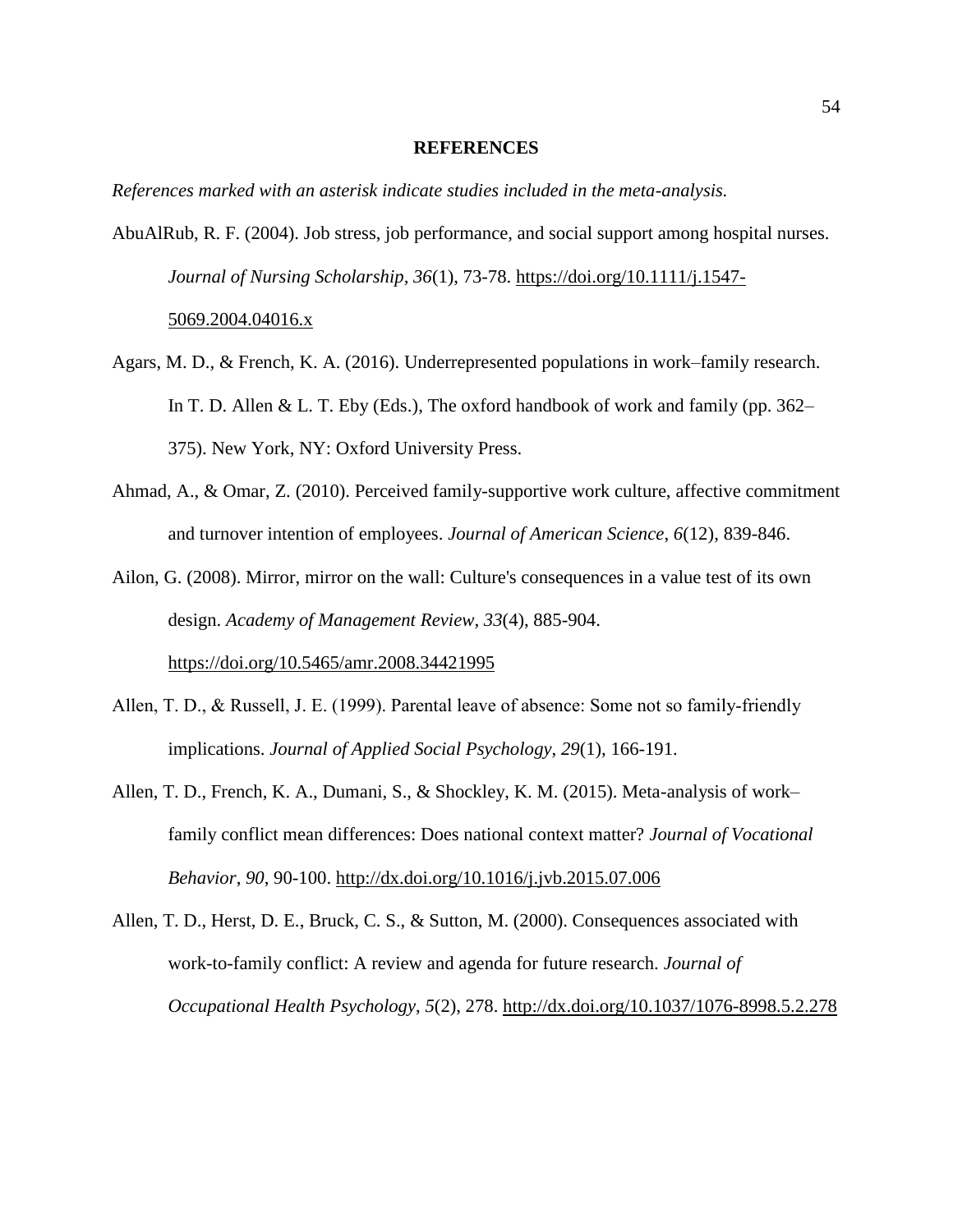\*Allen, T. D., Shockley, K. M., & Poteat, L. F. (2008). Workplace factors associated with family dinner behaviors. *Journal of Vocational Behavior*, *73*(2), 336-342. <https://doi.org/10.1016/j.jvb.2008.07.004>

\*Allen, T. D. (2001). Family-supportive work environments: The role of organizational perceptions. *Journal of Vocational Behavior*, *58*(3), 414-435. doi:10.1006/jvbe.2000.1774

- Amiot, C. E., & Bourhis, R. Y. (2003). Discrimination and the positive-negative asymmetry effect: Ideological and normative processes. *Personality and Social Psychology Bulletin*, *29*(5), 597-608. doi: 10.1177/0146167203251524
- Amstad, F. T., Meier, L. L., Fasel, U., Elfering, A., & Semmer, N. K. (2011). A meta-analysis of work–family conflict and various outcomes with a special emphasis on cross-domain versus matching-domain relations. *Journal of Occupational Health Psychology*, *16*(2), 151. doi:10.1037/a0022170
- Anderson, D. J., Binder, M., & Krause, K. (2002). The motherhood wage penalty: Which mothers pay it and why? *American Economic Review*, *92*(2), 354-358. doi: 10.1257/000282802320191606
- Arrindell, W. A., van Well, S., Kolk, A. M., Barelds, D. P. H., Oei, T. P. S., Lau, P. Y., & Cultural Clinical Psychology Study Group. (2013). Higher levels of masculine gender role stress in masculine than in feminine nations: A thirteen-nations study. *Cross-Cultural Research: The Journal of Comparative Social Science, 47*(1), 51-67. http://dx.doi.org/10.1177/1069397112470366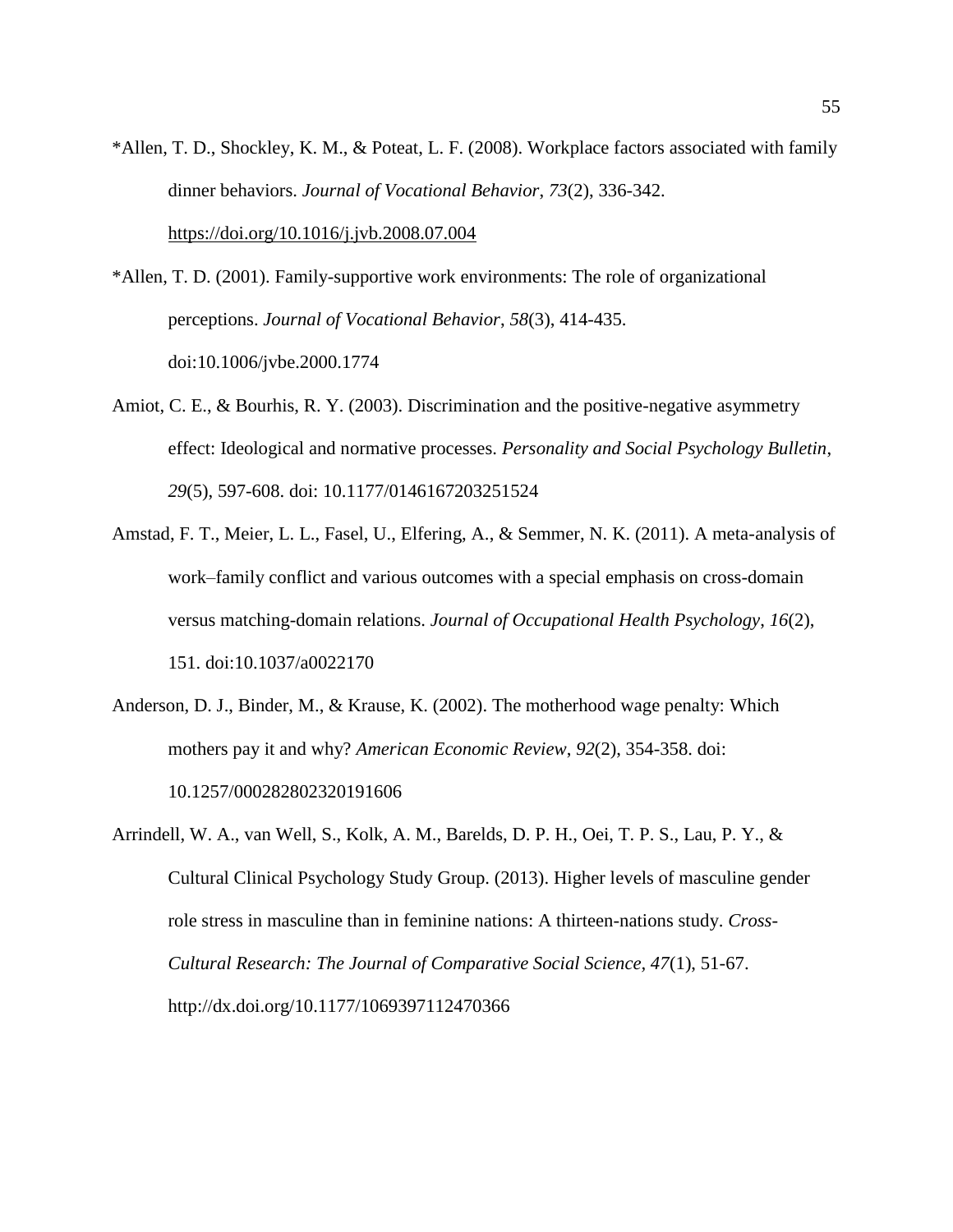- \*Aryee, S., Chu, C. W., Kim, T. Y., & Ryu, S. (2013). Family-supportive work environment and employee work behaviors: An investigation of mediating mechanisms. *Journal of Management*, *39*(3), 792-813. doi: 10.1177/0149206311435103
- \*Bagger, J., & Li, A. (2014). How does supervisory family support influence employees' attitudes and behaviors? A social exchange perspective. *Journal of Management*, *40*(4), 1123-1150. doi: 10.1177/0149206311413922
- Bakker, A. B., & Demerouti, E. (2007). The job demands-resources model: State of the art. *Journal of Managerial Psychology*, *22*(3), 309-328. doi: 10.1108/02683940710733115
- Barnett, R. C., & Gareis, K. C. (2006). Role theory perspectives on work and family. *The work and Family Handbook: Multi-Disciplinary Perspectives and Approaches*, 209-221.
- Barnett, R. C., & Hyde, J. S. (2001). Women, men, work, and family: An expansionist theory. *American Psychologist*, *56*(10), 781. doi: 10.1037//0003-066X.56.10.781
- \*Barrah, J. L., Shultz, K. S., Baltes, B., & Stolz, H. E. (2004). Men's and women's eldercarebased work-family conflict: Antecedents and work-related outcomes. *Fathering*, *2*(3), 305-331.
- Bartley, S. J., Blanton, P. W., & Gilliard, J. L. (2005). Husbands and wives in dual-earner marriages: Decision-making, gender role attitudes, division of household labor, and equity. *Marriage & Family Review*, *37*(4), 69-

94. [http://dx.doi.org/10.1300/J002v37n04\\_05](http://dx.doi.org/10.1300/J002v37n04_05)

- Baskerville, R. F. (2003). Hofstede never studied culture. *Accounting, Organizations and Society, 28*(1), 1-14. [https://doi.org/10.1016/S0361-3682\(01\)00048-4](https://doi.org/10.1016/S0361-3682(01)00048-4)
- Becker, P. E., & Moen, P. (1999). Scaling back: Dual-earner couples' work-family strategies. *Journal of Marriage and the Family*, 995-1007.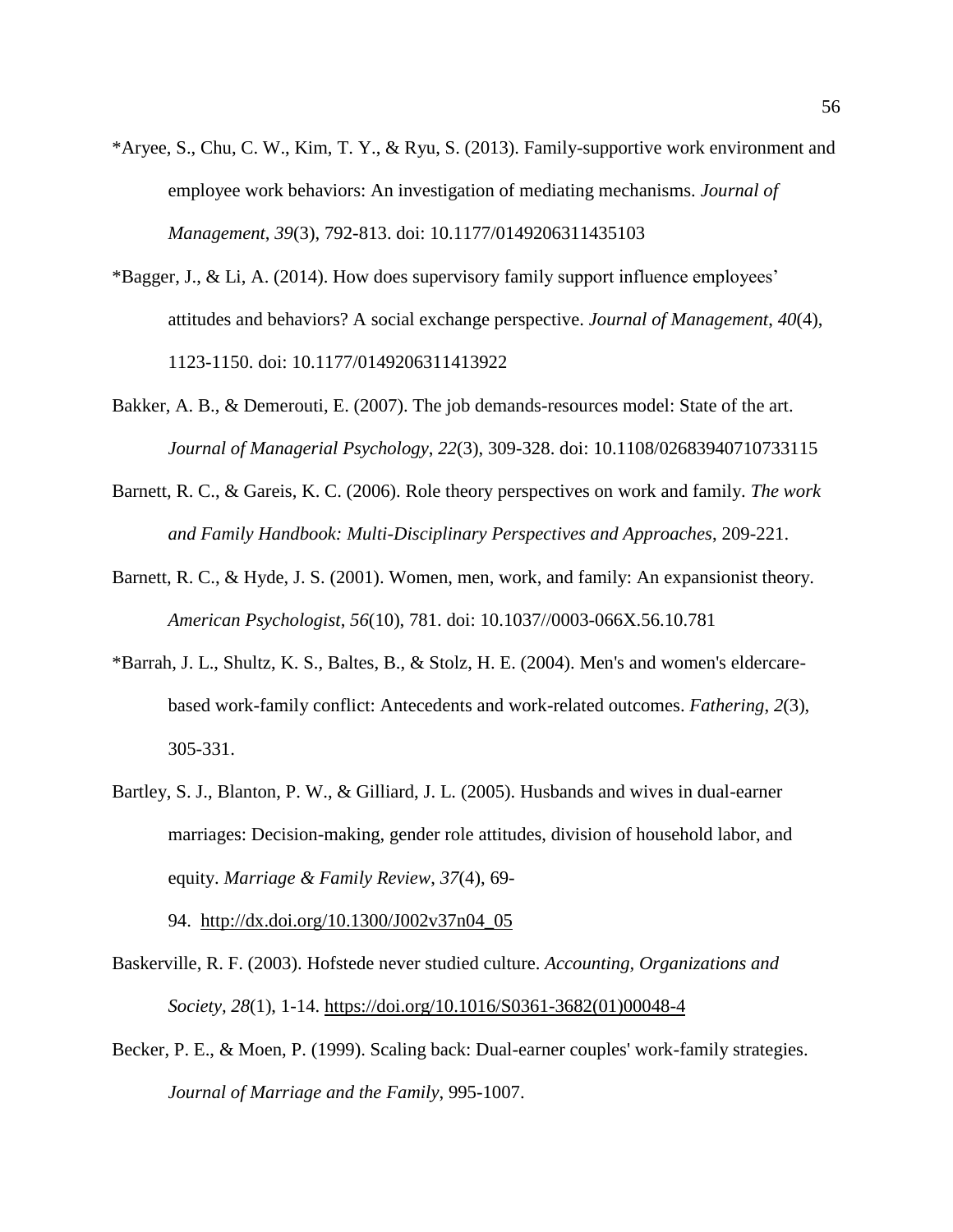- Beehr, T. A., Farmer, S. J., Glazer, S., Gudanowski, D. M., & Nair, V. N. (2003). The enigma of social support and occupational stress: Source congruence and gender role effects. *Journal of Occupational Health Psychology*, *8*(3), 220. doi:10.1037/1076-8998.8.3.220
- \*Beham, B., Drobnič, S., & Präg, P. (2014). The work–family interface of service sector workers: A comparison of work resources and professional status across five European countries. *Applied Psychology*, *63*(1), 29-61.<https://doi.org/10.1111/apps.12012>
- \*Behson, S. J. (2002). Which dominates? The relative importance of work–family organizational support and general organizational context on employee outcomes. *Journal of Vocational Behavior*, *61*(1), 53-72.<https://doi.org/10.1006/jvbe.2001.1845>

Behson, S. J. (2005). The relative contribution of formal and informal organizational work– family support. *Journal of Vocational Behavior*, *66*(3), 487-500. <https://doi.org/10.1016/j.jvb.2004.02.004>

- Benard, S., & Correll, S. J. (2010). Normative discrimination and the motherhood penalty. *Gender & Society*, *24*(5), 616-646. [https://doi.org/10.1177/0891243210383142](https://doi.org/10.1177%2F0891243210383142)
- Benard, S., Paik, I., & Correll, S. J. (2007). Cognitive bias and the motherhood penalty. *Hastings Law Journal*, *59*,

1359. [https://repository.uchastings.edu/hastings\\_law\\_journal/vol59/iss6/3](https://repository.uchastings.edu/hastings_law_journal/vol59/iss6/3)

- Berger, J., Cohen, B. P., & Zelditch Jr, M. (1972). Status characteristics and social interaction. *American Sociological Review*, *37*(3), 241-255. <https://www.jstor.org/stable/2093465>
- Berry, C. M., Lelchook, A. M., & Clark, M. A. (2012). A meta-analysis of the interrelationships between employee lateness, absenteeism, and turnover: Implications for models of withdrawal behavior. *Journal of Organizational Behavior*, *33*(5), 678-699. <https://doi.org/10.1002/job.778>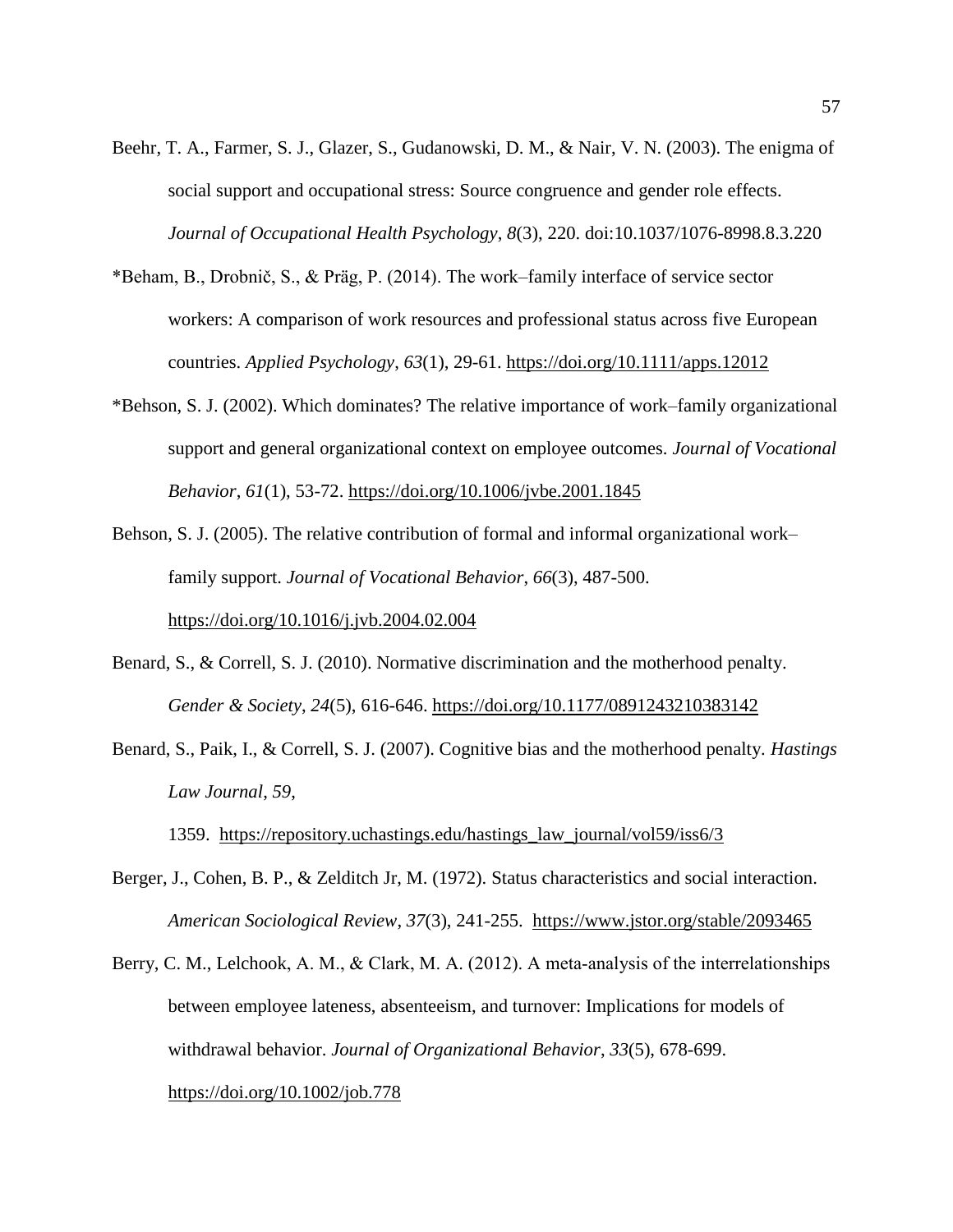- Berry, C. M., Ones, D. S., & Sackett, P. R. (2007). Interpersonal deviance, organizational deviance, and their common correlates: A review and meta-analysis. *Journal of Applied Psychology, 92,* 410–424. [http://dx .doi.org/10.1037/0021-9010.92.2.410](http://dx/)
- Biernat, M., & Fuegen, K. (2001). Shifting standards and the evaluation of competence: Complexity in gender-based judgment and decision making. *Journal of Social Issues, 57*(4), 707-724.<https://doi.org/10.1111/0022-4537.00237>
- Biernat, M., & Manis, M. (1994). Shifting standards and stereotype-based judgments. *Journal of Personality and Social Psychology*, *66*(1), 5. doi:10.1037/0022-3514.66.1.5
- Biernat, M. (2003). Toward a broader view of social stereotyping. *American Psychologist*, *58*(12), 1019. [http://dx.doi.org/10.1037/0003-066X.58.12.1019](https://psycnet.apa.org/doi/10.1037/0003-066X.58.12.1019)
- Blanch, A., & Aluja, A. (2012). Social support (family and supervisor), work–family conflict, and burnout: Sex differences. *Human Relations, 65*(7), 811-833.

<http://dx.doi.org/10.1177/0018726712440471>

- Borenstein, M. (2005). Software for publication bias. *Publication bias in meta-analysis: Prevention, assessment and adjustments*, 193-220.
- \*Bosch, M. J., Las Heras, M., Russo, M., Rofcanin, Y., & i Grau, M. G. (2018). How context matters: The relationship between family supportive supervisor behaviours and motivation to work moderated by gender inequality. *Journal of Business Research*, *82*, 46-55.<https://doi.org/10.1016/j.jbusres.2017.08.026>
- Bouman, T., van Zomeren, M., & Otten, S. (2014). Threat by association: Do distant intergroup threats carry‐over into local intolerance? *British Journal of Social Psychology*, *53*(3), 405-421. . doi:10.1111/bjso.12046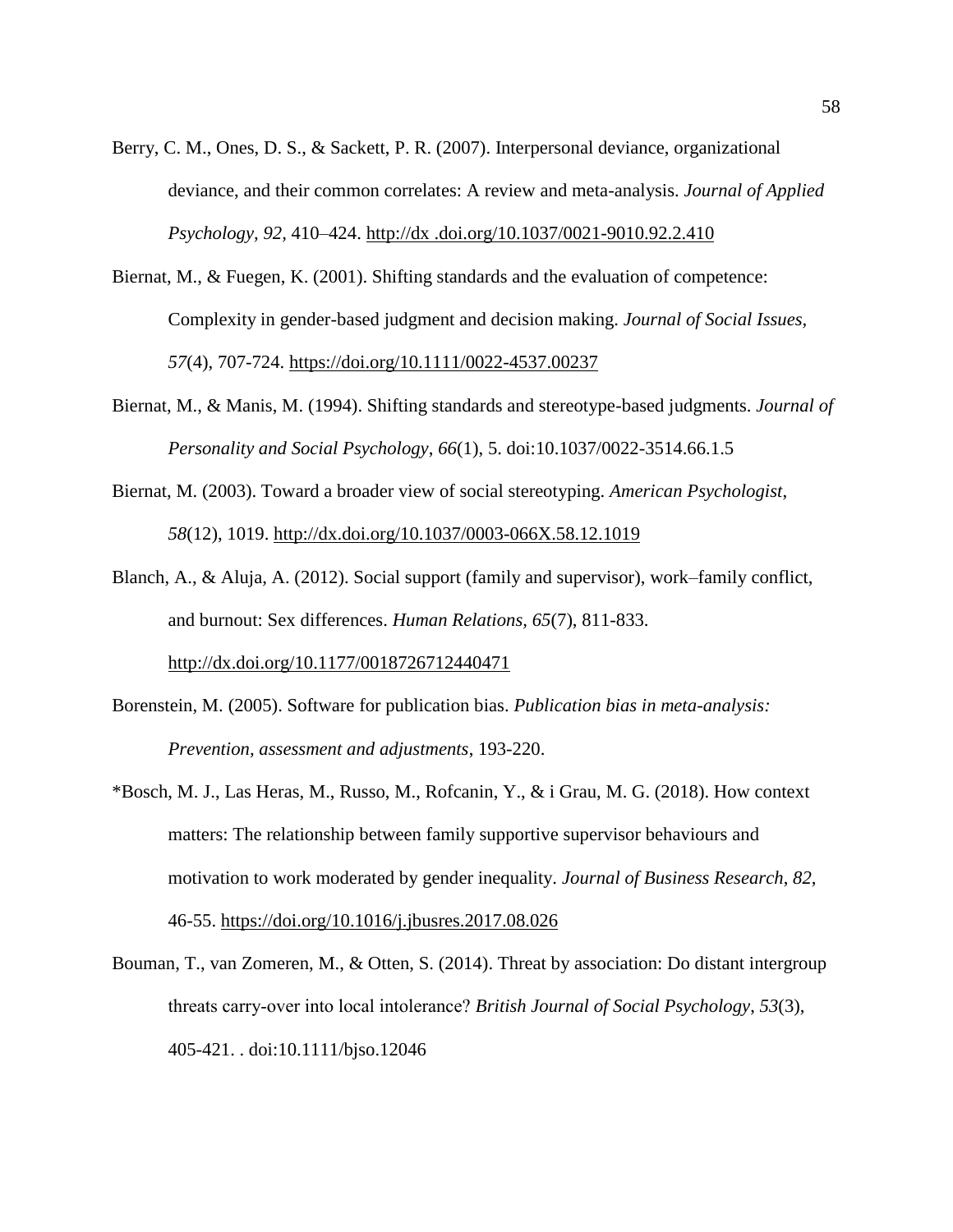- Boyar, S. L., Maertz, C. P., Jr., Pearson, A. W., & Keough, S. (2003). Work-family conflict: A model of linkages between work and family domain variables and turnover intentions. *Journal of Managerial Issues, 15*(2), 175-190.
- Breaugh, J. A., & Frye, N. K. (2007). An examination of the antecedents and consequences of the use of family-friendly benefits. *Journal of Managerial Issues*, 35-52. <https://www.jstor.org/stable/40601192>
- Brewer, M. B. (1999). The psychology of prejudice: Ingroup love and outgroup hate? *Journal of Social Issues*, *55*(3), 429-444.<https://doi.org/10.1111/0022-4537.00126>
- Buck, T., Liu, X., & Ott, U. (2010). Long-term orientation and international joint venture strategies in modern China. *International Business Review, 19*(3), 223-234.
- Budig, M. J., & England, P. (2001). The wage penalty for motherhood. *American Sociological Review*, 204-225.<http://www.jstor.org/stable/2657415>
- Budig, M. J., & Hodges, M. J. (2010). Differences in disadvantage: Variation in the motherhood penalty across white women's earnings distribution. *American Sociological Review*, *75*(5), 705-728.<https://doi.org/10.1177/0003122410381593>
- Burgess, D., & Borgida, E. (1999). Who women are, who women should be: Descriptive and prescriptive gender stereotyping in sex discrimination. *Psychology, Public Policy, and Law*, *5*(3), 665. [http://dx.doi.org/10.1037/1076-8971.5.3.665](https://psycnet.apa.org/doi/10.1037/1076-8971.5.3.665)
- Butz, D. A., & Yogeeswaran, K. (2011). A new threat in the air: Macroeconomic threat increases prejudice against Asian Americans. *Journal of Experimental Social Psychology*, *47*(1), 22-27.<https://doi.org/10.1016/j.jesp.2010.07.014>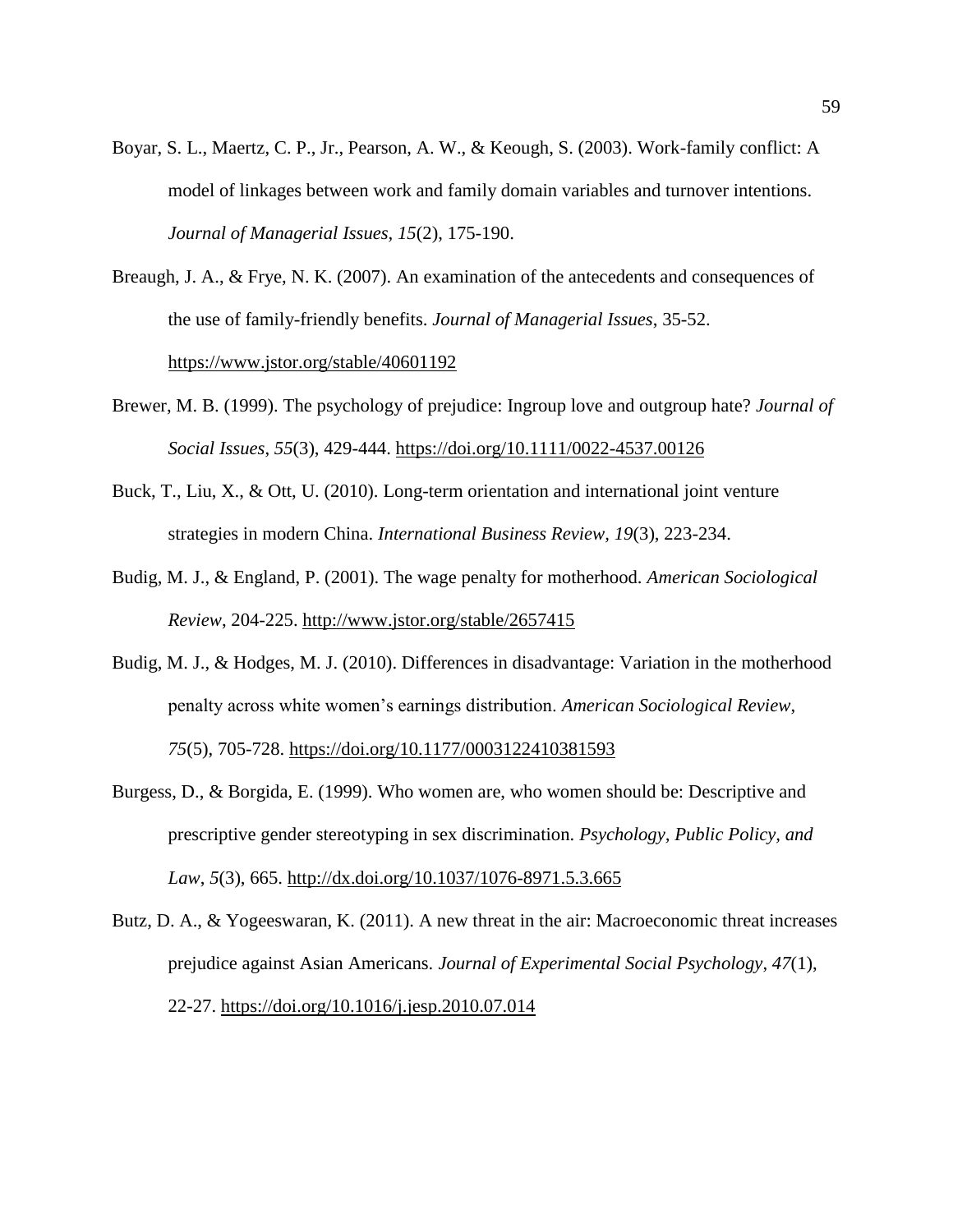- Cable, D. M., & Judge, T. A. (1996). Person–organization fit, job choice decisions, and organizational entry. *Organizational Behavior and Human Decision Processes, 67*(3), 294-311.<https://doi.org/10.1006/obhd.1996.0081>
- Carli, L. L. (2001). Gender and social influence. *Journal of Social Issues, 57*(4), 725-741. <https://doi.org/10.1111/0022-4537.00238>
- Carvalho, V. S., & Chambel, M. J. (2014). Work-to-family enrichment and employees' wellbeing: High performance work system and job characteristics. *Social Indicators Research*, *119*(1), 373-387. doi: 10.1007/s11205-013-0475-8
- \*Caughlin, D. E. (2015). Dynamic job satisfaction shifts: Implications for manager behavior and crossover to employees (Doctoral dissertation). Retrieved from Dissertations and Theses. doi: 10.15760/etd.2342
- Chiang, F. (2005). A critical examination of Hofstede's thesis and its application to international reward management. *The International Journal of Human Resource Management, 16*(9), 1545-1563[.http://dx.doi.org/10.1080/09585190500239044](https://psycnet.apa.org/doi/10.1080/09585190500239044)
- \*Choi, J., Kim, A., Han, K., Ryu, S., Park, J. G., & Kwon, B. (2018). Antecedents and consequences of satisfaction with work–family balance: A moderating role of perceived insider status. *Journal of Organizational Behavior*, *39*(1), 1-11.

<https://doi.org/10.1002/job.2205>

Cialdini, R. B., & Trost, M. R. (1998). Social influence: Social norms, conformity and compliance. In D. T. Gilbert, S. T. Fiske, & G. Lindzey (Eds.), *The Handbook of Social Psychology* (pp. 151-192). New York, NY, US: McGraw-Hill.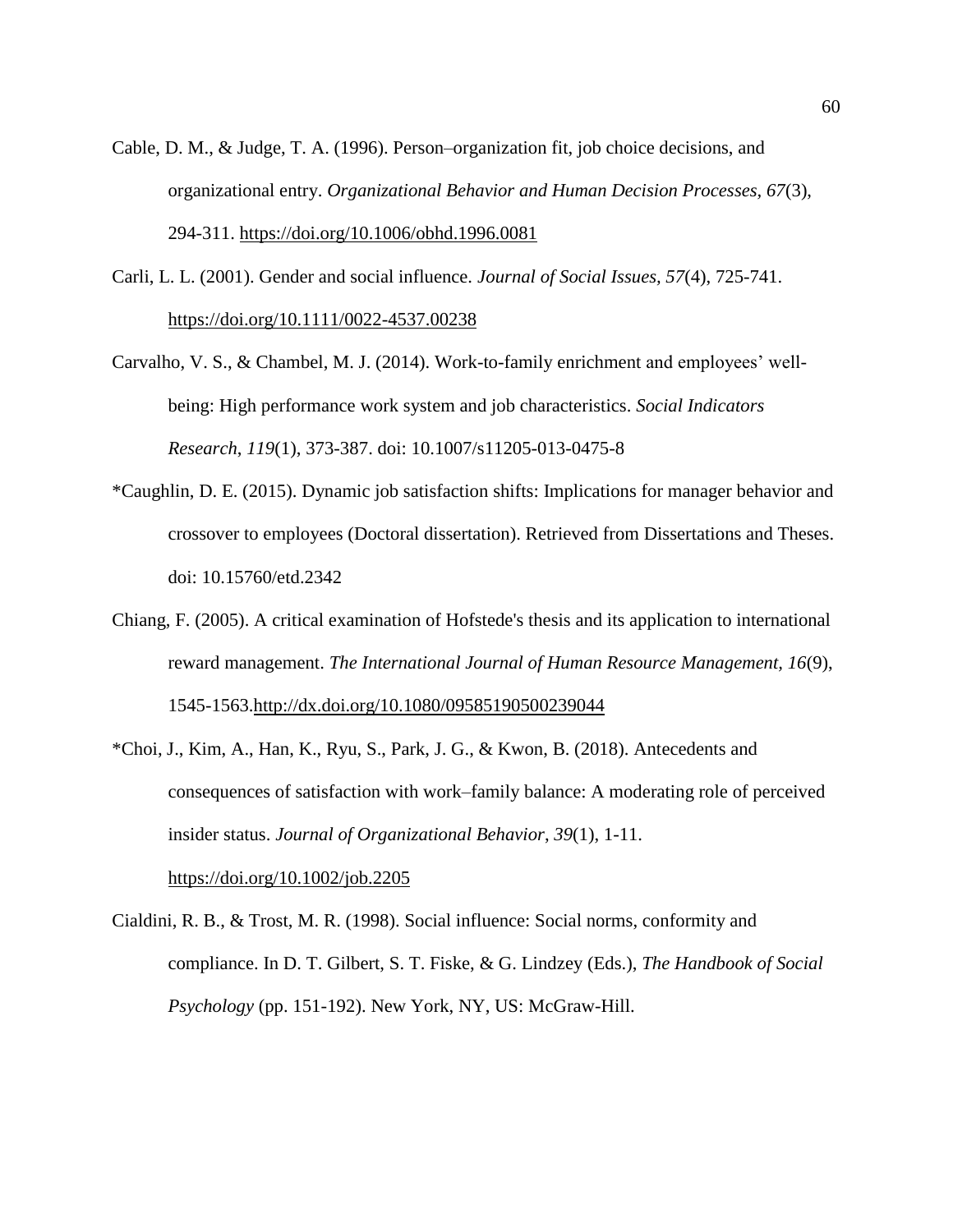- Cinamon, R. G. (2006). Anticipated work-family conflict: Effects of gender, self-efficacy, and family background. The Career Development Quarterly, 54, 202-215. doi:10.1002/j.2161-0045.2006.tb00152.x
- Cinamon, R. G. (2010). Anticipated work-family conflict: Effects of role salience and selfefficacy. *British Journal of Guidance & Counselling*, *38*(1), 83-99.
- \*Clark, S. C. (2001). Work cultures and work/family balance. *Journal of Vocational Behavior*, *58*(3), 348-365.<https://doi.org/10.1006/jvbe.2000.1759>
- Claus, V. A., Callahan, J., & Sandlin, J. R. (2013). Culture and leadership: Women in nonprofit and for-profit leadership positions within the European Union. *Human Resource Development International, 16*(3), 330-345.

[http://dx.doi.org/10.1080/13678868.2013.792489](https://psycnet.apa.org/doi/10.1080/13678868.2013.792489)

- Cohen, J. (1988). *Statistical power analysis for the behavioral sciences*, 2nd ed. Hillsdale, NJ: Lawrence Erlbaum
- Cohen, S., & Wills, T. A. (1985). Stress, social support, and the buffering hypothesis. *Psychological Bulletin*, *98*(2), 310. [http://dx.doi.org/10.1037/0033-2909.98.2.310](https://psycnet.apa.org/doi/10.1037/0033-2909.98.2.310)
- Coombs, A. A. T., & King, R. K. (2005). Workplace discrimination: Experiences of practicing physicians. *Journal of the National Medical Association*, *97*(4), 467.
- "Country Comparison." (2019). *Hofstede Insights. Retrieved from [https://www.hofstede](https://www.hofstede-insights.com/)[insights.com](https://www.hofstede-insights.com/)*
- Cotter, D. A., Hermsen, J. M., Ovadia, S., & Vanneman, R. (2001). The glass ceiling effect. *Social Forces*, *80*(2), 655-681.<https://doi.org/10.1353/sof.2001.0091>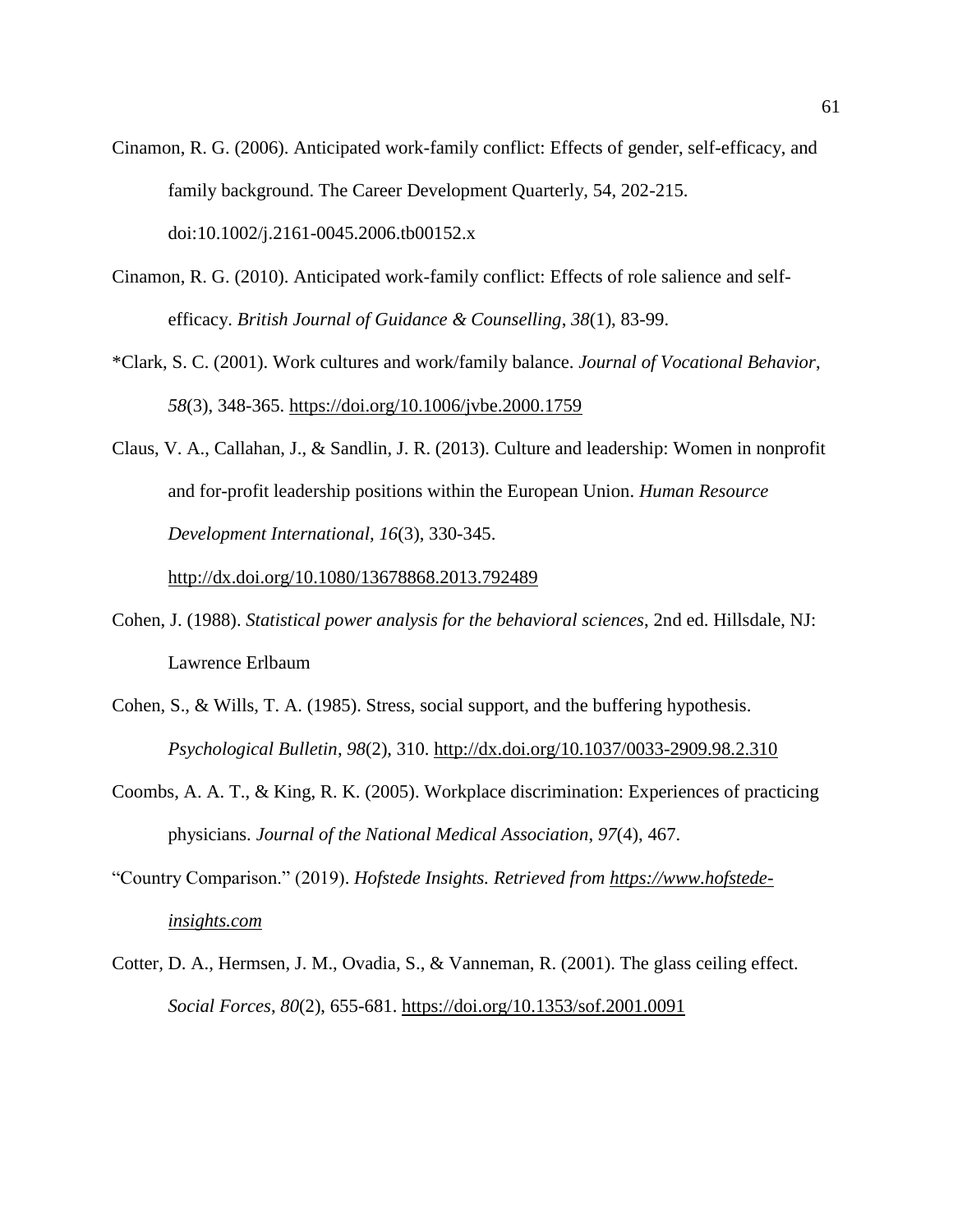- Crain, T. L., & Stevens, S. C. (2018). Family‐supportive supervisor behaviors: A review and recommendations for research and practice. *Journal of Organizational Behavior*, *39*(7), 869-888.<https://doi.org/10.1002/job.2320>
- \*Crain, T. L., Hammer, L. B., Bodner, T., Kossek, E. E., Moen, P., Lilienthal, R., & Buxton, O. M. (2014). Work–family conflict, family-supportive supervisor behaviors (FSSB), and sleep outcomes. *Journal of Occupational Health Psychology*, *19*(2), 155. <http://dx.doi.org/10.1037/a0036010>
- Crosby, F. J., Williams, J. C., & Biernat, M. (2004). The maternal wall. *Journal of Social Issues, 60*(4), 675-682.<https://doi.org/10.1111/j.0022-4537.2004.00379.x>

Cuddy, A. J., Fiske, S. T., & Glick, P. (2004). When professionals become mothers, warmth doesn't cut the ice. *Journal of Social Issues*, *60*(4), 701-718. <https://doi.org/10.1111/j.0022-4537.2004.00381.x>

- Demerouti, E., Bakker, A. B., Nachreiner, F., & Schaufeli, W. B. (2001). The job demandsresources model of burnout. *Journal of Applied Psychology, 86*(3), 499-512. doi:10.1037/0021-9010.86.3.499
- \*Demirtaş, Ö., Arslan, A., & Karaca, M. (2017). Why perceived organizational and supervisory family support is important for organizations? Evidence from the field. *Review of Managerial Science*, 1-29.<https://doi.org/10.1007/s11846-017-0264-x>
- Devonish, D. (2013). Workplace bullying, employee performance and behaviors: The mediating role of psychological well-being. Employee Relations, 35(6), 630-647.

<https://doi.org/10.1108/ER-01-2013-0004>

Dollar, D., & Gatti, R. (1999). Gender inequality, income, and growth: are good times good for women? (1). Washington, DC: Development Research Group, The World Bank.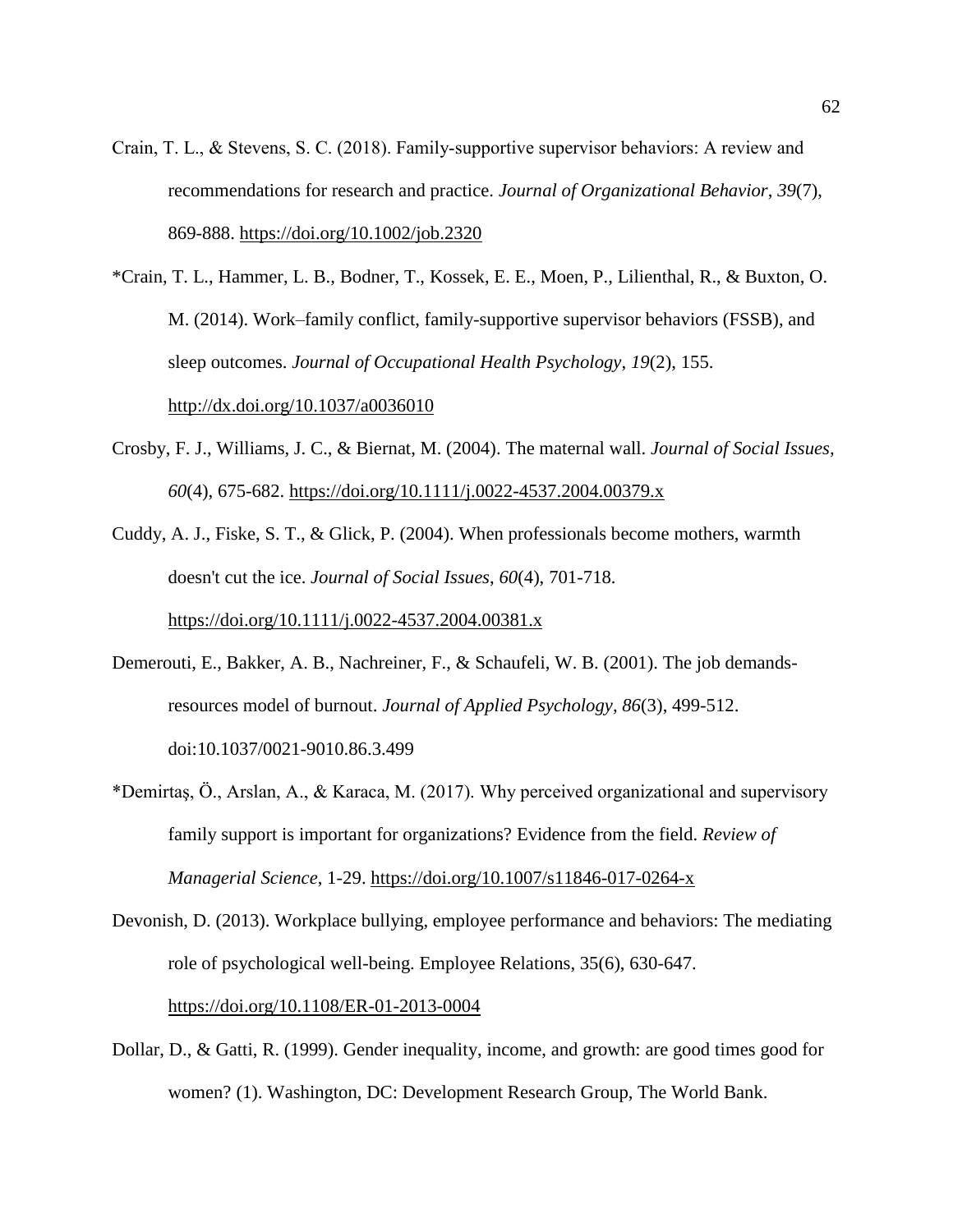- Eagly, A. H., & Kite, M. E. (1987). Are stereotypes of nationalities applied to both women and men? *Journal of Personality and Social Psychology*, *53*(3), 451. doi:10.1037/0022- 3514.53.3.451
- Eagly, A. H., & Wood, W. (2011). Feminism and the evolution of sex differences and similarities. *Sex Roles*, *64*(9-10), 758-767. doi: 10.1007/s11199-011-9949-9
- Eby, L. T., Casper, W. J., Lockwood, A., Bordeaux, C., & Brinley, A. (2005). Work and family research in IO/OB: Content analysis and review of the literature (1980–2002). *Journal of Vocational Behavior*, *66*(1), 124-197.<https://doi.org/10.1016/j.jvb.2003.11.003>
- Economic Policy Institute (2017, Feb). *State of Working America Data Library*. Retrieved from [https://www.epi.org](https://www.epi.org/)
- Eisenberger, R., Singlhamber, F., Vandenberghe, C., Sucharski, I., & Rhoades, L. (2002). Perceived supervisor support: Contributions to perceived support and employee retention. *Journal of Applied Psychology, 87*, 565–573. doi: 10.1037//0021-9010.87.3.565
- Eskildsen, J., Kristensen, K., & Gjesing Antvor, H. (2010). The relationship between job satisfaction and national culture. *The TQM Journal*, *22*(4), 369-378.
- Fagot, B., Rodgers, C., & Leinbach, M. D. (2012). Theories of gender socialization. In *The Developmental Social Psychology of Gender* (pp. 79-104). Psychology Press.
- Fang, T. (2003). A critique of Hofstede's fifth national culture dimension. *International Journal of Cross Cultural Management, 3*(3), 347-

368[.http://dx.doi.org/10.1177/1470595803003003006](https://psycnet.apa.org/doi/10.1177/1470595803003003006)

Farzad, F., Stacey, Q., (2003). An empirical analysis of the relationship between gdp and unemployment. Humanomics, 19 (3), 1-6.<https://doi.org/10.1108/eb018884>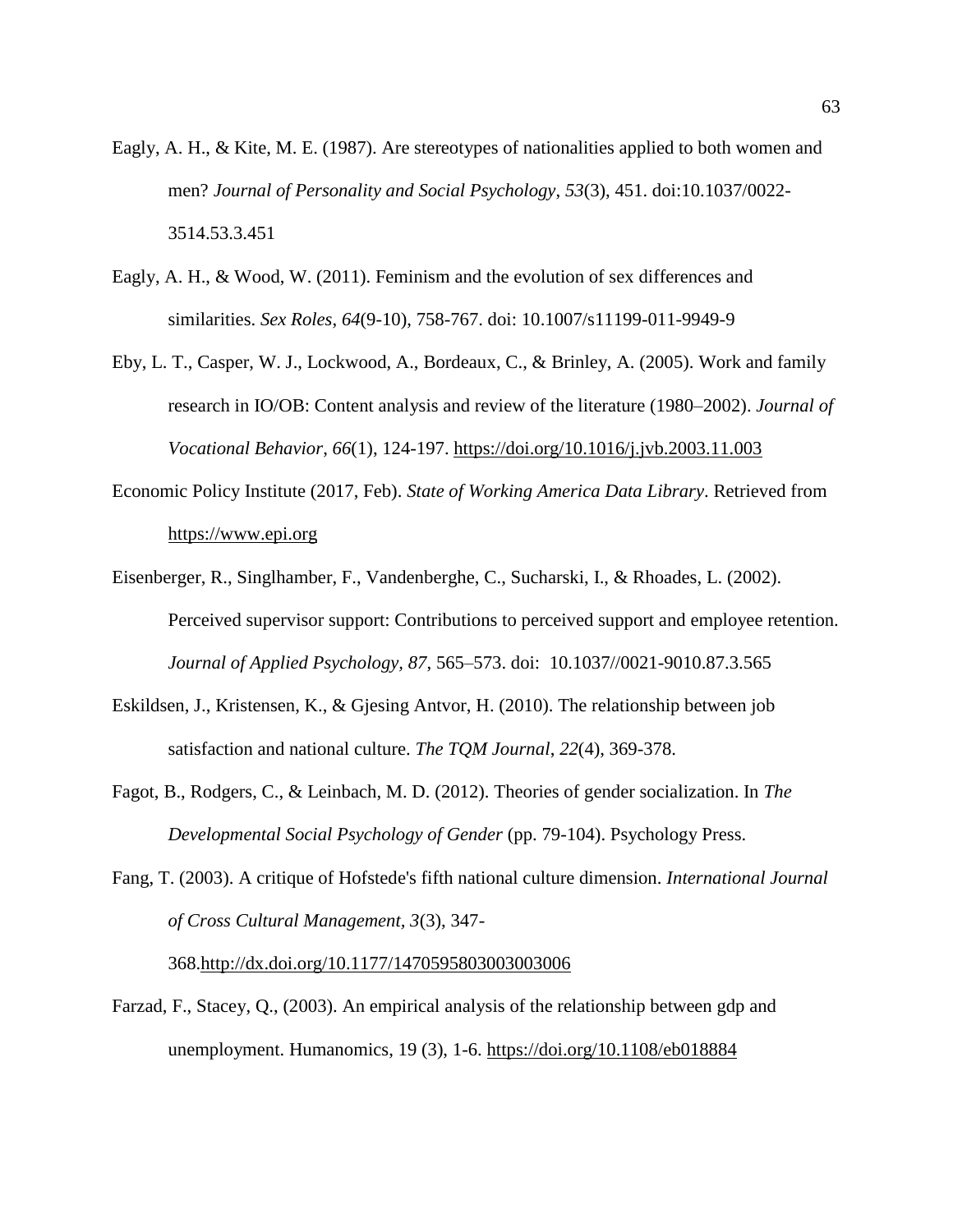Fortin, N. M. (2005). Gender role attitudes and the labour-market outcomes of women across OECD countries. *Oxford review of Economic Policy, 21*(3), 416-438. <https://doi.org/10.1093/oxrep/gri024>

- Fragkos, K. C., Tsagris, M., & Frangos, C. C. (2014). Publication Bias in Meta-Analysis: Confidence Intervals for Rosenthal's Fail-Safe Number. *International Scholarly Research Notices*, *2014*, 825383. doi:10.1155/2014/825383
- French, K. A., Dumani, S., Allen, T. D., & Shockley, K. M. (2018). A meta-analysis of work– family conflict and social support. *Psychological Bulletin*, *144*(3), 284. [http://dx.doi.org/10.1037/bul0000120](https://psycnet.apa.org/doi/10.1037/bul0000120)
- French, K. A., Agars, M. D., & Arvan, M. L. (2016). The shift flexibility scale. *Poster presentation for the 2016 Annual Conference of the Society of Industrial and Organizational Psychology*. Anaheim, CA
- Frone, M. R., Yardley, J. K., & Markel, K. S. (1997). Developing and testing an integrative model of the work–family interface. *Journal of Vocational Behavior*, *50*(2), 145-167. <https://doi.org/10.1006/jvbe.1996.1577>
- Gaye, A., Klugman, J., Kovacevic, M., Twigg, S., & Zambrano, E. (2010). Measuring key disparities in human development: The gender inequality index. *Human Development Research Paper*, *46*, 41.
- "World Development Indicators: GDP per Capita." (2018, Nov 14). *The World Bank Data*. Retrieved from data.worldbank.org/indicator/NY.GDP.PCAP.CD
- Geller, P. A., & Hobfoll, S. E. (1994). Gender differences in job stress, tedium and social support in the workplace. *Journal of Social and Personal Relationships*, *11*(4), 555-572. [https://doi.org/10.1177/0265407594114004](https://doi.org/10.1177%2F0265407594114004)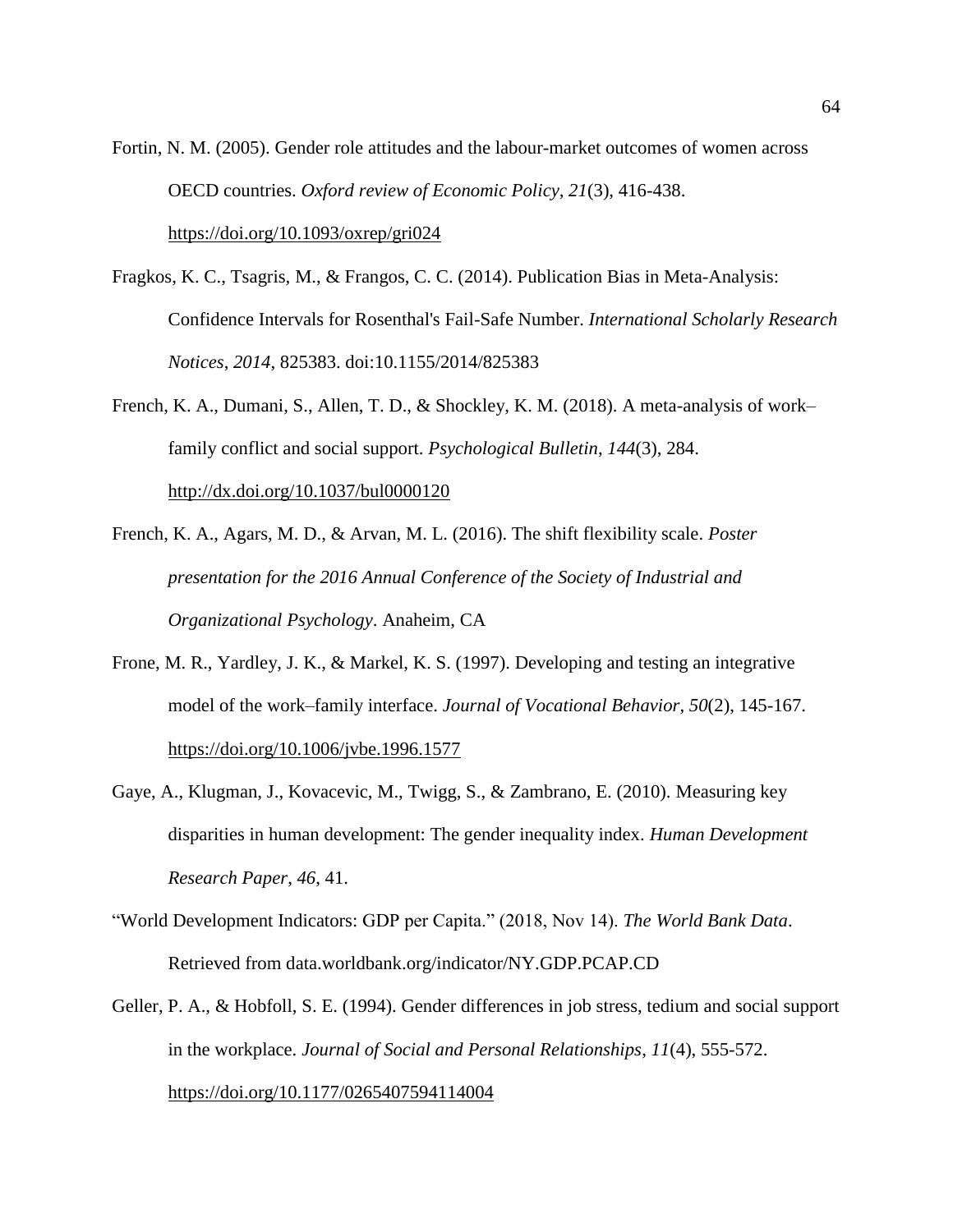- Ghiselli, E. E., Campbell, J. P., & Zedeck, S. (1981). Measurement theory for the behavioral sciences. A series of books in psychology. San Francisco: WH Freeman.
- Glauber, R. (2008). Race and gender in families and at work: The fatherhood wage premium. *Gender & Society*, *22*(1), 8-30. doi: 10.1177/0891243207311593
- González-Morales, M. G., Peiró, J. M., Rodríguez, I., & Greenglass, E. R. (2006). Coping and distress in organizations: The role of gender in work stress. *International Journal of Stress Management*, *13*(2), 228.<http://dx.doi.org/10.1037/1072-5245.13.2.228>
- Grant, J. (1988). Women as managers: What they can offer to organizations. *Organizational Dynamics*, *16*(3), 56-63. [https://doi.org/10.1016/0090-2616\(88\)90036-8](https://doi.org/10.1016/0090-2616(88)90036-8)
- Gray, B.E. (2019). Psychosocial predictors of family friendly policy usability. *(Unpublished master's thesis)*. Baruch College & The Graduate Center, The City University of New York, New York, NY.
- Greenhaus, J. H., & Beutell, N. J. (1985). Sources of conflict between work and family roles. *Academy of Management Review*, *10*(1), 76-88.

<https://doi.org/10.5465/amr.1985.4277352>

Greenhaus, J. H., & Powell, G. N. (2006). When work and family are allies: A theory of workfamily enrichment. *Academy of Management Review*, *31*(1), 72-92. <https://doi.org/10.5465/amr.2006.19379625>

\*Greenhaus, J. H., Ziegert, J. C., & Allen, T. D. (2012). When family-supportive supervision matters: Relations between multiple sources of support and work–family balance. *Journal of Vocational Behavior*, *80*(2), 266-275. <https://doi.org/10.1016/j.jvb.2011.10.008>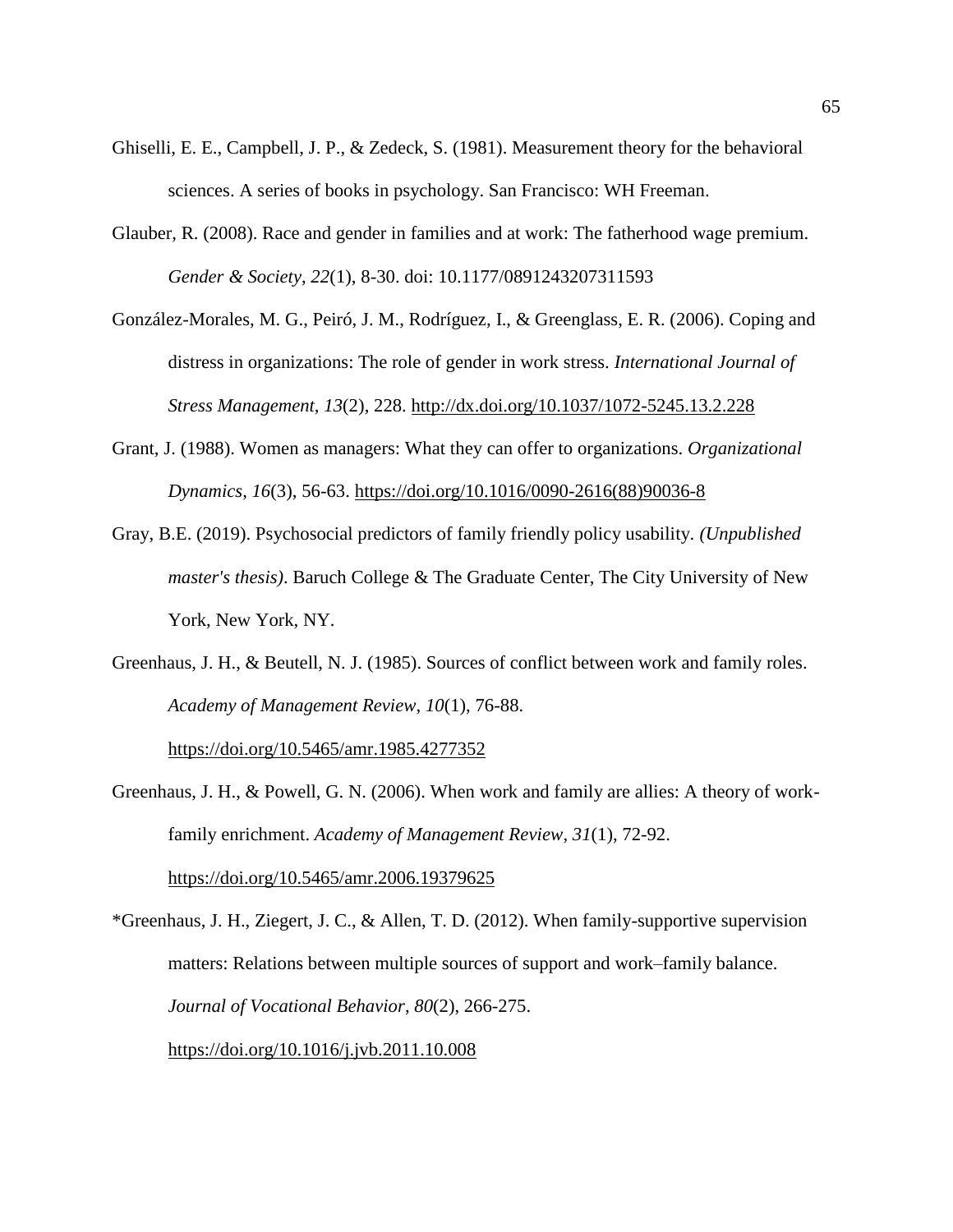- Güngör, G., & Biernat, M. (2009). Gender bias or motherhood disadvantage? Judgments of blue collar mothers and fathers in the workplace. *Sex Roles*, *60*(3-4), 232-246. doi: 10.1007/s11199-008-9540-1
- Hammer, L. B., & Zimmerman, K. L. (2011). Quality of work life. In S. Zedeck (Ed.), *APA Handbooks in Psychology. APA Handbook of Industrial and Organizational Psychology, Vol. 3. Maintaining, expanding, and contracting the organization* (pp. 399-431). Washington, DC, US: American Psychological Association. [http://dx.doi.org/10.1037/12171-011](https://psycnet.apa.org/doi/10.1037/12171-011)
- \*Hammer, L. B., Ernst Kossek, E., Bodner, T., & Crain, T. (2013). Measurement development and validation of the Family Supportive Supervisor Behavior Short-Form (FSSB-SF). *Journal of Occupational Health Psychology*, *18*(3), 285. [http://dx.doi.org/10.1037/a0032612](https://psycnet.apa.org/doi/10.1037/a0032612)
- Hammer, L. B., Kossek, E. E., Yragui, N. L., Bodner, T. E., & Hanson, G. C. (2009). Development and validation of a multidimensional measure of family supportive supervisor behaviors (FSSB). *Journal of Management*, *35*(4), 837-856. [https://doi.org/10.1177/0149206308328510](https://doi.org/10.1177%2F0149206308328510)
- Hammer, L. B., Kossek, E. E., Zimmerman, K., & Daniels, R. (2007). Clarifying the construct of family-supportive supervisory behaviors (FSSB): A multilevel perspective. In *Exploring the Work and Non-Work Interface* (pp. 165-204). Emerald Group Publishing Limited.
- Harris, J. I., Winskowski, A. M., & Engdahl, B. E. (2007). Types of workplace social support in the prediction of job satisfaction. *The Career Development Quarterly, 56*(2), 150-156.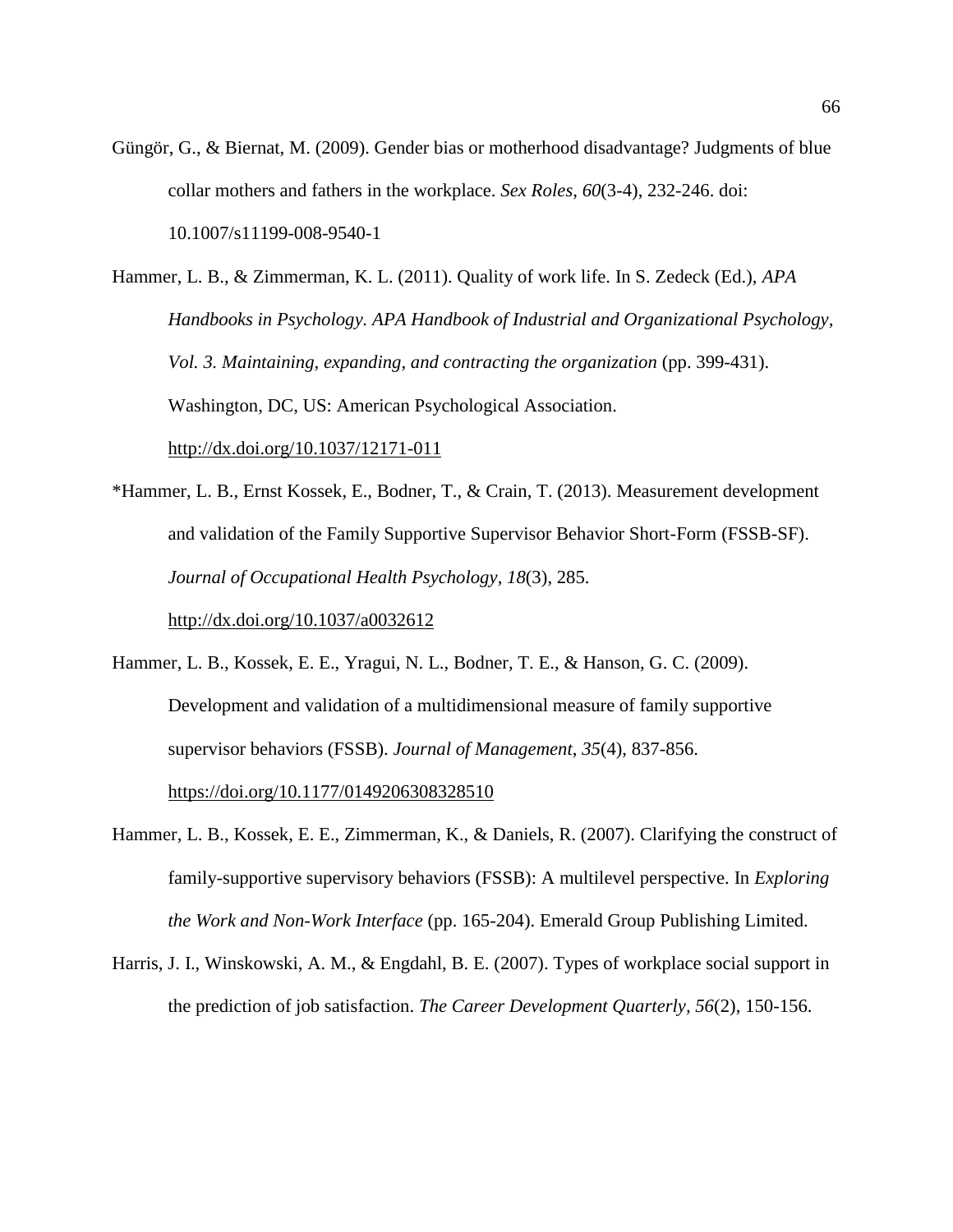- Heilman, M. E., & Okimoto, T. G. (2007). Why are women penalized for success at male tasks? The implied communality deficit. *Journal of Applied Psychology*, *92*(1), 81. [http://dx.doi.org/10.1037/0021-9010.92.1.81](https://psycnet.apa.org/doi/10.1037/0021-9010.92.1.81)
- Heilman, M. E., Wallen, A. S., Fuchs, D., & Tamkins, M. M. (2004). Penalties for success: Reactions to women who succeed at male gender-typed tasks. *Journal of Applied Psychology*, *89*(3), 416. doi: 10.1037/0021-9010.89.3.416
- Heilman, M. E. (1983). Sex bias in work settings: The lack of fit model. *Research in Organizational Behavior*.
- Heilman, M. E. (2001). Description and prescription: How gender stereotypes prevent women's ascent up the organizational ladder. *Journal of Social Issues*, *57*(4), 657-674. <https://doi.org/10.1111/0022-4537.00234>
- Heilman, M. E. (2012). Gender stereotypes and workplace bias. *Research in Organizational Behavior*, *32*, 113-135.<https://doi.org/10.1016/j.riob.2012.11.003>
- Hewstone, M., Rubin, M., & Willis, H. (2002). Intergroup bias. *Annual Review of Psychology, 53*(1), 575-604.<https://doi.org/10.1146/annurev.psych.53.100901.135109>
- Hill, C., Corbett, C., & St Rose, A. (2010). *Why so few? Women in science, technology, engineering, and mathematics*. American Association of University Women. 1111 Sixteenth Street NW, Washington, DC 20036.
- Hodges, A. J., & Park, B. (2013). Oppositional identities: Dissimilarities in how women and men experience parent versus professional roles. *Journal of Personality and Social Psychology*, *105*(2), 193.<http://dx.doi.org/10.1037/a0032681>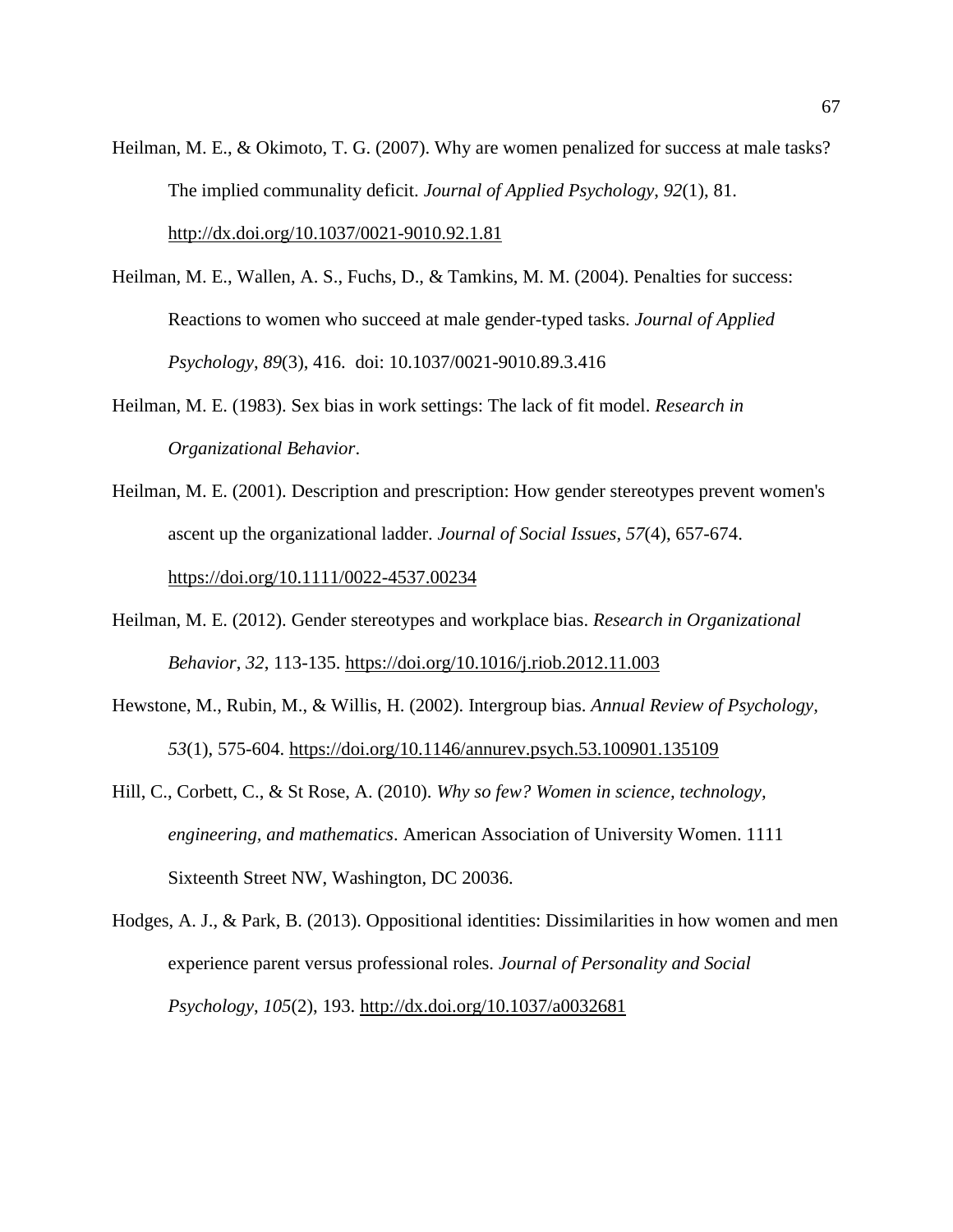- Hodges, M. J., & Budig, M. J. (2010). Who gets the daddy bonus? Organizational hegemonic masculinity and the impact of fatherhood on earnings. *Gender & Society*, *24*(6), 717-745. [https://doi.org/10.1177/0891243210386729](https://doi.org/10.1177%2F0891243210386729)
- Hodson, G., Dovidio, J. F., & Esses, V. M. (2003). Ingroup identification as a moderator of positive–negative asymmetry in social discrimination. *European Journal of Social Psychology*, *33*(2), 215-233.<https://doi.org/10.1002/ejsp.141>
- Hofstede, G. (1984). Cultural dimensions in management and planning. *Asia Pacific Journal of Management*, *1*(2), 81-99.
- Hofstede, G. (1998). The cultural construction of gender. In G. Hofstede (Ed.), *Cross-cultural psychology series, Vol. 3. Masculinity and femininity: The taboo dimension of national cultures*. Thousand Oaks, CA, US: Sage Publications, Inc.
- Hofstede, G. (2006). What did GLOBE really measure? Researchers' minds versus respondents' minds. *Journal of International Business Studies, 37*(6), 882-896.
- Hofstede, G. (2011). Dimensionalizing cultures: The Hofstede model in context. *Online Readings in Psychology and Culture*, *2*(1), 8. <https://doi.org/10.9707/2307-0919.1014>

*How Do Gender Norms Change?* Rep. Overseas Development Institute, Sept. 2015. Web.

- \*Houle, L., Chiocchio, F., Favreau, O. E., & Villeneuve, M. (2012). Role conflict and self‐ efficacy among employed parents: Examining complex statistical interactions. *Gender, Work & Organization*, *19*(6), 592-614.<https://doi.org/10.1111/j.1468-0432.2011.00562.x>
- \*Hu, J. L., & Ho, C. W. (2016). Service quality and non-salary mechanism for airline companies in Taiwan. *Journal of Air Transport Management*, *55*, 61-66. <https://doi.org/10.1016/j.jairtraman.2016.02.016>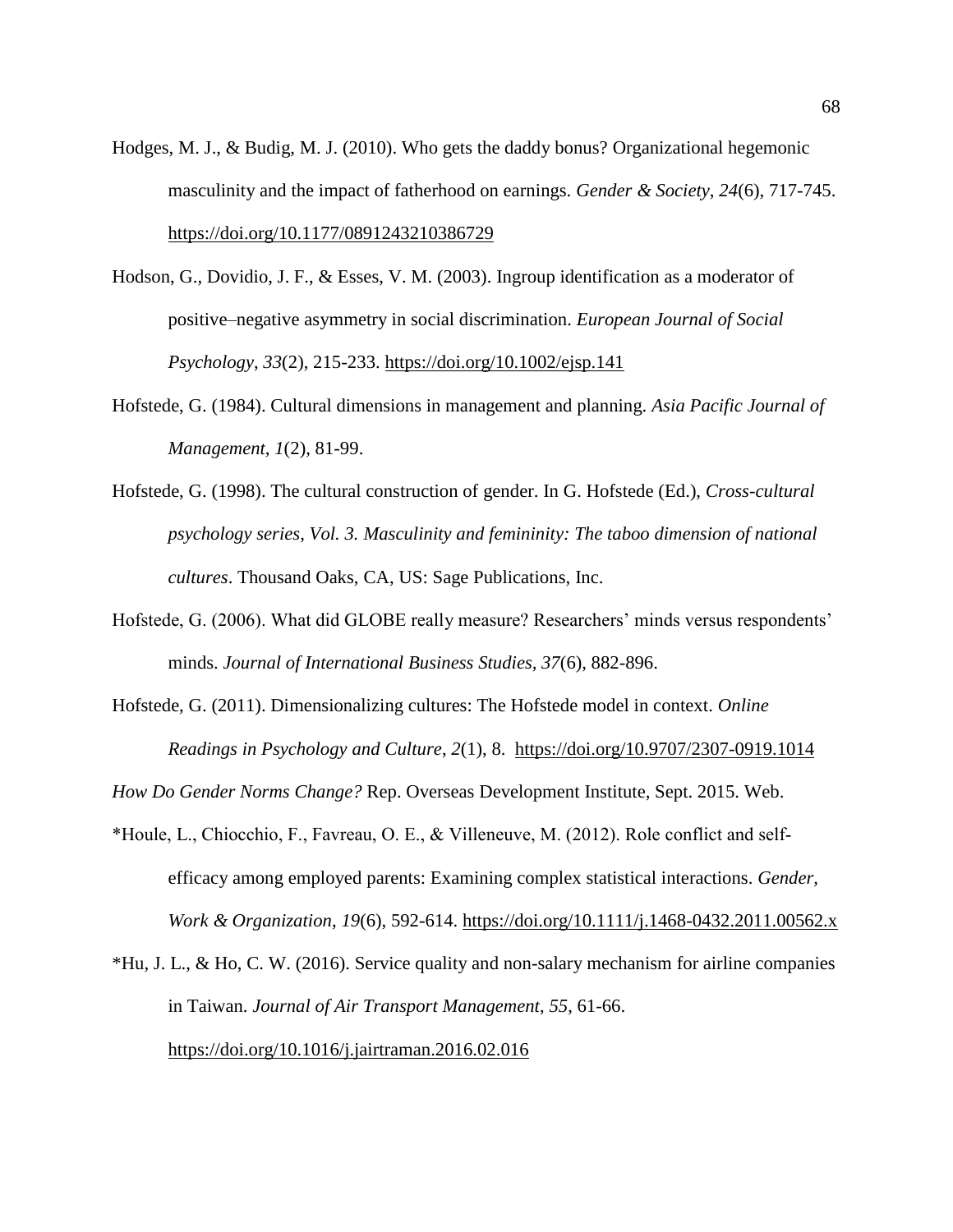- Hui, C. H., Yee, C., & Eastman, K. L. (1995). The relationship between individualism collectivism and job satisfaction. *Applied Psychology*, *44*(3), 276-282.
- "Human Development Reports." (2017). *Human Development Data (1990-2015). Human Development Reports*. Retrieved from hdr.undp.org/en/content/gender-inequality-indexgii
- Hunter, J. E., & Schmidt, F. L. (2004). Methods of meta-analysis: Correcting error and bias in research findings. Sage.
- Huettinger, M. (2008). Cultural dimensions in business life: Hofstede's indices for Latvia and Lithuania. *Baltic Journal of Management*, *3*(3), 359-376.
- \*Hwang, W., & Ramadoss, K. (2017). The job demands–control–support model and job satisfaction across gender: The mediating role of work–family conflict. *Journal of Family Issues*, *38*(1), 52-72. [https://doi.org/10.1177/0192513X16647983](https://doi.org/10.1177%2F0192513X16647983)
- International Labor Organization (2018, September). *The World Bank data: Unemployment rate.*  Retrieved from<https://data.worldbank.org/indicator/SL.UEM.TOTL.ZS>
- Jackson, C. L., Colquitt, J. A., Wesson, M. J., & Zapata-Phelan, C. P. (2006). Psychological collectivism: A measurement validation and linkage to group member performance. *Journal of Applied Psychology*, *91*(4), 884. DOI: 10.1037/0021-9010.91.4.884
- Jackson, S. E., & Schuler, R. S. (1995). Understanding human resource management in the context of organizations and their environments. *Annual Review of Psychology*, *46*(1), 237-264.
- Jansen, K. J., & Kristof-Brown, A. (2006). Toward a multidimensional theory of personenvironment fit. *Journal of Managerial Issues*, 193-
	- 212. <https://www.jstor.org/stable/40604534>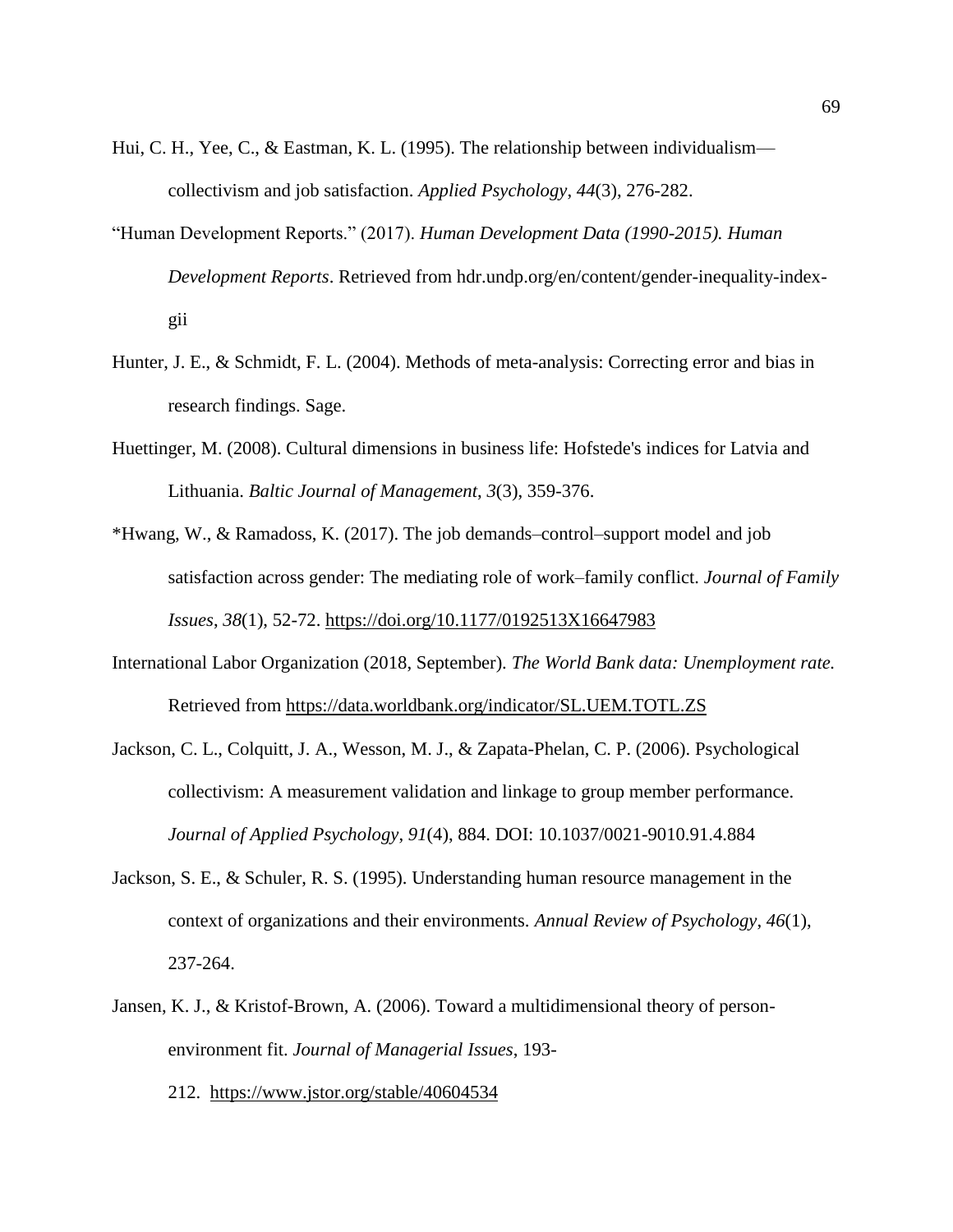Janssens, A. (1997). The rise and decline of the male breadwinner family? An overview of the debate. *International Review of Social History*, *42*(S5), 1-23. <https://doi.org/10.1017/S0020859000114774>

- \*Jennings, K. S., Sinclair, R. R., & Mohr, C. D. (2016). Who benefits from family support? Work schedule and family differences. *Journal of Occupational Health Psychology*, *21*(1), 51.<http://dx.doi.org/10.1037/a0039651>
- \*Johnson, D. A. B. (2014). The effects of Family Supportive Supervisor Behaviors (FSSB) on work and health related outcomes. *Online Theses and Dissertations.* 205. <https://encompass.eku.edu/etd/205>
- Judge, T. A., & Kristof-Brown, A. (2004). Personality, interactional psychology, and personorganization fit. *Personality and Organizations, 87*-109.
- \*Kailasapathy, P., & Jayakody, J. A. S. K. (2017). Does leadership matter? Leadership styles, family supportive supervisor behaviour and work interference with family conflict. *The International Journal of Human Resource Management*, 1-35.

<https://doi.org/10.1080/09585192.2016.1276091>

- Kanter, R. M. (1977). Some effects of proportions on group life: Skewed sex ratios and responses to token women. *American Journal of Sociology*, *82*(5), 965-990.
- \*Karatepe, O. M., & Kilic, H. (2007). Relationships of supervisor support and conflicts in the work–family interface with the selected job outcomes of frontline employees. *Tourism Management*, *28*(1), 238-252.<https://doi.org/10.1016/j.tourman.2005.12.019>

Kierein, N. M., & Gold, M. A. (2000). Pygmalion in work organizations: a meta-analysis. *Journal of Organizational Behavior*, *21*(8), 913-928. [https://doi.org/10.1002/1099-](https://doi.org/10.1002/1099-1379(200012)21:8%3C913::AID-JOB62%3E3.0.CO;2-%23) [1379\(200012\)21:8<913::AID-JOB62>3.0.CO;2-%23](https://doi.org/10.1002/1099-1379(200012)21:8%3C913::AID-JOB62%3E3.0.CO;2-%23)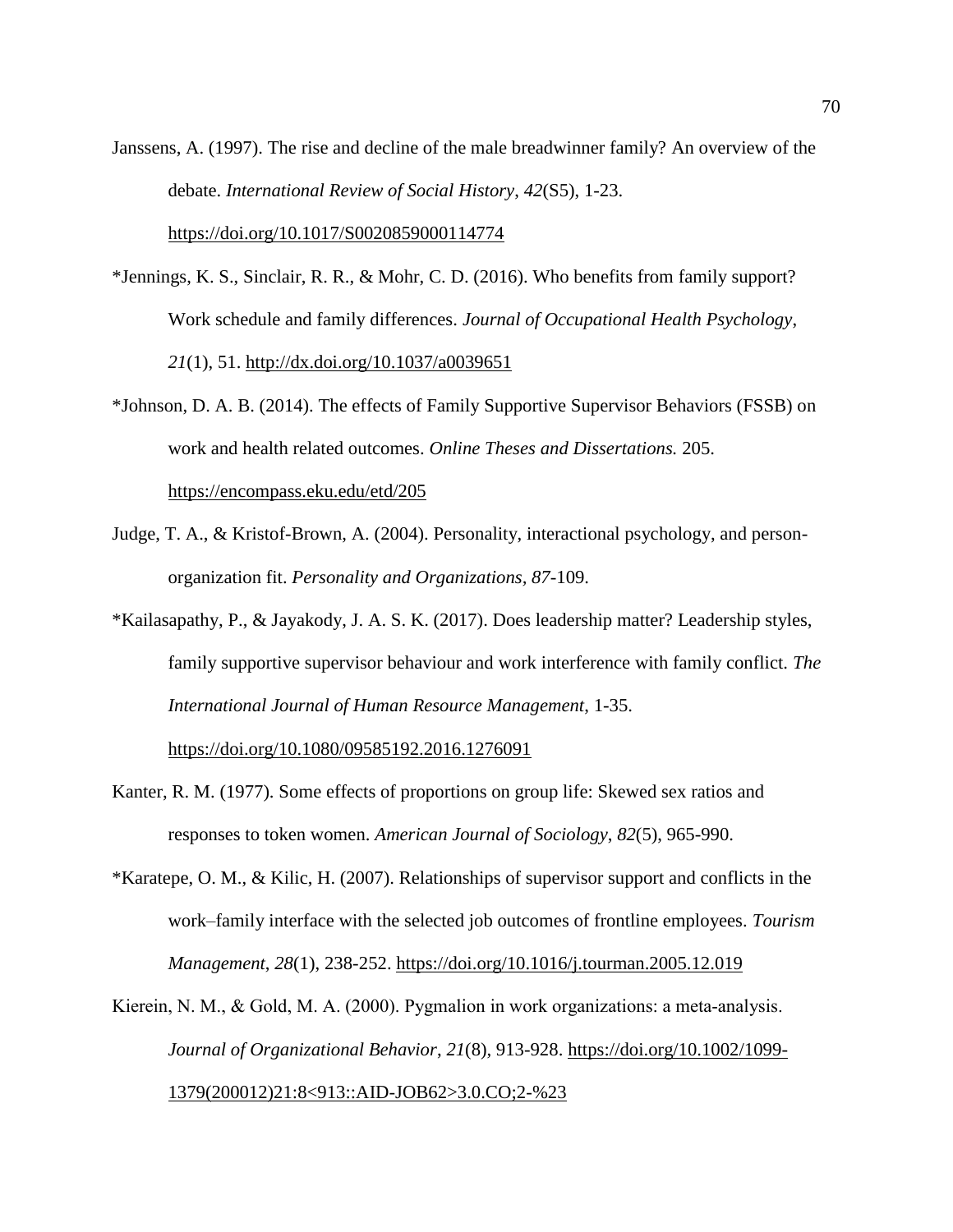- Kim, H., & Stoner, M. (2008). Burnout and turnover intention among social workers: Effects of role stress, job autonomy and social support. *Administration in Social Work, 32*(3), 5-25. <https://doi.org/10.1080/03643100801922357>
- Kim, H. S., Sherman, D. K., & Taylor, S. E. (2008). Culture and social support. *American Psychologist*, *63*(6), 518. doi:10.1037/0003-066X
- Kim, H. S., Sherman, D. K., Ko, D., & Taylor, S. E. (2006). Pursuit of comfort and pursuit of harmony: Culture, relationships, and social support seeking. *Personality and Social Psychology Bulletin*, *32*(12), 1595-1607. [https://doi.org/10.1177/0146167206291991](https://doi.org/10.1177%2F0146167206291991)
- \*Kim, S., Las Heras, M., & Escribano, P. (2016). When satisfaction with work-family balance pays. *International Business Research*, *9*(11), 178.

<http://dx.doi.org/10.5539/ibr.v9n11p178>

- King, E. B., Knight, J. L., & Hebl, M. R. (2010). The influence of economic conditions on aspects of stigmatization. *Journal of Social Issues*, *66*(3), 446-460. <https://doi.org/10.1111/j.1540-4560.2010.01655.x>
- Kossek, E. E., Pichler, S., Bodner, T., & Hammer, L. B. (2011). Workplace social support and work–family conflict: A meta-analysis clarifying the influence of general and work– family‐specific supervisor and organizational support. *Personnel Psychology*, *64*(2), 289- 313.<https://doi.org/10.1111/j.1744-6570.2011.01211.x>
- Koval, P., Laham, S. M., Haslam, N., Bastian, B., & Whelan, J. A. (2012). Our flaws are more human than yours: Ingroup bias in humanizing negative characteristics. *Personality and Social Psychology Bulletin, 38*(3), 283-295. [https://doi.org/10.1177/0146167211423777](https://doi.org/10.1177%2F0146167211423777)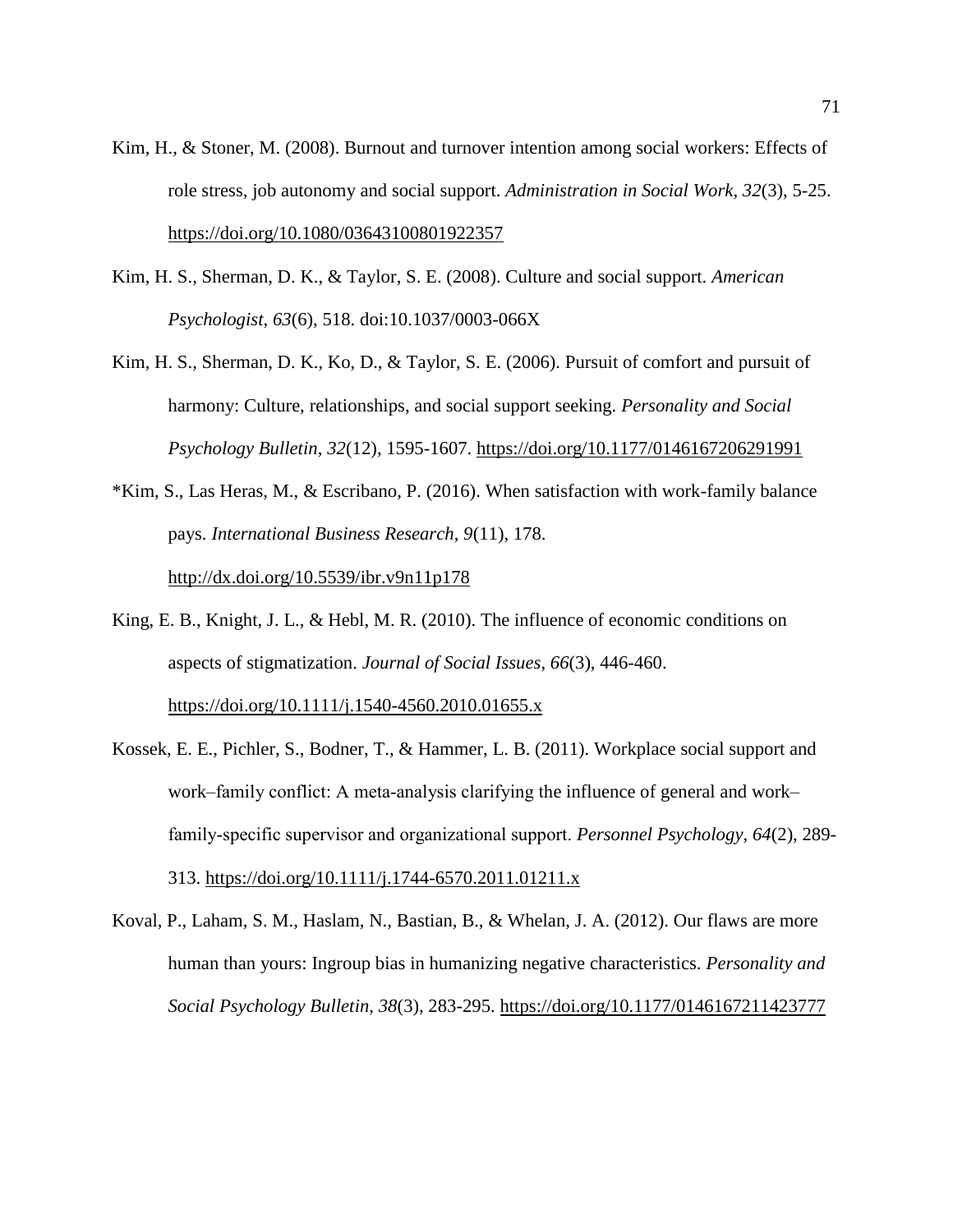Kristof, A. L. (1996). Person‐organization fit: An integrative review of its conceptualizations, measurement, and implications. *Personnel Psychology*, *49*(1), 1-49. <https://doi.org/10.1111/j.1744-6570.1996.tb01790.x>

- Lambert, S. J., & Haley-Lock, A. (2004). The organizational stratification of opportunities for work–life balance: Addressing issues of equality and social justice in the workplace. *Community, Work & Family, 7*(2), 179-195. DOI: 10.1080/1366880042000245461
- Lambert, E. G., & Hogan, N. (2010). Work-family conflict and job burnout among correctional staff. *Psychological Reports, 106*(1), 19-26.<http://dx.doi.org/10.2466/PR0.106.1.19-26>
- \*Las Heras, M., Bosch, M. J., & Raes, A. M. (2015). Sequential mediation among family friendly culture and outcomes. *Journal of Business Research*, *68*(11), 2366-2373. <https://doi.org/10.1016/j.jbusres.2015.03.042>
- \*Las Heras, M., Trefalt, S., & Escribano, P. I. (2015). How national context moderates the impact of family-supportive supervisory behavior on job performance and turnover intentions. *Management Research: The Journal of the Iberoamerican Academy of Management*, *13*(1), 55-82. http://dx.doi.org/10.1108/MRJIAM-06-2014-0556
- Latham, G. P., & Pinder, C. C. (2005). Work motivation theory and research at the dawn of the twenty-first century. *Annual Review of Psychology, 56*, 485-516. <https://doi.org/10.1146/annurev.psych.55.090902.142105>
- Leana III, C. R., & Van Buren, H. J. (1999). Organizational social capital and employment practices. *Academy of Management Review, 24*(3), 538-555.
- "Leave No One behind: A Call to Action for Gender Equality and Women's Economic Empowerment." *Empower Women,* United Nations, 2016, [www.empowerwomen.org.](http://www.empowerwomen.org/)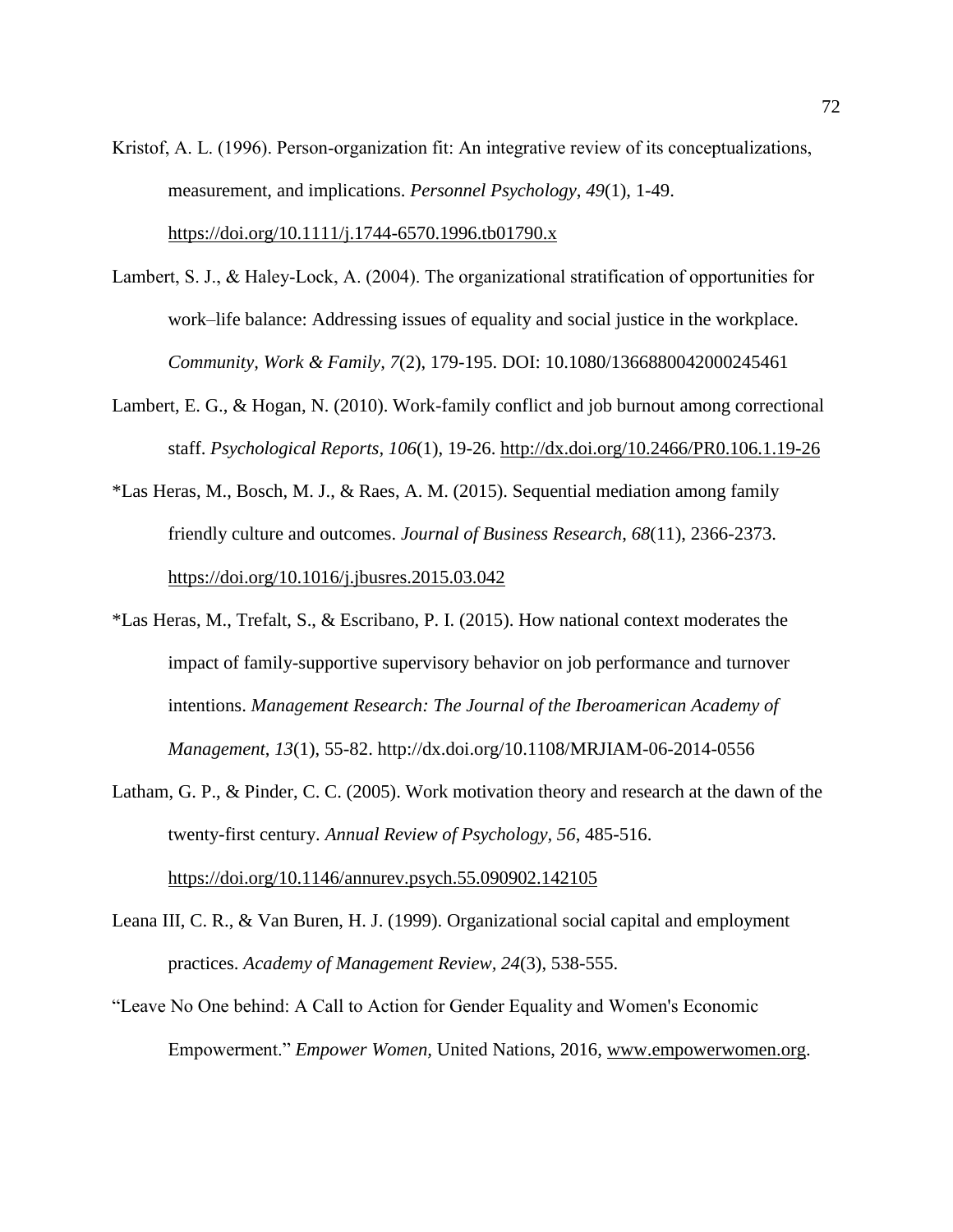- Li, Y., & Sun, J. (2015). Relationships between work-family conflict, gender-role attitude and job burnout. In L. Lu & C. L. Cooper (Eds.), New horizons in management. *Handbook of research on work-life balance in Asia* (pp. 137-154). Northampton, MA, US: Edward Elgar Publishing. http://dx.doi.org/10.4337/9781783475094.00013
- Livingston, M. M., Burley, K., & Springer, T. P. (1996). The importance of being feminine: Gender, sex role, occupational and marital role commitment, and their relationship to anticipated work-family conflict. *Journal of Social Behavior and Personality, 11*(5), 179.
- Llorens, S., Bakker, A. B., Schaufeli, W., & Salanova, M. (2006). Testing the robustness of the job demands-resources model. *International Journal of Stress Management*, *13*(3), 378. doi:10.1037/1072-5245.13.3.378
- \*Lv, J. (2018). Family supportive supervisor behaviors and family-like employee-organization relationship: Effects on employees organizational citizen behavior. *Open Journal of Business and Management, 6*(02), 400. doi: 10.4236/ojbm.2018.62029
- \*Lyness, K. S., & Kropf, M. B. (2005). The relationships of national gender equality and organizational support with work-family balance: A study of European managers. *Human Relations*, *58*(1), 33-60. [https://doi.org/10.1177/0018726705050934](https://doi.org/10.1177%2F0018726705050934)
- Marimon, R., & Zilibotti, F. (2000). Employment and distributional effects of restricting working time. *European Economic Review*, *44*(7), 1291-1326. [https://doi.org/10.1016/S0014-](https://doi.org/10.1016/S0014-2921(00)00032-5) [2921\(00\)00032-5](https://doi.org/10.1016/S0014-2921(00)00032-5)
- \*Mansour, S., & Tremblay, D. G. (2018). Psychosocial safety climate as resource passageways to alleviate work-family conflict: A study in the health sector in Quebec. *Personnel Review*, *47*(2), 474-493. <https://doi.org/10.1108/PR-10-2016-0281>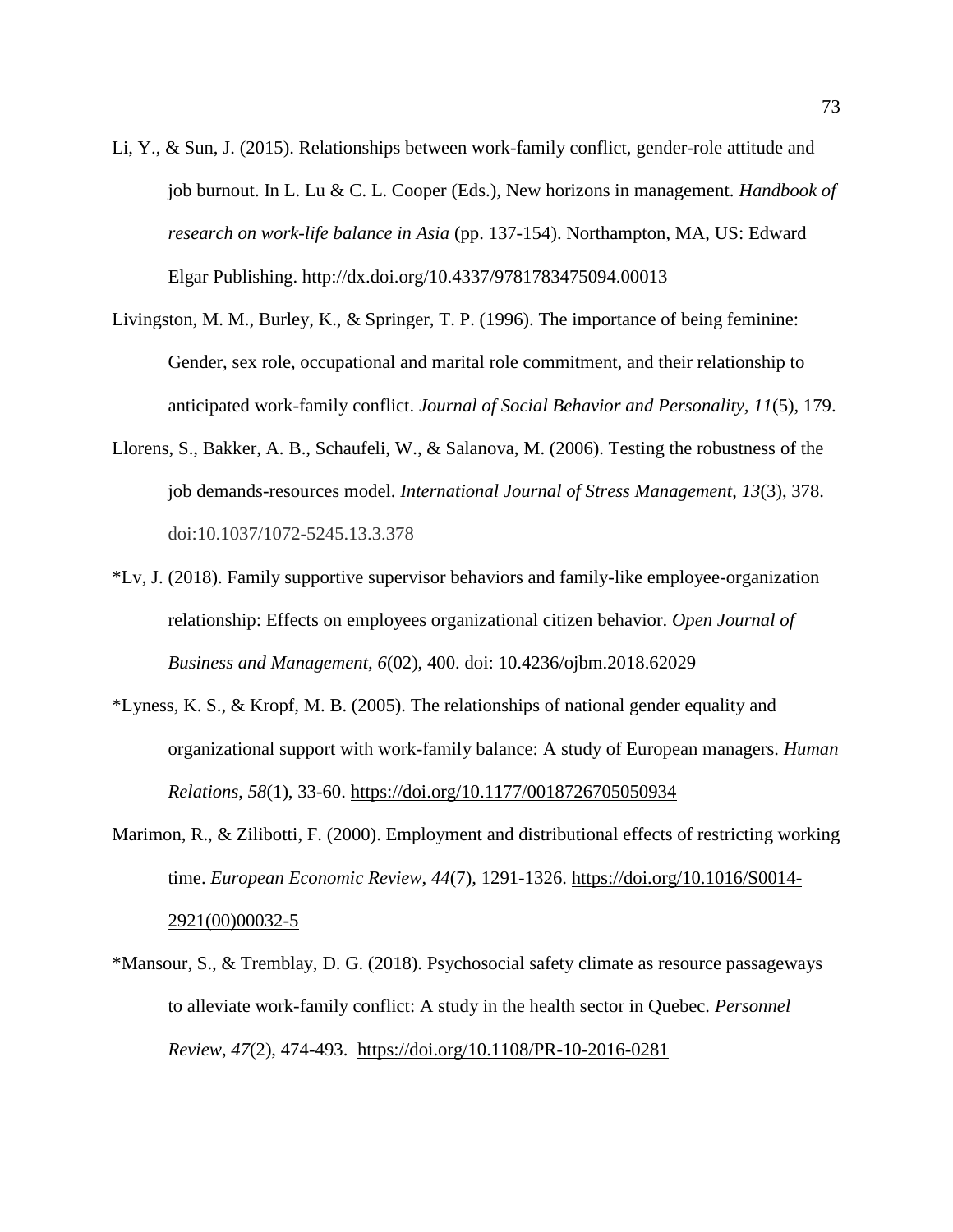- Marks, S. R. (1977). Multiple roles and role strain: Some notes on human energy, time and commitment. *American Sociological Seview*, 921- 936. <https://www.jstor.org/stable/2094577>
- \*Mauno, S., & Rantanen, M. (2013). Contextual and dispositional coping resources as predictors of work–family conflict and enrichment: Which of these resources or their combinations are the most beneficial? *Journal of Family and Economic Issues*, *34*(1), 87-104. doi: 10.1007/s10834-012-9306-3
- McBey, K., Karakowsky, L., & Ng, P. (2017). Can I make a difference here? The impact of perceived organizational support on volunteer commitment. *Journal of Management Development*, *36*(8), 991-1007.<https://doi.org/10.1108/JMD-05-2015-0078>
- Montez, J. K., Sabbath, E., Glymour, M. M., & Berkman, L. F. (2014). Trends in work–family context among US women by education level, 1976 to 2011. *Population Research and Policy Review*, *33*(5), 629-648. doi: 10.1007/s11113-013-9315-4
- Mullen, B., Brown, R., & Smith, C. (1992). Ingroup bias as a function of salience, relevance, and status: An integration. *European Journal of Social Psychology*, *22*(2), 103-122. <https://doi.org/10.1002/ejsp.2420220202>
- "National Study of the Changing Workforce." (2017, July 25). *Society for Human Resource Management*. Retrieved from [https://www.shrm.org](https://www.shrm.org/)
- Neilson, J., & Stanfors, M. (2014). It's about time! Gender, parenthood, and household divisions of labor under different welfare regimes. *Journal of Family Issues, 35*, 1066–1088. [https://doi.org/10.1177/0192513X14522240](https://doi.org/10.1177%2F0192513X14522240)
- Ng, T. W., & Feldman, D. C. (2010). Organizational tenure and job performance. *Journal of Management*, *36*(5), 1220-1250. [https://doi.org/10.1177/0149206309359809](https://doi.org/10.1177%2F0149206309359809)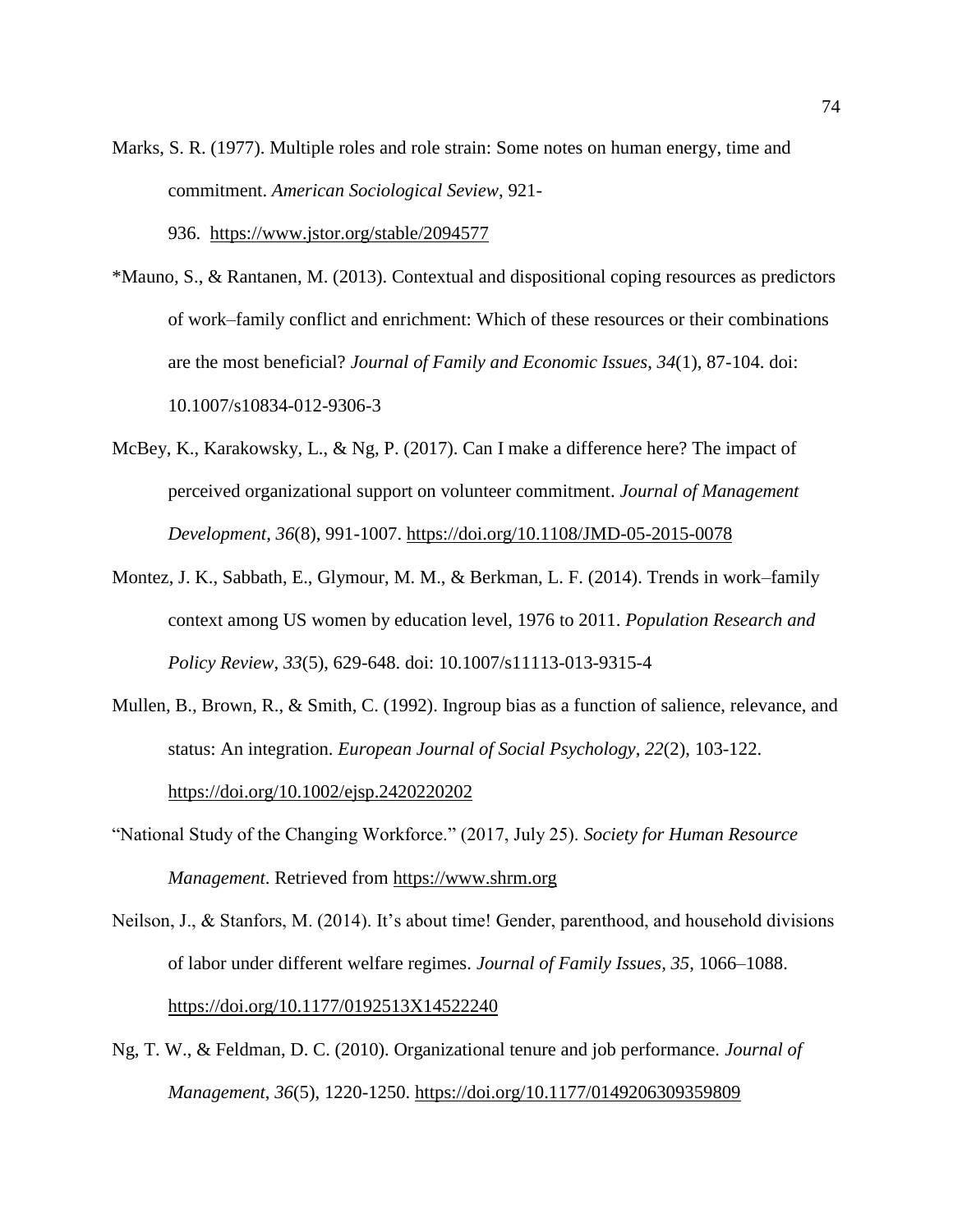- Ng, T. W. H., Sorensen, K. L., & Yim, F. H. K. (2009). Does the job satisfaction—job performance relationship vary across cultures? *Journal of Cross-Cultural Psychology, 40*(5), 761-796. [http://dx.doi.org/10.1177/0022022109339208](https://psycnet.apa.org/doi/10.1177/0022022109339208)
- Orwin, R. (1983). A Fail-Safe N for Effect Size in Meta-Analysis. *Journal of Educational Statistics, 8*(2), 157-159. doi:10.2307/1164923
- O'Reilly III, C. A., Chatman, J., & Caldwell, D. F. (1991). People and organizational culture: A profile comparison approach to assessing person-organization fit. *Academy of Management Journal, 34*(3), 487-516.<https://doi.org/10.5465/256404>
- O'Neill, J. W., Harrison, M. M., Cleveland, J., Almeida, D., Stawski, R., & Crouter, A. C. (2009). Work–family climate, organizational commitment, and turnover: Multilevel contagion effects of leaders. *Journal of Vocational Behavior, 74*(1), 18-29. <https://doi.org/10.1016/j.jvb.2008.10.004>
- Phelan, J. E., Moss-Racusin, C. A., & Rudman, L. A. (2008). Competent yet out in the cold: Shifting criteria for hiring reflect backlash toward agentic women. *Psychology of Women Quarterly*, *32*(4), 406-413. [https://doi.org/10.1111/j.1471-6402.2008.00454.x](https://doi.org/10.1111%2Fj.1471-6402.2008.00454.x)
- Pratto, F., Sidanius, J., & Levin, S. (2006). Social dominance theory and the dynamics of intergroup relations: Taking stock and looking forward. *European Review of Social Psychology*, *17*(1), 271-320.<https://doi.org/10.1080/10463280601055772>
- "Pursuing Women's Economic Empowerment." *International Monetary Fund*, May 2018, [www.imf.org/en/Publications/Policy-Papers/Issues/2018/05/31/pp053118pursuing](http://www.imf.org/en/Publications/Policy-Papers/Issues/2018/05/31/pp053118pursuing-womens-economic-empowerment)[womens-economic-empowerment.](http://www.imf.org/en/Publications/Policy-Papers/Issues/2018/05/31/pp053118pursuing-womens-economic-empowerment)
- Purvanova, R. K., & Muros, J. P. (2010). Gender differences in burnout: A meta-analysis. *Journal of Vocational Behavior, 77*(2), 168-185[.https://doi.org/10.1016/j.jvb.2010.04.006](https://doi.org/10.1016/j.jvb.2010.04.006)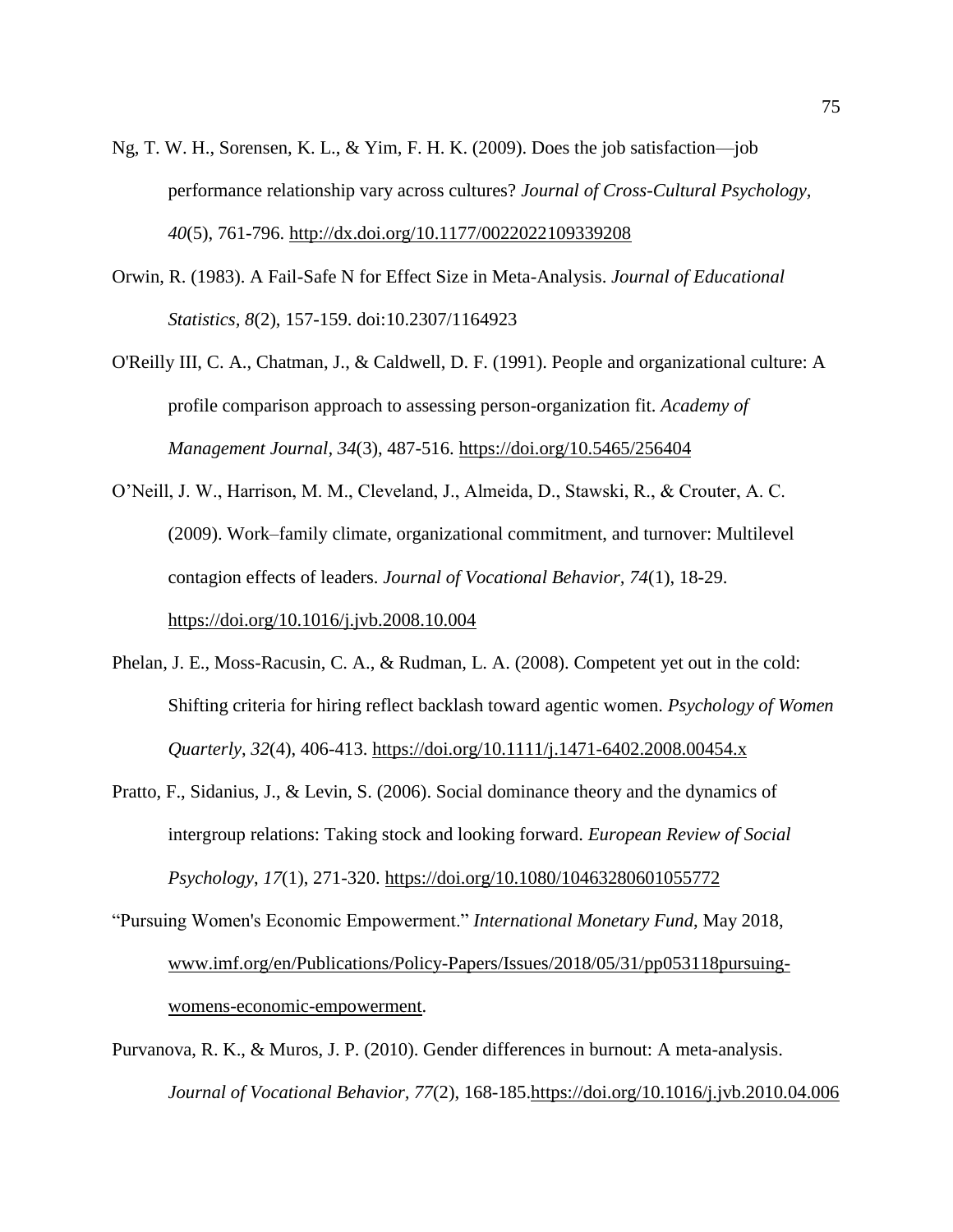\*Premeaux, S. F., Adkins, C. L., & Mossholder, K. W. (2007). Balancing work and family: A field study of multi‐dimensional, multi‐role work‐family conflict. *Journal of Organizational Behavior: The International Journal of Industrial, Occupational and Organizational Psychology and Behavior*, *28*(6), 705-727.

<https://doi.org/10.1002/job.439>

- Randall, D. M. (1993). Cross-cultural research on organizational commitment: A review and application of Hofstede's Value Survey Module. *Journal of Business Research, 26*(1), 91- 110. [http://dx.doi.org/10.1016/0148-2963\(93\)90045-Q](https://psycnet.apa.org/doi/10.1016/0148-2963(93)90045-Q)
- \*Ratnasingam, P., Spitzmueller, C., King, W. R., Rubino, C., Luksyte, A., Matthews, R. A., & Fisher, G. G. (2012). Can on-site childcare have detrimental work outcomes? Examining the moderating roles of family supportive organization perceptions and childcare satisfaction. *Journal of Occupational Health Psychology*, *17*(4), 435. [http://dx.doi.org/10.1037/a0029538](https://psycnet.apa.org/doi/10.1037/a0029538)
- Rhoades, L., Eisenberger, R., & Armeli, S., (2001). Affective commitment to the organization: The contribution of perceived organizational support. *Journal of Applied Psychology, 86*: 825–836. doi:10.1037/0021-9010.86.5.825
- Ridgeway, C. L., & Correll, S. J. (2004). Motherhood as a status characteristic. *Journal of Social Issues*, *60*(4), 683-700.<https://doi.org/10.1111/j.0022-4537.2004.00380.x>
- Riordan, C. M., & Shore, L. M. (1997). Demographic diversity and employee attitudes: An empirical examination of relational demography within work units. *Journal of Applied Psychology*, *82*(3), 342. [http://dx.doi.org/10.1037/0021-9010.82.3.342](https://psycnet.apa.org/doi/10.1037/0021-9010.82.3.342)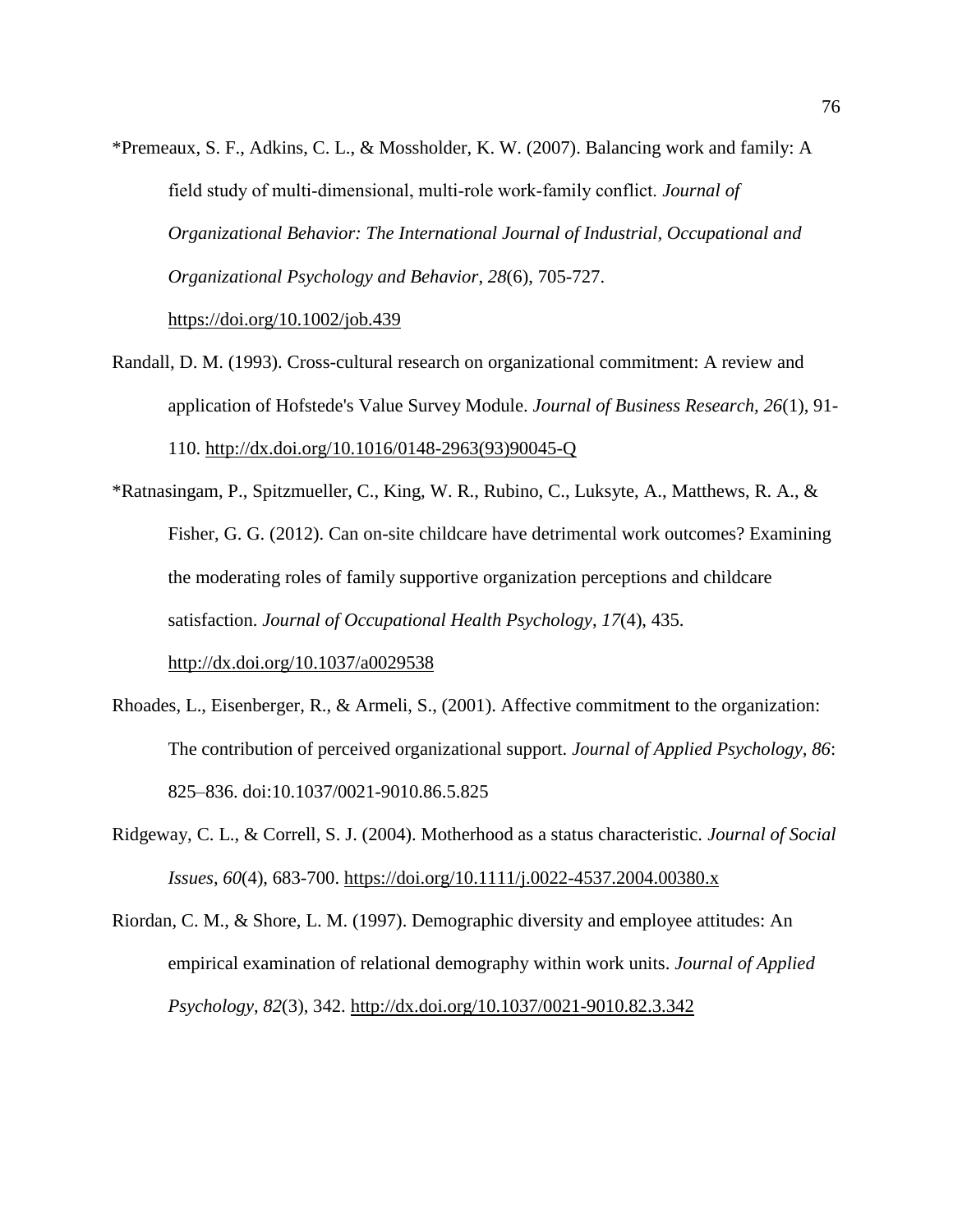- Rofcanin, Y., Las Heras, M., & Bakker, A. B. (2017). Family supportive supervisor behaviors and organizational culture: Effects on work engagement and performance. *Journal of Occupational Health Psychology*, *22*(2), 207.<http://dx.doi.org/10.1037/ocp0000036>
- Rosenberg, M. S. (2005). The file‐drawer problem revisited: a general weighted method for calculating fail‐safe numbers in meta‐analysis. *Evolution*, *59*(2), 464-468. <https://doi.org/10.1111/j.0014-3820.2005.tb01004.x>
- Rosenthal, R. (1979). The file drawer problem and tolerance for null results. *Psychological Bulletin*, *86*(3), 638.<http://dx.doi.org/10.1037/0033-2909.86.3.638>
- Rosenthal, R., & Rubin, D. B. (1978). Interpersonal expectancy effects: The first 345 studies. *Behavioral and Brain Sciences*, *1*(3), 377-386.

<https://doi.org/10.1017/S0140525X00075506>

Rothbard, N. P. (2001). Enriching or depleting? The dynamics of engagement in work and family roles. *Administrative Science Quarterly*, *46*(4), 655-684.

[https://doi.org/10.2307/3094827](https://doi.org/10.2307%2F3094827)

- Ruderman, M. N., Ohlott, P. J., Panzer, K., & King, S. N. (2002). Benefits of multiple roles for managerial women. *Academy of Management Journal*, *45*(2), 369-386. <https://doi.org/10.5465/3069352>
- Rudman, L. A., & Glick, P. (2001). Prescriptive gender stereotypes and backlash toward agentic women. *Journal of Social Issues*, *57*(4), 743-762. [https://doi.org/10.1111/0022-](https://doi.org/10.1111/0022-4537.00239) [4537.00239](https://doi.org/10.1111/0022-4537.00239)
- Rudman, L. A., & Mescher, K. (2013). Penalizing men who request a family leave: Is flexibility stigma a femininity stigma? *Journal of Social Issues*, *69*(2), 322-340. <https://doi.org/10.1111/josi.12017>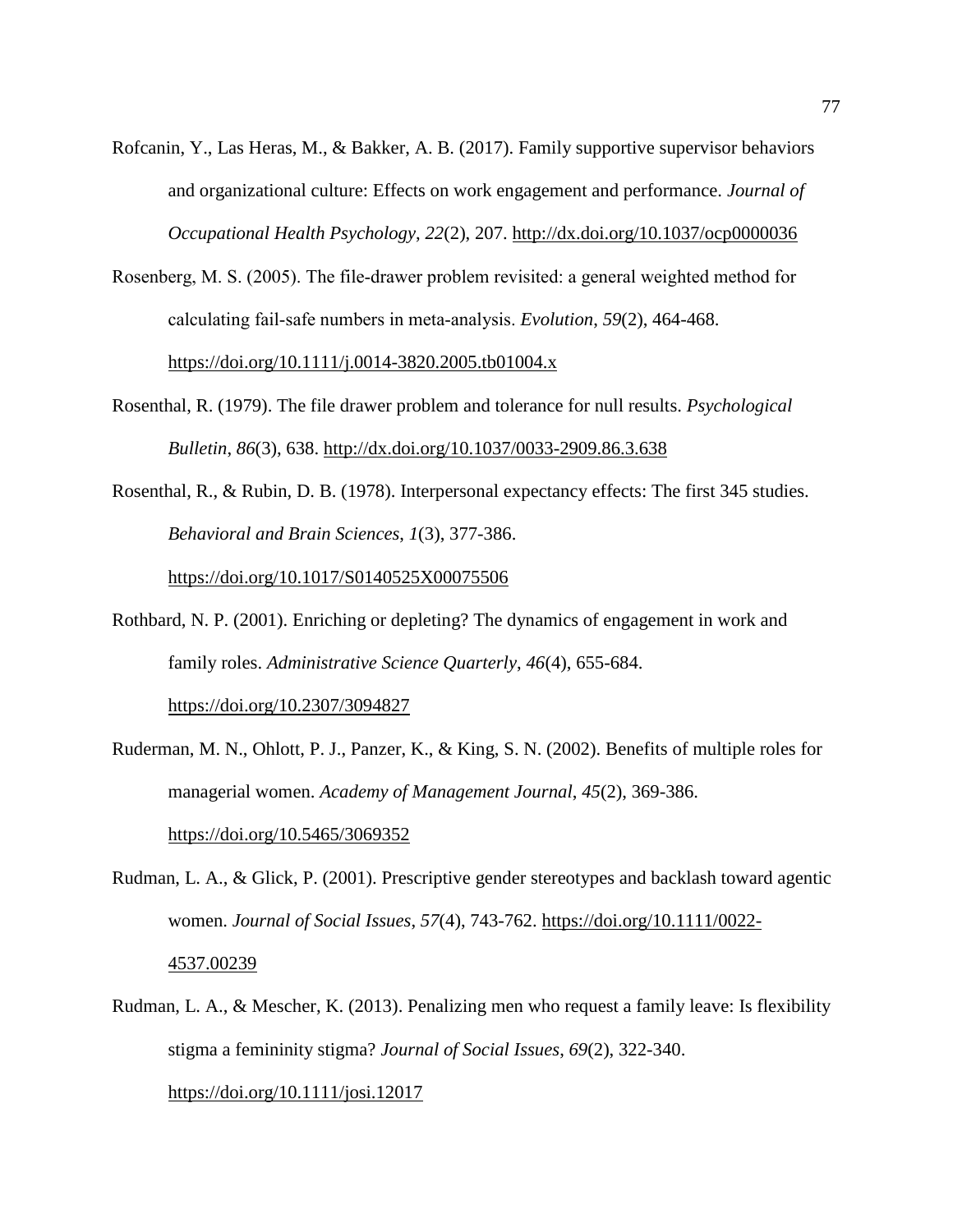\*Russo, J. A., & Waters, L. E. (2006). Workaholic worker type differences in work-family conflict: The moderating role of supervisor support and flexible work scheduling. *Career Development International*, *11*(5), 418-439.

<http://dx.doi.org/10.1108/13620430610683052>

- \*Russo, M., Buonocore, F., Carmeli, A., & Guo, L. (2018). When family supportive supervisors meet employees' need for caring: Implications for work–family enrichment and thriving. *Journal of Management*, *44*(4), 1678-1702. [https://doi.org/10.1177/0149206315618013](https://doi.org/10.1177%2F0149206315618013)
- Schneider, B. (1987). The people make the place. *Personnel Psychology*, *40*(3), 437-453. <https://doi.org/10.1111/j.1744-6570.1987.tb00609.x>
- Shockley, K. M., Shen, W., DeNunzio, M. M., Arvan, M. L., & Knudsen, E. A. (2017). Disentangling the relationship between gender and work–family conflict: An integration of theoretical perspectives using meta-analytic methods. *Journal of Applied Psychology*, *102*(12), 1601.<http://dx.doi.org/10.1037/apl0000246>
- Shoss, M. K., Eisenberger, R., Restubog, S. L. D., & Zagenczyk, T. J. (2013). Blaming the organization for abusive supervision: The roles of perceived organizational support and supervisor's organizational embodiment. *Journal of Applied Psychology*, *98*(1), 158. [http://dx.doi.org/10.1037/a0030687](https://psycnet.apa.org/doi/10.1037/a0030687)
- Sidanius, J., Levin, S., Federico, C., & Pratto, F. (2001). Social dominance approach. *The psychology of legitimacy: Emerging perspectives on ideology, justice, and intergroup relations*, *307*.
- Sidanius, J., Pratto, F., & Rabinowitz, J. L. (1994). Gender, ethnic status, and ideological asymmetry: A social dominance interpretation. *Journal of Cross-Cultural Psychology*, *25*(2), 194-216. [https://doi.org/10.1177/0022022194252003](https://doi.org/10.1177%2F0022022194252003)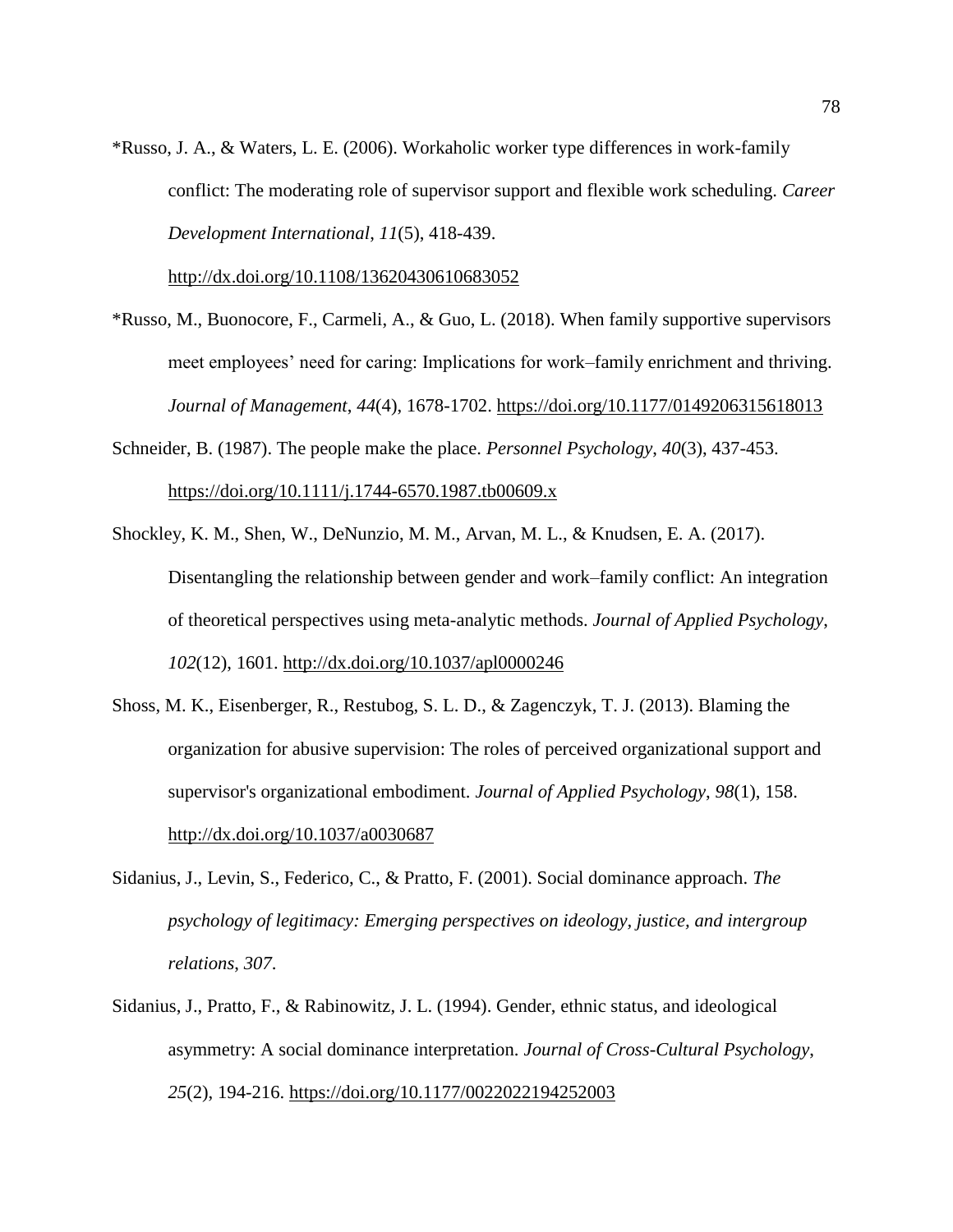- Sidanius, J., Pratto, F., Van Laar, C., & Levin, S. (2004). Social dominance theory: Its agenda and method. *Political Psychology*, *25*(6), 845-880. https://doi.org/10.1111/j.1467- 9221.2004.00401.x
- Sieber, S. D. (1974). Toward a theory of role accumulation. *American Sociological Review*, 567- 578.<https://www.jstor.org/stable/2094422>
- Sigle-Rushton, W., & Waldfogel, J. (2007). Motherhood and women's earnings in Anglo-American, Continental European, and Nordic countries. *Feminist Economics*, *13*(2), 55- 91.<https://doi.org/10.1080/13545700601184849>
- Signorini, P., Wiesemes, R., & Murphy, R. (2009). Developing alternative frameworks for exploring intercultural learning: A critique of Hofstede's cultural difference model. *Teaching in Higher Education*, *14*(3), 253-264.
- \*Skinner, J. L. (2006). Women's pursuit of advancement opportunities: The impact of gendered climates on women's perceptions of fit with leadership (Doctoral dissertation). Retrieved from ProQuest*.*
- *Steel, P. D., & Kammeyer-Mueller, J. D. (2002).* Comparing meta-analytic moderator estimation techniques under realistic conditions. *Journal of Applied Psychology, 87(1), 96.*  doi:10.1037/0021-9010.87.1.96
- Sterne, J. A., & Egger, M. (2001). Funnel plots for detecting bias in meta-analysis: guidelines on choice of axis. Journal of Clinical Epidemiology, 54(10), 1046-1055. DOI:10.1016/S0895-4356(01)00377-8
- Stoeva, A. Z., Chiu, R. K., & Greenhaus, J. H. (2002). Negative affectivity, role stress, and work–family conflict. *Journal of Vocational Behavior*, *60*(1), 1-16. doi:10.1006/jvbe.2001.1812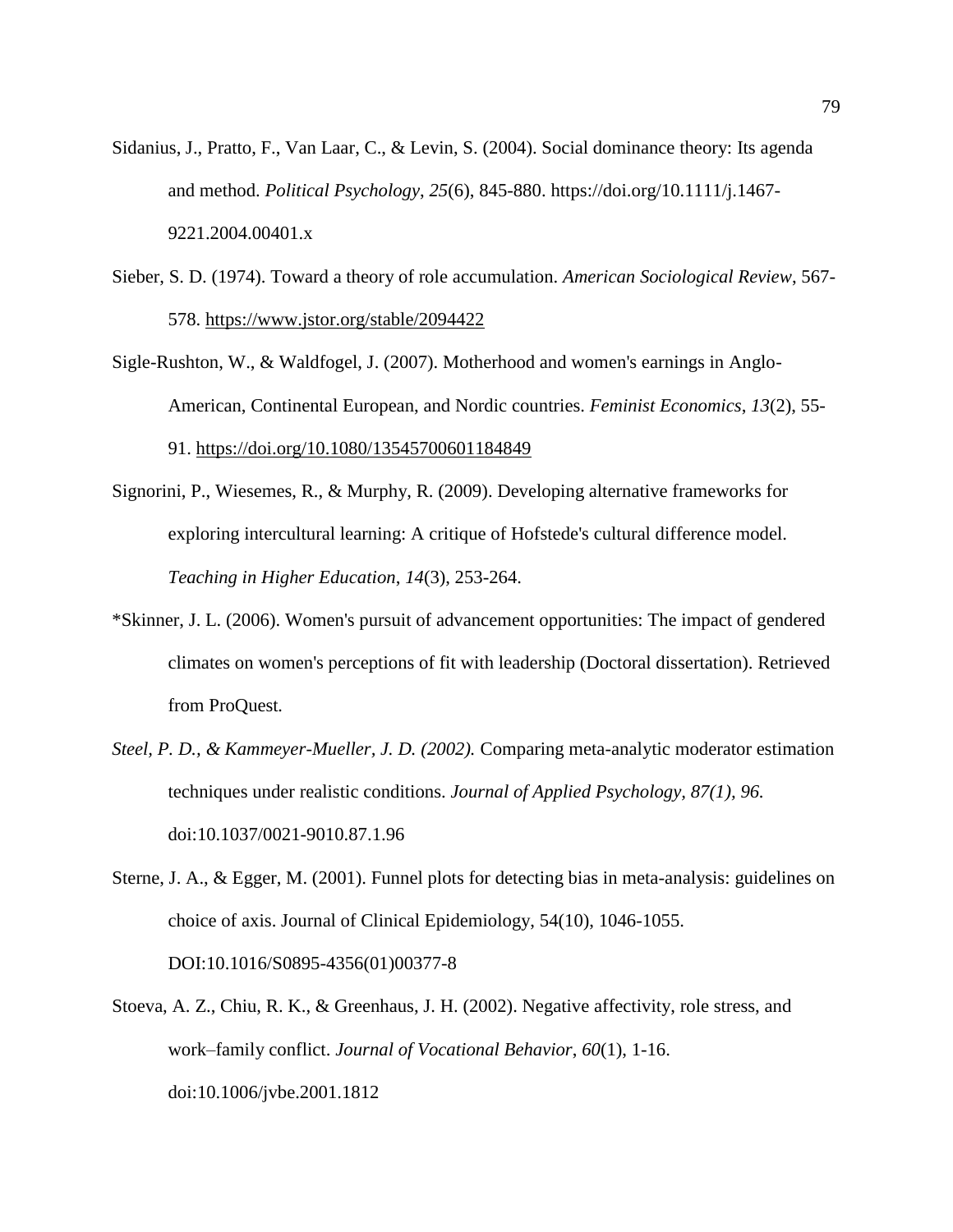- \*Straub, C., Beham, B., & Islam, G. (2017). Crossing boundaries: Integrative effects of supervision, gender and boundary control on work engagement and work-to-family positive spillover. *The International Journal of Human Resource Management*, 1-24. <https://doi.org/10.1080/09585192.2017.1340324>
- \*Sublett, L. W. (2014). When workplace family-support is misallocated: The importance of value congruence and fairness perceptions in predicting work-family conflict and job attitudes. (Unpublished doctoral dissertation), University of Houston, Texas. <http://hdl.handle.net/10657/677>
- Taras, V., Kirkman, B. L., & Steel, P. (2010). Examining the impact of culture's consequences: A three-decade, multilevel, meta-analytic review of Hofstede's cultural value dimensions. *Journal of Applied Psychology, 95*(3), 405. doi: 10.1037/a0018938
- Taras, V., Rowney, J. , Steel, P. (2009). Half a century of measuring culture: Approaches, challenges, limitations, and suggestions based on the analysis of 121 instruments for quantifying culture. *Journal of International Management, 15*(4), 357-373. <https://doi.org/10.1016/j.intman.2008.08.005>
- Taylor, S. E., Sherman, D. K., Kim, H. S., Jarcho, J., Takagi, K., & Dunagan, M. S. (2004). Culture and social support: Who seeks it and why? *Journal of Personality and Social Psychology*, *87*(3), 354. doi:10.1037/0022-3514.87.3.354
- Thomas, L. T., & Ganster, D. C. (1995). Impact of family-supportive work variables on workfamily conflict and strain: A control perspective. *Journal of Applied Psychology*, *80*(1), 6. <http://dx.doi.org/10.1037/0021-9010.80.1.6>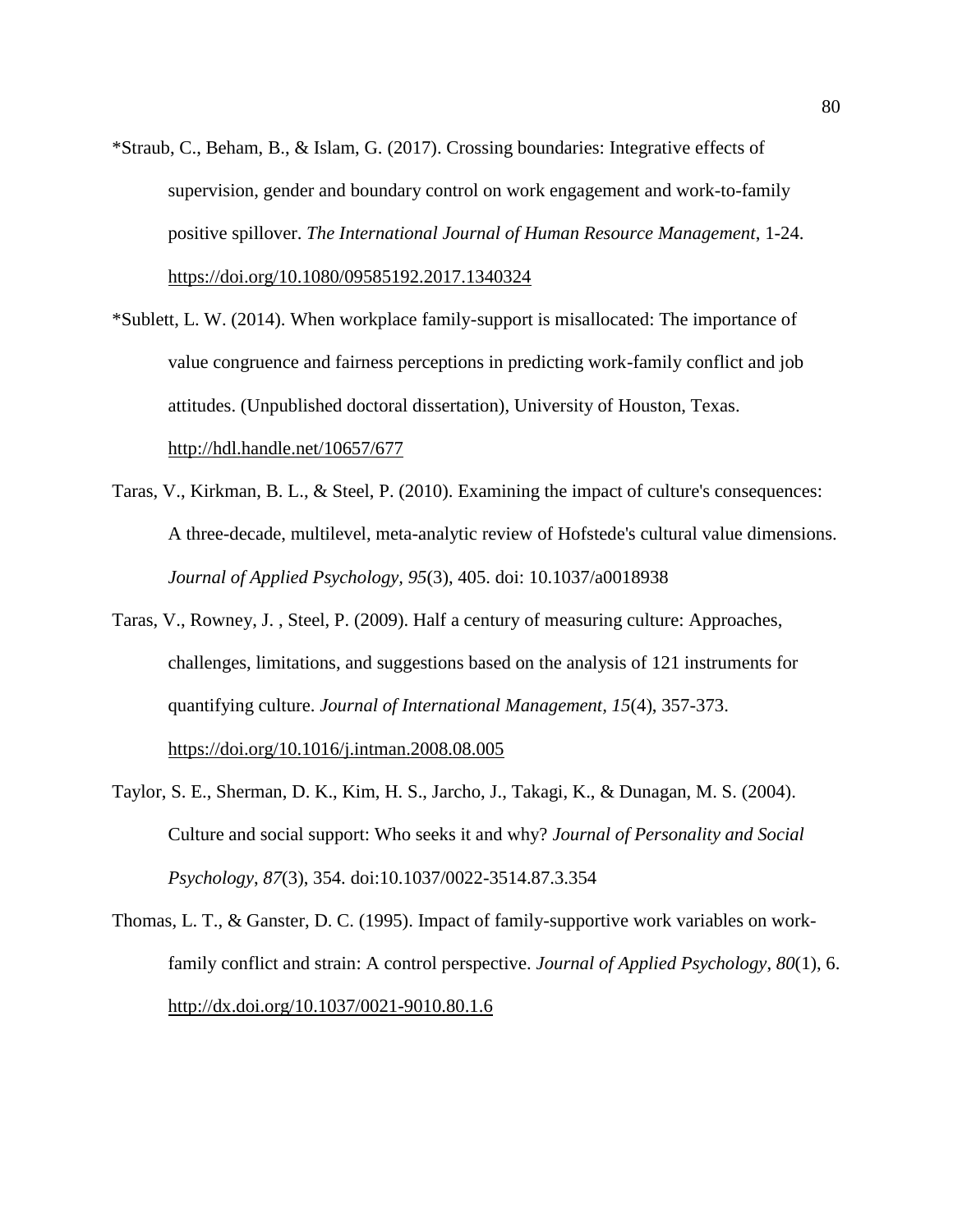- Thompson, C. A., & Prottas, D. J. (2006). Relationships among organizational family support, job autonomy, perceived control, and employee well-being. *Journal of Occupational Health Psychology*, *11*(1), 100.<http://dx.doi.org/10.1037/1076-8998.10.4.100>
- \*Thompson, C. A., Beauvais, L. L., & Lyness, K. S. (1999). When work–family benefits are not enough: The influence of work–family culture on benefit utilization, organizational attachment, and work–family conflict. *Journal of Vocational Behavior*, *54*(3), 392-415. <https://doi.org/10.1006/jvbe.1998.1681>
- \*Thompson, C. A., Jahn, E. W., Kopelman, R. E., & Prottas, D. J. (2004). Perceived organizational family support: A longitudinal and multilevel analysis. *Journal of Managerial Issues*, 545-565. <https://www.jstor.org/stable/40604468>
- Tsui, A. S., Egan, T. D., & O'Reilly III, C. A. (1992). Being different: Relational demography and organizational attachment. *Administrative Science Quarterly*, 549-579. <https://doi.org/10.5465/ambpp.1991.4976867>
- Tyler, J. M., & McCullough, J. D. (2009). Violating prescriptive stereotypes on job resumes: A self-presentational perspective. *Management Communication Quarterly*, *23*(2), 272-287. doi: 10.1177/089331890341412
- Vandello, J. A., Hettinger, V. E., Bosson, J. K., & Siddiqi, J. (2013). When equal isn't really equal: The masculine dilemma of seeking work flexibility. *Journal of Social Issues*, 69, 303–321. http://dx.doi.org/10.1111/ josi.12016
- \*Voydanoff, P. (2004). The effects of work demands and resources on work‐to‐family conflict and facilitation. *Journal of Marriage and Family*, *66*(2), 398-412. <https://doi.org/10.1111/j.1741-3737.2004.00028.x>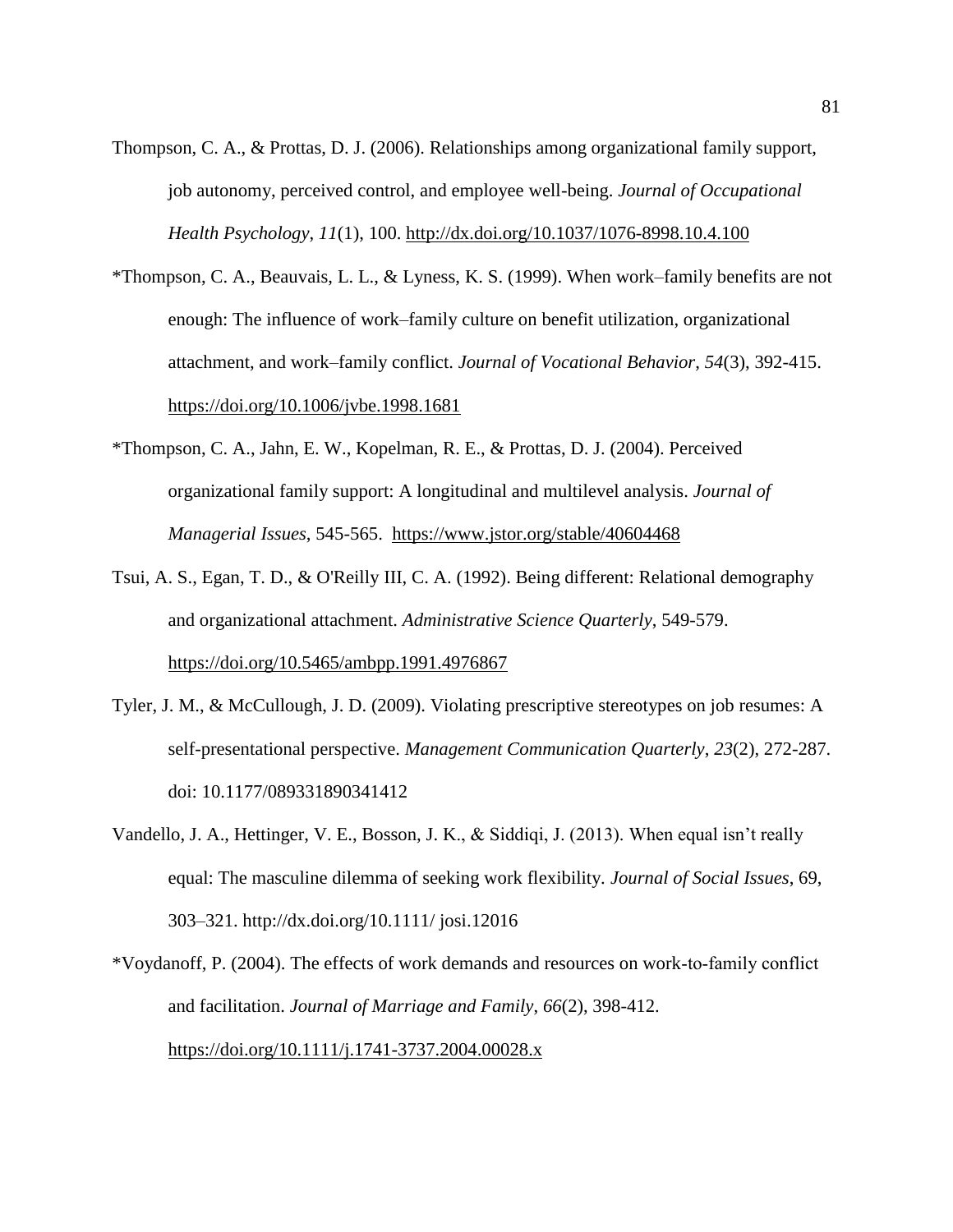Wallace, J. E. (2014). Gender and supportive co-worker relations in the medical profession. *Gender, Work & Organization, 21*(1), 1-17.<https://doi.org/10.1111/gwao.12007>

- \*Walsh, B. M., Matthews, R. A., Toumbeva, T. H., Kabat-Farr, D., Philbrick, J., & Pavisic, I. (2018). Failing to be family-supportive: Implications for supervisors. *Journal of Management*, 0149206318774621. [https://doi.org/10.1177/0149206318774621](https://doi.org/10.1177%2F0149206318774621)
- Wayne, J. H., & Cordeiro, B. L. (2003). Who is a good organizational citizen? Social perception of male and female employees who use family leave. *Sex Roles*, *49*(5-6), 233-246.
- \*Wayne, J. H., Casper, W. J., Matthews, R. A., & Allen, T. D. (2013). Family-supportive organization perceptions and organizational commitment: The mediating role of work– family conflict and enrichment and partner attitudes. *Journal of Applied Psychology*, *98*(4), 606. doi:10.1037/a0032491
- \*Wayne, J. H., Randel, A. E., & Stevens, J. (2006). The role of identity and work–family support in work–family enrichment and its work-related consequences. *Journal of Vocational Behavior*, *69*(3), 445-461.<https://doi.org/10.1016/j.jvb.2006.07.002>
- Wayne, S. J., Shore, L. M., & Liden, R. C. (1997). Perceived organizational support and leadermember exchange: A social exchange perspective. *Academy of Management Journal*, *40*(1), 82-111.<https://doi.org/10.5465/257021>
- Wayne, S. J., Shore, L. M., Bommer, W. H., & Tetrick, L. E. (2002). The role of fair treatment and rewards in perceptions of organizational support and leader-member exchange. *Journal of Applied Psychology, 87*(3), 590-598. [http://dx.doi.org/10.1037/0021-](http://dx.doi.org/10.1037/0021-9010.87.3.590) [9010.87.3.59](http://dx.doi.org/10.1037/0021-9010.87.3.590)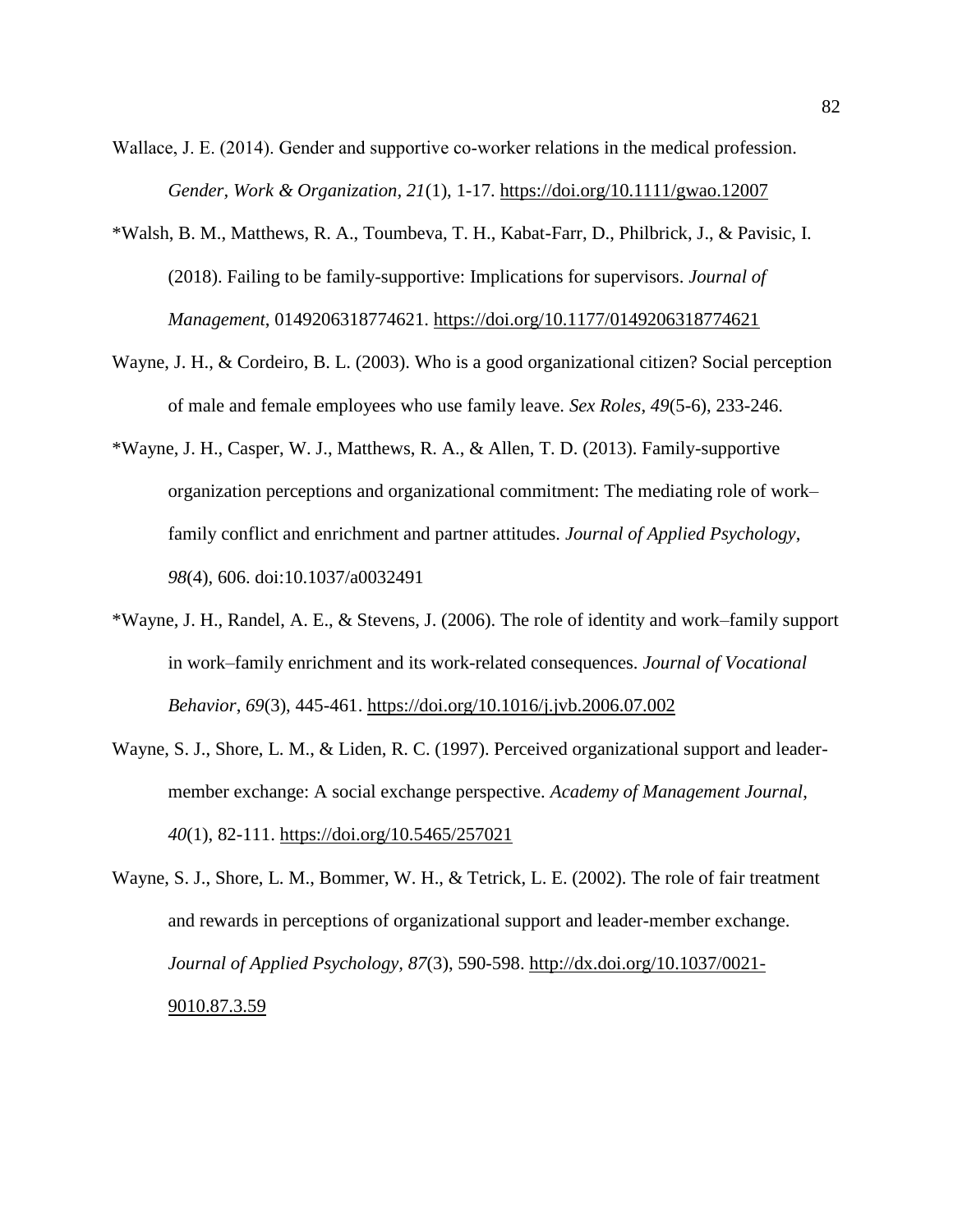- Weer, C.H., & Greenhaus, J.H. (2006). The role of maternal employment, role altering strategies, and gender in college students' expectation of work family conflict. Sex Roles, 55, 534 544. DOI 10.1007/s11199-006-9107-y
- Westerman, J. W., & Cyr, L. A. (2004). An integrative analysis of person–organization fit theories. *International Journal of Selection and Assessment*, *12*(3), 252-261. [https://doi.org/10.1111/j.0965-075X.2004.279\\_1.x](https://doi.org/10.1111/j.0965-075X.2004.279_1.x)
- Westring, A. F., & Ryan, A. M. (2011). Anticipated work–family conflict: A construct investigation. *Journal of Vocational Behavior, 79*(2), 596-610. <https://doi.org/10.1016/j.jvb.2011.02.004>
- Whitener, E. M. (1990). Confusion of confidence intervals and credibility intervals in metaanalysis. *Journal of Applied Psychology, 75*(3), 315-321. doi:10.1037/0021- 9010.75.3.315
- \*Zhang, S., & Tu, Y. (2018). Cross-domain effects of ethical leadership on employee family and life satisfaction: The moderating role of family-supportive supervisor behaviors. *Journal of Business Ethics*, *152*(4), 1085-1097. [https://doi.org/10.1111/j.0965-](https://doi.org/10.1111/j.0965-075X.2004.279_1.x) [075X.2004.279\\_1.x](https://doi.org/10.1111/j.0965-075X.2004.279_1.x)